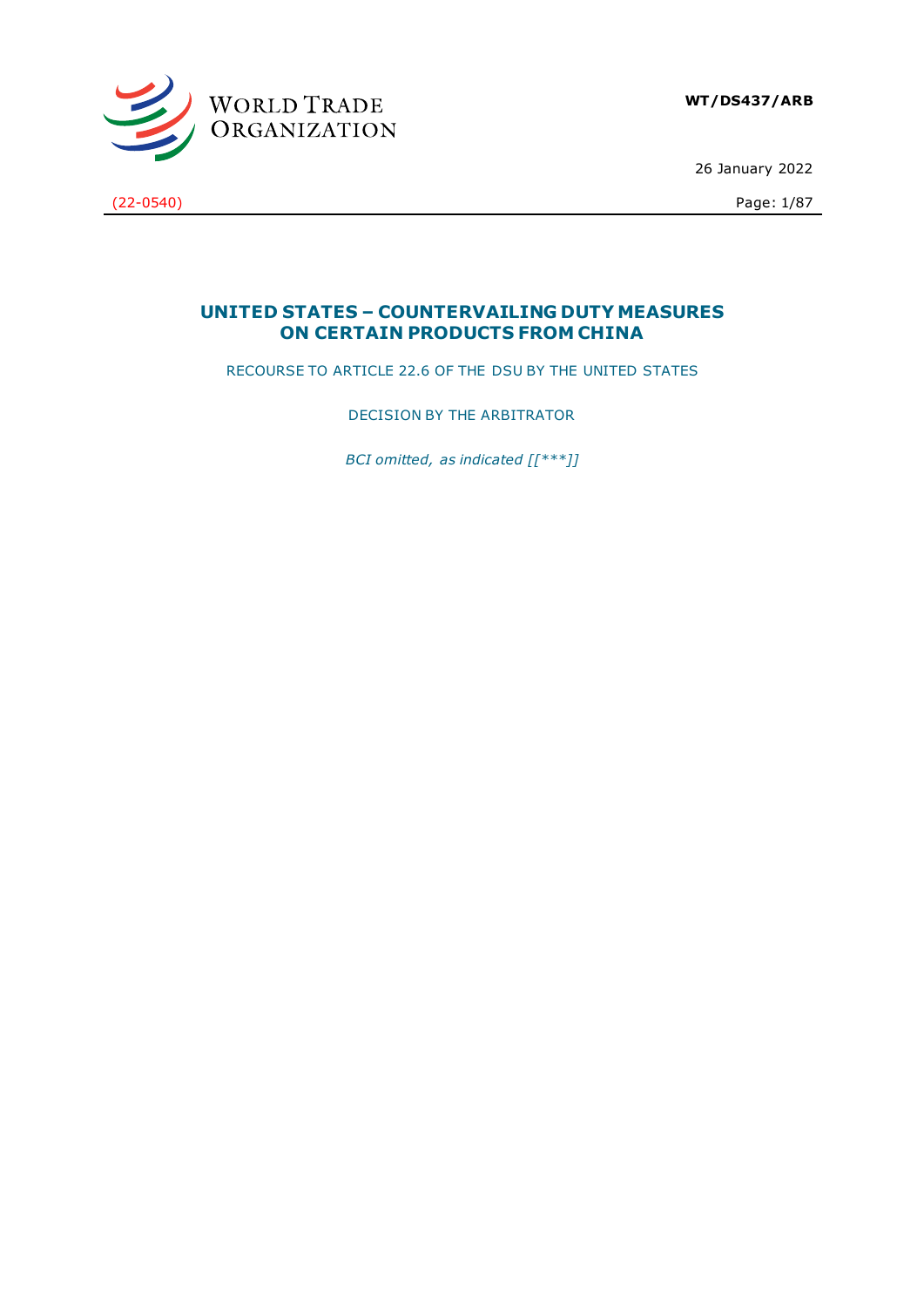# WT/DS437/ARB<br>BCI omitted, as indicated  $[[***]]$ <br>- 2 -

# **TABLE OF CONTENTS**

| 2                       |     |       |                                                                |  |
|-------------------------|-----|-------|----------------------------------------------------------------|--|
|                         |     |       |                                                                |  |
|                         | 2.2 |       |                                                                |  |
|                         | 2.3 |       |                                                                |  |
| $\overline{\mathbf{3}}$ |     |       | DETERMINATION OF THE LEVEL OF NULLIFICATION AND IMPAIRMENT  16 |  |
|                         | 3.1 |       |                                                                |  |
|                         | 3.2 |       |                                                                |  |
| 3.3                     |     |       |                                                                |  |
|                         |     |       |                                                                |  |
|                         |     | 3.3.2 |                                                                |  |
|                         |     |       |                                                                |  |
|                         |     |       | 3.3.4 Factors other than trade remedies (Rising Suppliers) 38  |  |
|                         |     |       |                                                                |  |
|                         |     |       |                                                                |  |
|                         |     |       |                                                                |  |
|                         |     |       |                                                                |  |
|                         | 3.5 |       |                                                                |  |
|                         |     |       |                                                                |  |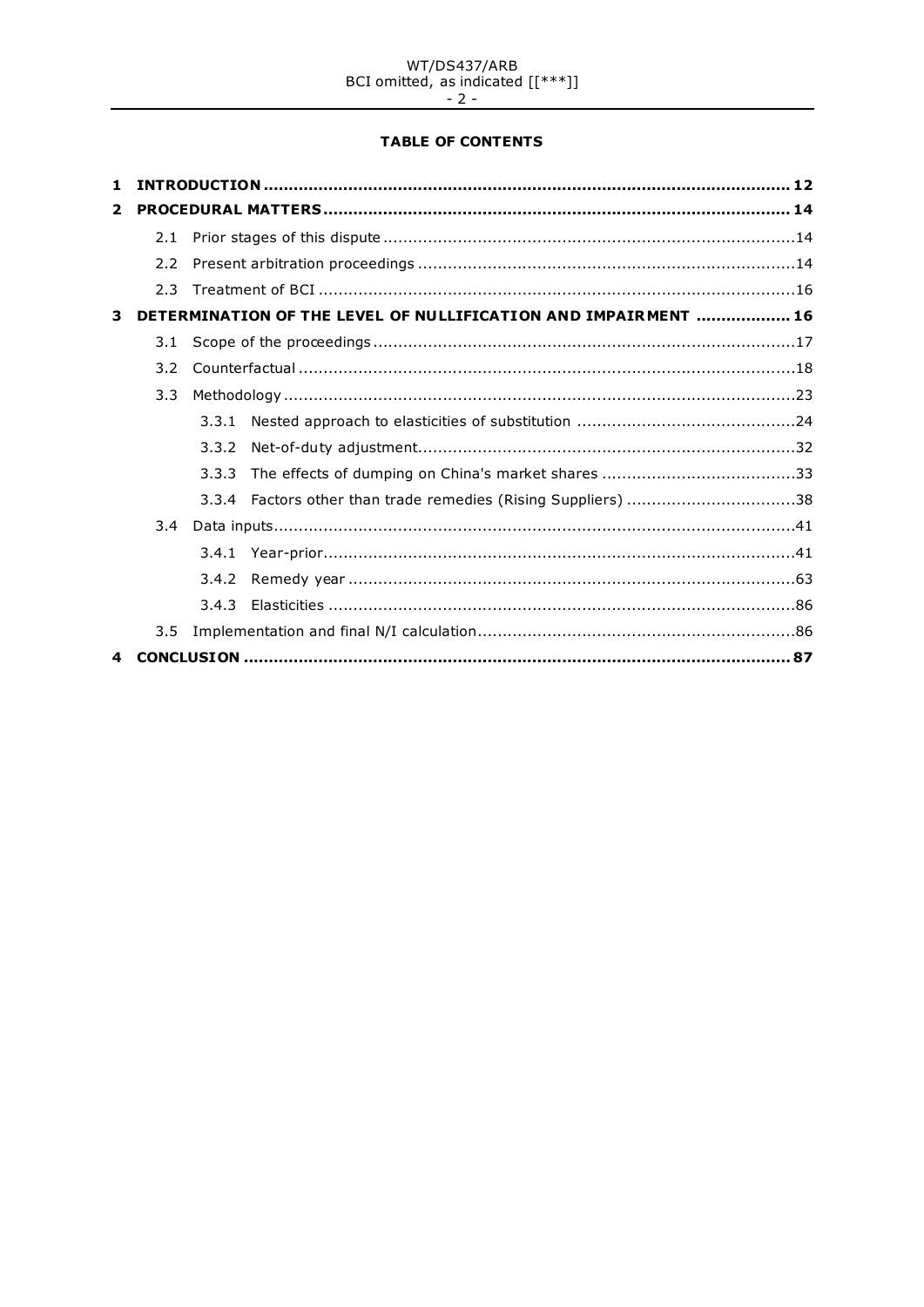#### WT/DS437/ARB BCI omitted, as indicated [[\*\*\*]] - 3 -

## **LIST OF ANNEXES**

# **ANNEX A**

# WORKING PROCEDURES OF THE ARBITRATOR

|           | <b>Contents</b>                                                                                           | Page |
|-----------|-----------------------------------------------------------------------------------------------------------|------|
| Annex A-1 | Working Procedures of the Arbitrator                                                                      | 4    |
| Annex A-2 | Additional Working Procedures of the Arbitrator Concerning<br><b>Business</b><br>Confidential Information | 9    |
| Annex A-3 | Additional Working Procedures of the Arbitrator Concerning Meetings with<br>Remote Participation          | 10   |

# **ANNEX B**

# ARGUMENTS OF THE PARTIES

|           | <b>Contents</b>                                         |  |
|-----------|---------------------------------------------------------|--|
| Annex B-1 | Executive summary of the arguments of the United States |  |
| Annex B-2 | Executive summary of the arguments of China             |  |

# **ANNEX C**

# DATA INPUTS AND CALCULATIONS OF THE ARBITRATOR

|              | <b>Contents</b>                                                                                                     | Page |
|--------------|---------------------------------------------------------------------------------------------------------------------|------|
| Annex C-1    | Data inputs for US market values in the years-prior                                                                 | 32   |
| Annex C-2    | Data inputs for elasticities                                                                                        | 34   |
| Annex C-3    | Data inputs for the WTO-inconsistent and the WTO-consistent CVD rates                                               | 36   |
| Annex C-4    | Data inputs for US market values in 2017                                                                            | 40   |
| Annex C-5    | Primary NAICS codes for Pressure Pipe, Kitchen Shelving, Seamless Pipe, and<br><b>Print Graphics</b>                | 43   |
| Annex C-6    | Scaling index for domestic varieties of Pressure Pipe, Kitchen Shelving,<br>Seamless Pipe, and Print Graphics       | 49   |
| Annex C-7    | Scope adjustments for selected varieties of Kitchen Shelving and Print<br>Graphics                                  | 51   |
| Annex C-8    | Remedy year figures for selected varieties of Pressure Pipe, Kitchen Shelving,<br>Seamless Pipe, and Print Graphics | 54   |
| Annex C-9    | GAMS code of the two-step Armington model                                                                           | 57   |
| Annex $C-10$ | Data inputs used to implement the Armington model under the two steps                                               | 61   |
| Annex C-11   | Results of implementing the first step of the two-step Armington model                                              | 63   |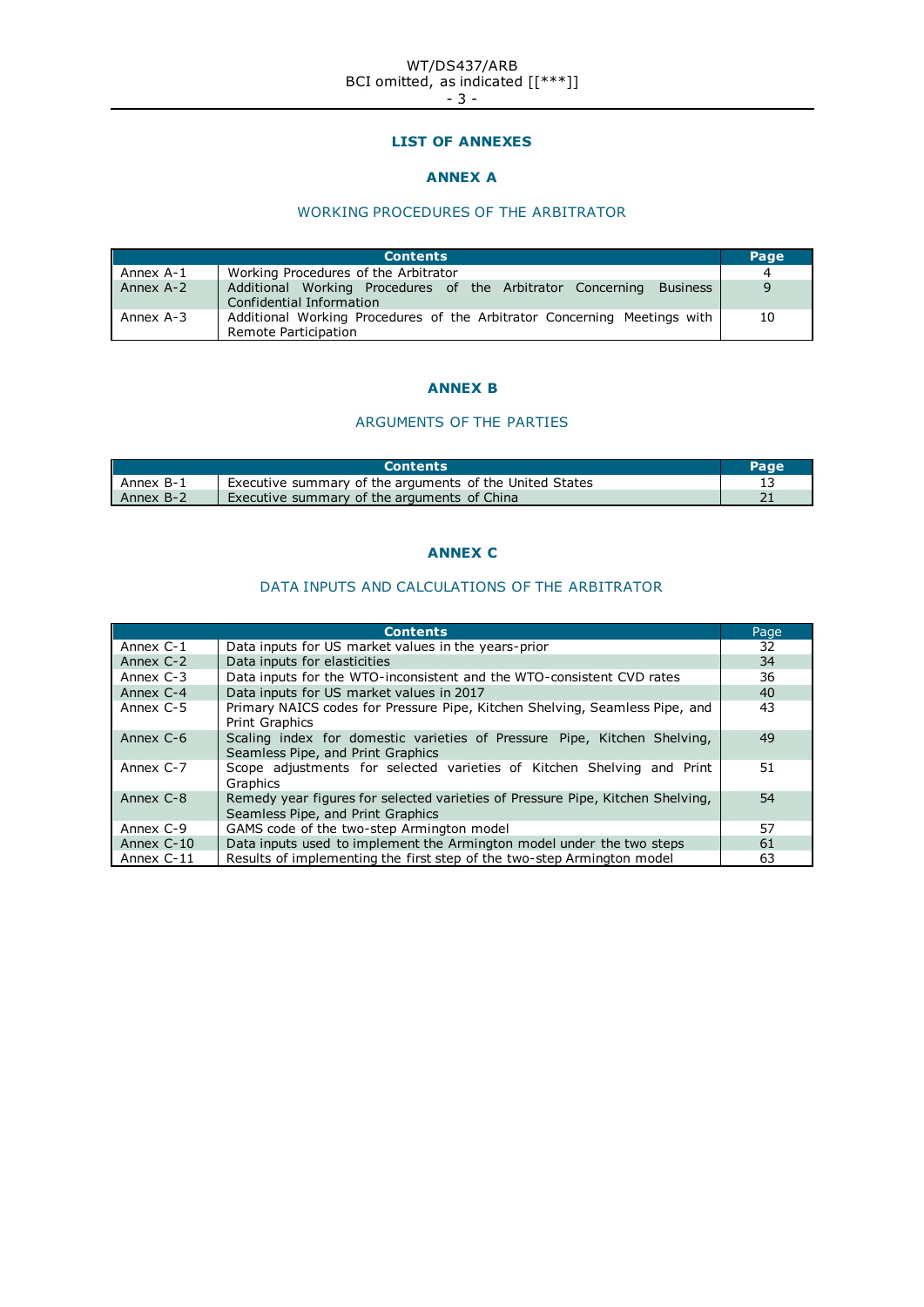**CASES CITED IN THIS DECISION**

| <b>Short Title</b>                                                              | <b>Full Case Title and Citation</b>                                                                                                                                                                                                                                                                         |
|---------------------------------------------------------------------------------|-------------------------------------------------------------------------------------------------------------------------------------------------------------------------------------------------------------------------------------------------------------------------------------------------------------|
| Brazil - Aircraft<br>(Article 22.6 - Brazil)                                    | Decision by the Arbitrator, Brazil - Export Financing Programme for Aircraft -<br>Recourse to Arbitration by Brazil under Article 22.6 of the DSU and Article<br>4.11 of the SCM Agreement, WT/DS46/ARB, 28 August 2000, DSR 2002: I, p.                                                                    |
| Canada - Aircraft Credits<br>and Guarantees<br>(Article 22.6 - Canada)          | 19<br>Decision by the Arbitrator, Canada - Export Credits and Loan Guarantees for<br>Regional Aircraft - Recourse to Arbitration by Canada under Article 22.6 of the<br>DSU and Article 4.11 of the SCM Agreement, WT/DS222/ARB,<br>17 February 2003, DSR 2003: III, p. 1187                                |
| EC - Bananas III (Ecuador)<br>$(Article 22.6 - EC)$                             | Decision by the Arbitrator, European Communities - Regime for the<br>Importation, Sale and Distribution of Bananas - Recourse to Arbitration by the<br>European Communities under Article 22.6 of the DSU, WT/DS27/ARB/ECU,<br>24 March 2000, DSR 2000: V, p. 2237                                          |
| $EC - Bananas III (US)$<br>$(Article 22.6 - EC)$                                | Decision by the Arbitrator, European Communities - Regime for the<br>Importation, Sale and Distribution of Bananas - Recourse to Arbitration by the<br>European Communities under Article 22.6 of the DSU, WT/DS27/ARB,<br>9 April 1999, DSR 1999: II, p. 725                                               |
| EC - Hormones                                                                   | Appellate Body Report, European Communities - Measures Concerning Meat<br>and Meat Products (Hormones), WT/DS26/AB/R, WT/DS48/AB/R, adopted<br>13 February 1998, DSR 1998: I, p. 135                                                                                                                        |
| EC - Hormones (Canada)<br>$(Article 22.6 - EC)$                                 | Decision by the Arbitrator, European Communities - Measures Concerning<br>Meat and Meat Products (Hormones), Original Complaint by Canada -<br>Recourse to Arbitration by the European Communities under Article 22.6 of<br>the DSU, WT/DS48/ARB, 12 July 1999, DSR 1999: III, p. 1135                      |
| EC - Hormones (US)<br>$(Article 22.6 - EC)$                                     | Decision by the Arbitrator, European Communities - Measures Concerning<br>Meat and Meat Products (Hormones), Original Complaint by the United States<br>- Recourse to Arbitration by the European Communities under Article 22.6 of<br>the DSU, WT/DS26/ARB, 12 July 1999, DSR 1999: III, p. 1105           |
| EC and certain member<br>States - Large Civil Aircraft<br>$(Article 21.5 - US)$ | Panel Report, European Communities and Certain Member States - Measures<br>Affecting Trade in Large Civil Aircraft - Recourse to Article 21.5 of the DSU by<br>the United States, WT/DS316/RW and Add.1, adopted 28 May 2018, as<br>modified by Appellate Body Report WT/DS316/AB/RW, DSR 2018: VI, p. 2519 |
| EC and certain member<br>States - Large Civil Aircraft<br>$(Article 22.6 - EU)$ | Decision by the Arbitrator, European Communities and Certain Member States<br>- Measures Affecting Trade in Large Civil Aircraft - Recourse to Article 22.6 of<br>the DSU by the European Union, WT/DS316/ARB and Add.1, 2 October 2019,<br>DSR 2019: XII, p. 6477                                          |
| Japan - DRAMs (Korea)                                                           | Appellate Body Report, Japan - Countervailing Duties on Dynamic Random<br>Access Memories from Korea, WT/DS336/AB/R and Corr.1, adopted<br>17 December 2007, DSR 2007: VII, p. 2703                                                                                                                         |
| Russia - Pigs (EU)                                                              | Panel Report, Russian Federation - Measures on the Importation of Live Pigs,<br>Pork and Other Pig Products from the European Union, WT/DS475/R and Add.1,<br>adopted<br>21 March 2017,<br>as<br>modified<br>Appellate<br>by<br>Bodv<br>Report<br>WT/DS475/AB/R, DSR 2017: II, p. 361                       |
| US - 1916 Act (EC)<br>$(Article 22.6 - US)$                                     | Decision by the Arbitrator, United States - Anti-Dumping Act of 1916, Original<br>Complaint by the European Communities - Recourse to Arbitration by the United<br>States under Article 22.6 of the DSU, WT/DS136/ARB, 24 February 2004, DSR<br>2004:IX, p. 4269                                            |
| US - Anti-Dumping<br>Methodologies (China)<br>$(Article 22.6 - US)$             | Decision by the Arbitrator, United States - Certain Methodologies and Their<br>Application to Anti-Dumping Proceedings Involving China - Recourse to Article<br>22.6 of the DSU by the United States, WT/DS471/ARB and Add.1,<br>1 November 2019, DSR 2019: XII, p. 6775                                    |
| US - Carbon Steel (India)                                                       | Appellate Body Report, United States - Countervailing Measures on Certain Hot-<br>Rolled Carbon Steel Flat Products from India, WT/DS436/AB/R, adopted<br>19 December 2014, DSR 2014: V, p. 1727                                                                                                            |
| US - Continued Suspension                                                       | Appellate Body Report, United States - Continued Suspension of Obligations in<br>the EC - Hormones Dispute, WT/DS320/AB/R, adopted 14 November 2008,<br>DSR 2008: X, p. 3507                                                                                                                                |
| US - COOL<br>$(Article 22.6 - US)$                                              | Decisions by the Arbitrator, United States - Certain Country of Origin Labelling<br>(COOL) Requirements - Recourse to Article 22.6 of the DSU by the<br>United States, WT/DS384/ARB and Add.1 / WT/DS386/ARB and Add.1,<br>circulated to WTO Members 7 December 2015, DSR 2015:XI, p. 5877                  |
| $US$ – Countervailing<br>Measures (China)<br>(Article 21.3(c))                  | Award of the Arbitrator, United States - Countervailing Duty Measures on<br>Certain Products from China - Arbitration under Article 21.3(c) of the DSU,<br>WT/DS437/16, 9 October 2015, DSR 2015:XI, p. 5775                                                                                                |
| US - Countervailing<br>Measures (China)                                         | Appellate Body Report, United States - Countervailing Duty Measures on<br>Certain Products from China, WT/DS437/AB/R, adopted 16 January 2015, DSR<br>2015: I, p. 7                                                                                                                                         |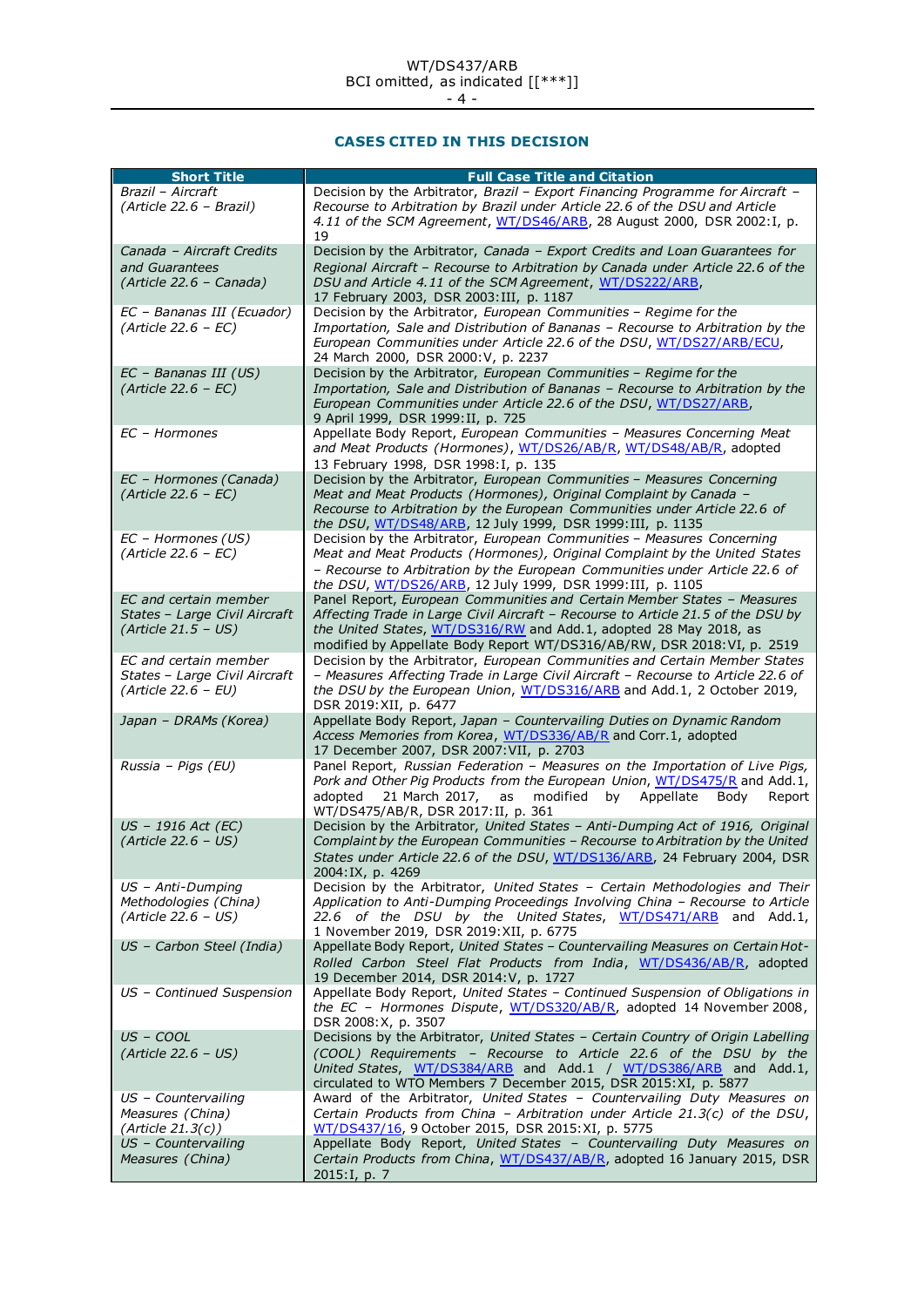#### WT/DS437/ARB BCI omitted, as indicated [[\*\*\*]] - 5 -

| <b>Short Title</b>                                                                                                                         | <b>Full Case Title and Citation</b>                                                                                                                                                                                                                                                                                                                                                                                                                                                                          |
|--------------------------------------------------------------------------------------------------------------------------------------------|--------------------------------------------------------------------------------------------------------------------------------------------------------------------------------------------------------------------------------------------------------------------------------------------------------------------------------------------------------------------------------------------------------------------------------------------------------------------------------------------------------------|
| US - Countervailing<br>Measures (China)                                                                                                    | Panel Report, United States - Countervailing Duty Measures on Certain Products<br>from China, WT/DS437/R and Add.1, adopted 16 January 2015, as modified by<br>Appellate Body Report WT/DS437/AB/R, DSR 2015: I, p. 183                                                                                                                                                                                                                                                                                      |
| US - Countervailing<br>Measures (China)<br>$(Article 21.5 - China)$<br>US - Countervailing<br>Measures (China)<br>$(Article 21.5 - China)$ | Appellate Body Report, United States - Countervailing Duty Measures on<br>Certain Products from China - Recourse to Article 21.5 of the DSU by China,<br>WT/DS437/AB/RW and Add.1, adopted 15 August 2019, DSR 2019:IX, p. 4737<br>Panel Report, United States - Countervailing Duty Measures on Certain Products<br>from China - Recourse to Article 21.5 of the DSU by China, WT/DS437/RW and<br>Add.1, adopted 15 August 2019, as upheld by Appellate Body Report<br>WT/DS437/AB/RW, DSR 2019:IX, p. 4931 |
| $US$ – $FSC$<br>$(Article 22.6 - US)$                                                                                                      | Decision by the Arbitrator, United States - Tax Treatment for "Foreign Sales<br>Corporations" - Recourse to Arbitration by the United States under Article 22.6<br>of the DSU and Article 4.11 of the SCM Agreement, WT/DS108/ARB,<br>30 August 2002, DSR 2002: VI, p. 2517                                                                                                                                                                                                                                  |
| $US - Gambling$<br>(Article 22.6 - US)                                                                                                     | Decision by the Arbitrator, United States - Measures Affecting the Cross-Border<br>Supply of Gambling and Betting Services - Recourse to Arbitration by the<br>22.6 of the DSU, WT/DS285/ARB.<br>United States<br>under Article<br>21 December 2007, DSR 2007:X, p. 4163                                                                                                                                                                                                                                     |
| US - Large Civil Aircraft<br>$(2^{nd}$ complaint)<br>$(Article 22.6 - US)$                                                                 | Decision by the Arbitrator, United States - Measures Affecting Trade in Large<br>Civil Aircraft (Second Complaint) - Recourse to Article 22.6 of the DSU by the<br>United States, WT/DS353/ARB and Add.1, 13 October 2020                                                                                                                                                                                                                                                                                    |
| US - Offset Act (Byrd<br>Amendment) (India)<br>$(Article 22.6 - US$                                                                        | Decision by the Arbitrator, United States - Continued Dumping and Subsidy<br>Offset Act of 2000, Original Complaint by India - Recourse to Arbitration by the<br>United States under Article 22.6 of the DSU, WT/DS217/ARB/IND,<br>31 August 2004, DSR 2004: X, p. 4691                                                                                                                                                                                                                                      |
| $US$ - Section 110(5)<br>Copyright Act (Article 25)                                                                                        | Award of the Arbitrator, United States - Section 110(5) of the US Copyright Act<br>- Recourse to Arbitration under Article 25 of the DSU, WT/DS160/ARB25/1,<br>9 November 2001, DSR 2001: II, p. 667                                                                                                                                                                                                                                                                                                         |
| US - Tuna II (Mexico)<br>$(Article 22.6 - US)$                                                                                             | Decision by the Arbitrator, United States - Measures Concerning the<br>Importation, Marketing and Sale of Tuna and Tuna Products - Recourse to<br>Article 22.6 of the DSU by the United States, WT/DS381/ARB, 25 April 2017,<br>DSR 2017: VIII, p. 4129                                                                                                                                                                                                                                                      |
| US - Upland Cotton                                                                                                                         | Appellate Body Report, United States - Subsidies on Upland Cotton,<br>WT/DS267/AB/R, adopted 21 March 2005, DSR 2005: I, p. 3                                                                                                                                                                                                                                                                                                                                                                                |
| US - Upland Cotton<br>$(Article 22.6 - US I)$                                                                                              | Decision by the Arbitrator, United States - Subsidies on Upland Cotton -<br>Recourse to Arbitration by the United States under Article 22.6 of the DSU and<br>Article 4.11 of the SCM Agreement, WT/DS267/ARB/1, 31 August 2009, DSR<br>2009: IX, p. 3871                                                                                                                                                                                                                                                    |
| US - Washing Machines<br>(Article 22.6 - US)                                                                                               | Decision by the Arbitrator, United States - Anti-Dumping and Countervailing<br>Measures on Large Residential Washers from Korea - Recourse to Article 22.6<br>of the DSU by the United States, WT/DS464/ARB and Add.1, 8 February 2019,<br>DSR 2019: XII, p. 6299                                                                                                                                                                                                                                            |
| US - Wool Shirts and<br><b>Blouses</b>                                                                                                     | Appellate Body Report, United States - Measure Affecting Imports of Woven<br>Wool Shirts and Blouses from India, WT/DS33/AB/R, adopted 23 May 1997,<br>and Corr.1, DSR 1997:1, p. 323                                                                                                                                                                                                                                                                                                                        |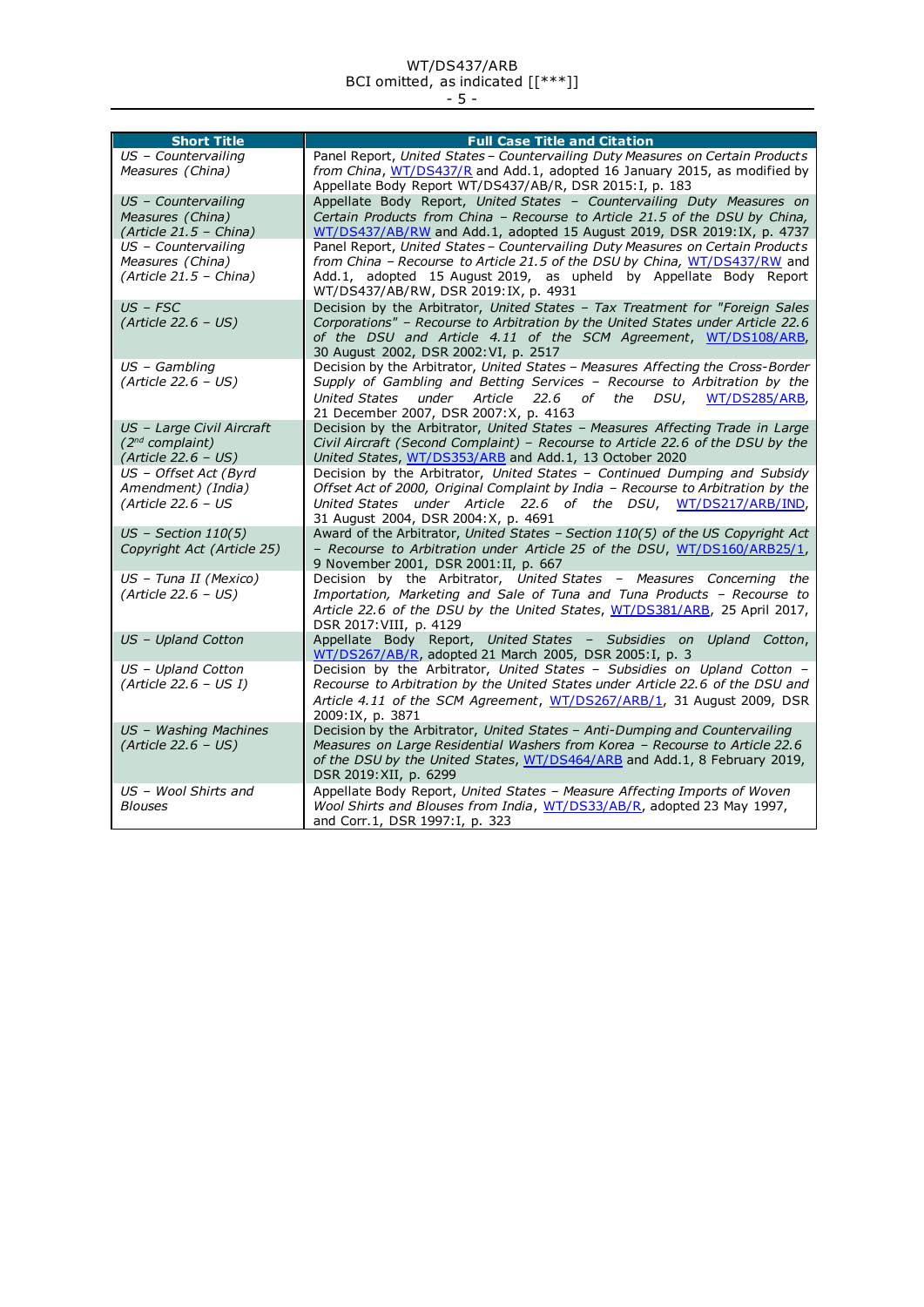# **EXHIBITS REFERRED TO IN THIS DECISION**

| <b>Exhibit</b>  | <b>Title</b>                                                                            |
|-----------------|-----------------------------------------------------------------------------------------|
| Exhibit CHN-4   | USITC Final Determination (March 2009), Publication No. 4064                            |
| Exhibit CHN-5   | USITC Final Determination (November 2016), Publication No. 4644 (related case involving |
|                 |                                                                                         |
|                 | same product)                                                                           |
| Exhibit CHN-8   | Notice of Amended Final Affirmative Countervailing Duty Determination and               |
|                 | Notice of Countervailing Duty Order, 74 Federal Register 4136 (23 January 2009)         |
| Exhibit CHN-11  | USITC Final Determination (January 2009), Publication No. 4055                          |
| Exhibit CHN-19  | USITC Final Determination (August 2009), Publication No. 4098                           |
| Exhibit CHN-23  | USITC Final Determination (January 2010), Publication No. 4124                          |
| Exhibit CHN-24  | USITC Final Determination (September 2014), Publication No. 4489; related case          |
|                 | involving same product                                                                  |
| Exhibit CHN-28  | USITC Final Determination (June 2010), Publication No. 4162                             |
| Exhibit CHN-32  | USITC Final Determination (November 2010), Publication No. 4190                         |
| Exhibit CHN-36  | USITC Final Determination (May 2011), Publication No. 4229                              |
| Exhibit CHN-37  | USITC Review (March 2017), Publication No. 4677                                         |
| Exhibit CHN-41  | USITC Final Determination (June 2012), Publication No. 4328                             |
| Exhibit CHN-43  | Final Affirmative Countervailing Duty Determination, Final Affirmative Critical         |
|                 | Circumstances Determination, 77 Federal Register 63788 (17 October 2012)                |
|                 |                                                                                         |
| Exhibit CHN-45  | USITC Final Determination (November 2012), Publication No. 4360                         |
| Exhibit CHN-46  | USITC Review (March 2019), Publication No. 4874                                         |
| Exhibit CHN-50  | USITC Final Determination (November 2010), Publication No. 4192                         |
| Exhibit CHN-51  | USITC Review (December 2016), Publication No. 4656                                      |
| Exhibit CHN-53  | List of Data Used (All Public Data)                                                     |
| Exhibit CHN-55  | Trima (Norris Cylinder) 2012 10K Report                                                 |
| Exhibit CHN-56  | Trima (Norris Cylinder) 2018 10K Report                                                 |
| Exhibit CHN-60  | Erika Bethmann, David Coffin, Samantha Schreiber, and Heather Wickramarachi, "A Non-    |
|                 | Technical Guide to the PE Modeling Portal," U.S. International Trade Commission Working |
|                 | Paper 2019-11-B, November 2019                                                          |
| Exhibit CHN-63  | Robert C. Feenstra, Philip Luck, Maurice Obstfeld, and Katheryn N. Russ, "In Search of  |
|                 | the Armington Elasticity," The Review of Economics and Statistics, 2018 100:1, 135-150  |
| Exhibit CHN-73  | USITC Review (October 2017), Publication No. 4738                                       |
| Exhibit CHN-74  | USITC Dataweb Import and Export Statistics                                              |
| Exhibit CHN-94  | Explanation for Calculation of U.S. Domestic Industry Shipments - Steel                 |
|                 | Cylinders                                                                               |
| Exhibit CHN-96  | Proper Interpretation of Feenstra, et al.                                               |
|                 | <b>Results</b>                                                                          |
| Exhibit CHN-99  |                                                                                         |
|                 | Preliminary Determination Summary Chart                                                 |
| Exhibit CHN-100 | Revised WTO-Consistent CVD Rate                                                         |
|                 | Summary Chart                                                                           |
| Exhibit CHN-103 | Producer Price Index Data                                                               |
| Exhibit CHN-104 | Producer Price Index Data - Case Specific Adjustment                                    |
| Exhibit CHN-105 | USITC Third Review (October 2017), Publication No. 4731                                 |
| Exhibit CHN-106 | Quantification of Differences between the Preliminary and Final Determinations for      |
|                 | Pressure Pipe, Line Pipe, OCTG, Wire Strand, Aluminum Extrusions, and Steel Cylinders   |
| Exhibit CHN-112 | U.S. Solar Market Insight 2017 Year in Review [[BCI]]                                   |
| (BCI)           |                                                                                         |
| Exhibit CHN-113 | Prusa, T.J., and T. Besedes, "The Hazardous Effects of Antidumping." Economic Inquiry,  |
|                 | Vol. 55, No. 1, January 2017, 9 30                                                      |
| Exhibit CHN-114 | Staiger, R.W., and F.A.Wolak. "Measuring Industry Specific Protection: Antidumping in   |
|                 | the United States." Brookings Papers on Economic Activity: Microeconomics, 1994, 1994,  |
|                 | 51-118                                                                                  |
| Exhibit CHN-120 | Revised Data Sources (Year-Prior, Remedy Year, and Elasticities)                        |
| Exhibit CHN-123 |                                                                                         |
| Exhibit USA-1   | USITC Dataweb Import Data for Solar Panels                                              |
|                 | Implementation of Determinations Pursuant to Section 129 of the Uruguay Round           |
|                 | Agreements Act, 81 Fed. Reg. 37180 (June 9, 2016)                                       |
| Exhibit USA-9   | Final Results of Sunset Review and Revocation of Countervailing Duty Order: Tow Behind  |
|                 | Lawn Groomers and Parts and Thereof From the People's Republic of China, 79 Fed. Reg.   |
|                 | 56769 (September 23, 2014)                                                              |
| Exhibit USA-16  | U.S. International Trade Commission, Certain Seamless Carbon and Alloy Steel Standard,  |
|                 | Line, and Pressure Pipe from China: Investigation Nos. 701-TA-469 and 731-TA-1168       |
|                 | (Review), USITC Publication 4595 (February 2016)                                        |
| Exhibit USA-19  | International Energy Agency, Photovoltaic Power Systems Programme, National Survey      |
|                 | Report of Photovoltaic Applications in United States of America 2017, 2018, p. 23       |
|                 | (table 18),<br>available<br>https://iea-pvps.org/wp-<br>at                              |
|                 | content/uploads/2020/01/National Survey Report of PV Power Applications in USA -        |
|                 | 2017.pdf                                                                                |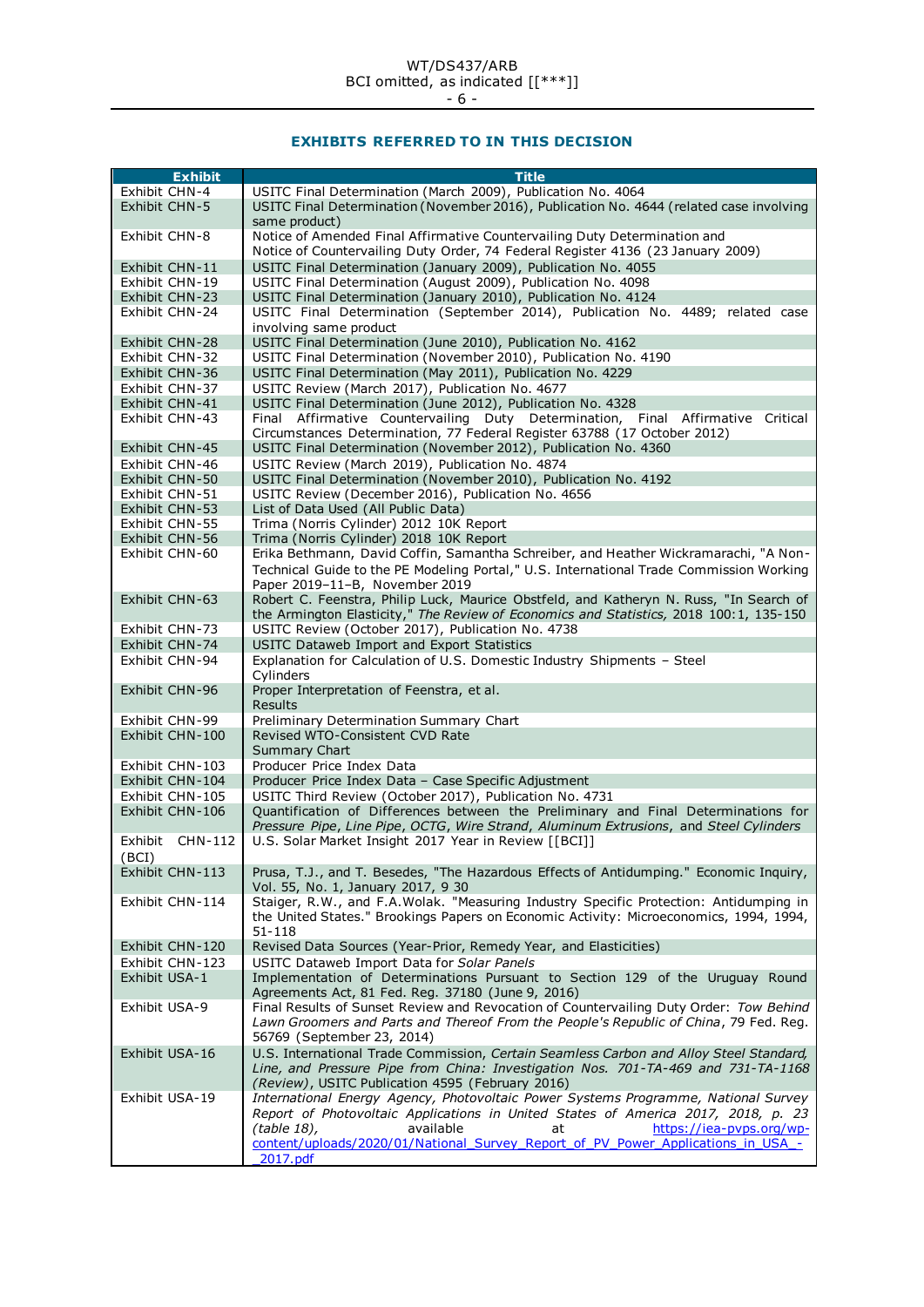# WT/DS437/ARB

BCI omitted, as indicated [[\*\*\*]] - 7 -

| <b>Exhibit</b>                               | <b>Title</b>                                                                                                                                                      |
|----------------------------------------------|-------------------------------------------------------------------------------------------------------------------------------------------------------------------|
| Exhibit USA-20                               | U.S. Department of Energy, Energy Information Administration, 2017 Annual Solar                                                                                   |
|                                              | Photovoltaic Module Shipments Report (August 2018), p. 2 (table 2), available at<br>https://www.eia.gov/renewable/annual/solar_photo/archive/2017/pdf/pv_full.pdf |
| Exhibit USA-21                               | U.S. International Trade Commission, Certain Crystalline Silicon Photovoltaic Products                                                                            |
|                                              | from China and Taiwan, Investigation Nos. 701-TA-511 and 731-TA-1246-1247 (Final),<br>USITC Publication 4519 (February 2015)                                      |
| Exhibit USA-22                               | U.S. International Trade Commission, Crystalline Silicon Photovoltaic Cells (Whether or                                                                           |
|                                              | not Partially or Fully Assembled into Other Products), Investigation No. TA-201-75,                                                                               |
|                                              | Volume 1: Determination and Views of Commissioners, USITC Publication 4739<br>(November 2017)                                                                     |
| Exhibit USA-25                               | U.S. International Trade Commission, Prestressed Concrete Steel Wire Strand from China:                                                                           |
|                                              | Investigation Nos. 701-TA-464 and 731-TA-1160 (Review), USITC Publication 4569<br>(September 2015)                                                                |
| Exhibit USA-30                               | U.S. International Trade Commission, U.S.-Mexico-Canada Trade Agreement: Likely                                                                                   |
|                                              | Impact on the U.S. Economy and on Specific Industry Sectors, USITC Publication 4889<br>(April 2019)                                                               |
| Exhibit USA-33                               | Technical Note on Nested Demand (Rule of Two)                                                                                                                     |
| <b>USA-44</b><br>Exhibit                     | Year-Prior US Shipments and Imports Data                                                                                                                          |
| (BCI)                                        |                                                                                                                                                                   |
| Exhibit USA-46                               | Elasticities                                                                                                                                                      |
| <b>USA-47</b><br>Exhibit<br>(BCI)            | Data Inputs for DS471 Two-Step Armington Approach Without US Adjustments                                                                                          |
| Exhibit<br><b>USA-50</b><br>(BCI)            | AD Duty Rates and CVD Rates Used In Step 1 of the Two-Step Armington Approach                                                                                     |
| <b>USA-51</b><br>Exhibit<br>(BCI)            | AD Duty Rates and CVD Rates Used In Step 2 of the Two-Step Armington Approach                                                                                     |
| <b>USA-58</b><br>Exhibit<br>(BCI)            | Year-Prior Import Data for Four Products, Based on DS471 Exhibit USA-94                                                                                           |
| Exhibit USA-59                               | U.S. Imports from China and RoW, Based on DS471 Exhibit USA-57                                                                                                    |
| Exhibit USA-60                               | U.S. Shipments for Six Products, Based on DS471 Exhibit USA-58                                                                                                    |
| Exhibit USA-61                               | U.S. Shipment Estimates for the Three Additional Products                                                                                                         |
| Exhibit<br>$USA-62$<br>(BCI)                 | 2017 U.S. Imports from China for Four Products based on DS471 Exhibit USA-21                                                                                      |
| $USA-63$<br>Exhibit<br>(BCI)                 | US Response to the Arbitrator's Question 62 in DS471                                                                                                              |
| Exhibit<br><b>USA-64</b><br>(BCI)            | 2017 U.S. Imports From China As Reported By Customs, By Specified Product, and Entry<br>Rate                                                                      |
| Exhibit USA-65                               | U.S. Imports for Consumption Using HTSUS Categories for the Three Additional Products                                                                             |
| Exhibit<br><b>USA-66</b><br>(BCI)            | U.S. Imports from China from Customs for the Three Additional Products                                                                                            |
| Exhibit USA-67                               | U.S. Imports for Consumption Using HTSUS Categories for Seamless Pipe, Print Graphics,<br>and Pressure Pipe for Specified Years                                   |
| <b>USA-74</b><br>Exhibit<br>(BCI)            | Company-Specific Antidumping Duty Rates, Based on DS471 Exhibit USA-92                                                                                            |
| Exhibit USA-77                               | Antidumping Duty Rates for the Three Additional Products                                                                                                          |
| <b>USA-79</b><br>Exhibit<br>(BCI)            | Stata Code Inputs for U.S. Two-Step Armington Model (Excel)                                                                                                       |
| Exhibit USA-81                               | Stata Code Inputs for U.S. Two-Step Armington Model (Excel)                                                                                                       |
| Exhibit USA-82                               | Stata Code for Two-Step Armington Model with Both US Adjustments (CVD+AD and<br>Supply Shock)                                                                     |
| Exhibit USA-83                               | Stata Code for Two-Step Armington Model with Supply Shock Adjustment Only                                                                                         |
| Exhibit USA-85                               | World Steel Association, Steel Statistical Yearbook 2017, Table 19: Production of Wire                                                                            |
|                                              | Rod, available at: https://www.worldsteel.org/steel-by-topic/statistics/steel-statistical-                                                                        |
| Exhibit USA-101                              | yearbook.html<br>Revised Estimates of the Level of Nullification or Impairment                                                                                    |
| Exhibit<br><b>USA-102</b>                    | U.S. Apparent Consumption Graphs Incorporating the GDP Deflator Approach                                                                                          |
| (BCI)                                        |                                                                                                                                                                   |
| Exhibit USA-105                              | <b>Revised Stata Codes</b>                                                                                                                                        |
| Exhibit USA-107<br>Exhibit<br><b>USA-116</b> | Comparison of Provisional and Final CVD Rates<br>Affidavit of Norris Cylinder                                                                                     |
| (BCI)                                        |                                                                                                                                                                   |
| Exhibit<br><b>USA-136</b>                    | Preston Pipe & Tube Report: API Line Pipe Market Analysis                                                                                                         |
| (BCI)                                        |                                                                                                                                                                   |
| Exhibit USA-138                              | Updated U.S. Proposed WTO-Inconsistent CVD Rates: Correction to Exhibit USA-100                                                                                   |
| Exhibit USA-139                              | Revised Estimates of the Level of Nullification or Impairment: Revision of Exhibit USA-<br>101                                                                    |
| Exhibit USA-148                              | U.S. International Trade Commission, Oil Country Tubular Goods from India, Korea,                                                                                 |
|                                              | Turkey, Ukraine, and Vietnam: Investigation Nos. 701-TA-499-500 and 731-TA-1215-<br>1216, 1221-1223 (Review), USITC Publication 5090 (July 2020)                  |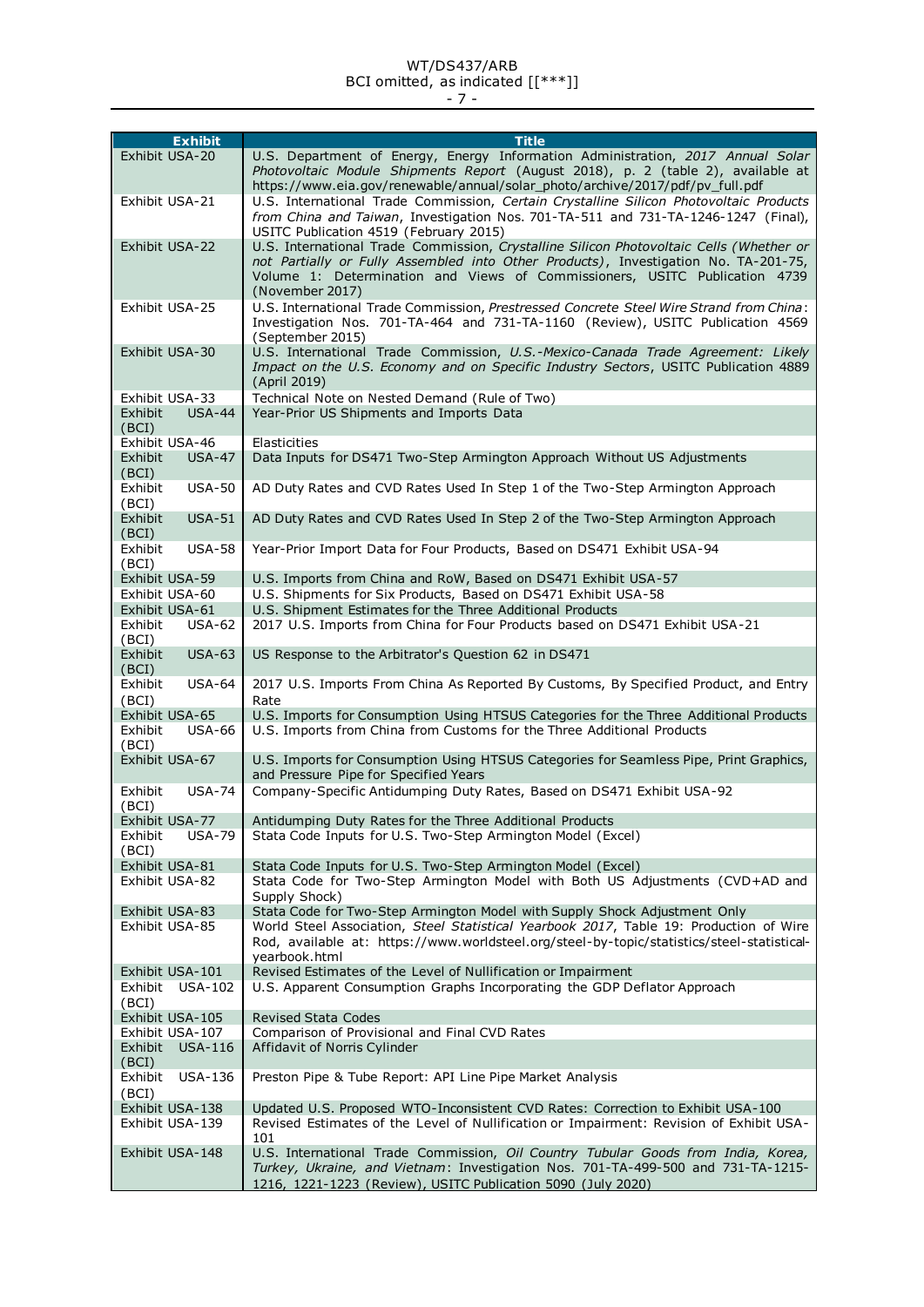#### WT/DS437/ARB BCI omitted, as indicated [[\*\*\*]] - 8 -

|                  | <b>Exhibit</b> | Title                                                                                                            |
|------------------|----------------|------------------------------------------------------------------------------------------------------------------|
| Exhibit<br>(BCI) | <b>USA-149</b> | Aluminum Association, Excerpt of "U.S. and Canadian Producer Shipments of Aluminum<br>Extruded Products" Dataset |
| Exhibit USA-154  |                | Elasticities: Revised Version of Exhibit USA-46                                                                  |
| Exhibit<br>(BCI) | USA-155        | Year-Prior U.S. Domestic Shipments and Imports Data                                                              |
| Exhibit<br>(BCI) | USA-156        | 2017 U.S. Domestic Shipments and Imports Data                                                                    |
| Exhibit<br>(BCI) | <b>USA-157</b> | CVD Rates and AD Rates Used in the U.S. Model                                                                    |
| Exhibit USA-160  |                | U.S. Estimates of the Level of Nullification or Impairment                                                       |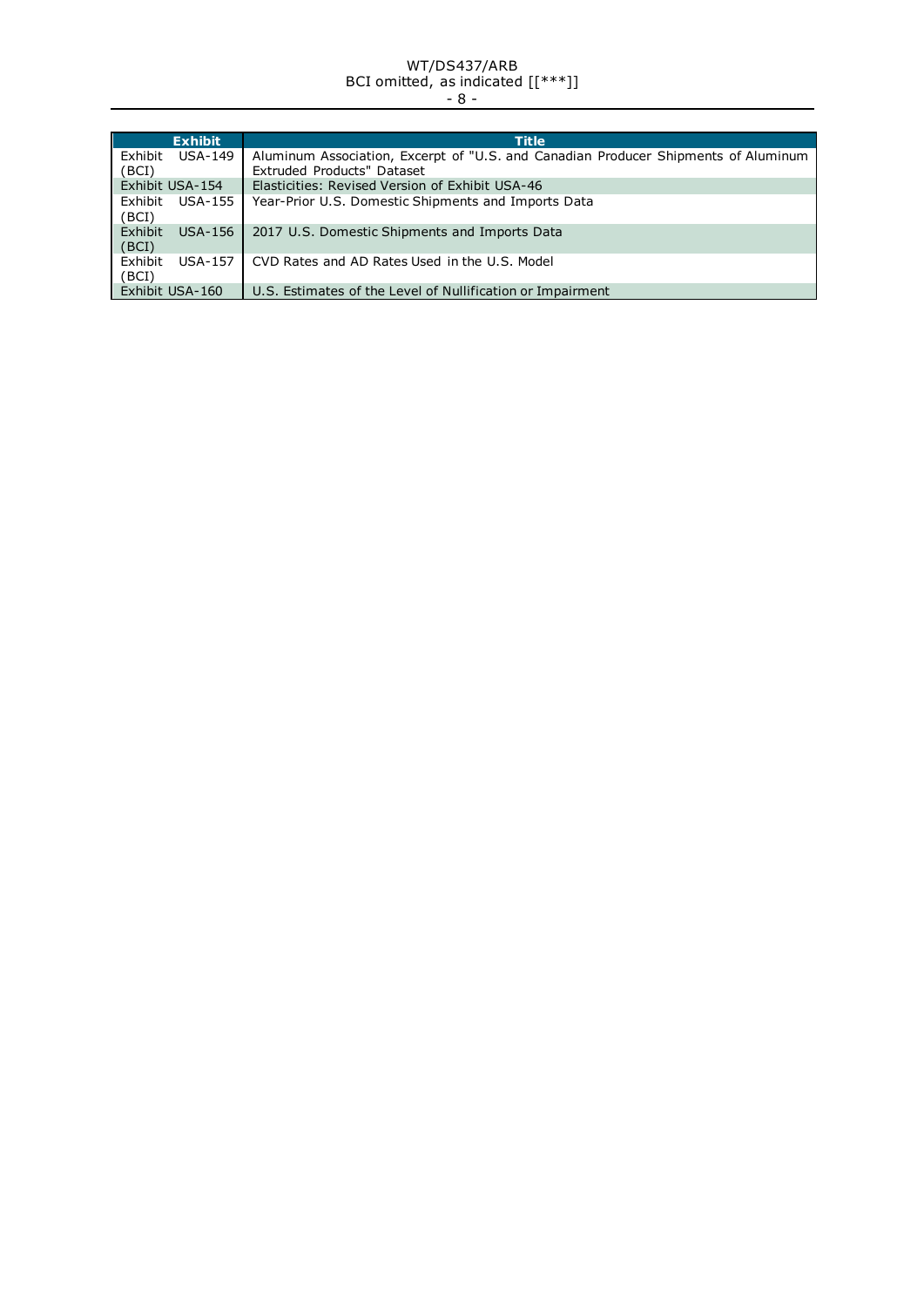# **OTHER INFORMATION REFERRED TO IN THIS DECISION**

| Title                                                                                                                                                                                                                               |
|-------------------------------------------------------------------------------------------------------------------------------------------------------------------------------------------------------------------------------------|
| Decreux, Y. and H. Valin (2007), MIRAGE, Updated Version of the Model for Trade Policy Analysis with a<br>Focus on Agriculture and Dynamics, CEPII Working Paper 2007-15, October 2007, CEPII                                       |
| Justin R. Pierce and Peter K. Schott, "A Concordance Between Ten-Digit U.S. Harmonized System Codes<br>and SIC/NAICS Product Classes and Industries" (2012), Journal of Economic and Social Measurement,<br>$37(1-2):61-96$         |
| United States Census Bureau, Annual Survey of Manufactures 2010, available at:<br>https://www.census.gov/data/tables/time-series/econ/asm/2008-2011-asm.html (accessed 1 October<br>2021) (Table "2010 Value of Product Shipments") |
| United States Census Bureau, Annual Survey of Manufactures 2015, available at:<br>https://www.census.gov/data/tables/time-series/econ/asm/2013-2016-asm.html (accessed 1 October<br>2021) (Table "2015 Value of Product Shipments") |
| United States Census Bureau, Annual Survey of Manufactures 2016, available at:<br>https://www.census.gov/data/tables/time-series/econ/asm/2013-2016-asm.html (accessed 1 October<br>2021) (Table "2016 Value of Product Shipments") |
| United States Census Bureau, Economic Census 2017, available at:<br>https://www.census.gov/data/tables/2017/econ/economic-census/naics-sector-31-33.html (accessed 1<br>October 2021) (Table "EC1700BASIC")                         |
| United States International Trade Commission, USITC Dataweb, available at: https://dataweb.usitc.gov/<br>(accessed 1 October 2021)                                                                                                  |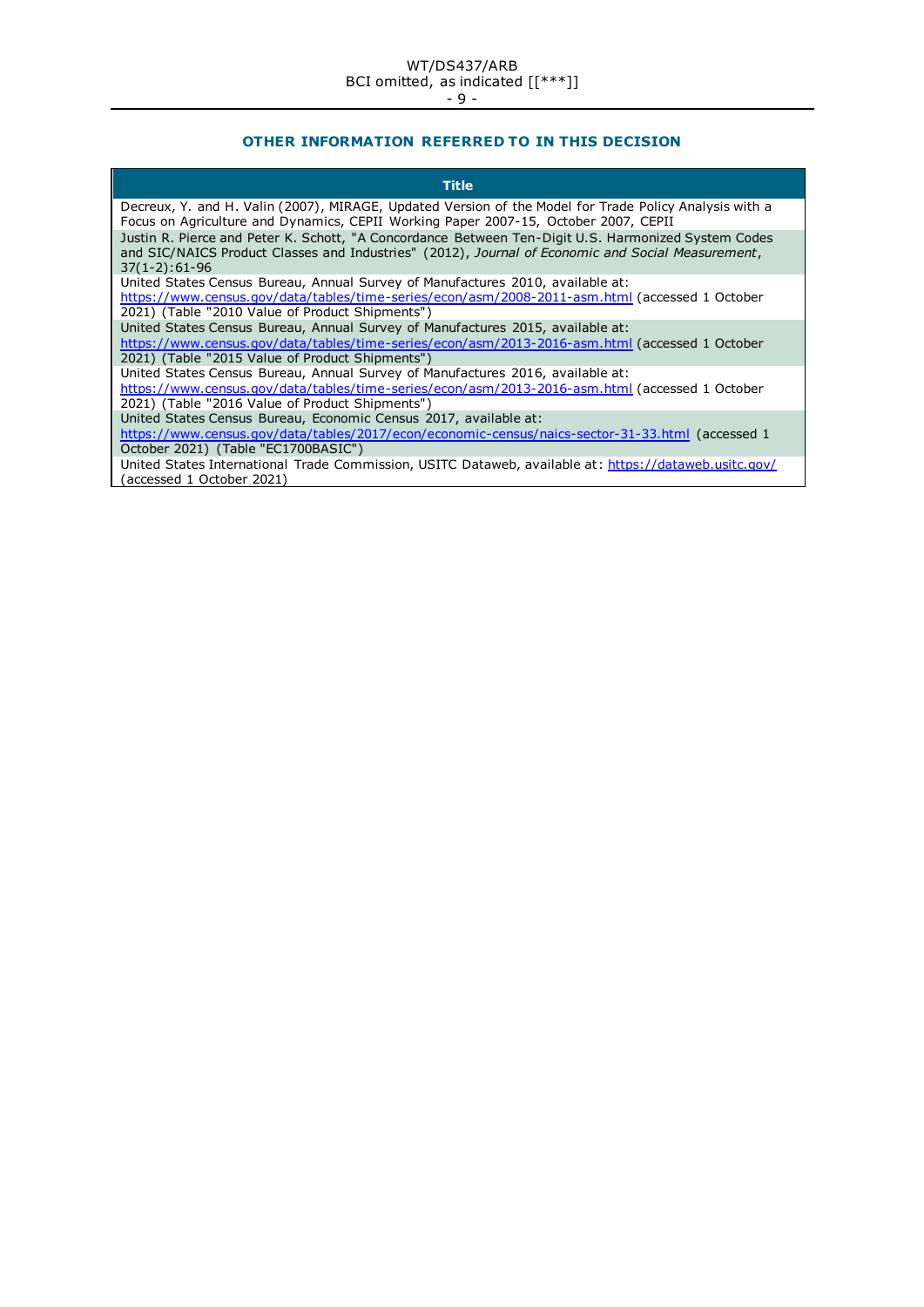# **ABBREVIATIONS USED IN THIS DECISION**

| <b>Abbreviation</b>  | <b>Description</b>                                                         |
|----------------------|----------------------------------------------------------------------------|
| BCI                  | business confidential information                                          |
| <b>CGE</b>           | computable general equilibrium                                             |
| <b>CVD</b>           | countervailing duty                                                        |
| <b>CSPV</b>          | crystalline silicon photovoltaic                                           |
| <b>DSB</b>           | Dispute Settlement Body                                                    |
| <b>DSU</b>           | Understanding on Rules and Procedures Governing the Settlement of Disputes |
| GATT 1994            | General Agreement on Tariffs and Trade 1994                                |
| <b>GDP</b>           | gross domestic product                                                     |
| <b>HTS</b>           | Harmonized Tariff Schedule                                                 |
| <b>HTSUS</b>         | Harmonized Tariff Schedule of the United States                            |
| <b>NAICS</b>         | North American Industry Classification System                              |
| N/I                  | nullification or impairment                                                |
| <b>OCTG</b>          | oil country tubular goods                                                  |
| PE                   | partial equilibrium                                                        |
| PPI                  | producer price index                                                       |
| PV                   | photovoltaic                                                               |
| <b>RoW</b>           | rest of the world                                                          |
| RPT                  | reasonable period of time                                                  |
| <b>SCM Agreement</b> | Agreement on Subsidies and Countervailing Measures                         |
| <b>USBEA</b>         | United States Bureau of Economic Analysis                                  |
| <b>USCBP</b>         | United States Customs and Border Protection                                |
| <b>USDOC</b>         | United States Department of Commerce                                       |
| <b>USITC</b>         | United States International Trade Commission                               |
| <b>WTO</b>           | World Trade Organization                                                   |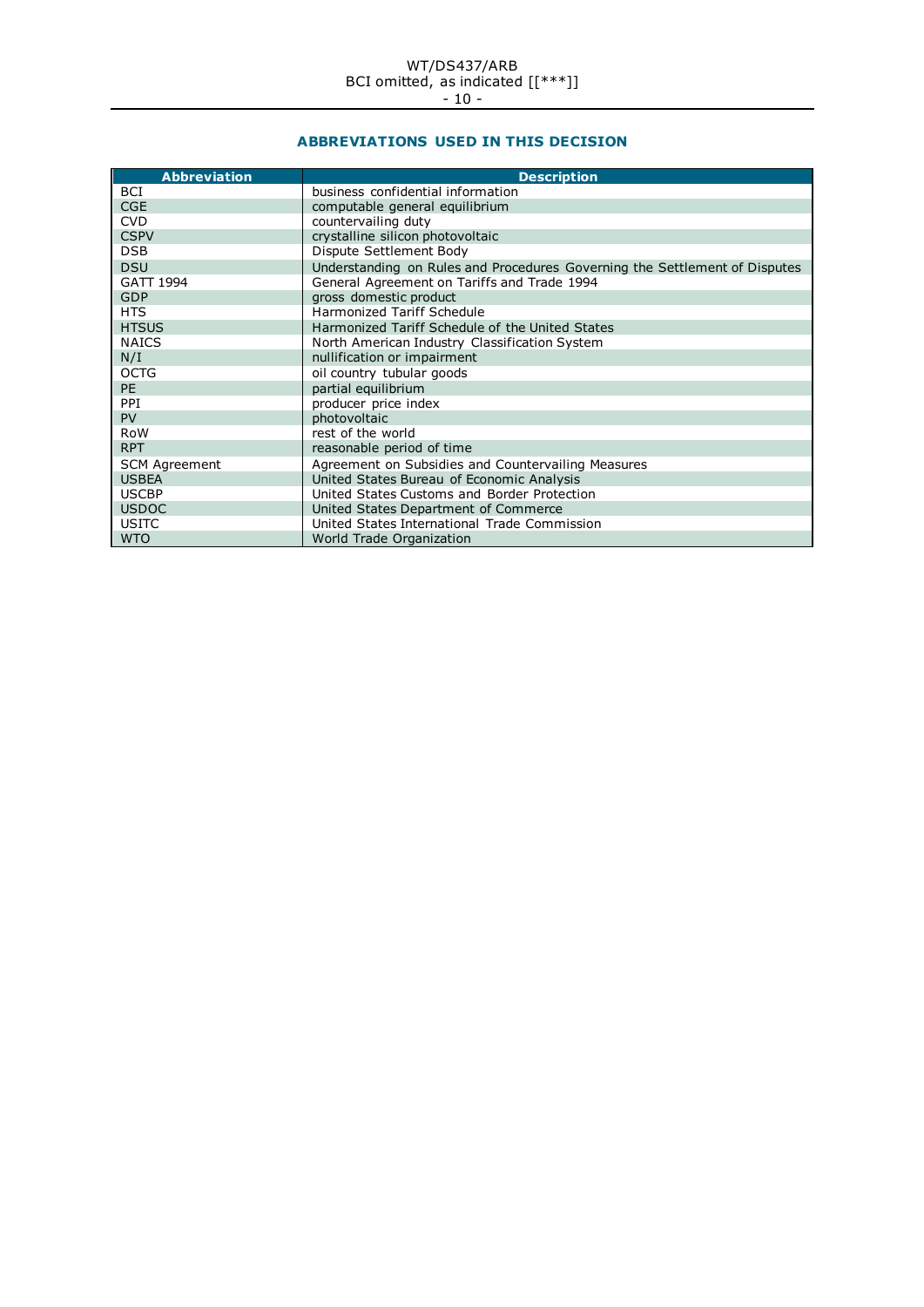# **LIST OF TABLES IN THIS DECISION**

| $\overline{\phantom{a}}$ Table<br>No. | <b>Title</b>                                                                                                | Page<br>No. |
|---------------------------------------|-------------------------------------------------------------------------------------------------------------|-------------|
| 1                                     | CVD rates in force at the expiry of the RPT for Line Pipe, OCTG, and Seamless Pipe                          | 19          |
| $\overline{2}$                        | Revised Section 129 CVD rates for Line Pipe, OCTG, and Seamless Pipe                                        | 19          |
| 3                                     | Dates of determination of the CVD and AD orders                                                             | 37          |
| $\overline{4}$                        | Years-prior advanced by the parties for each of the ten products at issue                                   | 42          |
| 5                                     | The preliminary and final CVD determinations for the six products concerned by the parties'<br>disagreement | 43          |
| 6                                     | Years-prior relied upon by the Arbitrator                                                                   | 49          |
| $\overline{7}$                        | Year-prior (2007) market sales for Pressure Pipe                                                            | 51          |
| 8                                     | Year-prior (2007) market sales for Line Pipe                                                                | 52          |
| 9                                     | Year-prior (2008) market sales for Kitchen Shelving                                                         | 55          |
| 10                                    | Year-prior (2008) market sales for OCTG                                                                     | 56          |
| 11                                    | Year-prior (2008) market sales for Wire Strand                                                              | 57          |
| 12                                    | Year-prior (2009) market sales for Seamless Pipe                                                            | 57          |
| 13                                    | Year-prior (2009) market sales for Print Graphics                                                           | 58          |
| 14                                    | Year-prior (2009) market sales for Aluminum Extrusions                                                      | 58          |
| 15                                    | Year-prior (2010) market sales for Steel Cylinders                                                          | 60          |
| 16                                    | Year-prior (2011) market sales for Solar Panels                                                             | 63          |
| 17                                    | Remedy-year market sales for Pressure Pipe                                                                  | 71          |
| 18                                    | Remedy-year market sales for Line Pipe                                                                      | 72          |
| 19                                    | Remedy-year market sales for Kitchen Shelving                                                               | 74          |
| 20                                    | Remedy-year market sales for OCTG                                                                           | 76          |
| 21                                    | Remedy-year market sales for Wire Strand                                                                    | 78          |
| 22                                    | Remedy-year market sales for Seamless Pipe                                                                  | 80          |
| 23                                    | Remedy-year market sales for Print Graphics                                                                 | 82          |
| 24                                    | Remedy-year market sales for Aluminum Extrusions                                                            | 84          |
| 25                                    | Remedy-year market sales for Steel Cylinders                                                                | 85          |
| 26                                    | Remedy-year market sales for Solar Panels                                                                   | 86          |
| 27                                    | Estimated level of nullification and impairment                                                             | 87          |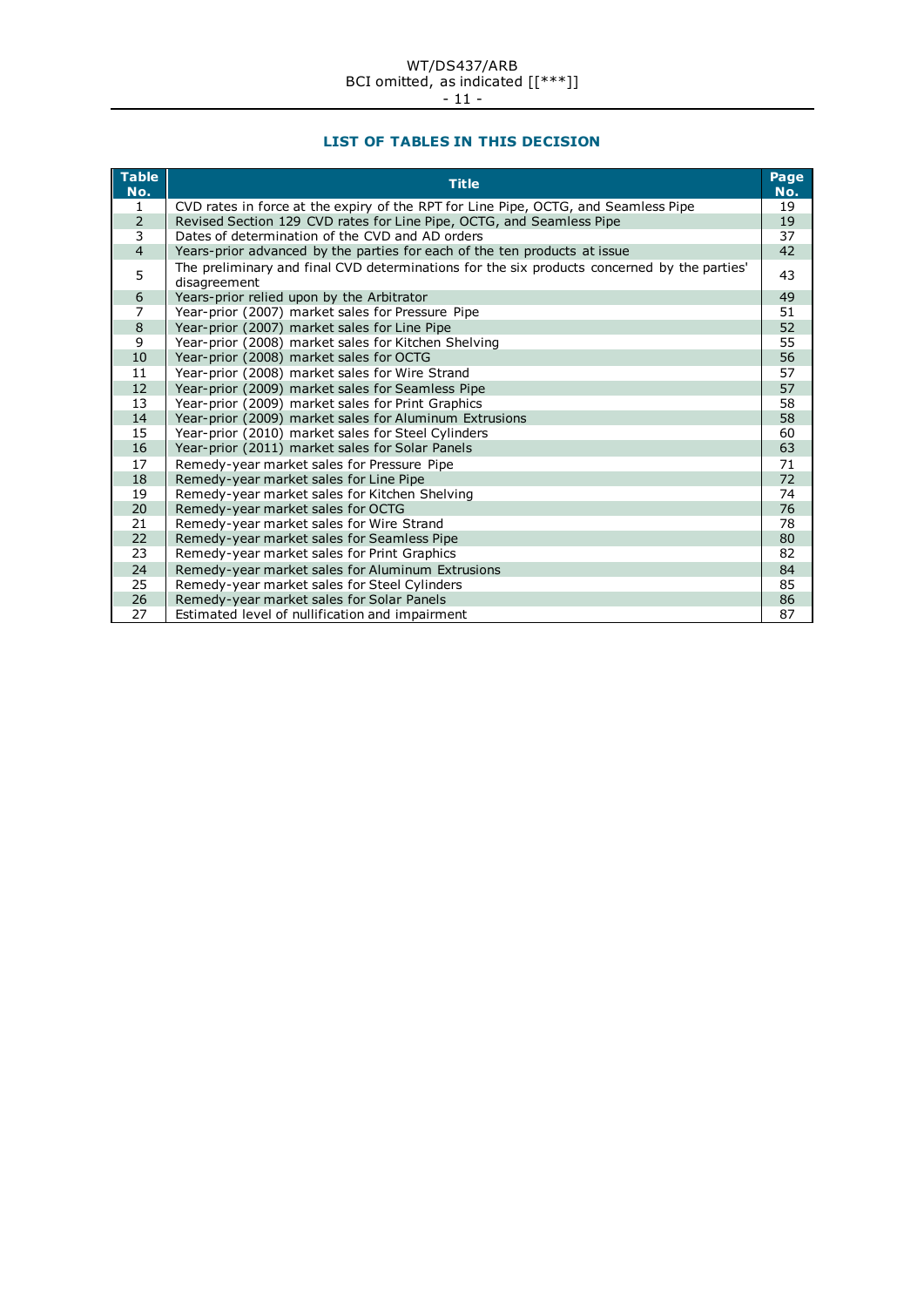#### <span id="page-11-0"></span>**1 INTRODUCTION**

1.1. The present arbitration proceedings arise in a dispute initiated by China against the United States. The challenged measures of the United States relate to the imposition of countervailing duties on a range of Chinese products, and the investigations leading to the imposition of such duties. These measures were found to be WTO-inconsistent in the original and compliance proceedings<sup>1</sup>, following which China has requested the DSB authorization to suspend concessions at an annual amount of USD 2.4 billion.<sup>2</sup> The United States has objected to this request<sup>3</sup>, leading to the present arbitration proceedings.<sup>4</sup>

1.2. Our task in this arbitration is to establish whether the level of suspension of concessions that China requests authorization for is equivalent to the level of nullification or impairment  $(N/I).<sup>5</sup>$  In its methodology paper, China has reduced the amount of concessions that it seeks to suspend to USD 1.02 billion.<sup>6</sup> During the proceedings, China has further reduced this amount to USD 788.75 million as a result of adjustments to its approach, in part due to agreements with certain arguments by the United States.<sup>7</sup> According to its latest calculations, the United States considers that the proper level of N/I – and hence, the suspension of concessions that China could be authorized to impose – should be no more than USD 106 million annually.<sup>8</sup>

1.3. In light of the parties' arguments and evidence in these proceedings, we have determined that the appropriate level of N/I is **USD 645.121 million per annum**. We have calculated this figure based on the parties' agreement to use a two-step Armington model similar to that applied in the arbitration decisions in *US – Washing Machines (Article 22.6 – US)* and *US – Anti-Dumping Methodologies (China) (Article 22.6 – US)*. We have also taken into account the parties' agreement on a "net-of-duties" approach whereby duty payments are excluded from the final calculation of N/I. Further, we have decided to exclude Lawn Groomers from these proceedings in light of the parties' agreement that the relevant countervailing duty (CVD) measures had been withdrawn before the end of the reasonable period of time (RPT) and are thus out of scope.

1.4. In calculating the above figure, we did not accept certain methodological suggestions proposed by the parties, which they describe as "adjustments" to the two-step Armington model applied in *US – Washing Machines (Article 22.6 – US)* and *US – Anti-Dumping Methodologies (China) (Article 22.6 – US)*. We have declined the United States' suggestion to take into account the anti-dumping duties imposed on the ten products at issue largely contemporaneously to the CVDs in question. It is not evident how any impact of those anti-dumping duties would translate into what both parties agree should be the focus of this arbitration: the impact of the CVDs at issue on China's market shares. We have also rejected the United States' suggestion to take into account the alleged impact of certain private investments and government measures in third countries other than China , the so-called "Rising Suppliers", for lack of direct evidence for such impact and absent sufficient explanation of its exogeneity to the CVDs at issue.

1.5. China proposed that we apply a "nested approach" to elasticities of substitution under which micro-elasticities (i.e. elasticities of substitution among different import varieties), would be larger than macro-elasticities (i.e. elasticities of substitution between domestic and imported varieties).

<sup>1</sup> Panel Reports, *US – Countervailing Measures (China)*, section 8; *US – Countervailing Measures (China) (Article 21.5 – China)*, section 8; Appellate Body Reports, *US – Countervailing Measures (China)*, section 5; *US – Countervailing Measures (China) (Article 21.5 – China)*, section 6; DSB, Minutes of the meetings held on 16 January 2015, WT/DSB/M/355, section 1 (with regard to the original proceedings), and 15 August 2019, WT/DSB/M/433, section 9 (with regard to the compliance proceedings).

<sup>2</sup> WT/DS437/30.

<sup>3</sup> WT/DS437/31.

<sup>4</sup> WT/DS437/32.

<sup>&</sup>lt;sup>5</sup> Under Article 22.4 of the DSU, "the level of the suspension of concessions or other obligations authorized by the DSB shall be equivalent to the level of the nullification or impairment." Accordingly, as a recent arbitrator emphasised, "Article 22.7 of the DSU defines the mandate for an arbitrator acting exclusively under Article 22.6; that is, the arbitrator 'shall determine whether the level of suspension is equivalent to the level of nullification or impairment'." Decision by the Arbitrator, *US – Large Civil Aircraft (2nd complaint) (Article 22.6 – US)*, para. 3.3.

<sup>6</sup> China's methodology paper, para. 106.

 $7$  China's comments on the United States' response to Arbitrator question No. 98, para. 57, and No. 100, para. 58.

 $8$  United States' closing statement at the meeting of the Arbitrator, para. 27; response to Arbitrator question No. 114, para. 157; and Exhibit USA-160.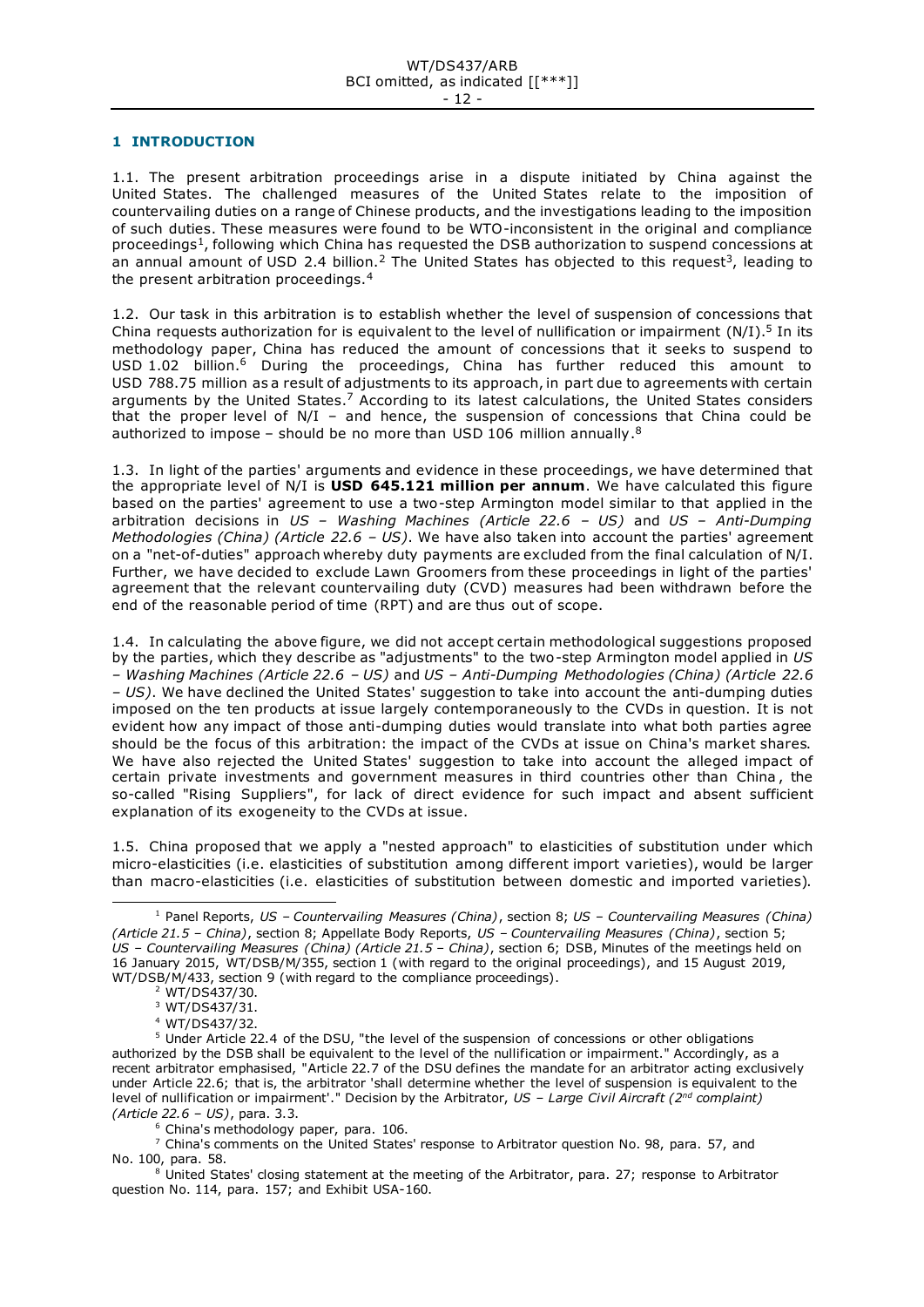#### WT/DS437/ARB BCI omitted, as indicated [[\*\*\*]] - 13 -

As regards the specific ratio under such a nested approach, China suggested a "Rule of Two", whereby micro-elasticities would be the double of macro-elasticities. Conversely, the United States suggested a "Rule of One", with equal micro- and macro-elasticities. We conclude that the United States has not demonstrated this alternative "non-nested approach". That said, the United States has successfully called into question applying a nested approach with China's proposed Rule of Two. We have therefore rejected China's proposed Rule of Two. Our calculations are based on a nested approach, with the ratio between micro- and macro-elasticities at the square root of two (i.e. approximately 1.41), as the most reasonable figure in light of the parties' limited evidence.

1.6. As regards the counterfactual compliance scenario, we have relied on the final CVD rates determined by the United States Department of Commerce (USDOC) in the relevant Section 129 proceedings as a starting point for the calculation of the duties that would have been WTO-consistent, as suggested by the United States. Although these rates took effect a few weeks after the end of the RPT, their calculation has been multilaterally determined to be WTO-inconsistent in the compliance stage of the present dispute, and China's request for suspension of concessions is based on the WTO-inconsistency of these determinations. In the interest of prompt dispute settlement, we have decided to rely on these rates instead of those in force at the end of the RPT as suggested by China.

1.7. The parties agreed that the remedy year is 2017, and our calculation is based on this calendar year. As for the calendar year prior to the imposition of the WTO-inconsistent CVDs at issue (year-prior), the parties agreed on the year-prior for four products and disagreed with regard to six products. Again, where the parties agreed, we followed them. For the six products where the parties disagreed, we decided to accept the earlier years-prior suggested by China. We agree with China about the importance of relying on data uncontaminated by the preliminary CVDs imposed in the subsequent calendar years alternatively advanced by the United States.

1.8. While the parties agreed on the key elasticity figures<sup>9</sup>, they disagreed on numerous other data points necessary for our calculation. These disagreements concern the market shares of the US domestic variety and the varieties imported from China and the rest of the world (RoW) for each product at issue in the year-prior, as well as the total market size for each product in the remedy year. We have addressed these disagreements based on what we considered to be the most solid evidence, the most reasonable calculation methodology and the best available data – developing our own calculations where necessary.

1.9. The rest of this Decision elaborates on the above points in the following structure:

- a. The next, second section addresses procedural matters. It summarises the original and compliance proceedings in this dispute, and the key steps and procedural aspects of this arbitration, including the treatment of business confidential information (BCI).
- b. The subsequent, third section deals with the main issue before us: the determination of the level of N/I. It first addresses the scope of these proceedings, followed by the counterfactual compliance scenario. It then turns to the various methodological and data issues raised by the parties or necessary for making our calculation. Once these issues are settled, the third section concludes by implementing the outcome of the earlier methodological and data analyses to calculate the level of N/I.
- c. A final, Conclusion section ends the Decision.<sup>10</sup>

<sup>&</sup>lt;sup>9</sup> This is without prejudice to their disagreement on the nested approach to the elasticities of substitution (see section 3.3.1 below).

 $10$  The Addendum to this Decision, WT/DS437/ARB/Add.1, contains all working procedures of the Arbitrator in Annex A, the executive summaries of the parties in Annex B, and the data inputs and calculations of the Arbitrator in Annex C.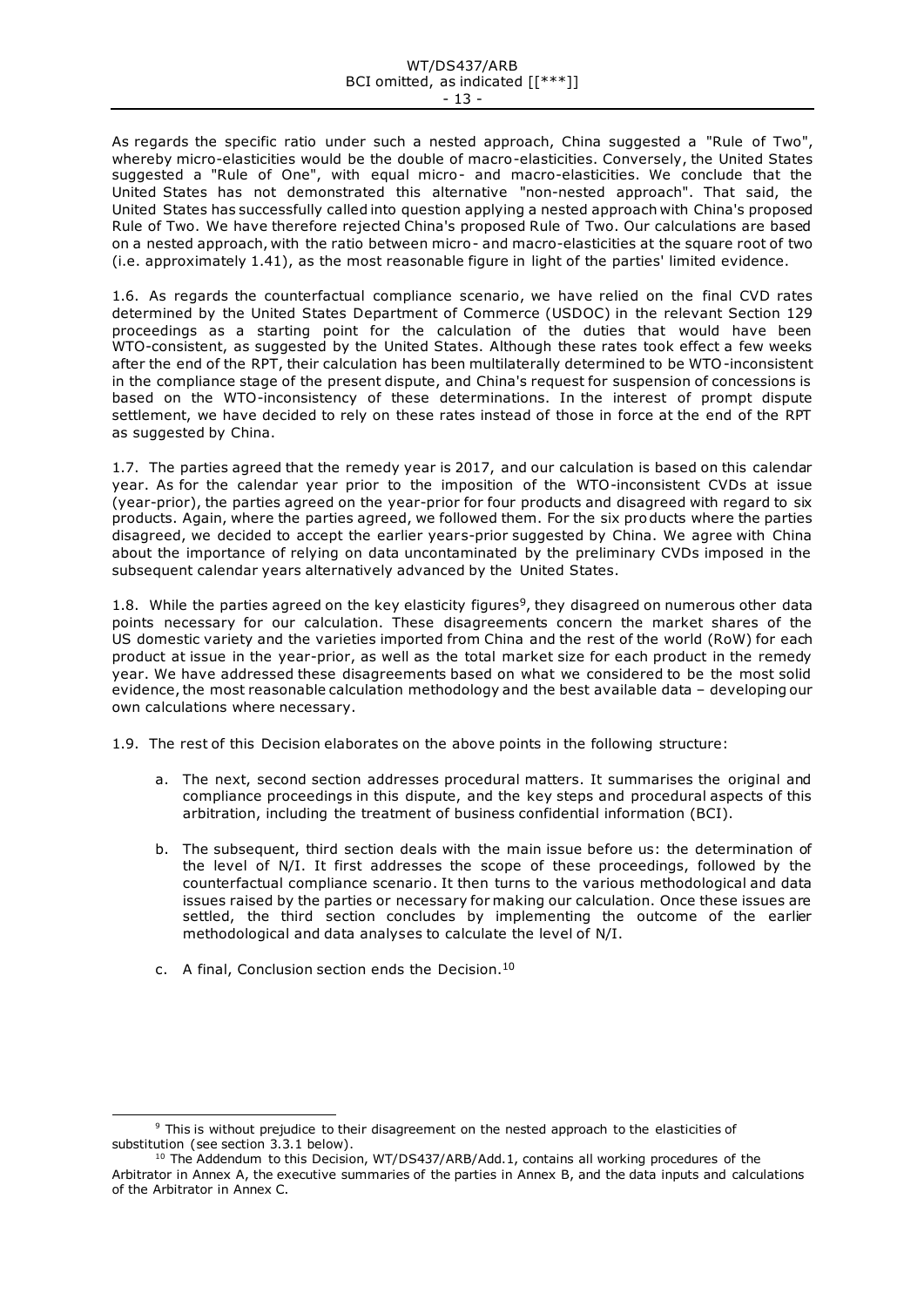#### <span id="page-13-0"></span>**2 PROCEDURAL MATTERS**

## <span id="page-13-1"></span>**2.1 Prior stages of this dispute**

2.1. This dispute commenced on 25 May 2012, upon the filing of China's original request for consultations with the United States.<sup>11</sup> On 20 August 2012, China requested the establishment of a panel.<sup>12</sup> The panel and the Appellate Body in the original proceedings found that the United States  $\frac{1}{2}$  acted inconsistently with certain provisions of the SCM Agreement.<sup>13</sup> The DSB adopted the Appellate Body report and the panel report, as modified by the Appellate Body report, on 16 January 2015.<sup>14</sup>

2.2. On 9 October 2015, an arbitrator under Article 21.3(c) of the DSU determined that the RPT for the United States to implement the DSB recommendations and rulings would expire on 1 April 2016.<sup>15</sup>

2.3. The compliance proceedings<sup>16</sup> started with China's request, on 13 May 2016, for consultations with the United States with respect to the alleged failure of the United States to implement the recommendations and rulings of the DSB in this dispute.<sup>17</sup> On 8 July 2016, China requested the establishment of a compliance panel.<sup>18</sup> As upheld by the Appellate Body<sup>19</sup>, the compliance panel concluded, in relevant part, that the United States acted inconsistently with: i) Articles 1.1(b) and 14(d) of the SCM Agreement in the Pressure Pipe, Line Pipe, OCTG, and Solar Panels Section 129 proceedings; and ii) Article 2.1(c) of the SCM Agreement in the Section 129 proceedings with respect to all ten products at issue.<sup>20</sup> The DSB adopted the Appellate Body report and the panel report in the compliance proceedings, as upheld by the Appellate Body report, on 15 August 2019.<sup>21</sup>

# <span id="page-13-2"></span>**2.2 Present arbitration proceedings**

2.4. On 17 October 2019, China requested authorization from the DSB to suspend concessions or other obligations at an annual amount of USD 2.4 billion, with respect to goods under the agreements described in Article 22.3(g)(i) of the DSU.<sup>22</sup>

2.5. On 25 October 2019, the United States objected to China's proposed level of suspension. At the DSB meeting of 28 October 2019, the DSB took note that the matter raised by China had been referred to arbitration pursuant to Article 22.6 of the DSU.<sup>23</sup> The Arbitrator was constituted on 15 November 2019<sup>24</sup> as follows:

 $11$  China's consultation request in the original proceedings was made pursuant to Article 4 of the DSU, Article XXIII:1 of the GATT 1994, and Article 30 of the SCM Agreement (WT/DS437/1).

 $12$  China's panel request in the original proceedings was made pursuant to Articles 4 and 6 of the DSU, Article XXIII:2 of the GATT 1994, and Article 30 of the SCM Agreement (WT/DS437/2).

 $13$  The Panel and Appellate Body in the original proceedings found that the United States had acted inconsistently with Articles 1.1(a)(1), 1.1(b), 11.3, and 14(d) of the SCM Agreement (see Appellate Body Report, *US – Countervailing Measures (China) (Article 21.5 – China),* para. 1.3).

 $14$  DSB, Minutes of the meeting held on 16 January 2015, WT/DSB/M/355.

<sup>15</sup> Award of the Arbitrator, *US – Countervailing Measures (China) (Article 21.3(c))*, WT/DS437/16.

<sup>&</sup>lt;sup>16</sup> On 15 April 2016, the parties informed the DSB of their Agreed Procedures under Articles 21 and 22 of the DSU and Article 7 of the SCM Agreement (WT/DS437/19).

 $17$  China's consultation request in the compliance proceedings was made pursuant to Articles 4 and 21.5 of the DSU, Article XXII of the GATT 1994, Article 30 of the SCM Agreement, and paragraph 1 of the Sequencing Agreement (WT/DS437/20).

<sup>&</sup>lt;sup>18</sup> China's panel request in the compliance proceedings was made pursuant to Articles 6 and 21.5 of the DSU, Article XXIII of the GATT 1994, and Article 30 of the SCM Agreement (WT/DS437/21).

<sup>19</sup> See Appellate Body Report, *US – Countervailing Measures (China) (Article 21.5 – China)*, section 6. <sup>20</sup> For a complete list of findings in the compliance proceedings, see Appellate Body Report,

*US – Countervailing Measures (China) (Article 21.5 – China)*, section 6.

 $21$  DSB, Minutes of the meeting held on 15 August 2019, WT/DSB/M/433.

<sup>&</sup>lt;sup>22</sup> Recourse to Article 22.2 of the DSU by China, WT/DS437/30.

<sup>&</sup>lt;sup>23</sup> DSB, Minutes of the meeting held on 28 October 2019, WT/DSB/M/436.

<sup>&</sup>lt;sup>24</sup> Recourse to Article 22.6 of the DSU by the United States, WT/DS437/32.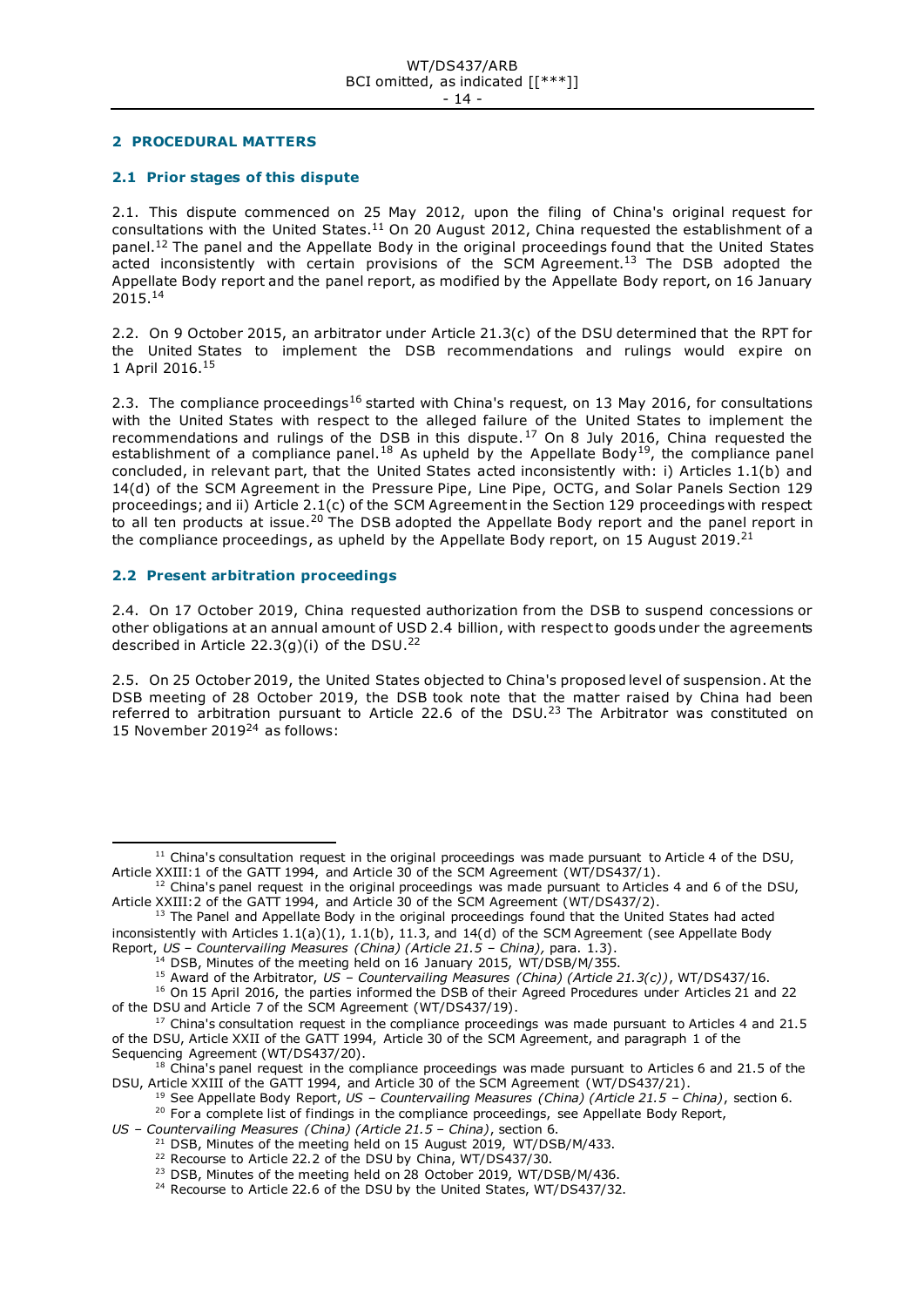Chairperson: Mr Hugo Perezcano

Members: Mr Luis Catibayan Mr Thinus Jacobsz

2.6. An organizational meeting was held on 17 December 2019 to discuss procedural aspects of the arbitration proceeding. After consulting with the parties, the Arbitrator adopted its Working Procedures on 8 January 2020. At the joint request of the parties, on 8 January 2020 the Arbitrator also adopted dedicated BCI Procedures, as elaborated in section 2.3 below.<sup>25</sup> Also on 8 January 2020, the Arbitrator adopted its timetable, which it amended on 27 October 2020 in light of developments regarding the meeting of the Arbitrator with the parties.

2.7. In accordance with the timetable and Working Procedures adopted by the Arbitrator , China submitted a communication explaining its methodology for calculating the proposed level of suspension on 14 January 2020. The United States filed its written submission on 18 February 2020. China filed its written submission on 24 March 2020. The Arbitrator sent questions to the parties for written responses on 23 April 2020, to which the parties responded on 7 May 2020. The Arbitrator sent additional questions to the parties for written responses on 22 July 2020, to which the parties responded on 21 August 2020.

2.8. On 17 April 2020, the Arbitrator sent a communication to the parties, explaining that, given the COVID-19-related restrictions on worldwide travel, it seemed unlikely that it would be possible to meet physically with the Arbitrator in Geneva at the time originally scheduled in the timetable, i.e. 26-27 May 2020. In response, China requested the Arbitrator to issue additional written questions to the parties rather than reschedule the meeting.<sup>26</sup> In turn, the United States was of the opinion that a real-time exchange of views would be necessary in order to resolve this dispute , and proposed to reschedule the meeting for a later date and to further consult should conditions not permit the meeting to be held at the rescheduled date.<sup>27</sup> According to the United States, an in-person meeting would be necessary to provide both parties an adequate opportunity to explain their positions and respond in real time to each other's arguments and the Arbitrator's questions.<sup>28</sup>

2.9. Having considered these comments, on 28 April 2020, the Arbitrator announced to the parties that the meeting would not take place on the originally scheduled date, and that it would monitor the situation and revert to the parties at the end of May/beginning of June 2020 to explore the best possible way forward.<sup>29</sup> On 5 June<sup>30</sup> and 2 July 2020<sup>31</sup>, the Arbitrator sent two communications to the parties indicating that, in light of limited progress in easing restrictions on worldwide travel, it would continue to monitor the situation and, subject to sufficient further progress, would revert to the parties for their additional comments on the way forward.

2.10. On 5 October 2020, the Arbitrator contacted the parties for their views on the idea of holding a hybrid virtual/in-person meeting.<sup>32</sup> In response, China agreed with the arrangement proposed by the Arbitrator.<sup>33</sup> The United States reiterated its objection to holding the substantive meeting via videoconference and requested the Arbitrator to postpone it until an in-person meeting in Geneva would be possible. At the same time, the United States requested that, if the Arbitrator decided to hold a virtual session with the parties, it should hold time-limited virtual sessions, provide any questions to the parties in advance, and refrain from asking additional questions during the session.<sup>34</sup>

2.11. Having considered these comments, on 20 October 2020, the Arbitrator announced to the parties that it would hold a hybrid virtual/in-person meeting with the parties on 12, 16, and

<sup>&</sup>lt;sup>25</sup> Additional Working Procedures of the Arbitrator Concerning Business Confidential Information (BCI Procedures).

<sup>&</sup>lt;sup>26</sup> See China's communications (20 and 22 April 2020).

<sup>&</sup>lt;sup>27</sup> See United States' communications (20 and 22 April 2020).

<sup>&</sup>lt;sup>28</sup> See United States' communications (20 and 22 April 2020).

<sup>&</sup>lt;sup>29</sup> Arbitrator communication to the parties (28 April 2020).

<sup>&</sup>lt;sup>30</sup> Arbitrator communication to the parties (5 June 2020).

 $31$  Arbitrator communication to the parties (2 July 2020).

<sup>&</sup>lt;sup>32</sup> Arbitrator communication to the parties (5 October 2020).

<sup>&</sup>lt;sup>33</sup> See China's communication (9 October 2020).

<sup>&</sup>lt;sup>34</sup> See United States' communication (9 October 2020).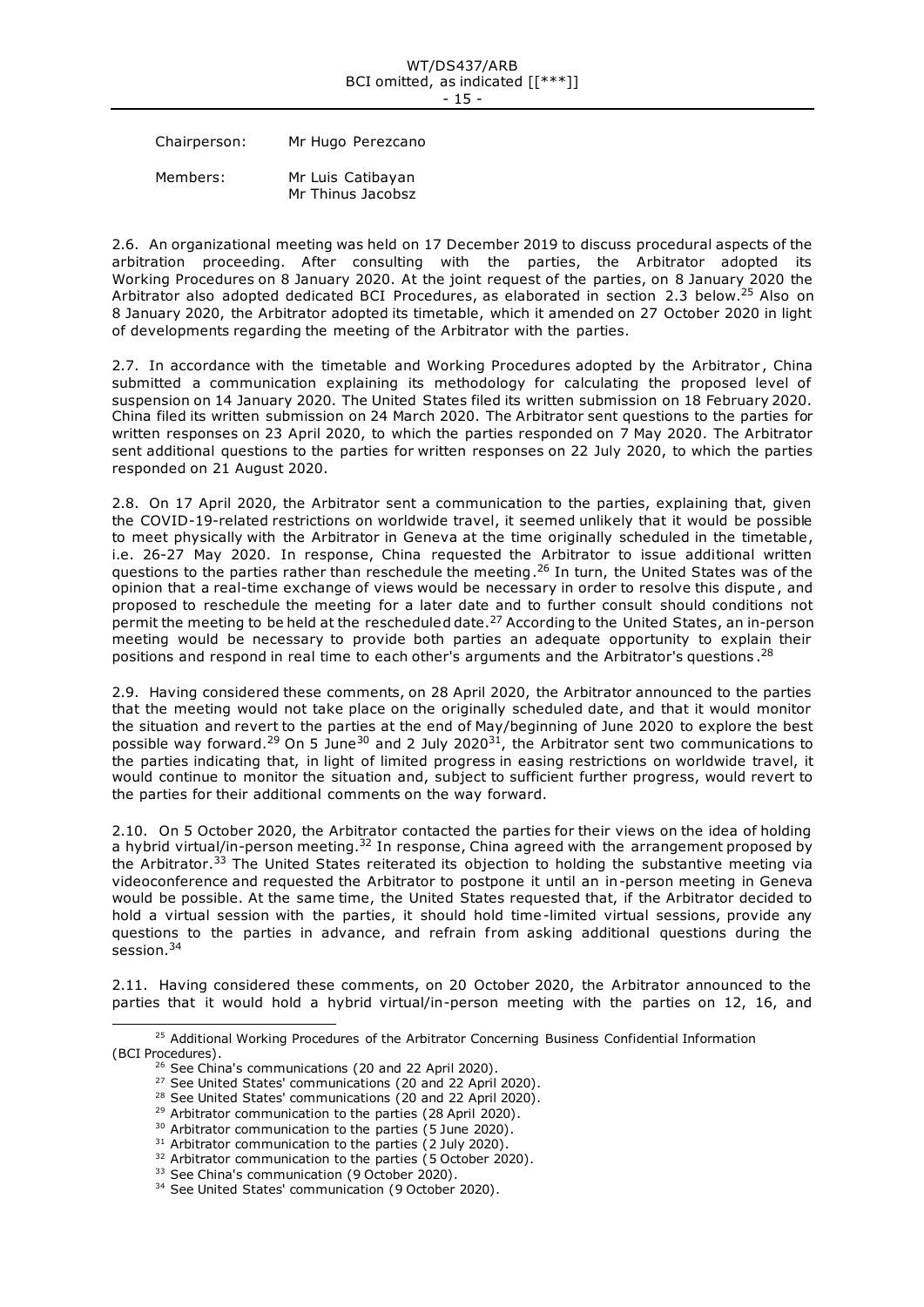18 November 2020 and, after having consulted the parties, it adopted Additional Working Procedures Concerning Meetings with Remote Participation.<sup>35</sup> The Arbitrator indicated that the meeting sessions would be limited in time to the periods when both parties as well as all three arbitrators were available across their different time zones during the day. The Arbitrator added that it would send advance questions to the parties before the meeting, while reserving the possibility of asking for clarifications from the parties during the Q&A session.

2.12. Following individual and collective test sessions with the parties, the Arbitrator held a hybrid virtual/in-person meeting with the parties on 12, 16, and 18 November 2020. On 20 November 2020, the Arbitrator sent additional questions to the parties for written responses. The parties responded to these questions on 11 December 2020 and provided comments on each other's responses on 8 January 2021.

2.13. The Arbitrator submitted its Decision for translation on 29 November 2021, and notified the parties of this transmission. After reviewing with the parties that the Decision did not include any BCI, the Arbitrator circulated its Decision to WTO Members on 26 January 2022.

# <span id="page-15-0"></span>**2.3 Treatment of BCI**

2.14. At the organizational meeting held on 17 December 2019, both parties proposed that the Arbitrator adopt Additional Working Procedures of the Arbitrator Concerning Business Confidential Information (BCI Procedures) submitted in the course of the proceedings, based on the language used in the working procedures on BCI in *US – Anti-Dumping Methodologies (China) (Article 22.6 – US)*. As indicated, the Arbitrator adopted the proposed BCI Procedures on 8 January 2020 accordingly.<sup>36</sup>

2.15. On 5 January 2021, the United States informed the Arbitrator that it had discovered inadvertent omissions of double brackets for BCI in the United States' responses to the questions from the Arbitrator, submitted on 11 December 2020. The United States provided the Arbitrator with a revised version of the United States' responses and requested that the original version submitted on 11 December 2020 be replaced with this revised version. China had no objections to this request. On 12 January 2021, the Arbitrator agreed to grant the leave to cor rect omissions requested by the United States, pursuant to paragraph 22 of its Working Procedures, confirming that the original version of the responses submitted by the United States on 11 December 2020 would be considered as replaced with the revised version submitted on 5 January 2021.

2.16. In accordance with paragraph 8 of the BCI Procedures, on 29 November 2021 the Arbitrator issued to the parties a version of its Decision for BCI review. On 7 December 2021, the parties indicated that they had no comments in the context of the BCI review of the Decision.<sup>37</sup> In accordance with the aforementioned paragraph of the BCI Procedures, the text of our Decision circulated to Members is identical to the text of the confidential version issued to the parties, with the exception of passages that disclose BCI, which have been replaced by "[[\*\*\*]]".

# <span id="page-15-1"></span>**3 DETERMINATION OF THE LEVEL OF NULLIFICATION AND IMPAIRMENT**

3.1. Despite their disagreement on the level of N/I, the parties agree that the purpose of these Article 22.6 arbitration proceedings is to determine whether the level of suspension of concessions or other obligations (level of suspension) proposed by China is equivalent to the level of nullification or impairment (level of N/I) of the benefits that China could have expected as a result of the United States' compliance with the DSB's recommendations and rulings by the end of the RPT.<sup>38</sup>

3.2. We note that in Article 22.6 arbitration proceedings, the "overall burden" of proving that the requirements of the DSU have *not* been met rests in general on the party challenging the proposed

<sup>&</sup>lt;sup>35</sup> Arbitrator communication to the parties (20 October 2020); Annex A-3 of the Addendum to this Decision, WT/DS437/ARB/Add.1.

<sup>&</sup>lt;sup>36</sup> See Annex A-2 of the Addendum to this Decision, WT/DS437/ARB/Add.1.

<sup>&</sup>lt;sup>37</sup> In accordance with paragraph 8 of the BCI Procedures (Annex A-2 of the Addendum to this Decision, WT/DS437/ARB/Add.1).

<sup>&</sup>lt;sup>38</sup> China's methodology paper, paras. 14 and 17; United States' written submission, paras. 19, 22-24, and 34-36.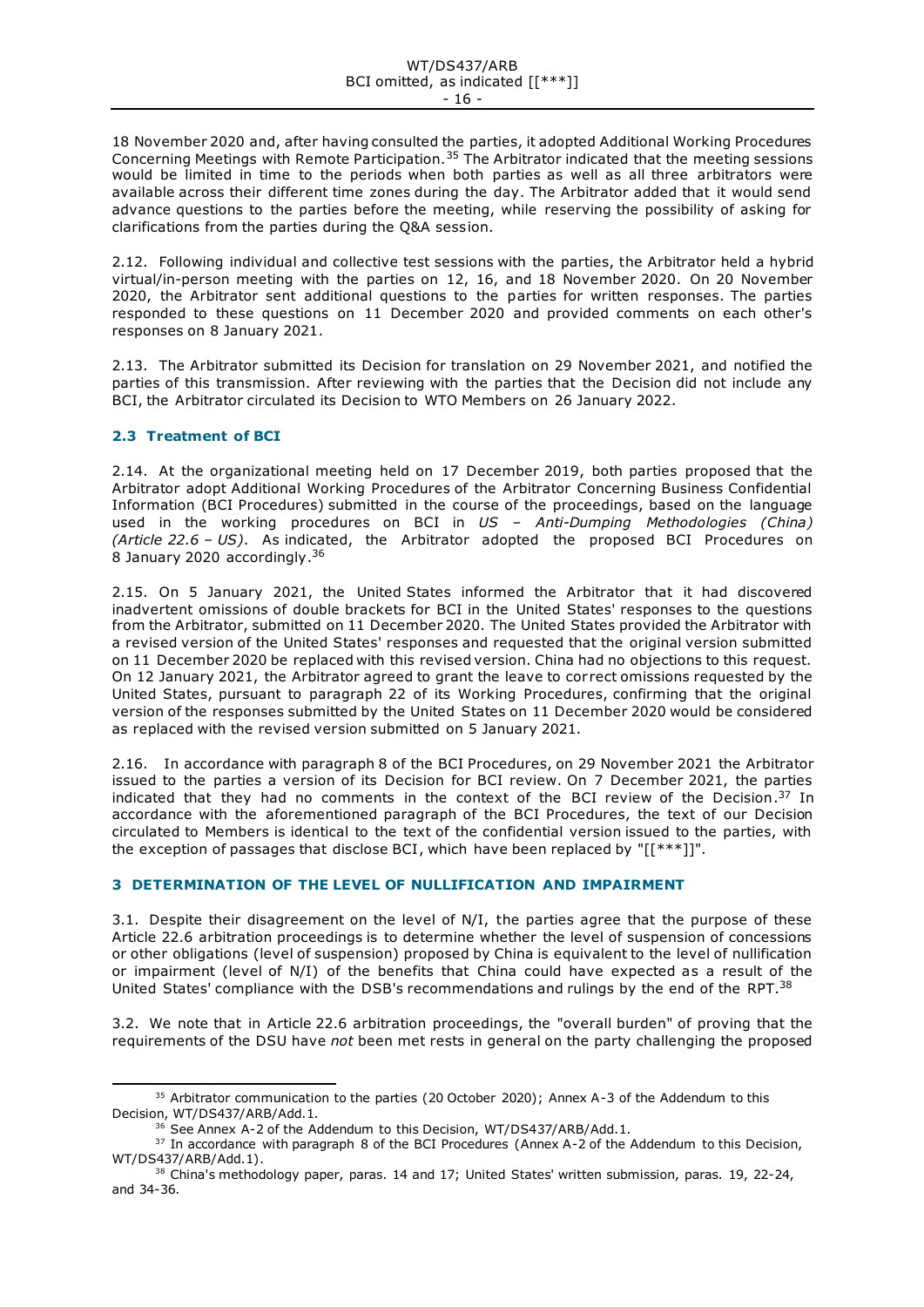level of suspension.<sup>39</sup> In other words, it is for the United States in this dispute to prove that China's proposed level of suspension of concessions is *not* "equivalent" to the level of nullification and impairment within the meaning of Article 22.4 of the DSU.

3.3. Despite these rules on the general allocation of the burden of proof in Article 22.6 arbitrations, the duty rests on both parties to produce evidence and to collaborate in presenting evidence to the Arbitrator.<sup>40</sup> In particular, "it is for each party to bring forward the elements to sustain the factual assertions it makes"<sup>41</sup>, insofar as "[i]t is for the party alleging the fact to prove its existence".<sup>42</sup>

3.4. We also note that, in the event we conclude that China's proposed level of suspension of concessions or other obligations is not WTO-consistent, we cannot end our examination the way panels do. Instead, we would be called upon to go further, and, in pursuit of the basic DSU objectives of prompt and positive settlement of disputes, we would need to estimate the level of suspension we consider to be equivalent to the impairment suffered.<sup>43</sup>

# <span id="page-16-0"></span>**3.1 Scope of the proceedings**

3.5. In its methodology paper, China indicated that the present proceedings cover a total of eleven CVD investigations, in particular the Section 129 proceedings relating to (i) Pressure Pipe; (ii) Line Pipe; (iii) Lawn Groomers; (iv) Kitchen Shelving; (v) OCTG; (vi) Wire Strand; (vii) Seamless Pipe; (viii) Print Graphics; (ix) Aluminum Extrusions; (x) Steel Cylinders; and (xi) Solar Panels. 44

3.6. In its written submission, the United States agreed to the relevance of only ten of these eleven CVD investigations. The United States requested the exclusion of Lawn Groomers, claiming that the relevant CVD order was revoked prior to the expiration of the RPT. According to the United States, the Arbitrator should not conduct a counterfactual analysis for Lawn Groomers because the level of N/I attributable to the maintenance of the CVD measure on Lawn Groomers beyond the expiration of the RPT is zero.<sup>45</sup>

3.7. In its written submission, China did not contest the United States' assertion and evidence that the CVD order concerning Lawn Groomers was withdrawn more than a year before the end of the

<sup>39</sup> See Decisions by the Arbitrators, *EC – Hormones (Canada) (Article 22.6 – EC)*, paras. 9-11; *EC – Hormones (US) (Article 22.6 – EC)*, paras. 9-11; *US – Washing Machines (Article 22.6 – US)*, para. 1.14, *US – Large Civil Aircraft (2nd complaint) (Article 22.6 – US)*, para. 4.3; *US – Anti-Dumping Methodologies (China) (Article 22.6 – US)*, para. 1.11; *US – 1916 Act (EC) (Article 22.6 – US)*, paras. 3.2-3.3; *US – Gambling (Article 22.6 – US)*, paras. 2.22-2.23; and *US – COOL (Article 22.6 – US)*, para. 4.7.

<sup>40</sup> See Decisions by the Arbitrators, *EC – Bananas III (Ecuador) (Article 22.6 – EC)*, para. 38; *EC – Bananas III (US) (Article 22.6 – EC)*, para. 4.2; *EC – Hormones (Canada) (Article 22.6 – EC)*, para. 11; *EC – Hormones (US) (Article 22.6 – EC)*, para. 11; *US – FSC (Article 22.6 – US)*, para. 2.11; *US – Offset Act (Byrd Amendment) (India) (Article 22.6 – US)*, paras. 2.26-2.27; *Brazil – Aircraft (Article 22.6 – Brazil)*, paras. 2.8-2.9; and *US – Large Civil Aircraft (2nd complaint) (Article 22.6 – US)*, para. 4.4.

<sup>41</sup> Decision by the Arbitrator, *US – Gambling (Article 22.6 – US)*, para. 2.24. See also Decisions by the Arbitrators, *EC – Hormones (Canada) (Article 22.6 – EC)*, para. 11; *EC – Hormones (US) (Article 22.6 – EC)*, paras. 9-11; *US – Washing Machines (Article 22.6 – US)*, para. 1.14; *Brazil – Aircraft (Article 22.6 – Brazil)*, para. 2.9; *US – FSC (Article 22.6 – US)*, para. 2.11; and *US – Offset Act (Byrd Amendment) (India) (Article 22.6 – US)*, paras. 2.26-2.27.

<sup>42</sup> Decisions by the Arbitrators, *EC – Hormones (Canada) (Article 22.6 – EC)*, para. 10; *EC – Hormones (US) (Article 22.6 – EC)*, para. 10. See also Decision by the Arbitrator, *US – Gambling (Article 22.6 – US)*, para. 2.24.

<sup>43</sup> See Decisions by the Arbitrators, *EC – Hormones (Canada) (Article 22.6 – EC)*, para. 12; *EC – Hormones (US) (Article 22.6 – EC)*, para. 12.

<sup>44</sup> China's methodology paper, paras. 2 and 11. According to China, "[t]he products at issue in the 11 CVD investigations are circular welded austenitic stainless pressure pipe ('Pressure Pipe'), circular welded carbon quality steel line pipe ('Line Pipe'), tow behind lawn groomers ('Lawn Groomers'), kitchen appliance shelving and racks ('Kitchen Shelving'), oil country tubular goods ('OCTG'), prestressed concrete steel wire strand ('Wire Strand'), seamless carbon and alloy steel standard, line, and pressure pipe ('Seamless Pipe'), coated paper suitable for high-quality print graphics using sheet-fed presses ('Print Graphics'), aluminum extrusions, high pressure steel cylinders ('Steel Cylinders'), and crystalline silicon photovoltaic cells ('Solar Panels')." China's methodology paper, fn 3 to para. 2. See also ibid., para. 11 (referring to Panel Report, *US – Countervailing Measures (China) (Article 21.5 – China)*, section 3.1).

<sup>&</sup>lt;sup>45</sup> United States' written submission, para. 6. See also ibid., paras. 9, 32, and 54; and Exhibit USA-9.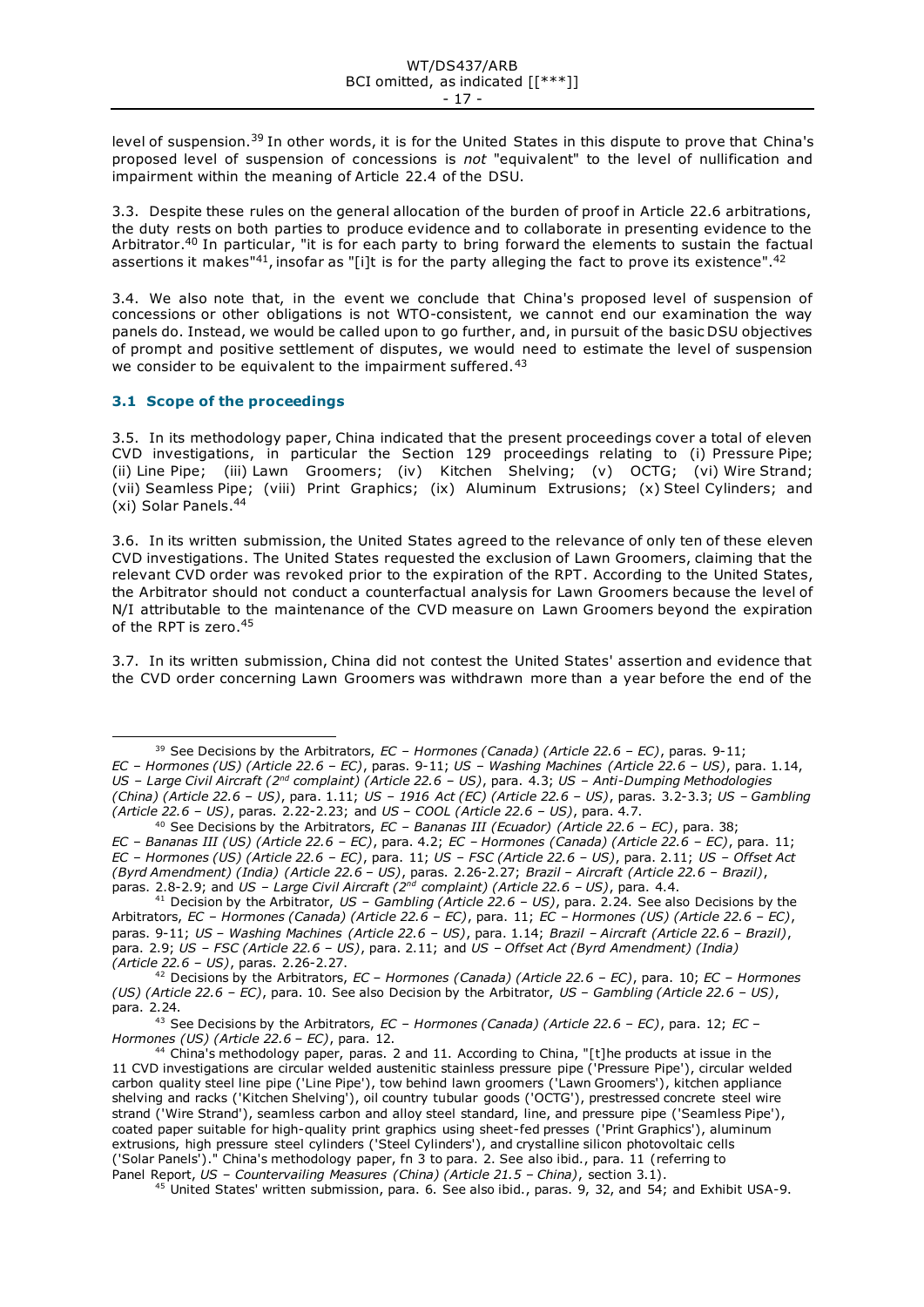RPT. Ultimately, China also excluded the CVD order concerning Lawn Groomers from its calculation of the level of N/I.<sup>46</sup>

3.8. As mentioned, the RPT in this dispute expired on 1 April 2016.<sup>47</sup> According to the information provided by the United States, uncontested by China, the USDOC revoked the relevant CVD order for Lawn Groomers on 23 September 2014, effective 3 August 2014. <sup>48</sup> In light of this and the parties' agreement, we have decided to exclude the CVD order concerning Lawn Groomers from the scope of our analysis. We shall address only the ten remaining CVD investigations and products for calculating the level of N/I in the present proceedings, namely: (i) Pressure Pipe; (ii) Line Pipe; (iii) Kitchen Shelving; (iv) OCTG; (v) Wire Strand; (vi) Seamless Pipe; (vii) Print Graphics; (viii) Aluminum Extrusions; (ix) Steel Cylinders; and (x) Solar Panels.<sup>49</sup>

# <span id="page-17-0"></span>**3.2 Counterfactual**

3.9. The parties agree that, in order to determine level of N/I, the Arbitrator should assess a "counterfactual" scenario, i.e. a "hypothetical scenario that describes what would have happened in terms of trade flows had the responding party implemented the DSB recommendations and rulings"<sup>50</sup> by the end of the RPT, and "compare[] [this counterfactual] with the actual situation, as of the end of the RPT – where the Member has yet to come into compliance – in order to quantify the trade effect caused by that Member's failure to comply".<sup>51</sup> As the RPT expired on 1 April 2016, the parties agree that the baseline year or reference period for a counterfactual analysis should be the 2017 calendar year.<sup>52</sup>

3.10. In light of the relevant DSB recommendations and rulings in the Article 21.5 compliance proceedings53, the parties are also in agreement that, had the United States brought its measures into conformity with its obligations under Articles 2.1(c) and 14(d) of the SCM Agreement, it would not have identified a countervailable subsidy with respect to the alleged provision of inputs for less than adequate remuneration, and any countervailing duties (CVDs) applied to the products at issue would be calculated so as to exclude the portion of the total CVD margin attributed to the alleged input subsidy programmes.<sup>54</sup>

3.11. Thus, the parties agree that the appropriate counterfactual analysis would entail modifying the relevant CVD rates by deducting the portion attributable to the alleged input subsidy programs.<sup>55</sup> However, the parties disagree on the original WTO-inconsistent CVD rates to be used when making this calculation for some of the products for which the revised rates entered into force after the expiry of the RPT.<sup>56</sup> Although the parties' principled disagreement in this context concerns five of

<sup>47</sup> See China's methodology paper, paras. 14, 17, and fn 15 to para. 17; United States' written submission, para. 12.

49 This list follows the order submitted by China in its N/I estimates, which in turn corresponds to the numerical order of the docket numbers assigned by USITC to the CVD investigations at issue. This Decision follows the same order in addressing the measures and products at issue.

<sup>50</sup> China's methodology paper, para. 15 (and the arbitration decisions referenced in fn 17 thereto); United States' written submission, paras. 27-28 (and the arbitration decisions referenced in fns 21-22 thereto).

<sup>51</sup> China's methodology paper, para. 15 (quoting Decision by the Arbitrator, *US – Washing Machines (Article 22.6 – US)*, para. 3.7). See also United States' written submission, paras. 27-28.

54 China's methodology paper, paras. 20-21. See also ibid., paras. 18-19; United States' written submission, para. 29; and China's written submission, para. 9.

<sup>55</sup> China's methodology paper, paras. 16, 20 and 21; United States' written submission, para. 29.

<sup>56</sup> As regards the calculation of the counterfactual WTO-consistent CVD rates, the parties had disagreements at an earlier stage of these proceedings but these were ultimately resolved. First, regarding the inputs for the LTAR subsidy rate to be deducted from the WTO-inconsistent CVD rates, the United States claimed that China had incorrectly identified the portion of the CVD rate attributable to the input subsidy programs for four of the measures (Line Pipe, Wire Strand, Seamless Pipe, and Steel Cylinders). China accepted the rates proposed by the United States for Line Pipe and Steel Cylinders in its written submission. In response to questions from the Arbitrator, the United States concurred with China with respect to Seamless Pipe, and China accepted the United States' proposal regarding Wire Strand. (United States' written submission, paras. 30 and 41-45; China's written submission, para. 24; United States' response to Arbitrator question No. 27, para. 143; and China's response to Arbitrator question No. 96, para. 56.) Second, the United States claimed that China's calculations failed to apply the methods that the USDOC used to derive the

<sup>46</sup> China's written submission, para. 25.

<sup>48</sup> Exhibit USA-9.

 $52$  China's methodology paper, para. 4; United States' written submission, para. 28 and fn 23 thereto. <sup>53</sup> WT/DSB/M/433, para. 9.33.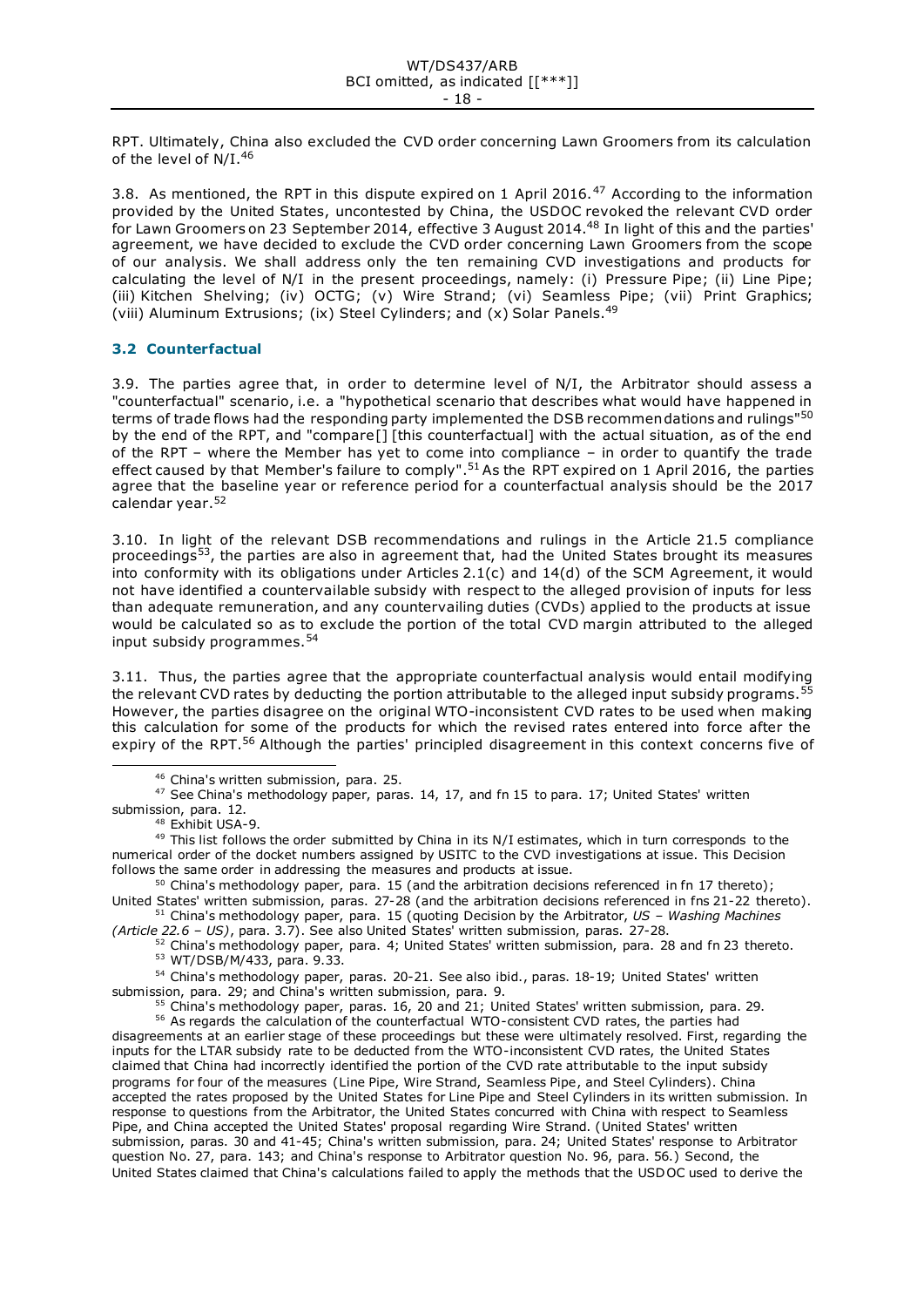the products at issue, its impact in terms of actual differences in the CVD rates only extends to three: Line Pipe, OCTG, and Seamless Pipe.<sup>57</sup>

3.12. In its calculation, China uses the following CVD rates that were in force at the expiry of the RPT on 1 April 2016:<sup>58</sup>

### **Table 1: CVD rates in force at the expiry of the RPT for Line Pipe, OCTG, and Seamless Pipe<sup>59</sup>**

| <b>PRODUCT</b>       | <b>RESPONDENTS IN THE RELEVANT</b><br><b>CVD INVESTIGATIONS</b>                                                     | <b>CVD RATES<sup>60</sup></b> |
|----------------------|---------------------------------------------------------------------------------------------------------------------|-------------------------------|
| Line Pipe            | Huludao Seven Star Group, Huludao Steel Pipe Industrial Co. Ltd., and<br>Huludao Bohai Oil Pipe Industrial Co. Ltd. | 33.43                         |
|                      | All Others                                                                                                          | 36.74                         |
| <b>OCTG</b>          | Tianjin Pipe (TPCO)                                                                                                 | 10.49                         |
|                      | All Others                                                                                                          | 13.41                         |
| <b>Seamless Pipe</b> | Hengyang Steel, Hengyang Valin Steel, Hengyang Valin MPM, Xigang<br>Seamless Steel (Hengyang)                       | 56.67                         |
|                      | Tianjin Pipe (TPCO)                                                                                                 | 13.66                         |
|                      | All Others                                                                                                          | 35.17                         |

3.13. The United States, by contrast, relies on the final revised CVD rates that were determined by the USDOC in the Section 129 proceedings followed to implement the recommendations and rulings of the DSB in the original proceedings of this dispute (the Section 129 proceedings).<sup>61</sup> According to the United States, this would be consistent with the fact that the Section 129 CVD rates were the compliance measures reviewed in the Article 21.5 proceedings in this dispute.<sup>62</sup> The revised Section 129 rates for the products and respondents in question are:

|  |  |  |  | Table 2: Revised Section 129 CVD rates for Line Pipe, OCTG, and Seamless Pipe |
|--|--|--|--|-------------------------------------------------------------------------------|
|--|--|--|--|-------------------------------------------------------------------------------|

| <b>PRODUCT</b>                 | <b>RESPONDENTS IN THE RELEVANT CVD INVESTIGATIONS</b>                                                               | <b>CVD</b><br>RATES <sup>63</sup> |
|--------------------------------|---------------------------------------------------------------------------------------------------------------------|-----------------------------------|
| <b>Line Pipe</b>               | Huludao Seven Star Group, Huludao Steel Pipe Industrial Co. Ltd., and<br>Huludao Bohai Oil Pipe Industrial Co. Ltd. | 32.65                             |
|                                | All Others                                                                                                          | 36.35                             |
| <b>OCTG</b>                    | Tianjin Pipe (TPCO)                                                                                                 | 7.71                              |
|                                | All Others                                                                                                          | 12.26                             |
| <b>Seamless</b><br><b>Pipe</b> | Hengyang Steel, Hengyang Valin Steel, Hengyang Valin MPM, Xigang<br>Seamless Steel (Hengyang)                       | 49.56                             |
|                                | Tianjin Pipe (TPCO)                                                                                                 | 8.24                              |
|                                | All Others                                                                                                          | 28.90                             |

3.14. China asserts that, according to the decision by the arbitrator in *US – Tuna II (Mexico) (Article 22.6 – US)*, compliance measures implemented after the expiry of the RPT should not form

58 China's written submission, para. 14.

<sup>59</sup> This table and table 2 below only show the respondents for which the CVD rates changed after the expiry of the RPT.

<sup>60</sup> Exhibit CHN-100.

 $62$  United States' response to Arbitrator question No. 20, paras. 123 and 127; opening statement at the meeting of the Arbitrator, para. 8.

 $63$  Exhibit USA-138.

<sup>&</sup>quot;All Others" rates. China considered that the changes made by the United States were consistent with the parties' shared position and reflected these changes in its own estimates. (United States' written submission, paras. 31 and 46-53; United States' response to Arbitrator question No. 68, paras. 92-95, and No. 69, paras. 96-105; and China's response to Arbitrator question No. 29, paras. 74-77, and No. 97, para. 57).

<sup>&</sup>lt;sup>57</sup> Revised rates were also published for Pressure Pipe and Solar Panels, but they were identical to the prior ones. China does not take issue with using the rates from the Section 129 determinations for the remaining five products (i.e. Kitchen Shelving, Wire Strand, Print Graphics, Aluminum Extrusions, and Steel Cylinders). (China's written submission, para. 17).

<sup>&</sup>lt;sup>61</sup> United States' written submission, para. 38.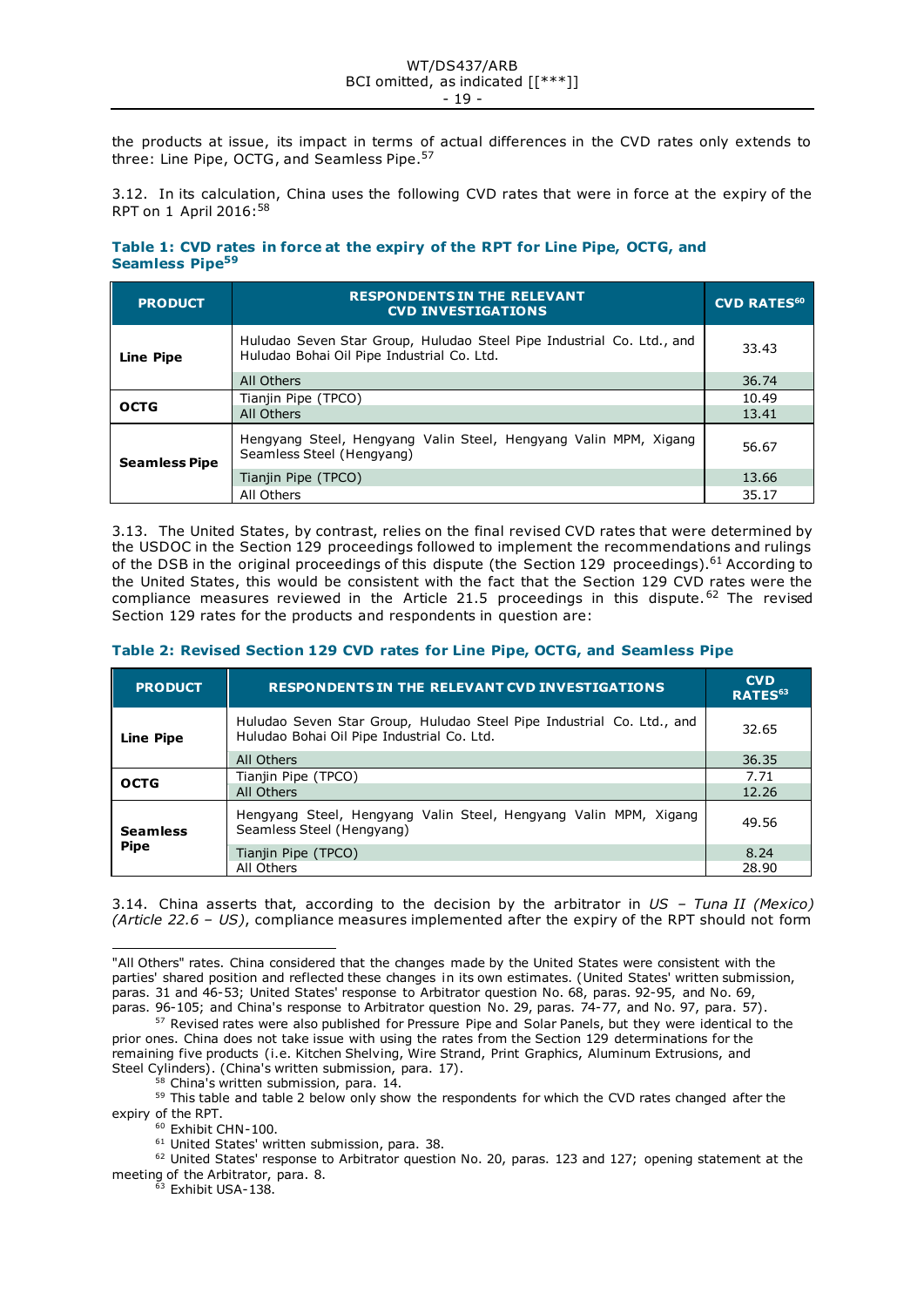part of a counterfactual analysis under Article 22.6 of the DSU.<sup>64</sup> China points out that the arbitrator in that dispute considered the pertinent version of the measure to be the one in existence at the time of expiry of the RPT, noting that such version "may or may not be the most recent version of the relevant measure".<sup>65</sup> By contrast, the United States points out that there have been Article 22.6 arbitrations that relied on compliance measures adopted after the expiry of the RPT to quantify the level of N/I. The United States advances as examples the arbitrator decisions in *US – FSC (Article 22.6 – US)* and *US – COOL (Article 22.6 – US)*. 66

3.15. Despite the above statement in *US – Tuna II (Mexico) (Article 22.6 – US)* referenced by China, the two other arbitration decisions cited by the United States suggest to us that, as a matter of fact, previous Article 22.6 arbitrators have not followed a uniform approach to this issue. There have been prior Article 22.6 arbitrations, including those mentioned by the United States, in which compliance measures adopted after the expiry of the RPT have been considered for the determination of a counterfactual in an N/I assessment.<sup>67</sup> We are therefore of the view that the determination of the relevant measure for an N/I assessment must be resolved on a case -by-case basis, depending on the facts and circumstances of the specific dispute. Indeed, as a prior Article 22.6 arbitrator held, even if previous arbitrators had established one single level of nullification or impairment at the level that existed at the end of the RPT, "we do not read anything in Article 22 of the DSU that would preclude us from following a different path if the circumstances of this case clearly required it". <sup>68</sup>

3.16. The specific factual circumstances of the dispute before us are as follows. Although the USDOC informed the interested parties of the initiation of the Section 129 proceedings regarding all products at issue on 27 April 2015 (i.e. before the expiry of the RPT on 1 April 2016), it published its final CVD determinations for this specific group of products on 9 June 2016, stating that they would become effective retroactively as of 26 May 2016<sup>69</sup>, that is almost two months after the expiration of the RPT on 1 April 2016.<sup>70</sup> As China explains, in the course of the compliance proceedings it challenged certain determinations made by the United States in the context of these Section 129 proceedings.<sup>71</sup> As a consequence, the Section 129 Proceedings were one of the measures reviewed and ultimately found to be WTO-inconsistent in those compliance proceedings.<sup>72</sup> The relevant panel and Appellate Body findings in this regard were multilaterally endorsed when the DSB adopted the compliance reports in August 2019. Finally, in the context of this arbitration proceeding, the

<sup>69</sup> Exhibit USA-1.

<sup>64</sup> China's written submission, para. 13 (referring to Decision by the Arbitrator, *US – Tuna II (Mexico) (Article 22.6 – US)*, paras 3.19-3.21 and 3.25); comments on the United Sates' response to Arbitrator question No. 113, para. 99 (referring to Decision by the Arbitrator, *US – Tuna II (Mexico) (Article 22.6 – US)*, para. 3.24).

<sup>65</sup> Decision by the Arbitrator, *US – Tuna II (Mexico) (Article 22.6 – US)*, para. 3.24.

<sup>66</sup> United States' response to Arbitrator question No. 20, paras. 124-125 (referring to Decisions by the Arbitrators, *US – FSC (Article 22.6 – US)*, para. 2.12; *US – COOL (Article 22.6 – US)*, fn 5 to para. 1.3 and fn 59 to para. 3.2).

<sup>67</sup> In fact, the same Article 22.6 arbitrator in *US – Tuna II (Mexico) (Article 22.6 – US)* analysed other prior arbitration decisions when discussing the issue, namely *EC – Bananas III*, *US – Upland Cotton*, and *Brazil – Aircraft*. (Decision by the Arbitrator, *US – Tuna II (Mexico) (Article 22.6 – US)*, para. 3.28-3.47).

<sup>&</sup>lt;sup>68</sup> "Most previous arbitrators have established one single level of nullification or impairment at the level that existed at the end of the reasonable period of time granted to the responding party to bring its legislation into conformity. We do not disagree that this approach is, in the large majority of cases, the most appropriate. However, we do not read anything in Article 22 of the DSU that would preclude us from following a different path if the circumstances of this case clearly required it." (Decision by the Arbitrator, *US – Offset Act (Byrd Amendment) (India) (Article 22.6 – US)*, para. 4.21). (fn omitted)

 $70$  We note in this regard that the United States initiated the Section 129 Proceedings before the RPT was determined by an arbitration carried under Article 21.3 (c) of the DSU. The relevant Award of that arbitrator was circulated on 9 October 2015, when Section 129 Proceedings were already on their way. (Award of the Arbitrator, *US – Countervailing Measures (China) (Article 21.3(c))*).

 $71$  China's methodology paper, para. 11.

 $72$  The Panel Report refers to them as the "preliminary and final determinations made by the United States Department of Commerce (USDOC) under Section 129 of the Uruguay Round Agreements Act (Section 129) to comply with recommendations and rulings of the DSB made in the original proceeding in *US – Countervailing Measures (China)*". (Panel Report, *US – Countervailing Measures (China) (Article 21.5 – China)*, para. 2.1).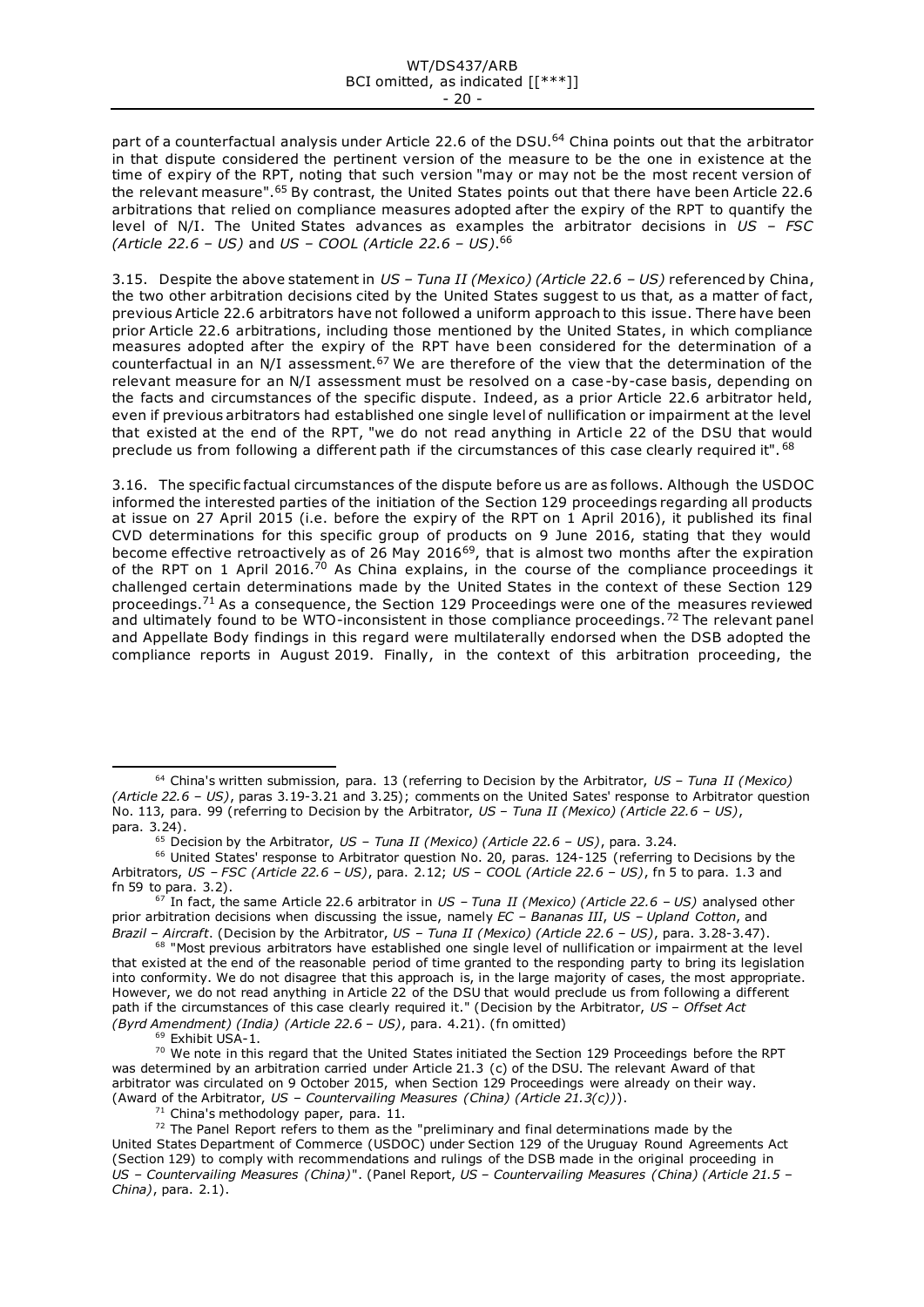Section 129 Proceedings are the measures regarding which China seeks to obtain authorization to suspend concessions or other obligations.<sup>73</sup>

3.17. The parties agree that the revised CVD rates suggested by the United States correspond to the final determinations under the Section 129 proceedings, and that the revised rates for this subset of products became effective after the expiry of the RPT. We also note that the United States does not claim that it has brought its measures into conformity with the recommendations and rulings of the DSB within the RPT. There are no disagreements between the parties on these aspects of the dispute.

3.18. As argued by China, the existence of an RPT is crucial in the assessment under Ar ticle 22.7. According to DSU Article 22.1, the suspension of concessions or other obligations is available in the event that the recommendations and rulings are not implemented within the RPT. That said, as the United States argues, Article 22 directs an arbitrator to base its decision on the "recommendations and rulings" of the DSB to bring a WTO-inconsistent measure into conformity.<sup>74</sup> Further, under Article 22.4, "the level of the suspension of concessions or other obligations authorized by the DSB shall be equivalent to the level of the nullification or impairment [caused by the measures]". As a prior Article 22.6 arbitrator noted, "it would be the WTO-inconsistency of [the measure at issue] that would be the root cause of any nullification or impairment suffered by [the complainant]".<sup>75</sup> Thus, in order to be able to determine the level of N/I, it is essential to identify the measures causing such N/I. Whether the Section 129 CVD rates were implemented before or after the expiration of the RPT, does not immediately determine the relevant measure, or version of the measure, for our counterfactual analysis.<sup>76</sup>

3.19. Turning to the arbitration decisions referenced by the parties, we note that one of the considerations for the choice of the arbitrator in *US – Tuna II (Mexico) (Article 22.6 – US)* to rely on an earlier pre-RPT measure was that this had been the subject of adverse DSB recommendations and rulings. In the words of that arbitrator, the alternative post-RPT measure proposed by the respondent was "not yet subject to any panel or Appellate Body findings, and so it is not a measure that has been found to be WTO inconsistent".<sup>77</sup> The arbitrator added that, although the respondent had made changes to the earlier measure, the adverse DSB recommendations and rulings remained in effect "until such time as there are new, overriding panel and/or Appellate Body findings that have been adopted by the DSB or a mutually agreed solution has been notified to the DSB". <sup>78</sup> We therefore consider that, while the arbitrator in *US – Tuna II (Mexico) (Article 22.6 – US)* opted for a pre-RPT measure, this was based at least in part on a consideration of multilateral review. We find this particularly noteworthy as the measures at issue in the present arbitration (i.e. the Section 129 Proceedings) have been multilaterally reviewed and found to be WTO-inconsistent in Article 21.5 compliance proceedings.

3.20. The relevance of multilateral review as a reason for reviewing post-RPT measures in the present proceedings is supported by the two arbitration decisions referenced by the United States. The arbitrator in *US – FSC (Article 22.6 – US)* noted that "it was [the measure that had come into existence after the expiration of the RPT] which was reviewed by the Compliance Panel and, on appeal, by the Appellate Body, under Article 21.5 of the DSU."<sup>79</sup> In *US – COOL (Article 22.6 – US)*, the arbitrator calculated the level of N/I caused by the original and amended measures, which had

<sup>77</sup> Decision by the Arbitrator, *US – Tuna II (Mexico) (Article 22.6 – US)*, para. 3.25.

 $73$  See China's methodology paper, paras. 2, 3, 11, and 12. See also Recourse to Article 22.2 of the DSU by China, WT/DS437/30, p. 2. We also note China's argument that: "[i]n this dispute, the measures found to be inconsistent with the SCM Agreement are the U.S. compliance measures pertaining to the ten cases at issue. This is clear from the findings of the compliance panel and the Appellate Body. The DSB's recommendations in relation to these findings are similarly clear: the United States must bring its measures into conformity with the relevant provisions of the SCM Agreement." (China's written submission, para. 31).

<sup>74</sup> United States' written submission, paras. 34 and 35.

<sup>75</sup> Decision by the Arbitrator, *EC – Bananas III (US) (Article 22.6 – EC)*, para. 4.8. We also agree with the reasoning of such arbitrator regarding the timing of proceedings. (See ibid., fn 11 to para. 4.11).

<sup>&</sup>lt;sup>76</sup> United States' response to Arbitrator question No. 113, para. 154.

<sup>78</sup> Decision by the Arbitrator, *US – Tuna II (Mexico) (Article 22.6 – US)*, para. 3.35.

<sup>79</sup> Decision by the Arbitrator, *US – FSC (Article 22.6 – US)*, para. 2.12.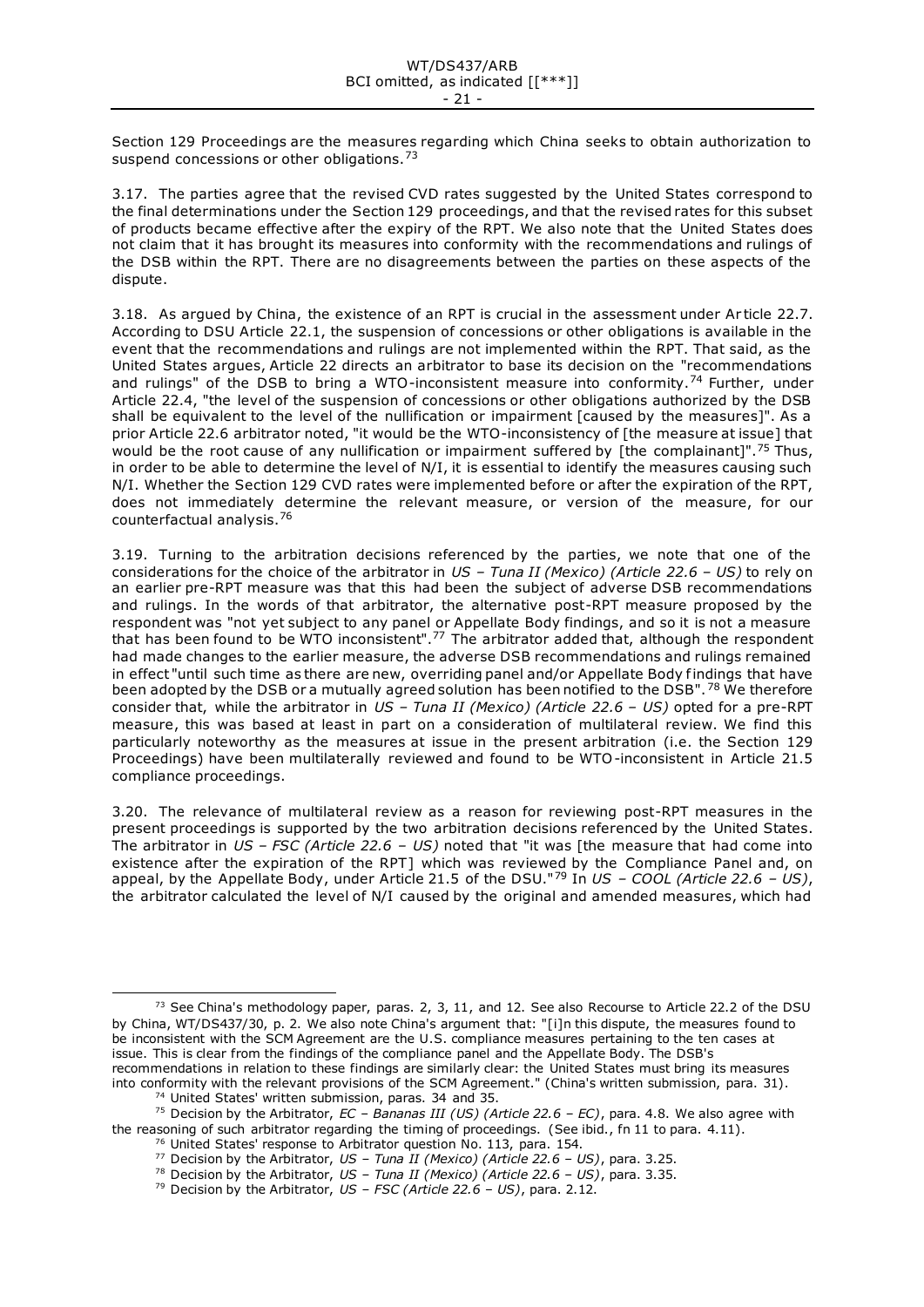been reviewed at the original and compliance stages, although the amended measure came into force one day after the expiry of the RPT.<sup>80</sup>

3.21. China claims that in *US – FSC (Article 22.6 – US)* the parties had agreed on the compliance measure adopted after the expiry of the RPT being the relevant measure for evaluating the suspension of concessions, whereas no such agreement has been reached by China and the United States in this proceeding.<sup>81</sup> Regarding *US – COOL (Article 22.6 – US)*, China notes that in its statement to the DSB, the United States explicitly stated that it "had come into compliance within the ten-month reasonable period of time set by a WTO arbitrator, which had expired the previous day".<sup>82</sup> We do not consider that such circumstances alter the fact that, as the United States explains, measures adopted after the expiry of the RPT were indeed used for assessing the level of N/I in those Article 22.6 arbitration proceedings, and that in both cases the relevant measures under discussion had been subject to multilateral review through compliance proceedings. 83

3.22. Our mandate as an Arbitrator, consistent with the obligation established in Article 22.4, is specifically set out in Article 22.7 of the DSU: "The arbitrator… shall determine whether the level of such suspension is equivalent to the level of nullification or impairment".

3.23. We recall that the Appellate Body has described suspension of concessions or other obligations as the last resort in the chain of events of a multi-stage process that constitutes a WTO dispute:

[T]he suspension of concession is the last resort available to a Member who has successfully challenged the consistency with the covered agreements of another Member's measure. The DSB's authorization to suspend concessions is necessarily preceded by a multi-stage dispute settlement process. This process may encompass: (i) consultations, (ii) panel proceedings, (iii) appellate review, (iv) the adoption of the panel and Appellate Body reports, (v) an arbitration to determine the reasonable period of time for implementation, (vi) compliance panel proceedings, (vii) compliance appellate review, and (viii) an arbitration to determine the level of suspension of concessions. The authorization to suspend concessions is thus granted following a long process of multilateral dispute settlement in which relevant adjudicative bodies, as well as the DSB, render multilateral decisions at key stages of the process. 84

3.24. As already noted, in this case the Section 129 Proceedings have been multilaterally reviewed under Article 21.5 and the compliance reports adopted by the DSB. In this connection, we further note that China's request for the suspension of concessions is based on the findings of WTO-inconsistency in such compliance reports. 85

3.25. Accordingly, in the circumstances of the present proceedings, we shall rely on the final CVD rates determined by the USDOC in the Section 129 Proceedings for the counterfactual and the calculation of the WTO-consistent CVD rates in this dispute. Consequently, the initial

<sup>80</sup> Decisions by the Arbitrator, *US – COOL (Article 22.6 – US)*, fn 59 to para. 3.2. "The 'amended COOL measure' comprised the original COOL measure as amended by the [compliance measure enacted after the expiry of RPT]." (Ibid., fn 6 to para 1.4).

<sup>81</sup> China's comments on the United States' response to Arbitrator question No. 113, para. 103 (referring to Decision by the Arbitrator, *US – FSC (Article 22.6 – US)*).

<sup>82</sup> China's comments on the United States' response to Arbitrator question No. 113, para. 101 (quoting DSB, Minutes of the meeting held on 31 July 2013, WT/DSB/M/332, Item 11). (emphasis omitted)

<sup>83</sup> In a comparable manner, the Article 22.6 arbitrator in *US – Upland Cotton* considered the lack of a multilateral determination of inconsistency as "an important aspect of the legal situation before us, which we must take into account in these proceedings". (Decision by the Arbitrator, *US – Upland Cotton (Article 22.6 – US I)*, para 3.42).

<sup>84</sup> Appellate Body Report, *US – Continued Suspension*, para. 317. As a recent Article 22.6 arbitrator explained, the authorization to maintain a suspension "would only lapse following confirmation, through WTO dispute settlement proceedings or a mutually agreed solution, of the responding party's substantive compliance". The same Article 22.6 arbitrator has emphasised the importance of formal multilateral confirmation, explaining that the justification for maintaining a suspension should be found in the formal multilateral compliance status of the responding party (Decision by the Arbitrator, *EC and certain member States – Large Civil Aircraft (Article 22.6 – EU)*, para 6.51, referring to Appellate Body Report, *US – Continued Suspension*, section IV.E).

<sup>85</sup> See China's methodology paper, paras. 10-21.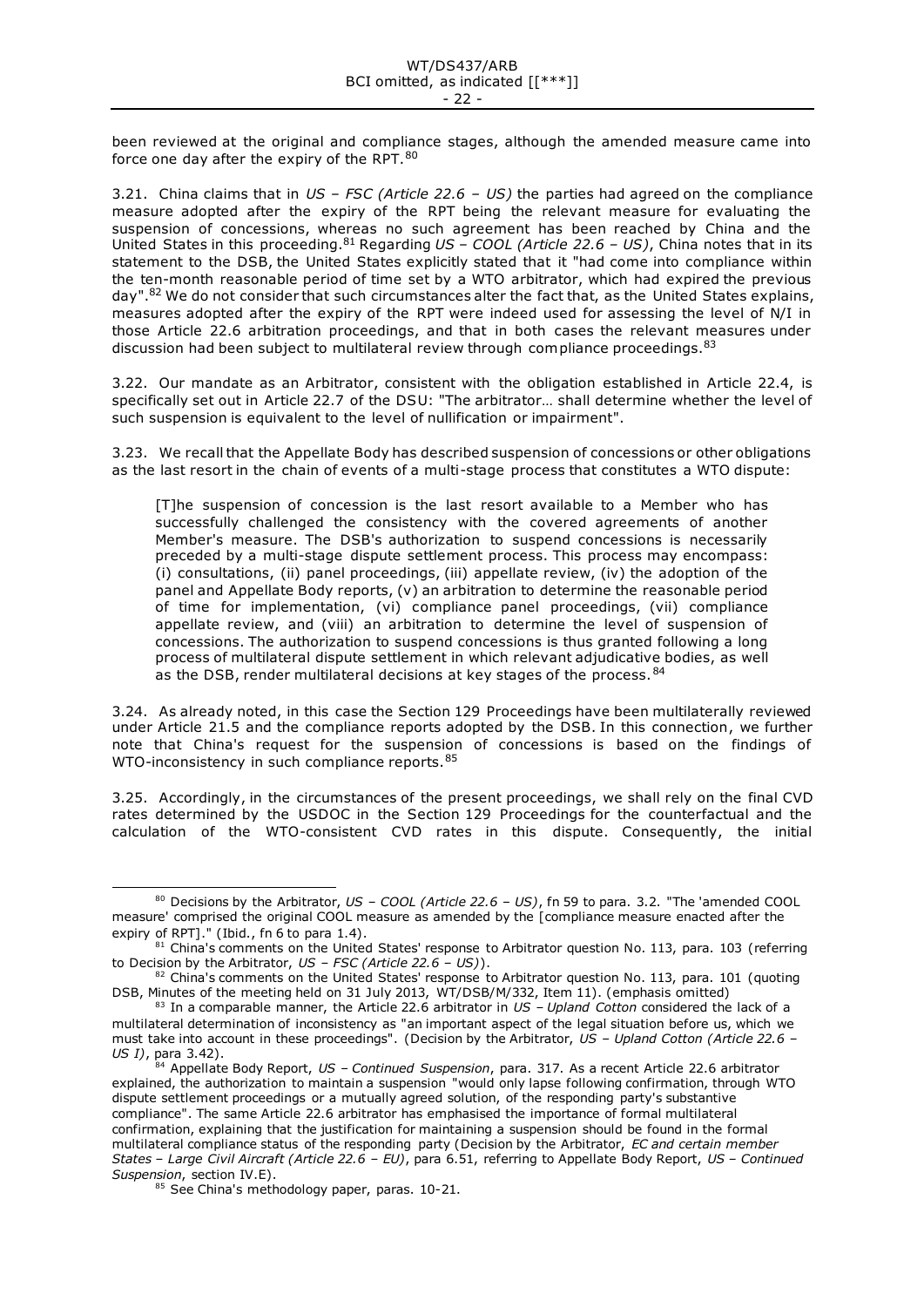WTO-inconsistent CVD rates to be used in the implementation of the two-step Armington model will be the ones suggested by the United States.<sup>86</sup>

# <span id="page-22-0"></span>**3.3 Methodology**

3.26. To estimate the impact of the WTO-inconsistent CVD orders on China's 2017 exports of subject products to the United States, the parties agree that the Arbitrator should apply a two-step Armington elasticities model similar to the methodology that was used in *US – Washing Machines (Article 22.6 – US)* and *US – Anti-Dumping Methodologies (China) (Article 22.6 – US)*. 87

3.27. As the parties explain, the Armington elasticities model needs to be applied twice, once with WTO-inconsistent CVDs and once more with WTO-consistent CVDs, to compute, with regard to each CVD order at issue, the value of sales of imports from China in the US market for the 2017 remedy year. The former figure then needs to be subtracted from the latter for each CVD order, and, finally, the differences obtained for each CVD order need to be added up in order to calculate the overall level of N/I.<sup>88</sup> This was also the overall approach applied in the two above-mentioned Article 22.6 arbitrations.<sup>89</sup>

3.28. Although the parties agree in general on the use of a two-step Armington model to estimate the level of  $N/I$ ,<sup>90</sup> the parties propose the following "advancements" in China's words<sup>91</sup>, or "adjustments" as described by the United States<sup>92</sup>, to the methodology, most of which are in turn challenged by the other party:  $93$ 

- a. China's proposed nested approach to elasticities of substitution, including the application of the Rule of Two;
- b. China's proposed net-of-duty adjustment to exclude duty payments from the estimated remedy-year sales of imports from China obtained with the Armington model using both WTO-inconsistent and WTO-consistent CVD rates, and hence ultimately from the N/I calculation;
- c. the United States' suggestion to account for the effect of both subsidies and dumping on China's market shares in the United States; and
- d. the United States' suggestion to account for factors other than trade remedy measures that influenced the evolution of the market in the period between the imposition of such measures and the base year of the analysis (2017) (Rising Suppliers).

<sup>86</sup> See Annex C-3 for the WTO-inconsistent Section 129 rates relied upon by the Arbitrator and the resulting WTO-consistent CVD rates for each of the ten products at issue.

China's methodology paper, para. 4; United States' written submission, para. 3.

<sup>88</sup> China's methodology paper, paras. 4-7 and 28-33; United States' written submission, paras. 2-3.

<sup>89</sup> Decisions by the Arbitrators, *US – Washing Machines (Article 22.6 – US)*, paras. 3.118-3.121;

*US – Anti-Dumping Methodologies (China) (Article 22.6 – US)*, paras. 7.43-7.46.

 $90$  Under the two-step Armington model, the level of N/I is calculated by first estimating the value of imports from China in the US market with WTO-inconsistent CVDs for the 2017 remedy year. This is done by applying the Armington elasticities model to the US market as it had existed prior to the imposition of the WTO-inconsistent CVDs in order to simulate, for each CVD order, the impact of imposing the WTO-inconsistent CVDs on the sales, and hence the market shares, of three varieties: imports from China, imports from the rest of the world, and shipments of US domestic producers. The simulated market shares are then multiplied by the value of total 2017 sales in the US market to obtain an estimated 2017 Chinese import value for the WTO-inconsistent scenario. This procedure is repeated using WTO-consistent CVDs so that estimated 2017 Chinese import values are obtained under both scenarios for each CVD order. The differences between the two scenarios are then aggregated to obtain the level of N/I (see China's methodology paper, paras. 4-7, 28-33, and 44-72; United States' written submission, paras. 27-28).

<sup>&</sup>lt;sup>91</sup> China's methodology paper, paras. 8-9.

<sup>92</sup> United States' written submission, para. 7.

<sup>93</sup> United States' written submission, para. 4; China's written submission, paras. 3-5.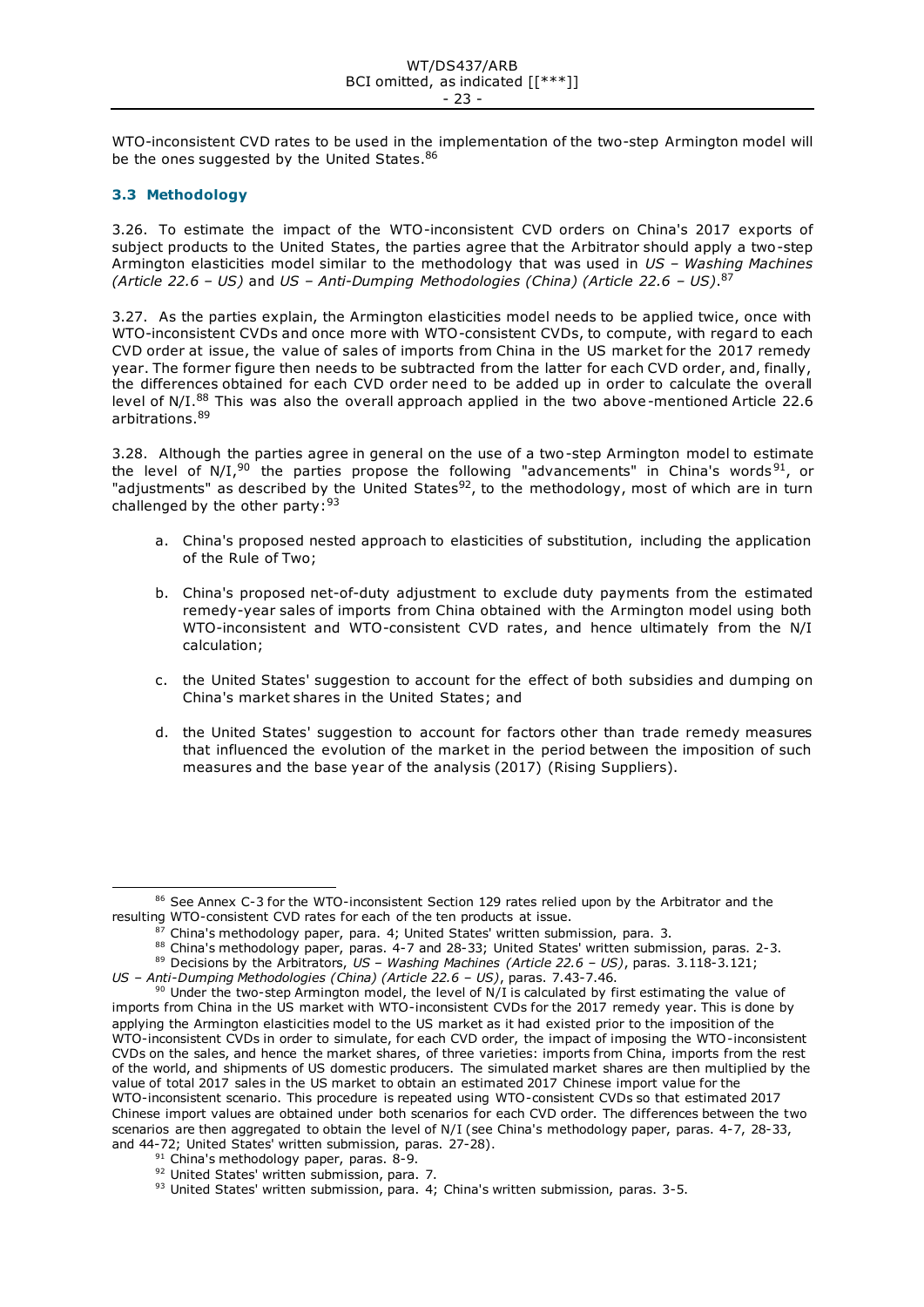## <span id="page-23-0"></span>**3.3.1 Nested approach to elasticities of substitution**

3.29. China suggests that the Arbitrator should apply a "nested approach"<sup>94</sup> to the demand structure of the two-step Armington model. This approach is based on the assumption that the elasticity of substitution between imports from different sources, i.e. subject and non-subject imports or "micro-elasticity", would be different from the elasticity of substitution between imports and US domestic goods, the "macro-elasticity". Relying on economic literature and empirical evidence in the form of an econometric study and descriptive statistics, China advances that the micro -elasticity is twice the corresponding macro-elasticity for all products at issue (Rule of Two).<sup>95</sup>

3.30. The United States in principle does not oppose a nested approach being considered where trade diversion is expected. However, the United States notes that, for the products at issue, no trade diversion is to be expected.<sup>96</sup> The United States considers that a constant elasticity of substitution assumption (or Rule of One) between different imports and between imported and domestic goods would be more appropriate. The United States submits that a literature standard and empirical evidence support its position in this regard.<sup>97</sup>

3.31. The United States adds that it is China that needs to provide evidence that the micro- and macro-elasticities of substitution differ for the products at issue in these proceedings and that the Rule of Two is a reasonable assumption about their relative magnitudes.<sup>98</sup> According to the United States, China has not presented any persuasive evidence in support of its position. 99

3.32. We note that China's proposal contains two linked but distinct issues. First, whether it is reasonable to set micro-elasticities for the products at issue that differs from their macro-elasticities (i.e. a nested approach) and, second, whether it is reasonable to assume that this difference can be approximated by a factor of two (i.e. the Rule of Two). Before assessing these issues, we address first the systemic arguments made by the parties on the burden of proof in the context of China's proposal for a nested approach.

3.33. China claims that, due to the allocation of the initial burden of proof in an Article 22.6 arbitration, if the parties' arguments in favour or against the Rule of Two are of equal merit, the Arbitrator needs to apply the Rule of Two.<sup>100</sup> The United States argues that China conflates the burden of proof with each party's responsibility to present evidence and support their arguments.<sup>101</sup>

3.34. As regards the burden of proof, we recall that in an Article 22.6 arbitration proceeding it is the party challenging the proposed level of suspension that bears the general burden of proving that the requirements of the DSU have not been met.<sup>102</sup> In other words, as a matter of principle, it is for the original respondent, the United States in this dispute, to prove that China's proposed level of suspension of concessions is not "equivalent" to the level of N/I within the meaning of Article 22.4 of the DSU.<sup>103</sup> In the context of the nested approach, this would mean that the United States would

- <sup>100</sup> China's opening statement at the meeting of the Arbitrator, para. 16.
- <sup>101</sup> United States' response to Arbitrator question No. 100, paras. 85-89.

<sup>102</sup> See Decisions by the Arbitrators, *US – Anti-Dumping Methodologies (China) (Article 22.6 – US)*, para. 1.11; *US – Washing Machines (Article 22.6 – US)*, para. 1.14; *US – 1916 Act (EC) (Article 22.6 – US)*, paras. 3.2-3.3; *US – Gambling (Article 22.6 – US)*, paras. 2.22-2.23 (quoting Decision by the Arbitrator, *EC – Hormones (Canada) (Article 22.6 – EC)*, para. 9); *US – FSC (Article 22.6 – US)*, para. 2.10; *US – COOL (Article 22.6 – US)*, para. 4.7 (quoting Decision by the Arbitrator, *EC – Hormones (Canada) (Article 22.6 – EC)*, para. 9); *EC and certain member States – Large Civil Aircraft (Article 22.6 – EU)*, para. 4.2; *US – Large Civil Aircraft (2nd complaint) (Article 22.6 – US)*, para. 4.3; *EC – Hormones (Canada) (Article 22.6 – EC)*, para. 9; and *EC – Hormones (US) (Article 22.6 – EC)*, para. 9. See also Appellate Body Reports, *US – Wool Shirts and Blouses,* p. 14; *EC – Hormones*, para. 104; *US – Upland Cotton*, para. 644; and *US – Carbon Steel (India)*, para. 4.505; and Panel Report, *Russia – Pigs (EU)*, para. 7.589.

<sup>94</sup> China's methodology paper, paras. 8, 27, 82, and 107; China's response to Arbitrator question No. 1, para. 1. The technical implementation of such nested approach is outlined in paragraphs 51-56 of China's methodology paper.

<sup>95</sup> China's methodology paper, para. 83.

<sup>&</sup>lt;sup>96</sup> United States' response to Arbitrator question No. 1, para. 4.

<sup>97</sup> United States' written submission, paras. 88, 108 and 110. See also United States' response to Arbitrator question No. 101, para. 100.

<sup>98</sup> United States' written submission, para. 111.

<sup>99</sup> United States' written submission, para. 108.

<sup>103</sup> See Decisions by the Arbitrators, *EC – Hormones (Canada) (Article 22.6 – EC)*, para. 9; *EC – Hormones (US) (Article 22.6 – EC)*, para. 9.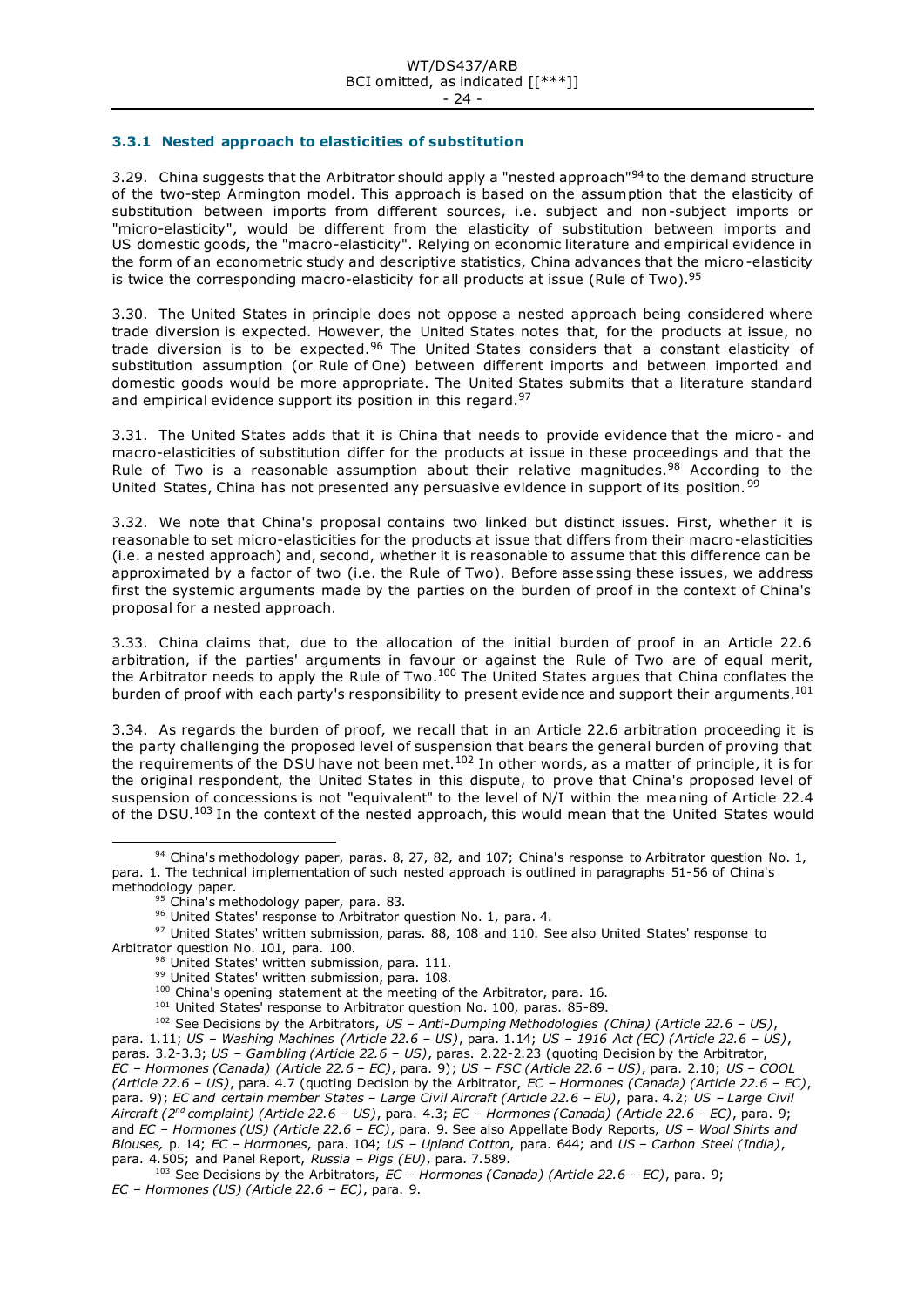need to put forward sufficient arguments and evidence to disprove the methodology proposed by China.

3.35. The United States argues that it has succeeded in making a *prima facie* case that China's request for suspension of concessions is not equivalent to the level of N/I due to the fact that China revised the level of suspension initially requested to the DSB to a lower amount in its methodology paper.<sup>104</sup> We understand that we are not being asked to assess the appropriateness of such a reduction at that stage of the proceedings.

3.36. We note that there have been other Article 22.6 arbitration proceedings in which the original complainant has reduced the level of suspension initially requested to the DSB once it presented its methodology paper.<sup>105</sup> For instance, in the recent *US – Large Civil Aircraft (2nd complaint) (Article 22.6 – US)* arbitration, the original complainant, the European Union, initially requested authorization from the DSB to take countermeasures totalling USD 12 billion annually<sup>106</sup>, but later calculated a level of suspension of USD 10.02 billion in its methodology paper.<sup>107</sup> Despite this downward change in the original complainant's request, the arbitrator confirmed the long-established allocation of the burden of proof among the parties as follows:

"For present purposes, it is sufficient to state that we regard the United States, as the party challenging the proposed level of countermeasures, to bear the overall burden of demonstrating that the [original complainant's] methodology results in countermeasures that are not "commensurate" with the degree and nature of the adverse effects determined to exist. To discharge that burden, it is not sufficient for the United States merely to propose an alternative methodology that it asserts is more appropriate. Rather, the United States must engage with the methodology used by the [original complainant], in the sense that the United States must demonstrate why that methodology would result in countermeasures that are not "commensurate" within the meaning of Article 7.10 of the SCM Agreement."<sup>108</sup>

3.37. We agree with this approach. Thus, evoking the mere fact that the original complainant has revised its originally requested level of N/I downwards does not amount to making a *prima facie* case or shift the burden of proof to the original complainant. In our view, once the original complainant has presented a downward revised suspension request in its methodology paper, that is the request on which the arbitration proceedings will be based  $109$ , and the long-established allocation of the parties' burden of proof applies with respect to that reduced amount. Similarly to the arbitrator in *US – Large Civil Aircraft (2nd complaint) (Article 22.6 – US)*, we still regard the United States, as the party challenging China's proposed level of suspension, to bear the initial burden of demonstrating that such reduced level of suspension requested by China is not equivalent to the level of N/I in this dispute.

3.38. That said, the rules on the allocation of the burden of proof in Article 22.6 arbitration proceedings do not relieve the parties from their general duty to provide evidence to an arbitrator.<sup>110</sup> In the words of previous Article 22.6 arbitrators, "[a]n issue to be distinguished from the question of who bears the burden of proof is that of the duty that rests on both parties to produce evidence

<sup>104</sup> United States' response to Arbitrator question No. 100, para. 91. See also United States' closing statement at the meeting of the Arbitrator, para. 3; response to Arbitrator question No. 98, paras. 79-83, and No. 100, paras. 85-89.

<sup>105</sup> See e.g. Decision by the Arbitrator, *US – Large Civil Aircraft (2nd complaint) (Article 22.6 – US)*, fn 44 to para. 1.29 (referring to ibid., para. 6.6 and fns 123 and 597) and fn 123 to para. 6.6.

<sup>106</sup> Decision by the Arbitrator, *US – Large Civil Aircraft (2nd complaint) (Article 22.6 – US)*, para. 1.19 (referring to Recourse to Article 22.2 of the DSU, and Articles 4.10 and 7.9 of the SCM Agreement by the European Union, WT/DS353/17).

<sup>107</sup> Decision by the Arbitrator, *US – Large Civil Aircraft (2nd complaint) (Article 22.6 – US)*, para. 1.29.

<sup>108</sup> Decision by the Arbitrator, *US – Large Civil Aircraft (2nd complaint) (Article 22.6 – US)*, para. 4.3. (fns omitted)

<sup>109</sup> We consider this situation to be different from an increase of the requested level of N/I in the original complainant's methodology paper from the originally requested level of suspension addressed to the DSB. See e.g. Decision by Arbitrator, *EC – Bananas III (Ecuador) (Article 22.6 – EC)*, paras. 22-24.

<sup>110</sup> Decision by the Arbitrator, *US – Gambling (Article 22.6 – US)*, para. 2.24. See also Decisions by the Arbitrators, *EC – Hormones (Canada) (Article 22.6 – EC)*, para. 11; *EC – Hormones (US) (Article 22.6 – EC)*, para. 11.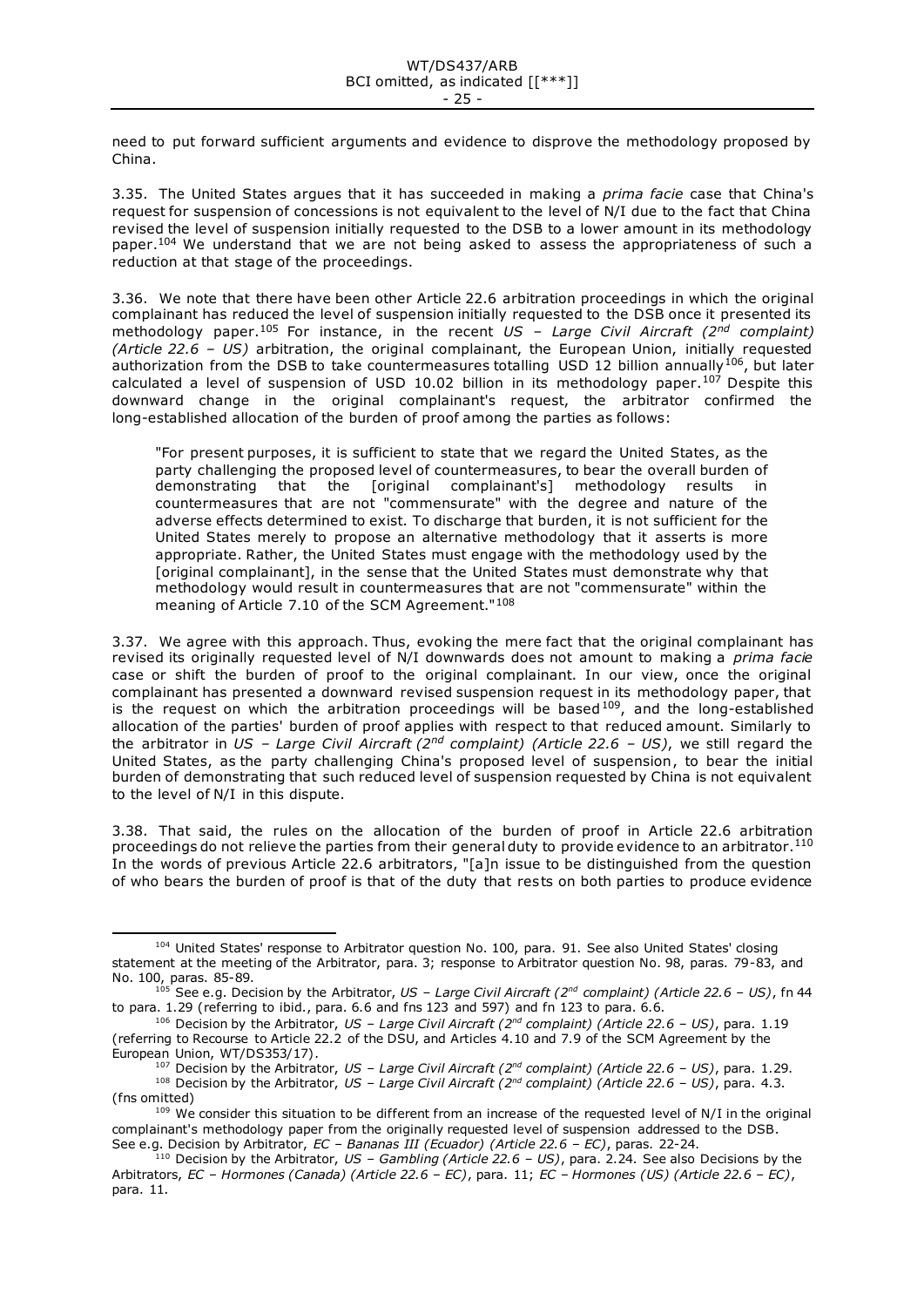and to collaborate in presenting evidence to the  $[a]$ rbitrators"<sup>111</sup>, and "it is for each party to bring forward the elements to sustain the factual assertions it makes".<sup>112</sup> Thus, we agree with the United States that each party has "a duty to collaborate in the establishment of the facts". 113

3.39. Accordingly, while the United States is required to submit evidence showing that China's proposal is not equivalent to the level of N/I, China is also required to come forward with evidence explaining how it arrived at its proposal. $114$  In this sense, the duty rests on both parties to produce evidence and to collaborate in presenting evidence to the Arbitrator<sup>115</sup>, regardless of which party bears the overall burden of proof.<sup>116</sup> As the Appellate Body has held, "precisely how much and precisely what kind of evidence will be required to establish … a presumption [that what is claimed is true] will necessarily vary from measure to measure, provision to provision, and case to case."<sup>117</sup>

3.40. In light of the above, we shall examine the totality of the evidence submitted by the parties in the context of China's proposal for a nested approach and specifically for a Rule of Two. We recall in this regard that "[i]n determining the level of nullification or impairment …, we need to rely, as much as possible, on credible, factual, and verifiable information."<sup>118</sup> We shall analyse the arguments and evidence advanced by the parties in four parts: (i) the United States International Trade Commission (USITC) report containing a survey on the characteristics of the products at issue; (ii) the existence of an alleged literature standard; (iii) hypothesis tests and point estimates contained in a recent econometric study; and (iv) descriptive evidence stemming from observed trade patterns after the measure was put in place. As regards China's claim about the parties' arguments and evidence being of equal merit or in equipoise, we will address the relevant arguments if, after having engaged with the parties' substantive arguments and evidence, we consider that indeed we are in this specific scenario.

<sup>113</sup> United States' response to Arbitrator question No. 100, para. 89 (quoting Decision by the Arbitrator, *US – Anti-Dumping Methodologies (China) (Article 22.6 – US)*, para. 1.11). See also Decisions by the Arbitrators, *US – Gambling (Article 22.6 – US)*, para. 2.24, *US – Washing Machines (Article 22.6 – US)*, para. 1.14 (quoting Decision by the Arbitrator, *US – Gambling (Article 22.6 – US)*, para. 2.24); *EC – Hormones (Canada) (Article 22.6 – EC)*, para. 11; and *EC – Hormones (US) (Article 22.6 – EC)*, para. 11.

<sup>114</sup> Decisions by the Arbitrators, *EC – Hormones (Canada) (Article 22.6 – EC)*, para. 11; *EC – Hormones (US) (Article 22.6 – EC)*, para. 11. See also Decisions by the Arbitrators, *Brazil – Aircraft (Article 22.6 – Brazil)*, para. 2.8; *EC – Bananas III (Ecuador) (Article 22.6 – EC)*, para. 38; and *US – Large Civil Aircraft (2nd complaint) (Article 22.6 – US)*, para. 4.4.

<sup>115</sup> Decision by the Arbitrator, *Brazil – Aircraft (Article 22.6 – Brazil)*, para. 2.9. See also Decisions by the Arbitrators, *US – FSC (Article 22.6 – US)*, para. 2.11; *US – Offset Act (Byrd Amendment) (India) (Article 22.6 – US)*, para. 2.26 (quoting Decision by the Arbitrator, *EC – Hormones (Canada) (Article 22.6 – EC)*, para. 11) and para. 2.27 (referring to Decisions by the Arbitrators, *Brazil – Aircraft (Article 22.6 – Brazil)*, paras. 2.9-2-11; and *Canada – Aircraft Credits and Guarantees (Article 22.6 – Canada)*, para. 3.76).

<sup>116</sup> "An issue to be distinguished from the question of who bears the burden of proof is that of the duty that rests on both parties to produce evidence and to collaborate in presenting evidence to the Arbitrators. This is why, even though [the original respondent] bears the original burden of proof, we expected [the original complainant] to come forward with evidence explaining why its proposal constitutes appropriate countermeasures and we requested it to submit a 'methodology paper' describing how it arrived at the level of countermeasures it proposes. "

(Decision by the Arbitrator, *Brazil – Aircraft (Article 22.6 – Brazil)*, para. 2.9. See also Decisions by the Arbitrators, *EC – Bananas III (US) (Article 22.6 – EC)*, para. 4.2; *US – Large Civil Aircraft (2nd complaint) (Article 22.6 – US)*, para. 4.4).

<sup>117</sup> Appellate Body Report, *US – Wool Shirts and Blouses*, p. 14.

<sup>118</sup> Decision by the Arbitrator, *US – 1916 Act (EC) (Article 22.6 – US)*, para. 5.54. See also Decisions of the Arbitrators, *US – Washing Machines (Article 22.6 – US)*, para. 1.16 (referring to ibid., para. 5.54); *US – Large Civil Aircraft (2nd complaint) (Article 22.6 – US)*, para. 3.6 (quoting Decision by the Arbitrator, *EC and certain member States – Large Civil Aircraft (Article 22.6 – EU)*, para. 6.173 (in turn quoting Decision by the Arbitrator, *US – Tuna II (Mexico) (Article 22.6 – US)*, para. 5.16 (fns omitted) (in turn quoting Decisions by the Arbitrator, *US – COOL (Article 22.6 – US)*, para. 4.5; *US – Gambling (Article 22.6 – US)*, para. 3.3; and *US – 1916 Act (EC) (Article 22.6 – US)*, para. 5.54))).

<sup>111</sup> Decision by the Arbitrator, *Brazil – Aircraft (Article 22.6 – Brazil)*, para. 2.9. See also Decisions by the Arbitrators, *EC – Hormones (Canada) (Article 22.6 – EC)*, para. 10; *EC – Hormones (US) (Article 22.6 – EC)*, para. 10; *US – Gambling (Article 22.6 – US)*, para. 2.24; and *US – Washing Machines (Article 22.6 – US)*, para. 1.14 (quoting Decision by the Arbitrator, *US – Gambling (Article 22.6 – US)*, para. 2.24).

<sup>112</sup> Decision by the Arbitrator, *US – Gambling (Article 22.6 – US)*, para. 2.24 (referring to Decisions by the Arbitrators, *EC – Hormones (Canada) (Article 22.6 – EC)*, para. 11; *EC – Hormones (US) (Article 22.6 – EC)*, para. 11). See also Decision by the Arbitrator, *US – Large Civil Aircraft (2nd complaint) (Article 22.6 – US)*, para. 4.4.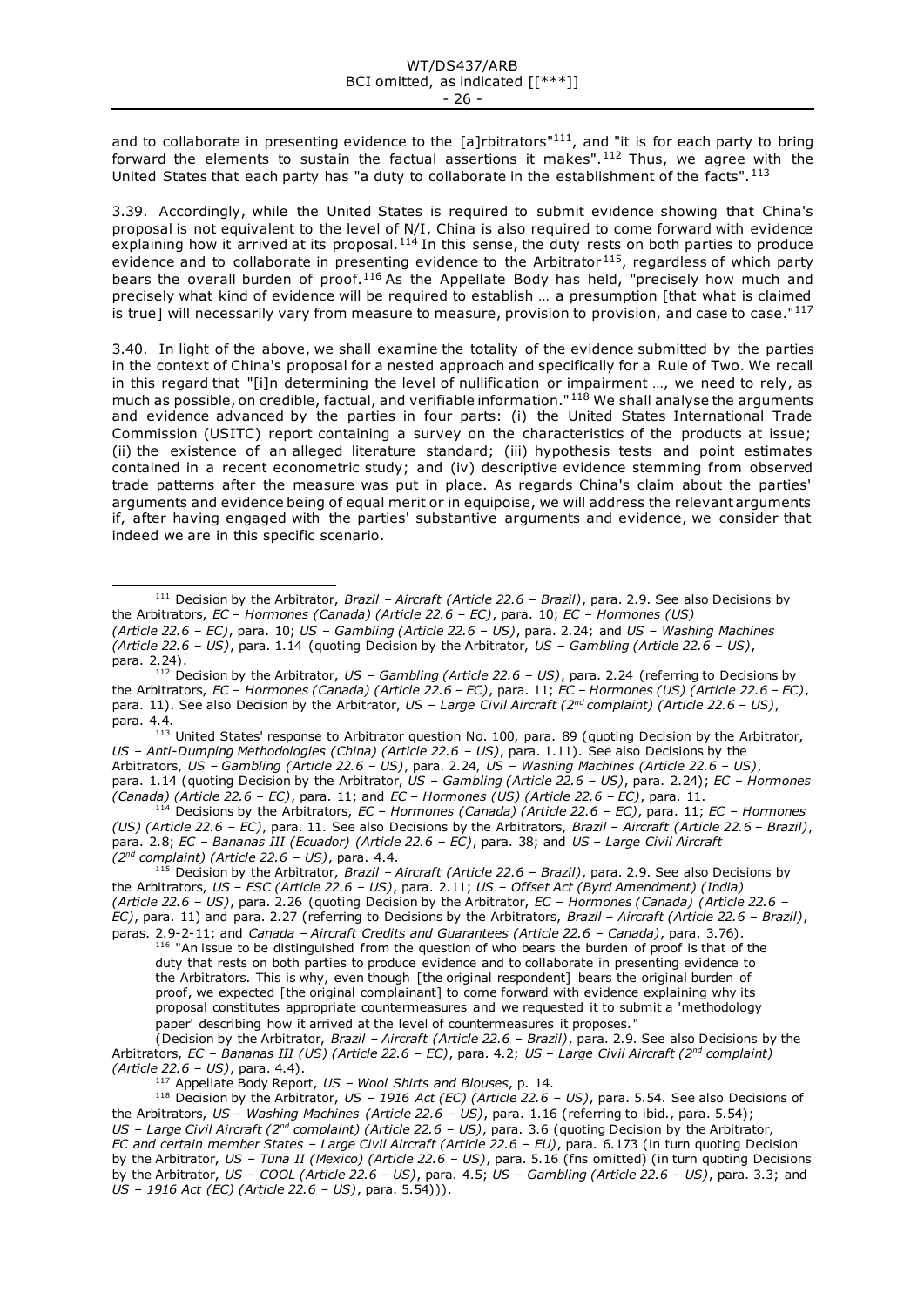## **3.3.1.1 USITC survey evidence and elasticity estimates**

3.41. The United States considers that the Arbitrator has compelling evidence before it supporting identical micro- and macro-elasticities for each of the specific products at issue. The United States notes that, in the current proceedings, both parties have relied on USITC reports for elasticities of substitution, which are developed within the framework of a non-nested, constant elasticity of substitution model and, hence, support the Rule of One.<sup>119</sup> The United States also argues that the USITC investigations pertinent to this dispute found through business surveys that, for all products at issue with the exception of Wire Strand, "domestic, Chinese, and non-subject imported varieties are similarly comparable in terms of intrinsic characteristics, quality, and terms of sale".<sup>120</sup> The United States adds that most of the products at issue are standardized materials produced to common specifications such that they are fully interchangeable across all sources.  $^{121}$ 

3.42. China argues that it is not evident from USITC reports whether USITC has evaluated the Rule of Two for use within its product analysis, and the United States has not indicated where such an evaluation could be found.<sup>122</sup> China further refers to the evidence on interchangeability as insufficient because the questionnaire is not informative regarding how buyers react to price changes.<sup>123</sup>

3.43. We note that, despite the United States' claim that the USITC reports use the Rule of One, i.e. a non-nested approach, the USITC reports in question do not seem to specify whether their estimates rely on a nested or a non-nested approach. Accordingly, we disagree with the United States' claim that China's reliance on the USITC estimates for macro-elasticities implies adopting the Rule of One.

3.44. Regarding interchangeability and comparability, we note that while it appears reasonable that these factors contribute to determining elasticities, there is nothing on the record suggesting that these would be the only factors. These factors might imply that the ratio of micro- to macro-elasticity is indeed lower for the products at issue than for less comparable products . However, we fail to see this as clear evidence that the ratio should be one as suggested by the United States.

# **3.3.1.2 Standard approach in the economic modelling literature**

3.45. According to China, using the Rule of Two would be in accordance with an established standard for economic analysis of international trade. China argues that the Rule of Two has been widely applied in the context of modelling the effect of counterfactual policy changes, including by the USITC, the WTO Secretariat, and the Global Trade Analysis Project (a network of researchers and policy-makers that provides a standard model and data for modelling global trade flows).<sup>124</sup> China submits that this standard in the literature is based on a series of papers finding micro -elasticities to be larger than macro-elasticities. In comparison, according to China, the United States' assumption of a constant elasticity between all suppliers is an outlier in the economic literature.<sup>125</sup>

3.46. The United States argues that although the Rule of Two has been used in certain trade policy modelling literature, the fact that a rule of thumb may be widely used is no substitute for evidentiary support, and considers that the studies cited by China in support of the Rule of Two suffer from biased estimation techniques.<sup>126</sup> The United States notes that, contrary to China's assertion, although the USITC employed the Rule of Two in multisector computable general equilibrium (CGE) modelling, the lack of empirical support led the USITC to abandon the Rule of Two in its recent CGE analysis of the impact of the US-Mexico-Canada Agreement.<sup>127</sup> The United States further argues that

<sup>&</sup>lt;sup>119</sup> The United States notes that, as examples of both parties' reliance on USITC reports, the parties have set the macro-elasticity equal to the elasticity of substitution reported in USITC reports, and have used the supply and demand elasticity estimates reported in USITC reports (United States' response to Arbitrator question No. 1, para. 2).

<sup>&</sup>lt;sup>120</sup> United States' response to Arbitrator question No. 1, para. 3.

<sup>&</sup>lt;sup>121</sup> United States' response to Arbitrator question No. 1, para. 4.

<sup>&</sup>lt;sup>122</sup> China's written submission, para. 60.

<sup>&</sup>lt;sup>123</sup> China's opening statement at the meeting of the Arbitrator, para. 13.

<sup>124</sup> China's methodology paper, paras. 8 and 83-86. See also China's written submission, para. 54. 125 China's methodology paper, paras. 8 and 87-89 (referring to Exhibits CHN-63, 69, and 70);

written submission, para. 3; and response to Arbitrator question No. 1, para. 5.

<sup>&</sup>lt;sup>126</sup> United States' response to Arbitrator question No. 1, para. 20; Exhibit USA-33.

<sup>&</sup>lt;sup>127</sup> United States' written submission, para. 109 (referring to Exhibits USA-30 and USA-33).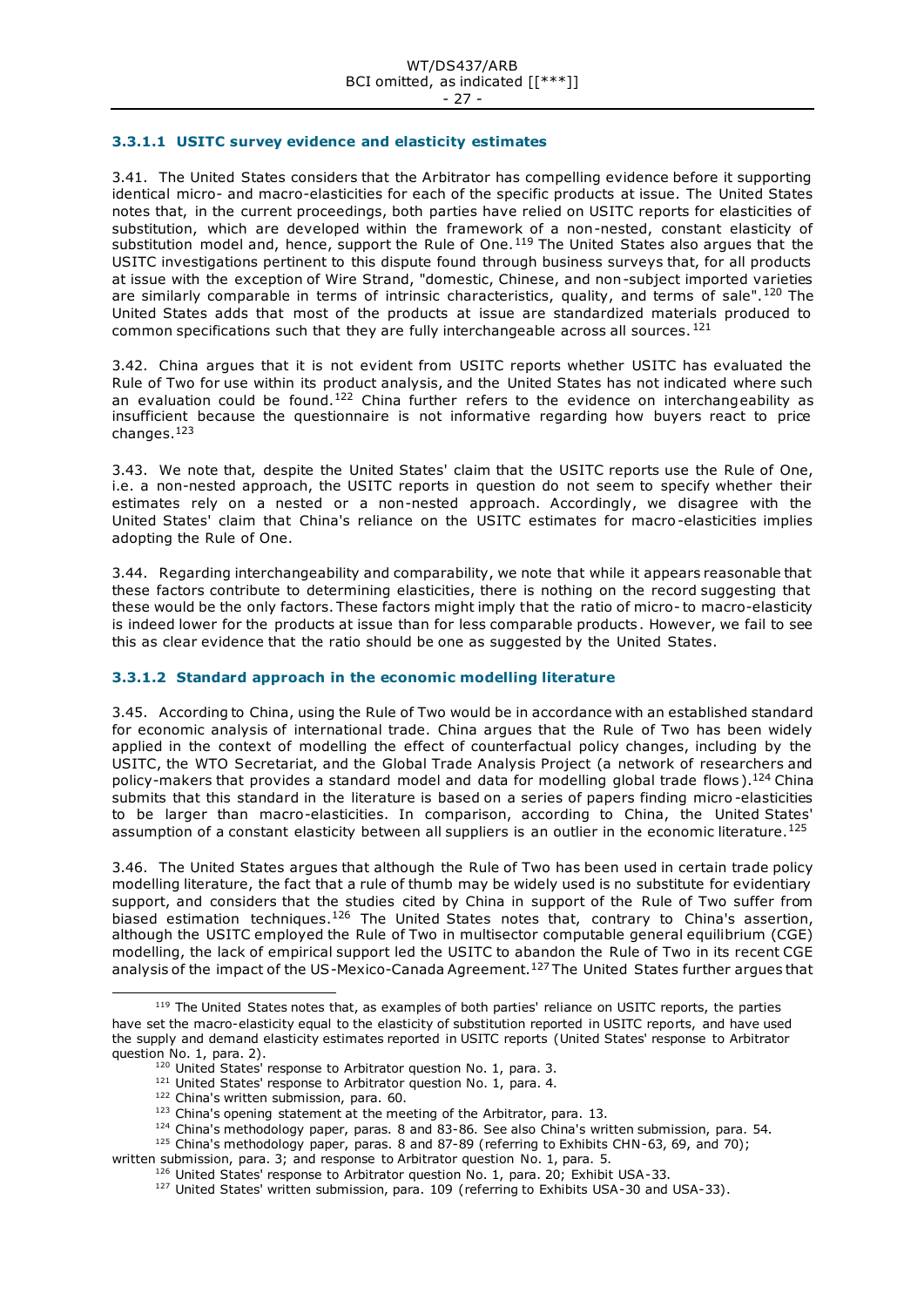#### WT/DS437/ARB BCI omitted, as indicated [[\*\*\*]] - 28 -

CGE assumptions are not necessarily applicable to the type of product-by-product, partial equilibrium (PE) modelling required in these proceedings.<sup>128</sup> The United States adds that the increased discarding of the Rule of Two, even in multisector CGE modelling, confirms that this rule is not an appropriate simplifying assumption for a single-product PE model. Regarding PE modelling, the United States argues that the Rule of One is standard practice and has been used in previous arbitrations, including in DS471.<sup>129</sup>

3.47. We consider that the degree to which a standard in the economic literature may serve as guidance in a specific arbitration proceeding would depend not only on its alleged wide use but also on the evidence it is based on and its applicability to the specific situation at issue.

3.48. We agree with the United States that the use of the Rule of Two in CGE modelling appears to be based on a limited set of older studies that do not provide conclusive evidence that micro-elasticities are consistently twice as large as macro-elasticities. At most, these studies could be taken to support the conclusion that micro-elasticities tend to be larger than macro-elasticities. In any event, a standard applied in CGE modelling might not necessarily be informative for a PE model as used in the form of the Armington model in this arbitration. CGE models analyse more aggregated sectors rather than individual products, which might have an impact on the degree of substitutability.

3.49. While the United States points out that the USITC has discarded the Rule of Two, the United States has not substantiated its claim that the Rule of One is standard in the PE modelling literature, nor has the United States submitted any evidence which such a standard may be based on. The United States references a USITC working paper, which provides a technical description of the Rule of One and claims that "the standard trade policy model is the constant elasticity of substitution (CES) tariff model<sup>"130</sup>, without however substantiating the reasons for using such Rule. Further, while the USITC working paper describes the use of the Rule of One, it also contains declarations acknowledging the nested approach and the Rule of Two.<sup>131</sup> In any case, we do not consider that a single study could establish the existence of a widely applied literature standard.

3.50. In light of the above, we consider that the parties' arguments regarding literature standards do not provide conclusive support for either a nested approach (with any ratio, including the Rule of Two) or a non-nested approach for the purposes of this arbitration.

# **3.3.1.3 Econometric evidence**

3.51. China claims that the Rule of Two is additionally supported by econometric evidence reported in a recent study (Feenstra et al.<sup>132</sup>). At the outset, the United States claims that none of the products at issue in these proceedings were in the sample used in the study and hence the results cannot be generalized.<sup>133</sup> However, China notes that Feenstra et al. does estimate a micro-elasticity for OCTG and that the broad categories covered by the study include "Metal Products" which includes products at issue in this dispute.<sup>134</sup> We consider that while the direct product overlap between Feenstra et al. and the products at issue is limited to OCTG, the presence of the product categories

<sup>128</sup> United States' written submission, para. 4.

<sup>129</sup> United States' written submission, para. 110.

<sup>130</sup> Exhibit CHN-60, p. 2. See also United States' response to Arbitrator question No. 70, fn 7 to para. 6; No. 100, fn 94 to para. 98; and No. 101, fn 96 to para. 100.

 $131$  For instance, the paper acknowledges that "modellers commonly nest all imported varieties in an industry and keep the domestic variety outside the nest", that "many modellers use the rule-of-two", and that "for many products, there is greater substitutability between imported varieties than there is between domestic and imported varieties". (Exhibit CHN-60, pp. 2, 8, and 16).

<sup>132</sup> Robert C. Feenstra, Philip Luck, Maurice Obstfeld, and Katheryn N. Russ, "In Search of the Armington Elasticity," *The Review of Economics and Statistics*, 2018 100:1, 135-150 (Exhibit CHN-63) (Feenstra et al.).

<sup>&</sup>lt;sup>133</sup> United States' response to Arbitrator question No. 1, paras. 17-18.

<sup>&</sup>lt;sup>134</sup> China's response to Arbitrator question No. 70, paras. 2 and 4.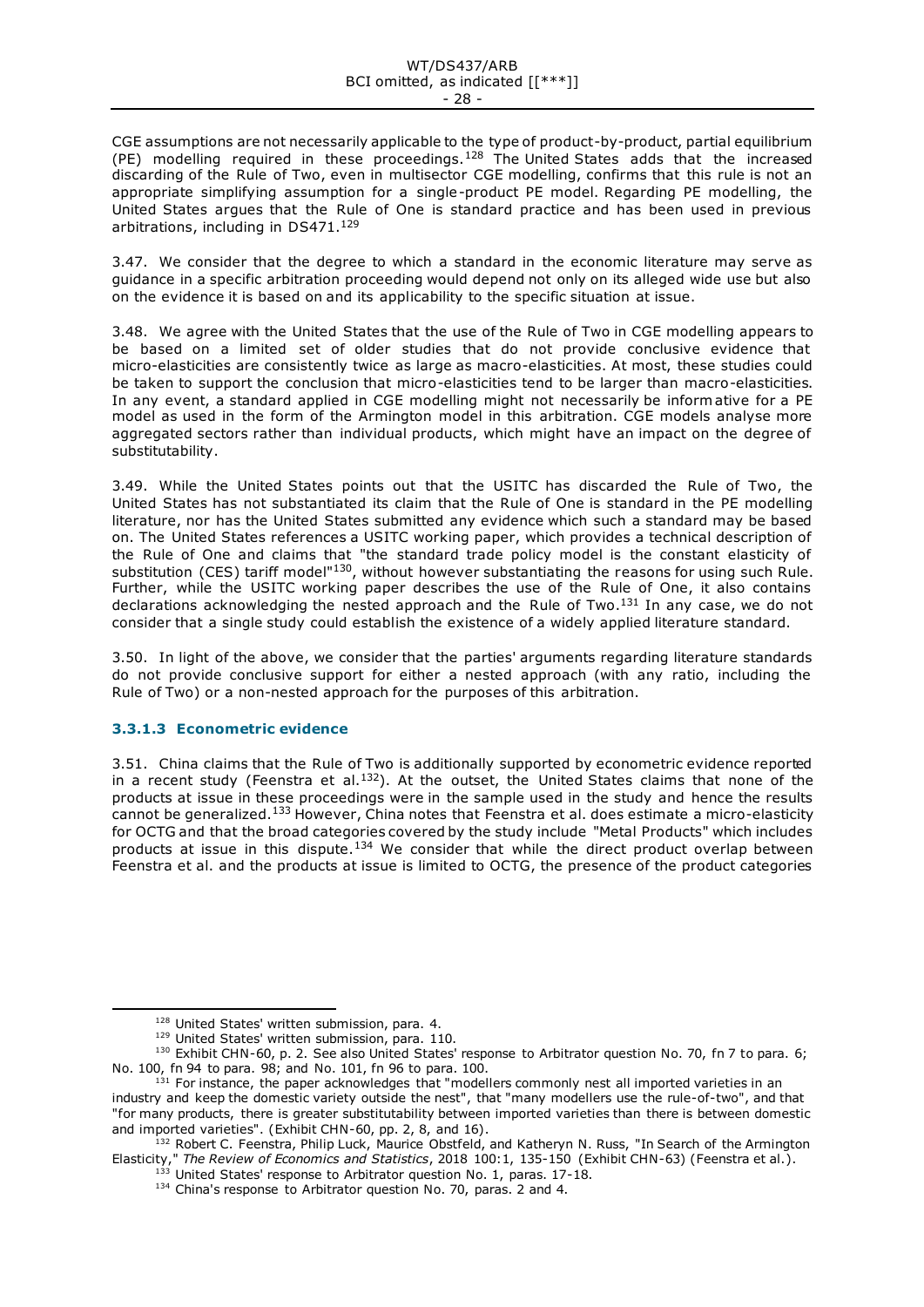"Primary Metals" and "Metal Products"<sup>135</sup> in the study confers relevance to Feenstra et al. given that seven out of the ten products at issue fall under these categories.<sup>136</sup>

3.52. China relies on essentially two sets of the study's results concerning hypothesis tests and point estimates. Regarding hypothesis tests, China argues firstly that, for 34.7% of the cases, Feenstra et al. is able to reject in a statistically significant way the hypothesis that the micro-elasticity is less than or equal to the macro-elasticity. China adds that the failure to reject the hypothesis for the other two thirds of the products in no way indicates that the Rule of One is a superior choice.<sup>137</sup> Secondly, China states that, when testing the hypothesis of the Rule of Two, the study is only able to reject the Rule of Two for between 10% and 20% of the cases. According to China, Feenstra et al. suggests that, at a minimum, the micro-elasticity should be above the macro-elasticity and the vast majority of contemporary trade policy modellers fail to find anything in the study that dissuades them from adopting the Rule of Two. $^{138}$ 

3.53. The United States responds that the fact that Feenstra et al. finds estimated macro-elasticities that are statistically and significantly lower than estimated micro-elasticities for only "between one-quarter and one-third of the [sample] goods" supports its own position.<sup>139</sup> The United States suggests that China misinterprets the evidence that the micro-elasticity may be larger than the macro-elasticity as definitive evidence that for all products the micro-elasticity is exactly two times larger than the corresponding macro-elasticity.<sup>140</sup> The United States adds that Feenstra et al. does not provide information on the power of the statistical tests applied. The United States refers to Bayes' Theorem<sup>141</sup>, according to which the power of a statistical estimator must be known if one wishes to determine the probability that a null hypothesis (in this case, the Rule of Two) is true when the statistical test fails to reject this null hypothesis.<sup>142</sup>

3.54. Regarding point estimates, China notes firstly that Feenstra et al. obtains higher point estimates for elasticities among imports in 74.5% of the cases analysed. If the elasticities were to be the same, China contends, one would see higher point estimates in only 50% of the cases , and the probability of finding higher point estimates in 74.5% of cases would essentially be ze ro in the scenario argued by the United States.<sup>143</sup> China adds that in the product category most comparable to the products at issue (Metal Products), all goods sampled by Feenstra et al. have higher micro- than macro-elasticity point estimates. China also notes that for the one product which is subject to both Feenstra et al. and this dispute, OCTG, the estimated micro-elasticity is between two and 3.5 times higher than the macro-elasticity estimated by USITC.<sup>144</sup>

 $141$  Bayes' Theorem provides the probability of a null hypothesis given the outcome of a statistical test. (United States' response to Arbitrator question No. 1, fn 34 to para. 12).

<sup>142</sup> United States' response to Arbitrator question No. 1, para. 12. The United States also contests an example submitted by China in Exhibit CHN-96, claiming that China relies on incorrect data from Feenstra et al. (Ibid., paras. 14-16; Exhibits CHN-96; and USA-102 (BCI))

<sup>&</sup>lt;sup>135</sup> These two product categories appear to be based on the North American Industry Classification System (NAICS) and are defined by the NAICS manual as a "subsector [that] smelt[s] and/or refine[s] ferrous and nonferrous metals from ore, pig or scrap, using electrometallurgical and other process metallurgical techniques" (Primary Metals) and as a "subsector [that] transform[s] metal into intermediate or end products, other than machinery, computers and electronics, and metal furniture, or treat[s] metals and metal formed products fabricated elsewhere" (Metal Products). Executive Office of The President - Office of Management and Budget, North American Industry Classification System, 2017. See

https://www.census.gov/naics/reference\_files\_tools/2017\_NAICS\_Manual.pdf.

<sup>136</sup> The exceptions being Kitchen Shelving, Print Graphics, and Solar Panels.

<sup>&</sup>lt;sup>137</sup> China's written submission, para. 57.

<sup>138</sup> China's written submission, para. 59.

<sup>139</sup> United States' written submission, para. 108.

<sup>&</sup>lt;sup>140</sup> The United States explains that the Feenstra et al. paper conducts two statistical tests for a set of products that are not randomly selected and are not representative of the products at issue in these proceedings, and links China's assumptions to each test. According to the United States, the first test is for the null hypothesis that the micro-elasticity is less than or equal to the macro-elasticity versus the alternative hypothesis that the micro-elasticity is greater than the macro-elasticity (in which the authors reject the null hypothesis for two-thirds to three-quarters of the sample products, and do not reject the null hypothesis, but cannot conclude the alternative hypothesis is valid, for the remaining products), and the second test is for the null hypothesis that the Rule of Two is valid (in which the authors find statistical evidence to reject the null hypothesis in one-tenth to one-fifth of the products in the sample). (United States' response to Arbitrator question No. 1, paras. 9-10).

 $143$  China's written submission, para. 56.

<sup>&</sup>lt;sup>144</sup> China's response to Arbitrator question No. 70, paras. 1-6.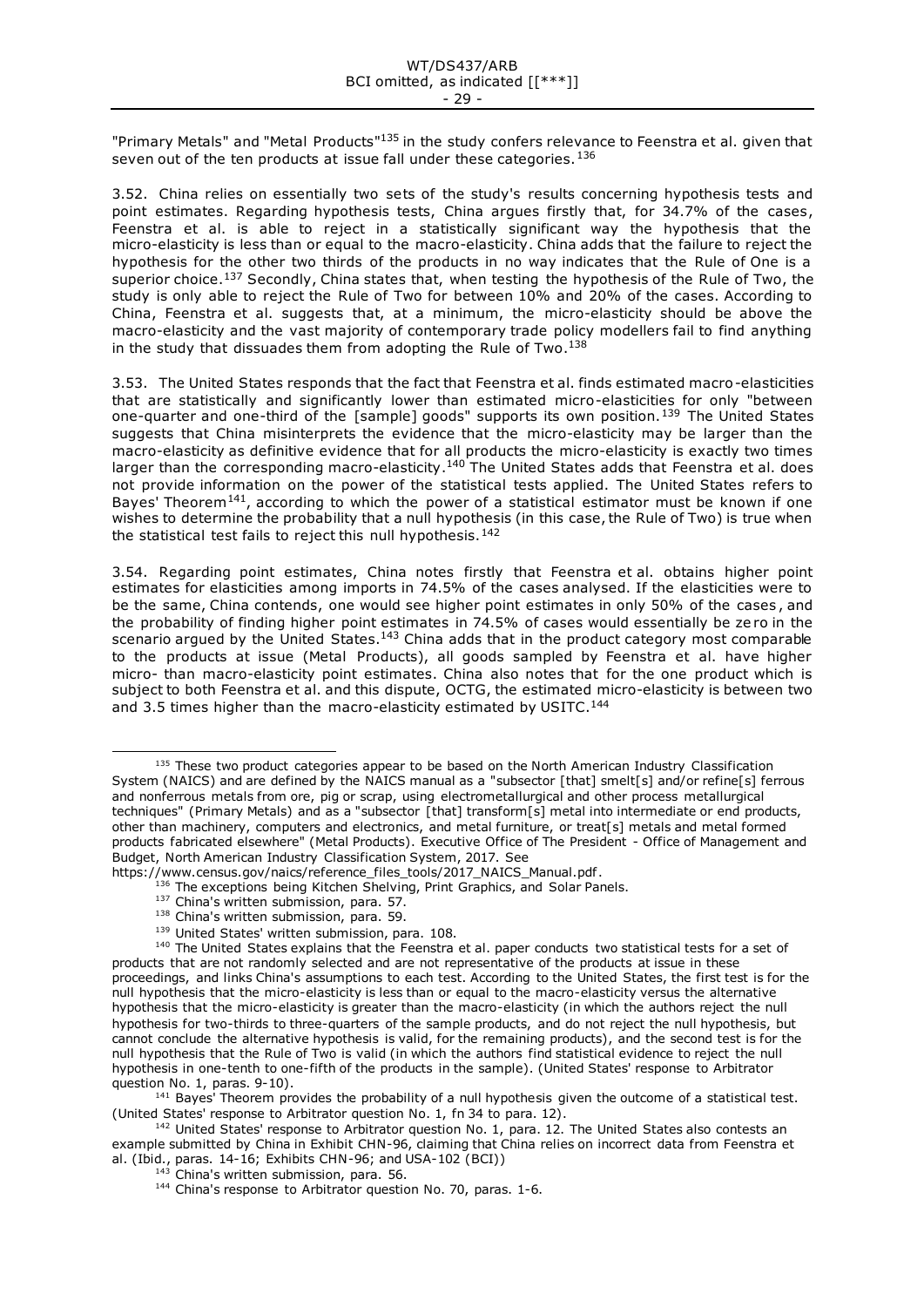3.55. The United States contests China's interpretation of the point estimates of Feenstra et al. for extrapolating beyond what is supported by the data presented in that paper in light of the large standard errors surrounding them.<sup>145</sup>

3.56. We note the seemingly contradictory hypothesis tests in which Feenstra et al. first fails to reject the Rule of Two for up to 90% of the products studied but also reports that the micro-elasticity is statistically significantly larger than the macro-elasticity for only about one third of the products reviewed. This may be explained by relatively imprecise estimates potentially caused by the small number of observations in the study. In light of this, we fail to see these hypothesis tests as conclusive evidence for either a nested or a non-nested approach.

3.57. Concerning point estimates, we agree with China that Feenstra et al. reporting estimated micro-elasticities that are larger than estimated macro-elasticites for 74.5% of the products studied supports the use of a nested approach. Even if the point estimates are not precisely estimated and the United States is correct in arguing that China's calculations extrapolate beyond what the study's data supports, they appear to be the best available econometric evidence on the record for the relative size of micro- and macro-elasticities.

3.58. That said, we do not concur with China that Feenstra et al. provides clear evidence in favour of implementing the nested approach using the Rule of Two in these arbitration proceedings. The estimated micro-elasticities in Feenstra et al. are not consistently twice as large as the estimated macro-elasticities. Therefore, we take the econometric evidence as supportive of a nested approach but not of the implementation using the Rule of Two.

# **3.3.1.4 Descriptive statistics**

3.59. China argues that product-specific descriptive evidence complements the econometric evidence. China claims that the United States' suggestion to adjust the Armington model to reflect the increased market share of countries that are Rising Suppliers<sup>146</sup>, in fact, lends support to the Rule of Two. China argues that, at its core, the United States seems to be showing that non-Chinese import suppliers gained larger market share than expected after the imposition of the duties. 147 For China, this pattern of third-country responses can be explained by the fact that micro-elasticities are greater than macro-elasticities.<sup>148</sup> China argues that, at least regarding cases where the United States feels such an adjustment should be made to the Armington model, the United States has provided direct evidence that the import-import response is larger than the import-domestic response.<sup>149</sup> To support its argument, China presents a table showing that, for each of the products at issue, the drop in China's shares in the US market from the year-prior to the remedy year (17.77% on average) is smaller than the drop in China's share of US imports in the same period (39.86% on average). According to China, this is evidence that the CVDs imposed on Chinese products result in trade diversion to non-subject imports at a rate higher than the diversion to US domestic products.<sup>150</sup>

3.60. The United States criticizes China for mischaracterizing the United States' argument about Rising Suppliers. The United States acknowledges that its proposed "supply shock" adjustment implies that imports from certain third countries have gained market share at the expense of products of the US domestic, Chinese, and other RoW varieties, and that a nested approach generates such a market response.<sup>151</sup> However, the United States argues that the adjustments proposed by China and the United States are based on different underlying assumptions, which have substantial implications for estimating the level of N/I. According to the United States, China's application of the Rule of Two implies that imports from China are twice as substitutable for imports from non-subject countries than they are for the domestic variety.<sup>152</sup> On the contrary, the United States argues that the underlying assumption of its proposed supply-shock adjustment is that producers in certain third countries have increased their ability to supply during the period

<sup>&</sup>lt;sup>145</sup> United States' response to Arbitrator question No. 1, para. 19.

<sup>&</sup>lt;sup>146</sup> See section 3.3.4 below.

<sup>147</sup> China's written submission, para. 53.

<sup>&</sup>lt;sup>148</sup> China's response to Arbitrator question No. 1, para. 2.

<sup>&</sup>lt;sup>149</sup> China's written submission, para. 61. See also China's response to Arbitrator question No. 1, para. 2.

<sup>&</sup>lt;sup>150</sup> China's response to Arbitrator question No. 1, paras. 3 and 4.

<sup>&</sup>lt;sup>151</sup> United States' response to Arbitrator question No. 1, para. 6.

<sup>&</sup>lt;sup>152</sup> United States' response to Arbitrator question No. 1, para. 7.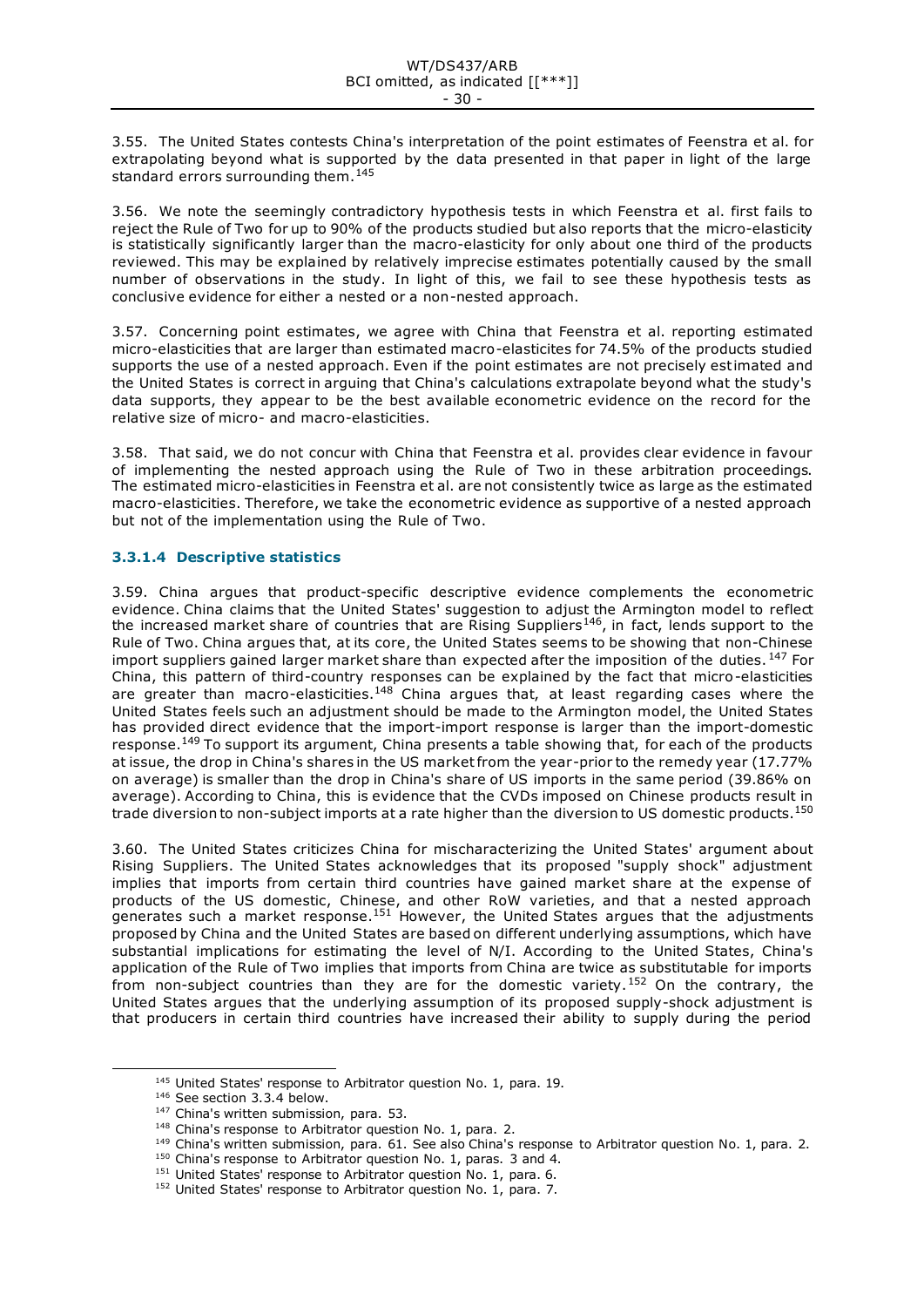between the imposition of the CVDs and the expiration of the RPT, independently of any duties on Chinese imports.<sup>153</sup>

3.61. We agree with China that the trade pattern observed after the imposition of the CVDs in which third country suppliers gained a larger market share relative to domestic suppliers could be consistent with a nested approach. The United States argues that such a trade pattern is also consistent with its proposed adjustment related to Rising Suppliers. However, as analysed later<sup>154</sup>, we do not consider that the United States has substantiated this adjustment. We also note that the intensity of the observed trade diversion towards other importers varies significantly by product rather than being consistently around twice as large as the trade diversion towards domestic varieties. Our conclusion is, thus, that this descriptive evidence can be supportive of a nested approach with micro-elasticities larger than macro-elasticities but it does not support China's implementation of that approach with the Rule of Two.

# **3.3.1.5 Conclusion**

3.62. As mentioned<sup>155</sup>, China's proposed adjustment raises two issues: (i) whether to apply a nested approach; and, if so, (ii) whether to use the Rule of Two for the specific ratio between macro- and micro-elasticities for all of the products at issue. In light of the aforementioned considerations, and having reviewed the totality of the arguments and evidence put forward by the parties, we have arrived at the following conclusions.

3.63. As regards the nested approach, we consider that the United States has failed to prove that micro-and macro-elasticities are equal for the products at issue (Rule of One). Logically, therefore, the United States has not proven that China's suggestion for using a nested approach *per se* is inadequate. Indeed, we consider that the evidence provided by China has successfully demonstrated the appropriateness of the nested approach.

3.64. As regards the specific ratio for such a nested approach, although the United States has not made a *prima facie* case in favour of its alternative proposal of a Rule of One, we consider that it has called into question the Rule of Two advanced by China, and that the evidence submitted by China is not sufficient to justify the Rule of Two. We recall in this regard that, despite the allocation of the general burden of proof, "it is for each party to bring forward the elements to sustain the factual assertions it makes".<sup>156</sup> While the United States "is required to submit evidence showing that [China's] proposal is not equivalent" within the meaning of Article 22.4 of the DSU, China is also "required to come forward with evidence explaining how it arr ived at its proposal and showing why its proposal is equivalent to the trade impairment it has suffered".<sup>157</sup>

3.65. We recall China's argument that, if the parties' arguments are "of equal merit such that the evidence was in 'equipoise"<sup>158</sup>, its position should necessarily prevail. This concept was explained by a previous arbitrator as follows:

Following well-established WTO jurisprudence, … it is for the [original respondent] to submit arguments and evidence sufficient to establish a *prima facie* case or presumption that the level of suspension proposed by the [original complainant] is not equivalent to the level of nullification and impairment … . Once the [original respondent] has done so, however, it is for the [original complainant] to submit arguments and evidence sufficient to rebut that presumption. Should all arguments and evidence

<sup>&</sup>lt;sup>153</sup> United States' response to Arbitrator question No. 1, para. 8.

<sup>&</sup>lt;sup>154</sup> See section 3.3.4 below.

<sup>&</sup>lt;sup>155</sup> See paragraph 3.32 above.

<sup>156</sup> Decision by the Arbitrator, *US – Gambling (Article 22.6 – US)*, para. 2.24 (referring to Decisions by the Arbitrators, *EC – Hormones (Canada) (Article 22.6 – EC)*, para. 11; *EC – Hormones (US) (Article 22.6 – EC)*, para. 11).

<sup>157</sup> Decisions by the Arbitrators, *EC – Hormones (Canada) (Article 22.6 – EC)*, para. 11; *EC – Hormones (US) (Article 22.6 – EC)*, para. 11. (emphasis omitted) See also Decisions by the Arbitrators, *Brazil – Aircraft (Article 22.6 – Brazil)*, para. 2.8; *EC – Bananas III (Ecuador) (Article 22.6 – EC)*, para. 38; and *US – Large Civil Aircraft (2nd complaint) (Article 22.6 – US)*, para. 4.4.

 $158$  China's opening statement at the meeting of the Arbitrator, para. 16. (emphasis omitted)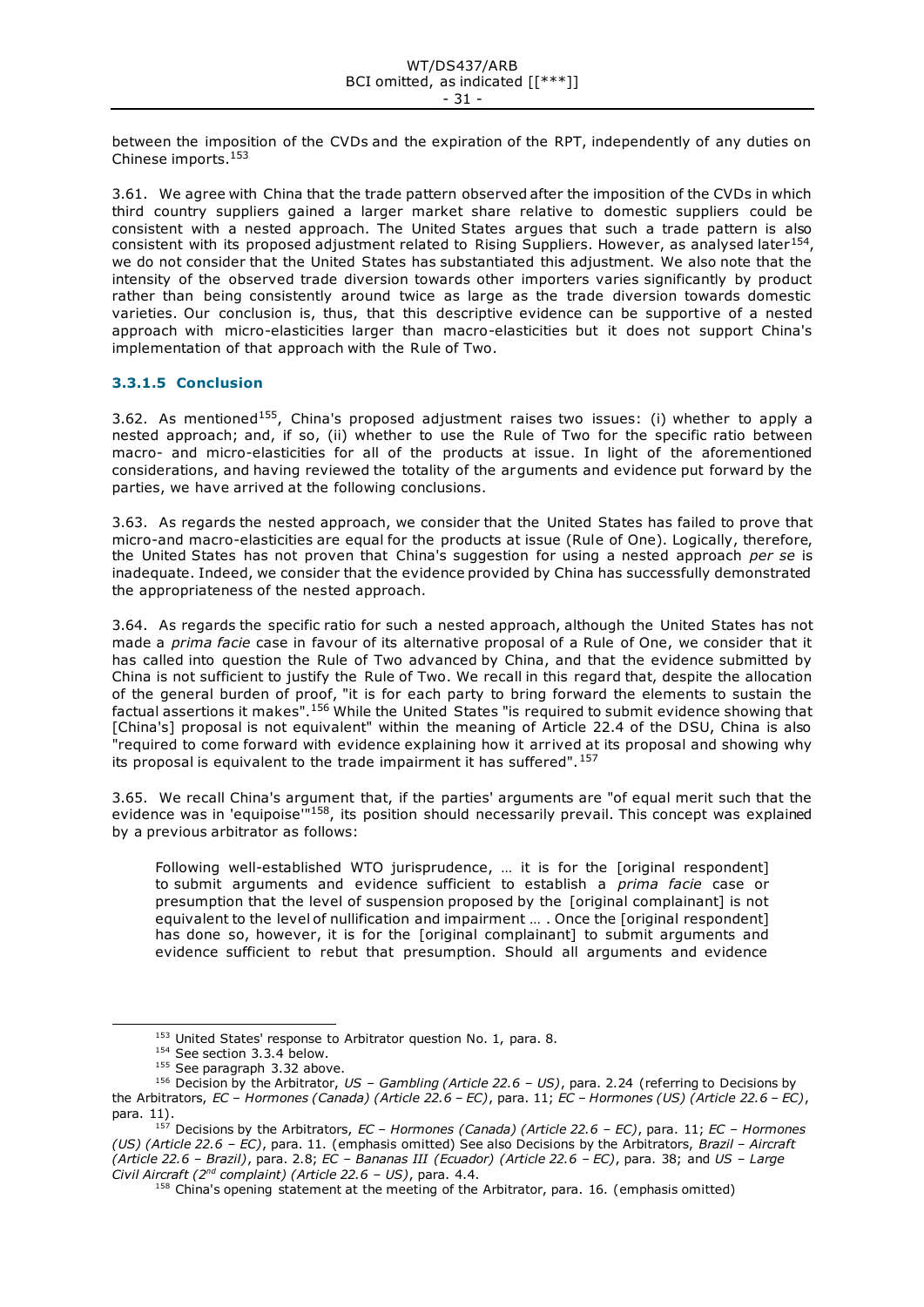remain in equipoise, the [original respondent], as the party bearing the original burden of proof, would lose.<sup>159</sup>

3.66. We do not consider that the parties' evidence and arguments are "of equal merit" or "in equipoise" in this context. While the United States has failed to disprove the nested approach *per se*, its claim against a nested approach with the specific ratio of two has been successful. It has thus established "a *prima facie* case or a presumption" that China's suggestion for a Rule of Two would result in a level of suspension not equivalent to the level of N/I. As noted, while showing that macro-elasticities are higher than micro-elasticities, China's evidence is insufficient to justify the Rule of Two, and hence China has not rebutted the presumption established by the United States.

3.67. In short, the parties' arguments and evidence do not mutually undermine each other's positions. Rather, they provide sufficient basis for accepting a nested approach, but not with a ratio of two as suggested by China.

3.68. Given its limitations, however, the evidence before us is insufficient for determining a specific figure for a nested approach in the range argued by the parties, i.e. between 1 and 2. Nonetheless, in light of our mandate as an Article 22.6 arbitrator, we cannot end our analysis here. We are called upon to go further and estimate the level of suspension we consider to be equivalent to the level of N/I suffered by China. As noted by a previous arbitrator:

There is … a difference between our task here and the task given to a panel. In the event we decide that the [original complainant's] proposal is not WTO consistent (i.e. the suggested amount is too high), we should not end our examination the way panels do, namely by requesting the DSB to recommend that the measure be brought into conformity with WTO obligations. … [W]e would be called upon to go further. In pursuit of the basic DSU objectives of prompt and positive settlement of disputes, we would have to estimate the level of suspension we consider to be equivalent to the impairment suffered. This is the essential task and responsibility conferred on the arbitrators in order to settle the dispute.<sup>160</sup>

3.69. As the parties' evidence points to an overall ratio of micro- to macro-elasticities of above one, but not necessarily as high as two, we need to choose an appropriate ratio between these values. Given our task and the limitations of the evidence before us, we felt compelled to review other available approaches in the economic literature beyond those put forward by the parties, and note that another major CGE model, Mirage, by the Centre d'Etudes Prospectives et d'Informations<sup>161</sup>, uses the square root of two, or approximately  $1.41$ .<sup>162</sup> As this ratio is in line with our reading of the parties' evidence that the overall ratio of micro- to macro-elasticities for the products at issue would be above one but below two, we adopt this number and implement the nested approach accordingly, using a ratio of the square root of two (i.e. approximately 1.41).

# <span id="page-31-0"></span>**3.3.2 Net-of-duty adjustment**

3.70. As explained<sup>163</sup>, once both steps of the two-step Armington model have been completed, a subtraction needs to be performed. For each CVD order at issue, the figure for the e stimated remedy-year sales of imports from China obtained under step 1 of the Armington model with WTO-inconsistent CVD rates needs to be subtracted from the figure for the estimated counterfactual remedy-year sales of imports from China obtained under step 2.

 $163$  See para. 3.27 above.

<sup>159</sup> Decisions by the Arbitrators, *EC – Hormones (Canada) (Article 22.6 – EC)*, para. 9; *EC – Hormones (US) (Article 22.6 – EC)*, para. 9. (emphasis omitted) See also Decision by the Arbitrator, *Brazil – Aircraft (Article 22.6 – Brazil)*, para. 2.8.

<sup>160</sup> Decisions by the Arbitrators*, EC – Hormones (Canada) (Article 22.6 – EC)*, para. 12; *EC – Hormones (US) (Article 22.6 – EC)*, para. 12. (emphasis omitted; fns omitted)

<sup>&</sup>lt;sup>161</sup> The Mirage consortium tasked with maintaining the model consists of the European Commission, the International Food Policy Research Institute (IFPRI), the Institut National de la Recherche Agronomique, the International Trade Centre, Trinity College, the United Nations Economic Commission for Africa, Università del Molise, and the World Trade Organization. See http://www.mirage-model.eu/miragewiki/index.php?title= MIRAGE\_Consortium.

<sup>&</sup>lt;sup>162</sup> See Decreux, Y. and H. Valin (2007), MIRAGE, Updated Version of the Model for Trade Policy Analysis with a Focus on Agriculture and Dynamics, CEPII Working Paper no. 2007-15, October 2007, CEPII.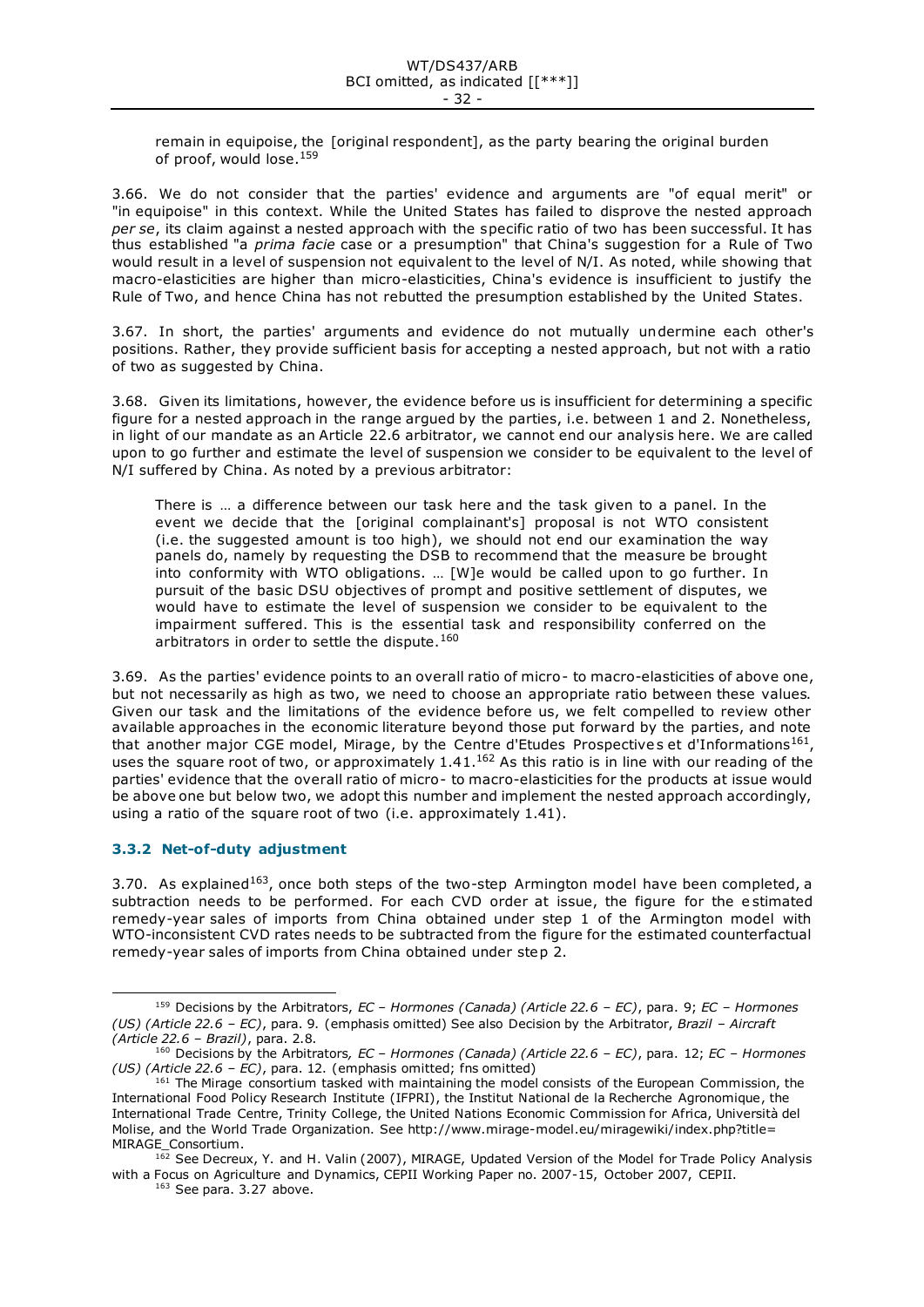3.71. China's proposed net-of-duty adjustment would entail excluding duty payments from both sides of this subtraction, and hence ultimately from the N/I calculation.<sup>164</sup> In essence, China argues that the export values used for the N/I calculation should not include any duty revenue being collected as such duties do not accrue to Chinese exporters.<sup>165</sup>

3.72. Initially, the United States disagreed with this adjustment suggested by China, arguing that it is a "baseless" departure from the arbitrator's approach in *US – Anti-Dumping Methodologies (China) (Article 22.6 – US)*, which would "distort the results of the estimation of the level of [N/I]".<sup>166</sup> However, in response to a question from the Arbitrator, the United States ultimately describes China's suggested adjustment for a net-of-duty calculation as "reasonable … from the perspective of trade opportunities for China", and agrees to revise its own computer code to incorporate China's net-of-duty adjustment.<sup>167</sup>

3.73. In light of the parties' agreement, we shall apply China's net-of-duty adjustment when calculating the level of N/I for the purpose of these proceedings. In doing so, we need not address the approach of prior Article 22.6 arbitrations.<sup>168</sup>

# <span id="page-32-0"></span>**3.3.3 The effects of dumping on China's market shares**

3.74. According to the United States, China's market share in the year prior to the imposition of the CVDs was distorted by dumping practices.<sup>169</sup> As a consequence, the first methodological adjustment proposed by the United States to the two-step Armington model would be to take into account the effect of such dumping on China's market shares by simulating the effect of the AD duties adopted by the United States in response, in step one of the two-step Armington model.<sup>170</sup> In practice, the United States suggests applying a duty rate on imports from China that is equal to the WTO-inconsistent CVD rate plus an AD duty rate in step one of the two-step Armington model, before moving in step two to a rate equal to the WTO-consistent CVD rate plus the same unchanged AD duty rate, rather than simply modelling the effect of a move from a WTO-inconsistent to a WTO-consistent CVD rate.

3.75. The United States argues that this adjustment would ensure that the level of N/I is calculated using a model that more accurately represents the US market at the expiration of the RPT, based on a counterfactual that better captures the changes in duty rates applied to imports from China in that period.<sup>171</sup> If dumping is not accounted for, explains the United States, the model would generate 2017 counterfactual market shares that would overstate China's underlying competitiveness and inflate the level of N/I.<sup>172</sup> According to the United States, not including other factors in the model

<sup>167</sup> United States' response to Arbitrator question No. 9, para. 74. See also Exhibits USA-101; USA-105; and USA-139.

<sup>168</sup> The two prior arbitrations relying on the two-step Armington model applied different approaches to calculate the level of N/I. A net-of-duty calculation was used in *US – Washing Machines (Article 22.6 – US)*, whereas the arbitrator in *US – Anti-Dumping Methodologies (China) (Article 22.6 – US)* applied a gross-of-duty calculation (see Decisions by the Arbitrators, *US – Washing Machines (Article 22.6 – US)*, para. 5.3; *US – Anti-Dumping Methodologies (China) (Article 22.6 – US)*, section 7.2). China argues that the arbitrator in *US – Washing Machines (Article 22.6 – US)* was right to apply the net-of-duty adjustment, and that the computer code used by the arbitrator in *US – Anti-Dumping Methodologies (China) (Article 22.6 – US)* contained a "critical programming error" by not excluding the relevant duties (see China's response to Arbitrator question No. 9, para. 16, referring to China's written submission, paras. 65-75; China's methodology paper, paras. 73-81).

<sup>169</sup> United States' written submission, paras. 7 and 72.

170 United States' written submission, paras. 7 and 72. The United States includes up to three distinct Chinese varieties in its proposed implementation of the two-step Armington model, which depend on the product at issue and the different AD duties applied to Chinese imports (see Exhibits USA-81 and USA-82). According to China, the approach of adopting three distinct Chinese varieties reflects the model used in *US – Anti-Dumping Methodologies (China) (Article 22.6 – US)* that was formulated to accommodate the AD duties at issue in that dispute, which differed depending on the classification of the Chinese firms. In the present proceedings, China argues, the CVD duties apply consistently across all the firms, and the paral lel AD duties cannot be properly incorporated into the model because the added complexity of three distinct varieties is unnecessary (China's response to Arbitrator question No. 3, para. 11).

<sup>171</sup> United States' response to Arbitrator question No. 3, paras. 25 and 26.

<sup>172</sup> United States' written submission, paras. 7, 68, 72, 123, and 136; opening statement at the meeting of the Arbitrator, para. 23. See also Exhibits USA-74 (BCI) and USA-77.

<sup>&</sup>lt;sup>164</sup> China's methodology paper, paras. 9 and 76-77.

<sup>&</sup>lt;sup>165</sup> China's methodology paper, paras. 7 and 33.

<sup>166</sup> United States' written submission, para. 106.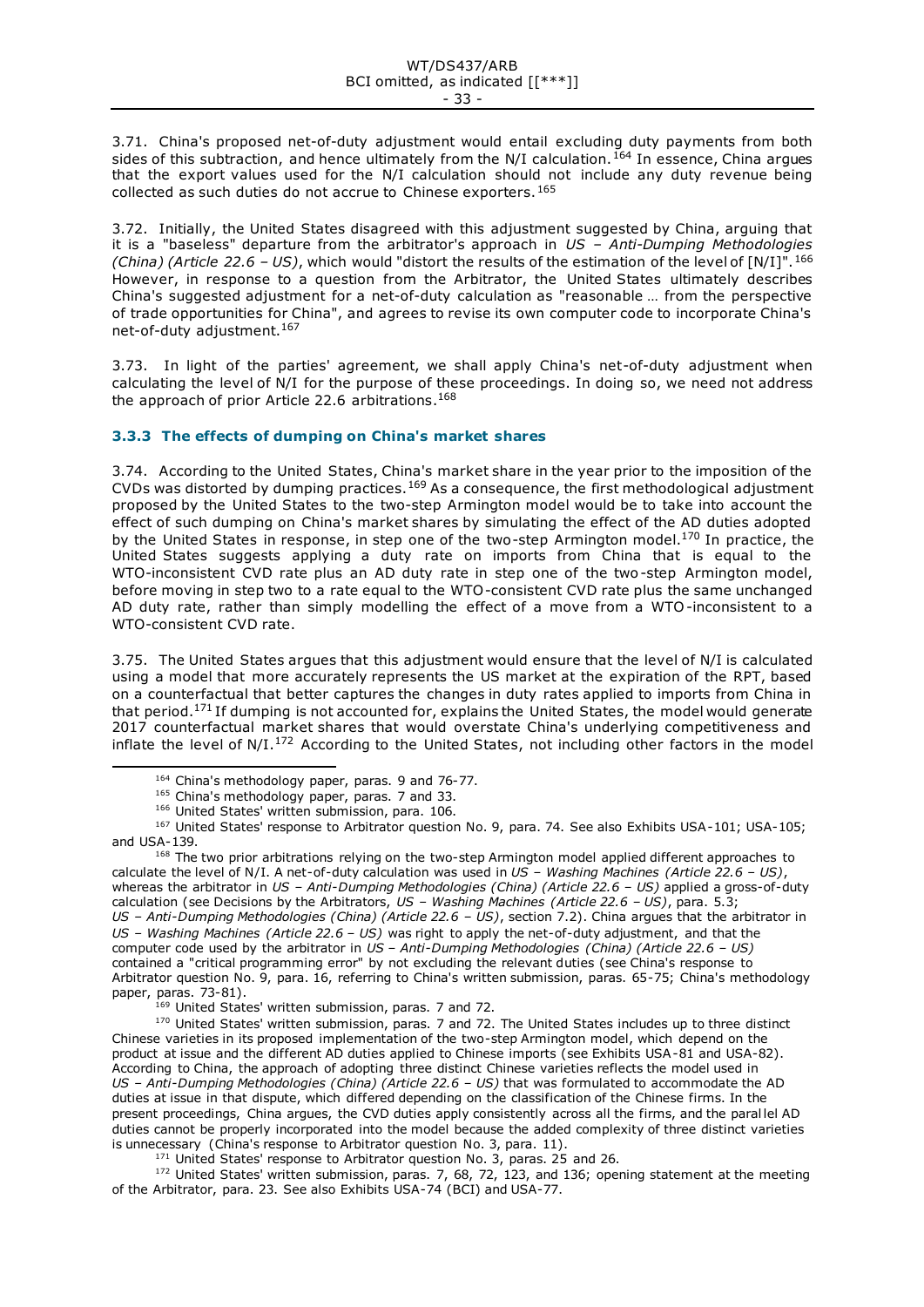that could affect China's 2017 market share would implicitly assume that such factors did not affect the United States' market.<sup>173</sup> The United States claims that if the AD duties are not explicitly included in step one, the Armington model would be essentially asking how the market would be differ ent if CVD rates were WTO-consistent at the expiration of the RPT and if AD duties had never been imposed.<sup>174</sup>

3.76. The United States argues that imports from China in 2017 were affected by both CVD and AD duties, imposed at or around the same time for each of the ten products at issue.<sup>175</sup> The United States explains that its rationale for this proposed adjustment extends to any changes that occurred between the imposition of the CVD measure and the remedy year, as long as the change had an impact on market shares over the relevant time period, and there is evidence supporting that relationship.<sup>176</sup> According to the United States, if, hypothetically, the AD measures had been applied several years prior to the imposition of the CVD measures, it would not be appropriate to incorporate them into step one of the two-step Armington model.<sup>177</sup> In such a case, explains the United States, the AD measures would already be reflected in China's year -prior market share, and, accordingly, the impact of these measures on China's relative competitiveness would already be represented in the 2017 counterfactual market shares.<sup>178</sup> In contrast, the United States argues, AD measures imposed in the same year as the CVD measures or any year between that year and 2017 should be incorporated into the model to generate an adequate representation of the counterfactual 2017 market.<sup>179</sup>

3.77. China contests the validity of this proposed adjustment and requests the Arbitrator to reject it. According to China, this proposal is an attempt to undermine the integrity of the two -step Armington model by reverting it, in practice, to a one-step approach.<sup>180</sup> China claims that this adjustment would artificially reduce China's market share in step two of the methodology, ignoring year-prior market shares and understating the level of  $N/I^{181}$  as a result of attributing the effect of the CVD duties to the AD duties.<sup>182</sup> The purpose of the two-step Armington model, argues China, is to identify the N/I caused by the measures that are the subject of the N/I inquiry, which means taking those measures and only those measures into account in the model.<sup>183</sup> China notes that this methodology was developed specifically to address the problem of the depressing effect of the United States' WTO-inconsistent duties over time.<sup>184</sup> China is of the view that the timing or duration of the AD duties is irrelevant. According to China, whether AD duties were imposed in the year -prior, the remedy year, or the period in between, the effect of the WTO-inconsistent CVD duties would be distorted if an adjustment for the AD duties were to be included in the model.<sup>185</sup>

3.78. In response, the United States challenges the idea that the two-step Armington model could isolate the effect of a particular policy, such as CVDs, by excluding all other relevant policies, such as AD duties. If that were true, argues the United States, the level of N/I estimates obtained in a model that simulates changes in both CVD and AD duties together should be equal to the sum of

<sup>173</sup> United States' closing statement at the meeting of the Arbitrator, para. 10.

<sup>&</sup>lt;sup>174</sup> United States' opening statement at the meeting of the Arbitrator, paras. 13 and 21. (emphasis original)

<sup>&</sup>lt;sup>175</sup> United States' response to Arbitrator question No. 2, para. 22.

<sup>176</sup> United States' closing statement at the meeting of the Arbitrator, para. 10; response to Arbitrator question No. 102, para. 106.

<sup>&</sup>lt;sup>177</sup> United States' written submission, paras. 68 and 72; response to Arbitrator question No. 72, para. 14.

 $178$  United States' response to Arbitrator question No. 72, para. 16.

<sup>&</sup>lt;sup>179</sup> United States' response to Arbitrator question No. 72, para. 17.

<sup>&</sup>lt;sup>180</sup> China's written submission, paras. 3, 4, 29, 34, 36, and 38; response to Arbitrator question No. 2, para. 9, and No. 30, para. 3; closing statement at the meeting of the Arbitrator, para. 9.

 $181$  China's response to Arbitrator question No. 30, para. 3; opening statement at the meeting of the Arbitrator, para. 17.

 $182$  To illustrate this point, China suggests imagining a case where the United States has imposed both AD duties at a rate of 100% and WTO-inconsistent CVD duties at a rate of 50% on a particular product. Supposing that both duties are market preclusive, China argues, if an arbitrator were to incorporate the AD duties into an N/I assessment of the CVD duties, the resulting N/I would be zero, because the parallel AD duties would be market-preclusive on their own (China's opening statement at the meeting of the Arbitrator, paras. 20 and 26-27).

<sup>&</sup>lt;sup>183</sup> China's response to Arbitrator question No. 104, para. 72.

<sup>&</sup>lt;sup>184</sup> China's closing statement at the meeting of the Arbitrator, para. 9.

<sup>&</sup>lt;sup>185</sup> China's response to Arbitrator question No. 72, para. 16.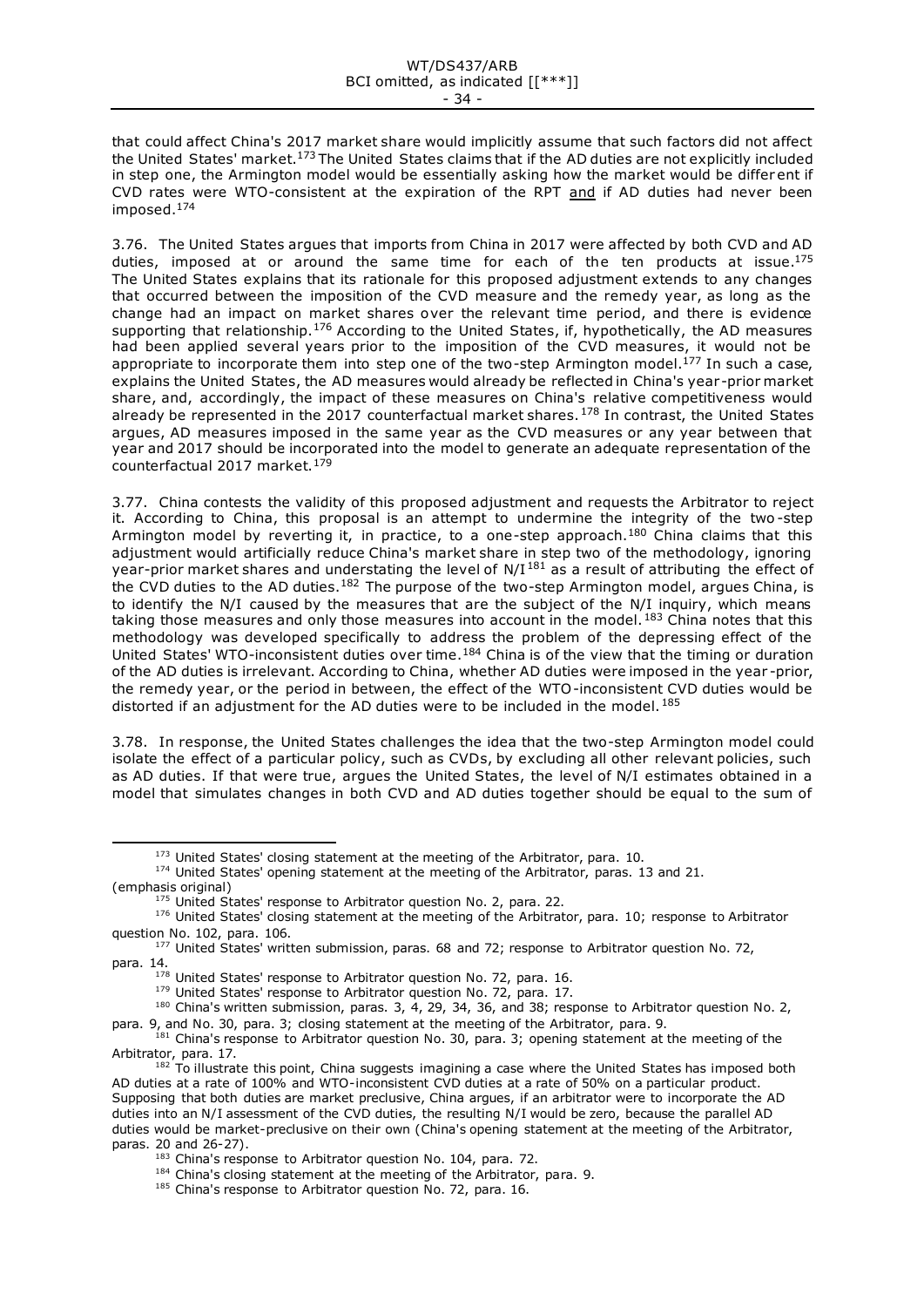the level of N/I estimates obtained in models that simulate changes in each policy individually.<sup>186</sup> However, the United States points out, the sum of the N/I estimates from individually modifying CVD and AD duties for every single product exceeds the estimate obtained in a model that simulates concurrent changes in both CVD and AD duties.<sup>187</sup>

3.79. China considers that the United States is mistaken in this hypothetical calculation. According to China, if the sum of the AD and CVD N/I calculated separately equals the level of N/I when the effects of the two duties are modelled together, it "would show that the full measure of [N/I] was *not* being captured by the model but rather that some portion was being misattributed to the parallel AD duties".<sup>188</sup> China argues that trade distortions have an inherently non-linear impact on the value of trade. On account of this non-linearity, modelling the effect of a market-preclusive AD duty before modelling the effect of a WTO-inconsistent CVD duty would lead to a finding of zero N/I resulting from the latter duty. According to China, the United States fails to take into account the non-linear effects of duties (or other measures) that affect trade. Ignoring the non-linear nature of the interaction between trade distortions, in China's view, would be incorrect from an economics perspective.<sup>189</sup>

3.80. China further contends that there is no principled basis for this adjustment.<sup>190</sup> According to China, incorporating the AD duties, as suggested by the United States, would open a "Pandora's Box of complications" and encourage the United States to seek endless "adjustments" for measures that happen to overlap temporally with the measures subject of the N/I inquiry in order to collapse the two-step Armington model into a one-step approach.<sup>191</sup> China extends this point to future arbitrations, arguing that adopting this adjustment "would open the door to a 'tit-for-tat' series of proposed adjustments by complainants and respondents that would so complicate the application of the two-step model as to render impossible the Arbitrator's task of accurately determining the level of nullification and impairment".<sup>192</sup> In China's view, there would essentially be no limit to the number and types of "adjustments" that could be made to the original complainant's market shares in order to reduce those shares to the respondent's desired levels.<sup>193</sup> China considers that the evidentiary standard relied upon by the United States imposes no meaningful restraint on the types of non-tariff actions that could be incorporated into the model because it effectively reserves unlimited discretion to the United States to adjust market shares as it sees fit.<sup>194</sup>

3.81. China adds that, if the United States was permitted to "adjust" market shares downward due to factors that allegedly inflated China's market share in the year -prior (and, thus, reducing the level of N/I), China would need to be permitted to "adjust" its market share upward in the remedy year to account for factors that would have increased its market share in that year, thus also increasing the level of N/I.<sup>195</sup> China claims that it has not done so because it understands that this would fatally compromise the integrity of the two-step Armington model.<sup>196</sup> Asked for measures that could overlap temporally with the CVDs at issue, China indicates that it "is not aware of any trade remedy measures that applied to the products at issue in [the year prior to the imposition of the CVD measures]".<sup>197</sup>

3.82. The United States notes that China has not brought forward evidence and arguments for any other factors that may have increased China's relative competitiveness between the year -prior and 2017.<sup>198</sup> The United States claims that it considered those factors itself but did not find evidence

<sup>186</sup> United States' response to Arbitrator question No. 4, para. 39. See also ibid., para. 40, and Table 5. <sup>187</sup> United States' response to Arbitrator question No. 4, para. 39. See also ibid., para. 40, and Table 5.

<sup>188</sup> China's opening statement at the meeting of the Arbitrator, para. 28. (emphasis original)

<sup>&</sup>lt;sup>189</sup> China's response to Arbitrator question No. 104, para. 64.

<sup>190</sup> China's response to Arbitrator question No. 72, para. 20.

<sup>&</sup>lt;sup>191</sup> China's written submission, para. 36; response to Arbitrator question No. 30, para. 2, and No. 105, para. 74.

<sup>&</sup>lt;sup>192</sup> China's opening statement at the meeting of the Arbitrator, para. 5. See also China's closing statement at the meeting of the Arbitrator, para. 8.

<sup>&</sup>lt;sup>193</sup> China's written submission, para. 29.

<sup>&</sup>lt;sup>194</sup> China's comments on the United States' response to Arbitrator question No. 71, para. 7.

<sup>&</sup>lt;sup>195</sup> China's response to Arbitrator question No. 105, para. 74.

<sup>196</sup> China's comments on the United States' response to Arbitrator question No. 102, para. 67.

<sup>&</sup>lt;sup>197</sup> China's response to Arbitrator question No. 2, para. 8.

<sup>&</sup>lt;sup>198</sup> United States' comments on China's response to Arbitrator question No. 105, para 44.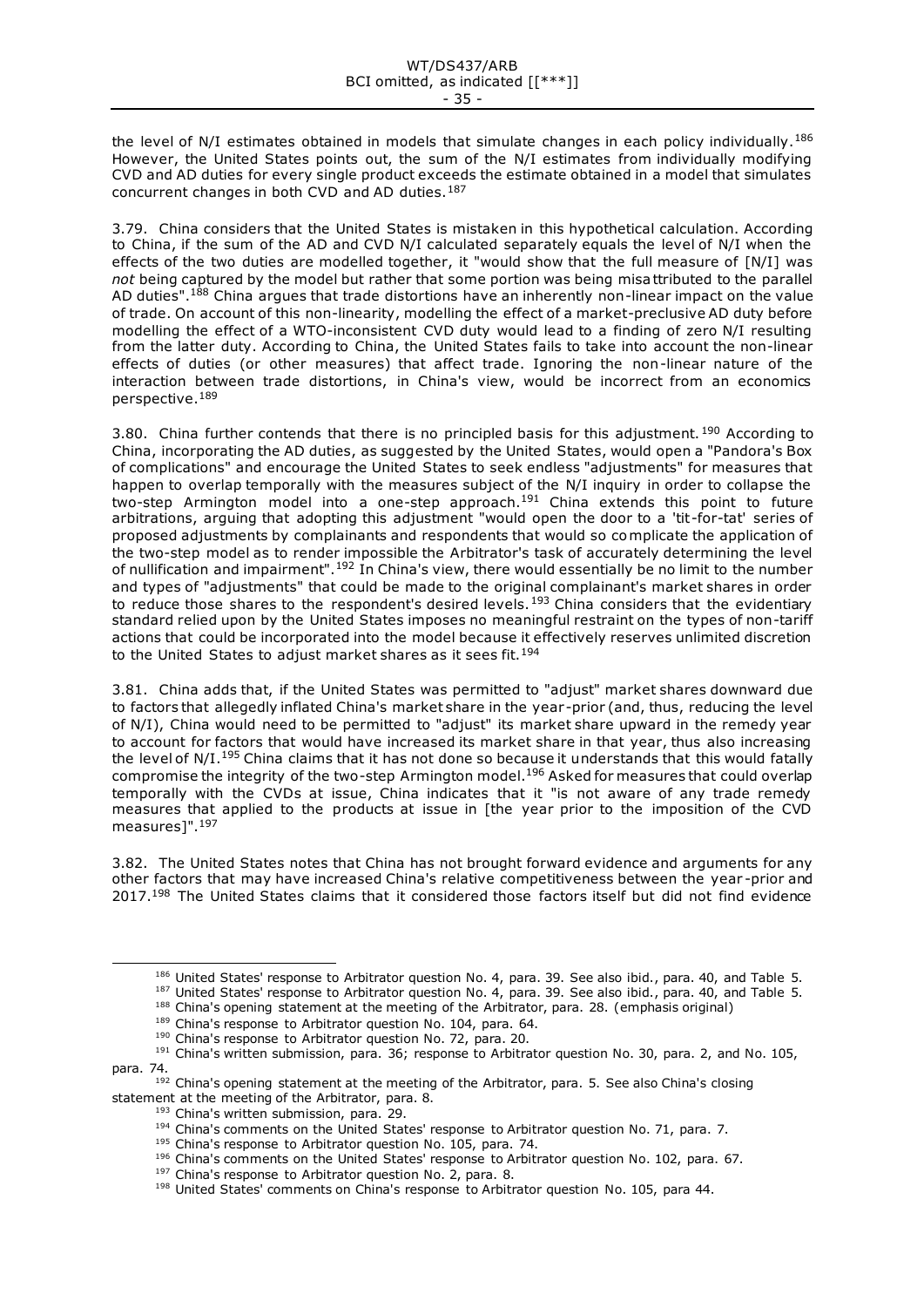demonstrating that any other contemporaneous duties or any non-tariff actions in the United States meaningfully affected China's relative competitiveness.<sup>199</sup>

3.83. China also argues that this proposed adjustment is based on a misunderstanding of the purpose of Article 22.6 of the DSU.<sup>200</sup> According to China, Article 22.6 of the DSU is concerned with "the measure found to be inconsistent with a covered agreement". China notes the United States' acknowledgement that "Article 22.2 of the DSU, which is explicitly referenced in the first sentence of Article 22.6, limits the role of an arbitrator to assessing the effects of the WTO-inconsistent U.S. CVD measures in accordance with the DSB's recommendations."<sup>201</sup> In China's view, accepting the United States' proposed adjustment would threaten the viability of the Article 22.6 proceeding as a mechanism for inducing compliance with the recommendations and rulings of the DSB. <sup>202</sup> In addition, China argues that incorporating the parallel AD duties would require the Arbitrator to evaluate the trade effects and the WTO-consistency or inconsistency of measures that were not subject to the recommendations and rulings of the DSB in this dispute, noting that seven of the ten products at issue underlying these proceedings were also at issue in *US – Anti-Dumping Methodologies (China) (Article 22.6 – US)* and involved the USDOC's application of WTO-inconsistent anti-dumping methodologies.<sup>203</sup> Thus, China argues, incorporating the WTO-inconsistent AD duties analysed in *US – Anti-Dumping Methodologies (China) (Article 22.6 – US)* would imply rewarding the United States it for its WTO-inconsistent actions.<sup>204</sup> China argues that even if the AD duties were not WTO-inconsistent, it would be incorrect to incorporate them into the model.<sup>205</sup> Trade actions other than those at issue, according to China, should not be considered, regardless of their contemporaneity or WTO-consistency or inconsistency.<sup>206</sup>

3.84. The United States challenges China's view that including the AD duties in the Armington model requires the Arbitrator to assess their WTO-consistency or inconsistency, as they are incorporated into the model only to correctly represent the actual extent of duties on imports from China in the relevant period.<sup>207</sup> In other words, the United States argues that, whether WTO-consistent or WTO-inconsistent, the AD duties did exist, and they can and should be taken into account in the analysis.<sup>208</sup>

3.85. China notes that parallel duties were present in *US – Washing Machines (Article 22.6 – US)* and *US – Anti-Dumping Methodologies (China) (Article 22.6 – US)*, but those arbitrators computed the level of N/I by isolating the impact of the specific measures that were at issue. According to China, a major reason for the implementation of the two-step Armington model in those arbitrations was to separately identify and evaluate the effect of the specific measures under scrutiny. <sup>209</sup> The United States explains, however, that none of the parties in those proceedings had proposed a two-step Armington model to begin with, and thus no party proposed any adjustments to control for other relevant factors in a two-step Armington model.<sup>210</sup>

3.86. We note that there seems to be no doubt that the AD duties were made effective either contemporaneously or with a very limited delay relative to the introduction or amendment of the final CVDs at issue. China does not dispute the existence of these parallel duties or their timing. According to the evidence provided by the parties, the relevant dates of imposition of the CVDs and the AD duties were the following:

<sup>207</sup> United States' response to Arbitrator question No. 4, para. 38, and No. 103, para. 120.

<sup>&</sup>lt;sup>199</sup> United States' response to Arbitrator question No. 71, para. 13; comments on China's response to Arbitrator question No. 105, para 46.

<sup>&</sup>lt;sup>200</sup> China's response to Arbitrator question No. 104, para. 63.

<sup>&</sup>lt;sup>201</sup> China's written submission, para. 30 (quoting United States' written submission, para. 35) (original emphasis by the United States omitted).

 $202$  China's response to Arbitrator question No. 72, para. 20.

<sup>&</sup>lt;sup>203</sup> China's written submission, paras. 28 and 31.

<sup>&</sup>lt;sup>204</sup> China's written submission, para. 33.

<sup>&</sup>lt;sup>205</sup> China's response to Arbitrator question No. 30, paras. 1 and 4.

<sup>&</sup>lt;sup>206</sup> China's opening statement at the meeting of the Arbitrator, paras. 18-19.

<sup>&</sup>lt;sup>208</sup> United States' response to Arbitrator question No. 4, para. 39. See also ibid., para. 40, and Table 5.

<sup>&</sup>lt;sup>209</sup> China's written submission, paras. 4 and 37 (referring to Decisions by the Arbitrators,

*US – Washing Machines (Article 22.6 – US)*, paras. 3.120 and 3.121; *US – Anti-Dumping Methodologies (China) (Article 22.6 – US)*, paras. 7.1-7.6).

<sup>&</sup>lt;sup>210</sup> Unites States' comments on China's response to Arbitrator question No. 72, para. 22.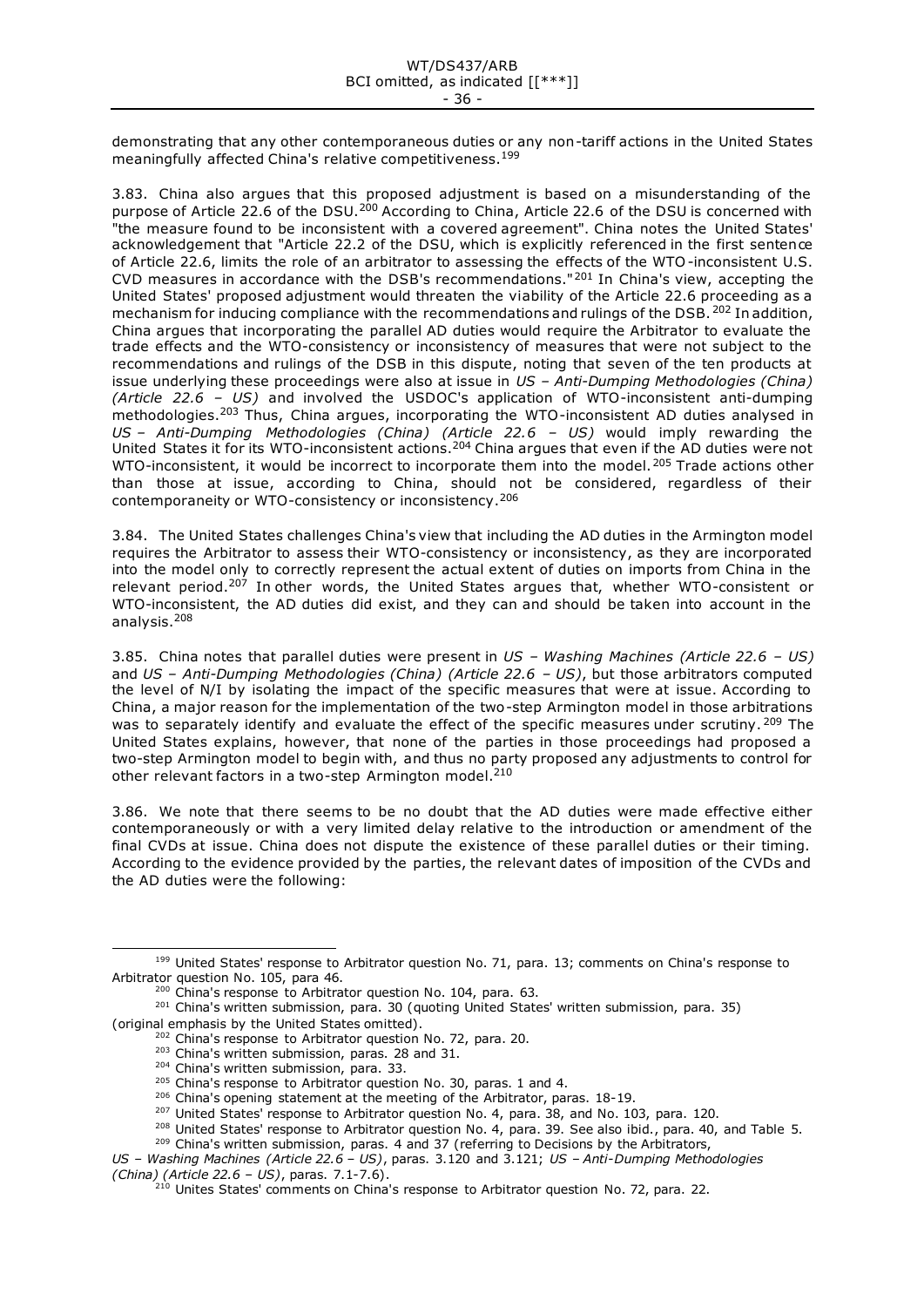| <b>Product</b>         | <b>Final CVD determination date</b><br>(amendment date) $^{211}$ | <b>AD order</b><br>effective date <sup>212</sup> |
|------------------------|------------------------------------------------------------------|--------------------------------------------------|
| Pressure Pipe          | 28 Jan 2009                                                      | 17 Mar 2009                                      |
| Line Pipe              | 24 Nov 2008<br>(23 Jan 2009)                                     | 13 May 2009                                      |
| Kitchen Shelving       | 27 Jul 2009                                                      | 14 Sep 2009                                      |
| <b>OCTG</b>            | 7 Dec 2009<br>(20 Jan 2010)                                      | 21 May 2010                                      |
| Wire Strand            | 21 May 2010<br>(7 Jul 2010)                                      | 29 Jun 2010                                      |
| Seamless Pipe          | 21 Sep 2010<br>(10 Nov 2010)                                     | 10 Nov 2010                                      |
| Print Graphics         | 27 Sep 2010<br>(17 Nov 2010)                                     | 17 Nov 2010                                      |
| Aluminum Extrusions    | 4 Apr 2011                                                       | 26 May 2011                                      |
| <b>Steel Cylinders</b> | 7 May 2012                                                       | 21 Jun 2012                                      |
| Solar Panels           | 17 Oct 2012                                                      | 07 Dec 2012                                      |

# **Table 3: Dates of determination of the CVD and AD orders**

3.87. However, the fact that these AD duties existed in parallel with the CVDs does not in itself justify their incorporation. As explained<sup>213</sup>, it is for the original respondent in these proceedings, the United States, to prove that China's proposed level of suspension of concessions is not "equivalent" to the level of N/I within the meaning of Article 22.4 of the DSU. To discharge that burden, as prior arbitrators have noted, merely putting forward a different methodology is not sufficient in the absence of a demonstration that China's methodology is incorrect. Accordingly, the fact that the United States has successfully demonstrated the existence of these AD duties, which is uncontested by China, does not discharge the United States' burden of proof. As a previous arbitrator held:

It may be possible to present an alternative methodology as a way of engaging with, and contributing to disproving, a proposed methodology. However, merely putting forward … a different methodology as 'appropriate' or as one that 'more accurately estimates' the level of nullification or impairment is not sufficient. In the absence of a demonstration that the proposing party's methodology is incorrect, the mere submission of an alternative methodology would not meet the objecting party's burden of proof. *This is because the alternative methodology does not, in itself, assist the Arbitrator in determining whether the result from the first methodology is (or is not) equivalent to the level of nullification or impairment. In such a situation, it would follow from the rules on burden of proof that the objecting party has not proved that the act at issue is WTO-inconsistent*. 214

3.88. It is *a priori* compelling that a duty increase, such as the imposition of the AD duties advanced by the United States in the context of this proposed adjustment, would have an impact on Chinese imports and their share in the US market. At the same time, as the United States explains, past arbitrators have consistently held that "[t]he mandate of the arbitrators is to determine whether the level of suspension of concessions or other obligations sought by the complaining party is equivalent to the level of nullification or impairment sustained by the complaining party *as a result of the failure of the responding party to bring its WTO-inconsistent measures into compliance*."<sup>215</sup> In the words of

<sup>&</sup>lt;sup>211</sup> Exhibit CHN-99.

<sup>&</sup>lt;sup>212</sup> United States' response to Arbitrator question No. 2, paras. 23 and Table 2 thereto, and 24 and Table 3 thereto.

 $213$  See para. 3.2 above.

<sup>214</sup> Decisions by the Arbitrator, *US – COOL (Article 22.6 – US)*, para. 4.12. (emphasis added;

fns omitted) See also Decision by the Arbitrator, *US – Large Civil Aircraft (2nd complaint) (Article 22.6 – US)*, para. 4.3.

<sup>215</sup> United States' written submission para. 36 (quoting Decision by the Arbitrator, *US – 1916 Act (EC) (Article 22.6 – US),* para. 4.5). (emphasis added)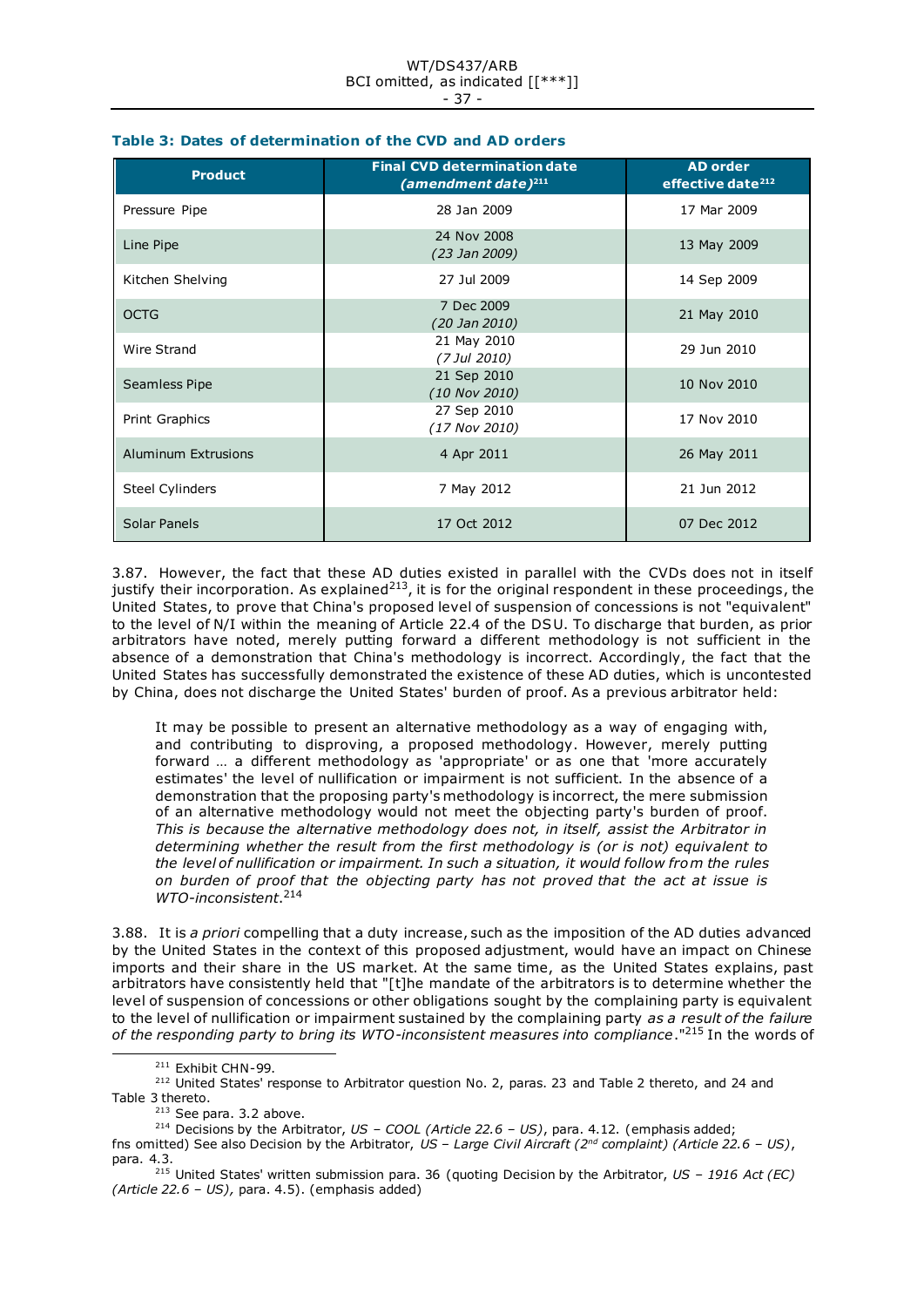the United States, "Article 22.2 of the DSU, which is explicitly referenced in the first sentence of Article 22.6, limits the role of an arbitrator to assessing *the effects of the WTO-inconsistent U.S. CVD measures in accordance with the DSB's recommendations*."<sup>216</sup>

3.89. In our view, as we need to focus on the N/I resulting from the CVDs at issue, the United States needs to show more than the mere existence of the AD duties or that these may have an impact on Chinese imports. The United States must demonstrate whether and, if so, in what manner or degree any trade impact of these AD duties would alter the level of N/I resulting from the CVDs. Indeed, the parties advance different propositions regarding how such measures may interact with each other for calculating the level of N/I.

3.90. The United States implements its proposed adjustment based on the assumption that CVDs and AD duties are one and the same measure and can be merged into a single duty rate. The United States calculates the level of N/I by using rates beyond the WTO-consistent and -inconsistent CVD rates, by adding the same unchanged AD duty rates to both sides of the subtraction.<sup>217</sup> China contests the assumptions underlying this calculation method, arguing that the implementation applied by the United States may lead to an overlapping effect of CVDs and AD duties and ignore the possibility of a non-linear response to these two types of separately imposed duties, which risks distorting the impact of the CVDs at issue on the level of  $N/I.^{218}$ 

3.91. To sustain its proposed adjustment, the United States merely provides hypothetical N/I calculations that illustrate that the level of N/I would be different when calculations are performed for each type of duty in isolation or when both types of duties are included in a single N/I calculation.<sup>219</sup> However, we note that the result of the calibration of an economic model is a mere quantification of the underlying economic theory and assumptions chosen. The calibration serves to implement such theory and assumptions but does not amount to justifying these.

3.92. By submitting only such modelling outcomes, without any further evidence, the United States does not substantiate its assumption, and fails to explain whether and, if so, in what manner or degree any trade impact of these AD duties would alter the level of N/I resulting from the CVDs at issue. Accordingly, the United States has not demonstrated that China's estimated level of N/I is inconsistent with Article 22.4 of the DSU, and we shall not adopt this methodological adjustment proposed by the United States.

3.93. We are reaching this conclusion exclusively on the basis of the above evidentiary grounds and based on the evidence before us in these proceedings. We need not and hence do not make any principled statement as to the appropriateness of an Article 22.6 arbitration taking into account trade measures, such as AD duties, different from those at issue in a specific dispute. We also do not address whether, as a matter of principle, it may or may not be appropriate to consider, in the specific context of applying the two-step Armington model, measures other than those at issue in a specific dispute, and whether the relative timing of such other measures or their alleged WTO-consistency or inconsistency should be of any relevance in that regard.

# **3.3.4 Factors other than trade remedies (Rising Suppliers)**

3.94. The second adjustment to the two-step Armington model requested by the United States consists of accounting for factors other than trade remedy measures. According to the United States, these other factors entail that new market participants and increased capacity of other third countries have influenced the evolution of the market between the imposition of the CVD measures and the remedy year (2017). The new market participants and third countries whose market shares

<sup>&</sup>lt;sup>216</sup> United States' written submission, para. 35. (emphasis added) See also China's written submission, para. 30 (referring to the United States' written submission, para. 35).

 $217$  United States' written submission, paras. 95, 98, 99, and 102; response to Arbitrator question No. 4, paras. 31-40; comments on China's response to Arbitrator question No. 104, paras. 16 and 19-22; and Exhibits USA-50 (BCI), USA-51 (BCI), and USA-157 (BCI).

<sup>&</sup>lt;sup>218</sup> China's response to Arbitrator question No. 104, paras. 63-73; comments on the United States' response to Arbitrator question No. 71, paras. 5-9.

 $219$  United States' response to Arbitrator question No. 4, paras. 39-40, and Table 5.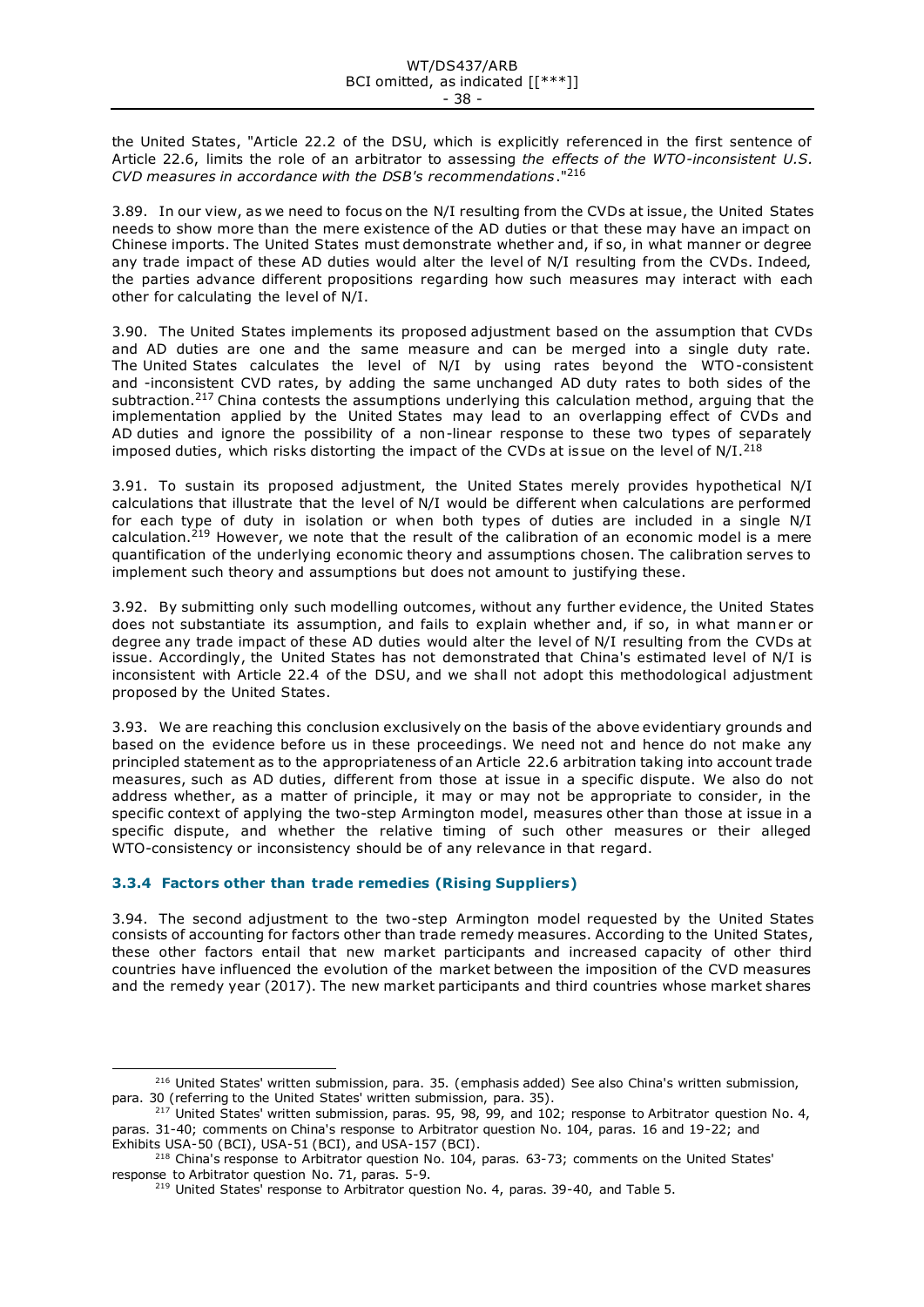have allegedly grown disproportionately fast as a result of "industry investments" or certain "government policies"<sup>220</sup> are referred to by the United States as Rising Suppliers.

3.95. The United States suggests implementing the Rising Suppliers adjustment by imposing a negative duty rate on imports from the affected countries. The United States would follow this approach since the structure of the Armington model does not allow for modelling industry investments or government policies explicitly. The size of the negative duty under this adjustment would be intended to generate a market share for the Rising Suppliers as it was observed in 2017.<sup>221</sup> As a result, the adjustment would yield a larger market share for these Rising Suppliers and a smaller market share for all other suppliers, crucially China.

3.96. The United States requests these supply-shock adjustments with respect to five products.<sup>222</sup> For the remaining products at issue, the United States explains that it has either not found sufficient documentation of investments or policy changes to identify a set of Rising Suppliers, or it has not been able to separate data on the relevant imports from the RoW aggregate.<sup>223</sup>

3.97. According to the United States, this adjustment to the two-step Armington model would be necessary to capture China's true relative competitiveness in the 2017 remedy year. <sup>224</sup> Without this adjustment, argues the United States, the two-step Armington model as implemented by China and applied in *US – Anti-Dumping Methodologies (China) (Article 22.6 – US)* would implicitly assume that the CVDs imposed on imports from China were the only factor contributing to the changes in China's market share between the year-prior and 2017.<sup>225</sup> According to the United States, the simple fact that action was taken against countervailable subsidies may have spurred changes in China and elsewhere that altered the relative competitiveness of different import varieties. This could have contributed to the decline in Chinese imports beyond what is attributable to the price difference resulting from the CVDs at issue.<sup>226</sup>

3.98. China agrees that import varieties' market share in the remedy year is the outcome of a myriad of factors<sup>227</sup>, but rejects the United States' proposed adjustment. China considers this to be an arbitrary attempt by the United States to revert to a one-step Armington model with the sole intention of reducing China's remedy-year benchmark market share.<sup>228</sup> China argues that the two-step Armington model was precisely designed to address the issue of the distortion of trade levels in the remedy year.<sup>229</sup> In China's view, adjusting for other factors would open a "pandora's box" and encourage original respondents to seek endless "adjustments" to reduce the original complainant's market share, and thus the level of N/I, and ultimately collapse the two-step approach into a one-step approach.<sup>230</sup> China adds that no supporting evidence has been provided for the United States' assertions. China also notes that, crucially, no evidence is given that the fast growth in the market share of non-Chinese import varieties was not a result of the trade-diverting effect of the WTO-inconsistent CVDs imposed on China.<sup>231</sup> According to China, the implication that there were

 $224$  United States' written submission, paras. 7, 69, 117, and 123.

 $220$  United States' written submission, paras. 73 and 76. For example, according to the United States, investments by producers in Korea, Malaysia, the Netherlands, Thailand, and Viet Nam dramatically increased their overall competitiveness in the solar panels market between 2012 and 2016. (United States' written submission, para. 77 and fn 68 thereto).

<sup>221</sup> Exhibits USA-82; USA-83.

<sup>&</sup>lt;sup>222</sup> The United States originally presented the adjustment for three products only (OCTG,

Aluminum Extrusions, and Solar Panels), but it extended it to two additional products (Pressure Pipe and Line Pipe) in response to a question from the Arbitrator. (United States' written submission, paras. 77, 83-85, and 138; United States' response to Arbitrator question No. 5, paras. 47-53).

<sup>&</sup>lt;sup>223</sup> The United States provides explanations regarding Kitchen Shelving, Wire Strand, Seamless Pipe, and Print Graphics. (United States' response to Arbitrator question No. 5, paras. 54-58).

<sup>&</sup>lt;sup>225</sup> United States' written submission, para. 73; United States' response to Arbitrator question No. 5, para. 43.

<sup>&</sup>lt;sup>226</sup> United States' written submission, para. 74.

 $227$  China's comments on the United States' response to Arbitrator question No. 103, para. 72.

<sup>&</sup>lt;sup>228</sup> China's written submission, paras. 3, 34, 40, 43, 62, 79, and 88.

 $229$  China's written submission, paras. 5 and 35; opening statement at the meeting of the Arbitrator, para. 35.

<sup>&</sup>lt;sup>230</sup> China's written submission, paras. 29 and 36; opening statement at the meeting of the Arbitrator, para. 34.

 $231$  China's written submission, para. 47.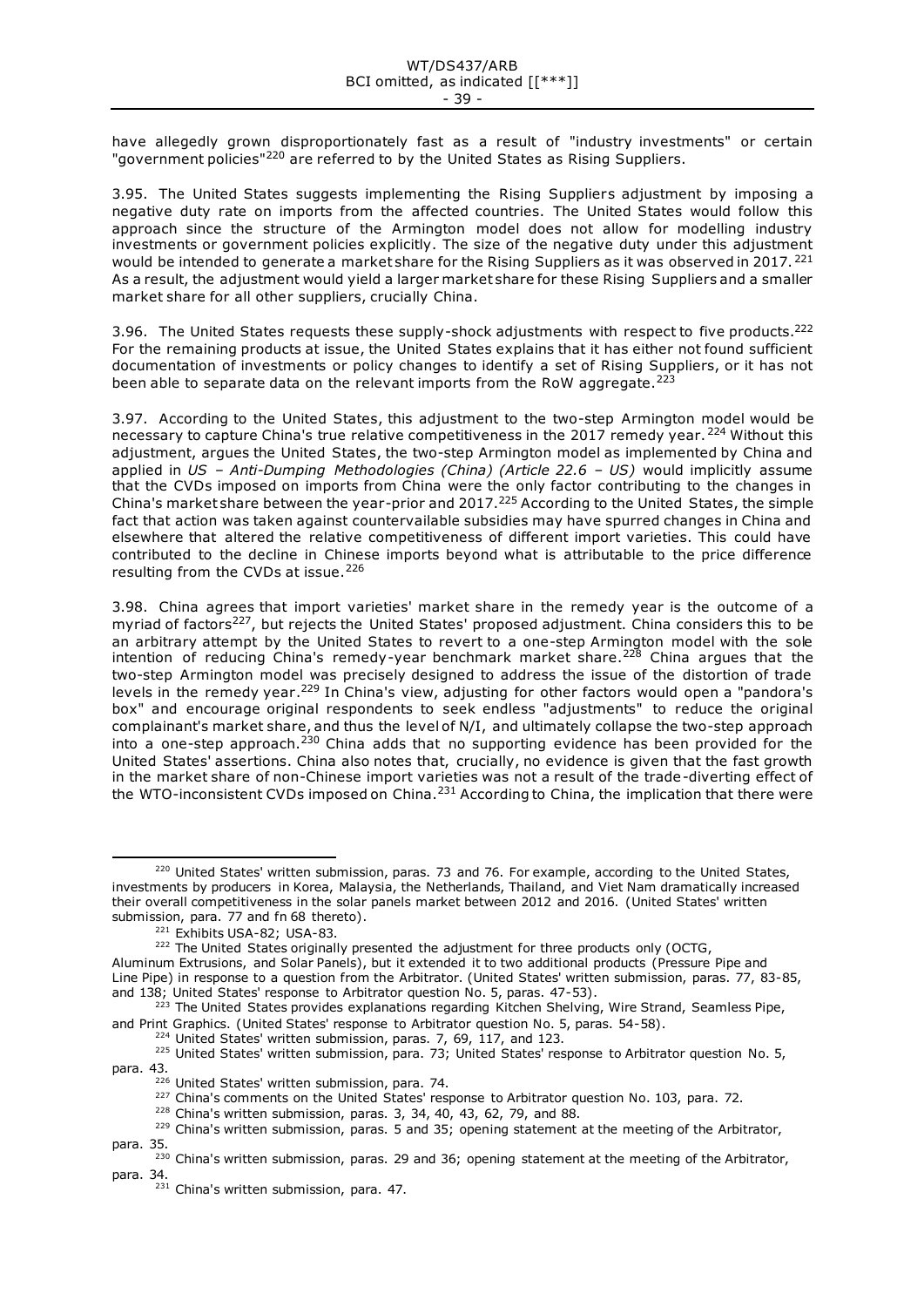no investments or relevant government policies in any countries other than those referenced as Rising Suppliers would confirm that this approach is completely arbitrary.<sup>232</sup>

3.99. We note that, in introducing its evidence, the United States explains that it is not possible to directly observe supply shocks for every product for which the relative competitiveness of third country suppliers has evolved between the imposition of the relevant CVDs and the remedy year. In other words, the United States does not submit direct evidence of the alleged industry investments or government policies that would form the basis of its Rising Suppliers adjustment. Rather, the United States indicates that, "as the best alternative", it has relied on two types of evidence: USITC investigations and trade data trends.<sup>233</sup>

3.100. As the first type of evidence, the United States refers to USITC reports issued in the context of different CVD, AD, and safeguards investigations on the relevant products.  $234$  Depending on the product at issue, the United States argues, *inter alia*, that these USITC reports detail "investments in manufacturing capacity"<sup>235</sup> or show an emerging industry in which "the United States is a growing market for its exports"<sup>236</sup>, or that the duties imposed due to such investigations imply that the imports from those third countries were subsidized or sold at less than fair value in the US market.<sup>237</sup>

3.101. We would need more than the descriptive passages from these USITC reports to assess if the industry investments or government policies claimed by the United States in the context of Rising Suppliers have actually taken place. Without further and direct evidence for these developments in third countries, the information provided in these USITC reports leads to mere assertions. What is more, some of the phenomena referenced in these USITC reports are distinct from the investments and policies claimed by the United States in the context of Rising Suppliers. For instance, the United States being a growing market for exports from a certain third country does not in itself prove the existence of industry investments or government policies, let alone what such investments and policies would specifically entail. Also, the CVDs and AD duties referenced by the United States may be expected to have negatively affected the competitiveness of Rising Suppliers. Indeed, for one product, the United States indicates that it has found evidence of the deterioration of the relative competitiveness of certain third countries due to the imposition of trade remedies against their imports.<sup>238</sup>

3.102. As the second type of evidence, the United States refers to the expansion of the market share of Rising Suppliers *vis-à-vis* other third countries, including China. As mentioned, without further evidence, these changes in market share do not demonstrate the industry investments and government policies claimed by the United States. Absent specific evidence to the contrary, it could be equally plausible to expect that it is precisely because of the effects of the measures at issue on China's market share in the United States that other Members would step in to supply the US market.

3.103. In addition to the lack of direct evidence, the United States' proposed adjustment suffers from another shortcoming insofar as it relies on the assumption that the Rising Suppliers phenomenon is completely exogenous to, or independent from, the measures at issue. The United States acknowledges that this adjustment should be applied when "certain third countries have become more competitive in the U.S. market due to reasons that are independent from the CVD measures at issue".<sup>239</sup> However, as China remarks, it is not clear from the evidence on the record that the increase of the capacities of Rising Suppliers is actually independent from the existence of the WTO-inconsistent CVDs. Some of the USITC reports referenced by the United States, in fact, even indicate that imports from other countries substantially increased their presence in the US market "after the imposition of the antidumping and countervailing duty orders

- <sup>234</sup> United States' response to Arbitrator question No. 5, paras. 49-53, and No. 6, paras. 59-63.
- <sup>235</sup> United States' response to Arbitrator question No. 6, para. 62.

<sup>&</sup>lt;sup>232</sup> China's written submission, paras. 49 and 51.

<sup>&</sup>lt;sup>233</sup> United States' opening statement at the meeting of the Arbitrator, para. 27.

<sup>&</sup>lt;sup>236</sup> United States' response to Arbitrator question No. 6, para. 63.

<sup>&</sup>lt;sup>237</sup> United States' response to Arbitrator question No. 5, paras. 49-58, and No. 6, paras. 60-61.

<sup>&</sup>lt;sup>238</sup> As a consequence, the United States implements a supply shock adjustment to that specific market to reduce the shares of those third countries whose relative competitiveness has deteriorated (United States' response to Arbitrator question No. 5, paras. 41-58; comments on China's response to Arbitrator question No. 105, para. 46).

 $^{239}$  United States' closing statement at the meeting of the Arbitrator, para. 14.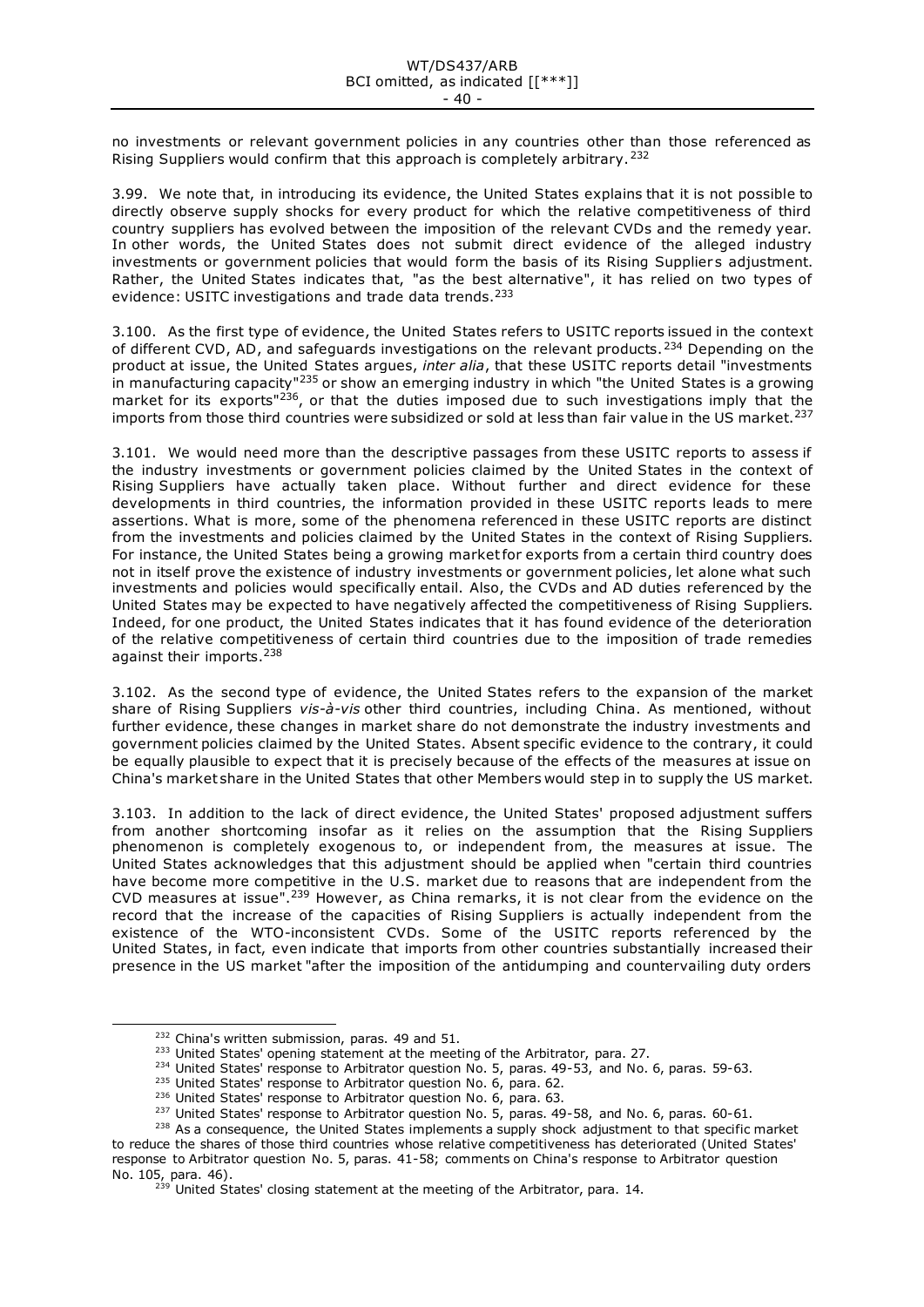on imports from China".<sup>240</sup> In other words, the United States has not demonstrated that the rise of these alleged Rising Suppliers is not a natural consequence of the introduction of the CVDs at issue.

3.104. Accordingly, we shall not adopt the Rising Suppliers methodological adjustment proposed by the United States. We are taking this decision purely on the basis of the above evidentiary issues. As already indicated in the context of the United States' first proposed adjustment<sup>241</sup>, we therefore make no principled statement as regards the appropriateness or not of taking into account factors different from the measures at issue, such as Rising Suppliers, in the context of a two-step Armington model.

### **3.4 Data inputs**

3.105. In terms of data inputs, the two-step Armington model necessitates utilizing data on the market share of the three product varieties<sup>242</sup> for the year prior to the imposition of the CVDs at issue, as well as overall market size data for the remedy year for each of the ten products at issue.<sup>243</sup> In addition, the Armington model also requires data on total supply elasticities, demand elasticities, and elasticities of substitution for each of the ten products.

3.106. The following sections address these data issues, based on what we considered to be the most solid evidence<sup>244</sup>, the most reasonable calculation methodology<sup>245</sup>, and the best available data<sup>246</sup>, developing our own calculations where necessary.

#### **3.4.1 Year-prior**

3.107. Regarding the year-prior, the parties disagree on specific year-prior data points, and for six products they advance different calendar years as the year-prior.

<sup>245</sup> See e.g. Decision by the Arbitrator, *US – Washing Machines (Article 22.6 – US)*, para. 1.16 (referring to Decision by the Arbitrator, *US – 1916 Act (EC) (Article 22.6 – US)*, para. 5.54): "[i]n determining the level of nullification or impairment, previous arbitrators developed their own appropriate methodologies, based either on elements of methodologies proposed by the parties, or on an altogether different approach. Any determination of nullification or impairment, because it is based on assumptions, is necessarily a 'reasoned estimate' relying on 'credible, factual, and verifiable information'." (fns omitted)

<sup>246</sup> See e.g. Decision by the Arbitrator, *EC and certain member States – Large Civil Aircraft (Article 22.6 – EU)*, para. 6.175: "we must seek to ensure that not just our methodological approach, but also our concrete quantitative estimation, is supported, wherever possible, by credible and verifiable information. To that end, we have undertaken all reasonably feasible efforts to request additional information from the parties to complete the record. Where we nevertheless ultimately did not have access to certain desired information (e.g. because it is not readily available), we drew appropriate inferences from the best available information on the record, provided that the best information that we had was itself credible and verifiable" . (fn omitted)

<sup>&</sup>lt;sup>240</sup> USITC Publication 4739 (regarding Solar Panels) (Exhibit USA-22), p. 40. See also ibid., pp. 10 and 93.

 $241$  See section 3.3.3 above.

<sup>&</sup>lt;sup>242</sup> In light of our rejection of the United States' proposed adjustment to take into account the effects of dumping, we base our calculations on the following three product varieties suggested by China:

<sup>(</sup>i) US domestic production; (ii) Chinese imports; and (iii) imports from the rest of the world. <sup>243</sup> We note that for the purposes of this Decision and the implementation of the two-step Armington

model, the relevant market values have been rounded to USD 1,000. <sup>244</sup> See e.g. Award of the Arbitrator, *US – Section 110(5) Copyright Act (Article 25)*, para. 4.28: "in the absence of figures grounded on facts, [Article 22.6] Arbitrators tried to use estimates which … seemed reasonable on the basis of the information available." See also ibid., para. 1.18; Decision by the Arbitrator, *EC and certain member States – Large Civil Aircraft (Article 22.6 – EU)*, para. 6.175 and fn 307 thereto

<sup>(</sup>referring to Award of the Arbitrator, *US – Section 110(5) Copyright Act (Article 25)*, para. 4.28; Decisions by the Arbitrator, *US – COOL (Article 22.6 – US)*, para. 5.101.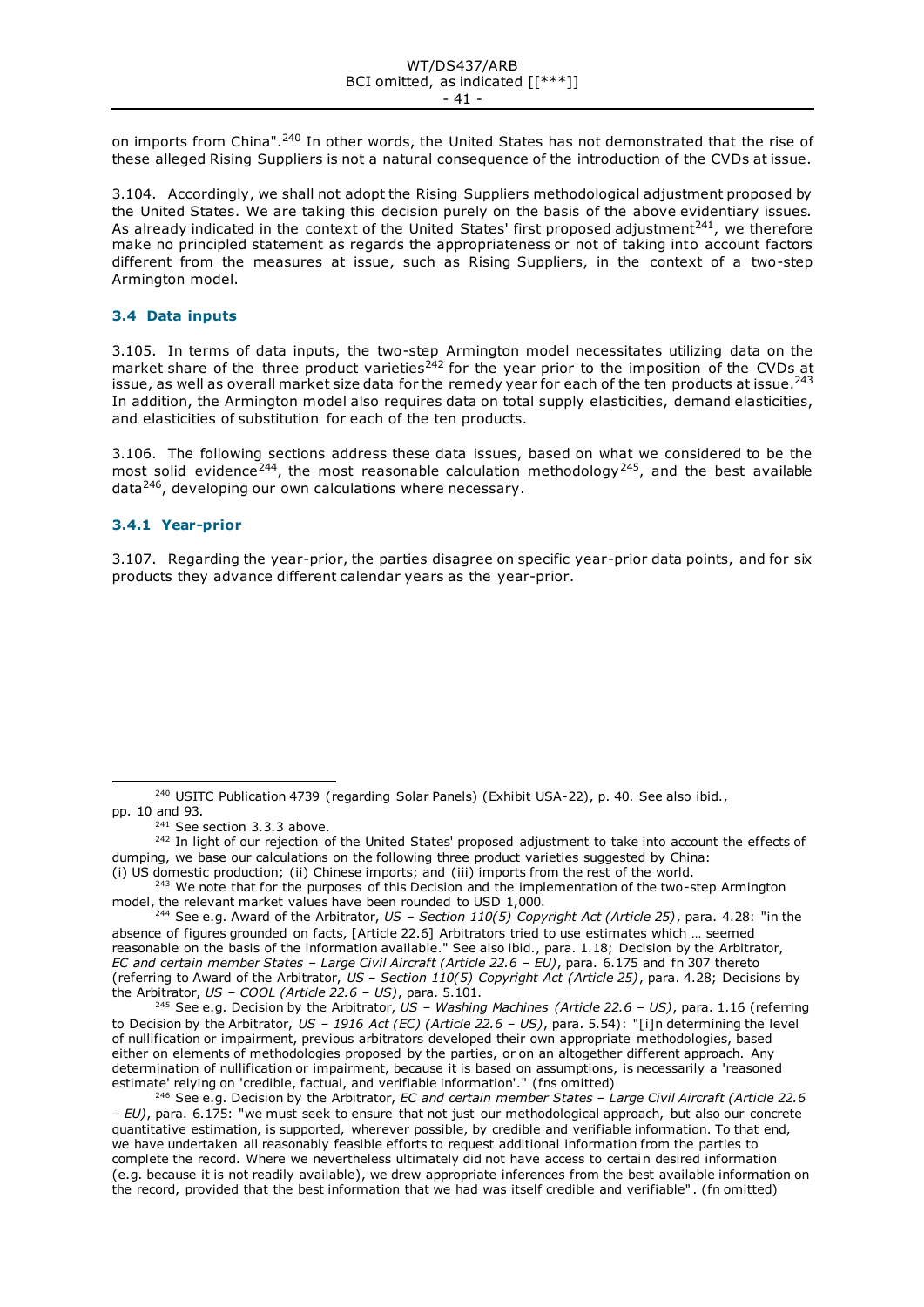# **3.4.1.1 Determination of the year-prior**

3.108. According to the United States, China identified incorrect calendar years for the year prior to the imposition of  $\text{six}^{247}$  CVD measures.<sup>248</sup> The United States claims that it has followed the same approach that was used in *US – Anti-Dumping Methodologies (China) (Article 22.6 – US)*: it has identified the year-prior based on the timing of the final CVD determination for each product. The United States argues that this is the correct year-prior to use for the adjusted two-step Armington model.<sup>249</sup>

3.109. China counters that it has adopted a consistent approach to defining the year -prior. China claims that the relevant year-prior for the purposes of determining the level of N/I in this dispute is the calendar year prior to the year in which the WTO-inconsistent duties were imposed, and the WTO-inconsistent duties were imposed as of the effective date of the *preliminary* determination in each case.<sup>250</sup>

3.110. The parties thus agree on the year-prior for four products and disagree for the remaining six products. The years-prior advanced by the parties are:

| <b>Products</b>            | Years-prior advanced by the parties |                              |  |
|----------------------------|-------------------------------------|------------------------------|--|
|                            | China $^{251}$                      | United States <sup>252</sup> |  |
| <b>Pressure Pipe</b>       | 2007                                | 2008                         |  |
| <b>Line Pipe</b>           | 2007                                | 2008                         |  |
| <b>Kitchen Shelving</b>    | 2008                                |                              |  |
| <b>OCTG</b>                | 2008                                | 2009                         |  |
| <b>Wire Strand</b>         | 2008                                | 2009                         |  |
| <b>Seamless Pipe</b>       | 2009                                |                              |  |
| <b>Print Graphics</b>      | 2009                                |                              |  |
| <b>Aluminum Extrusions</b> | 2009                                | 2010                         |  |
| <b>Steel Cylinders</b>     | 2010                                | 2011                         |  |
| <b>Solar Panels</b>        | 2011                                |                              |  |

## **Table 4: Years-prior advanced by the parties for each of the ten products at issue**

3.111. In our calculations, we rely on the parties' agreed year-prior for:

- a. Kitchen Shelving (2008);
- b. Seamless Pipe (2009);
- c. Print Graphics (2009); and
- d. Solar Panels (2011).
- 3.112. The six remaining products affected by the parties' disagreement are:
	- a. Pressure Pipe;

- <sup>248</sup> United States' written submission, paras. 5 and 8.
- <sup>249</sup> United States' written submission, para. 125.
- <sup>250</sup> China's written submission, para. 76.
- <sup>251</sup> See Exhibit CHN-120.
- <sup>252</sup> See Exhibit USA-155 (BCI).

<sup>&</sup>lt;sup>247</sup> The original United States' objection concerning the correct year-prior relates to three products: Pressure Pipe, Line Pipe, and OCTG (see United States' written submission, para. 125). In engaging with this objection in its written submission, China extends it to an additional three products: Wire Strand; Aluminum Extrusions; and Steel Cylinders. (China's written submission, para. 22). This extension increases the scope of the parties' disagreement in this context to a total of six products: Pressure Pipe; Line Pipe; OCTG; Wire Strand; Aluminum Extrusions; and Steel Cylinders.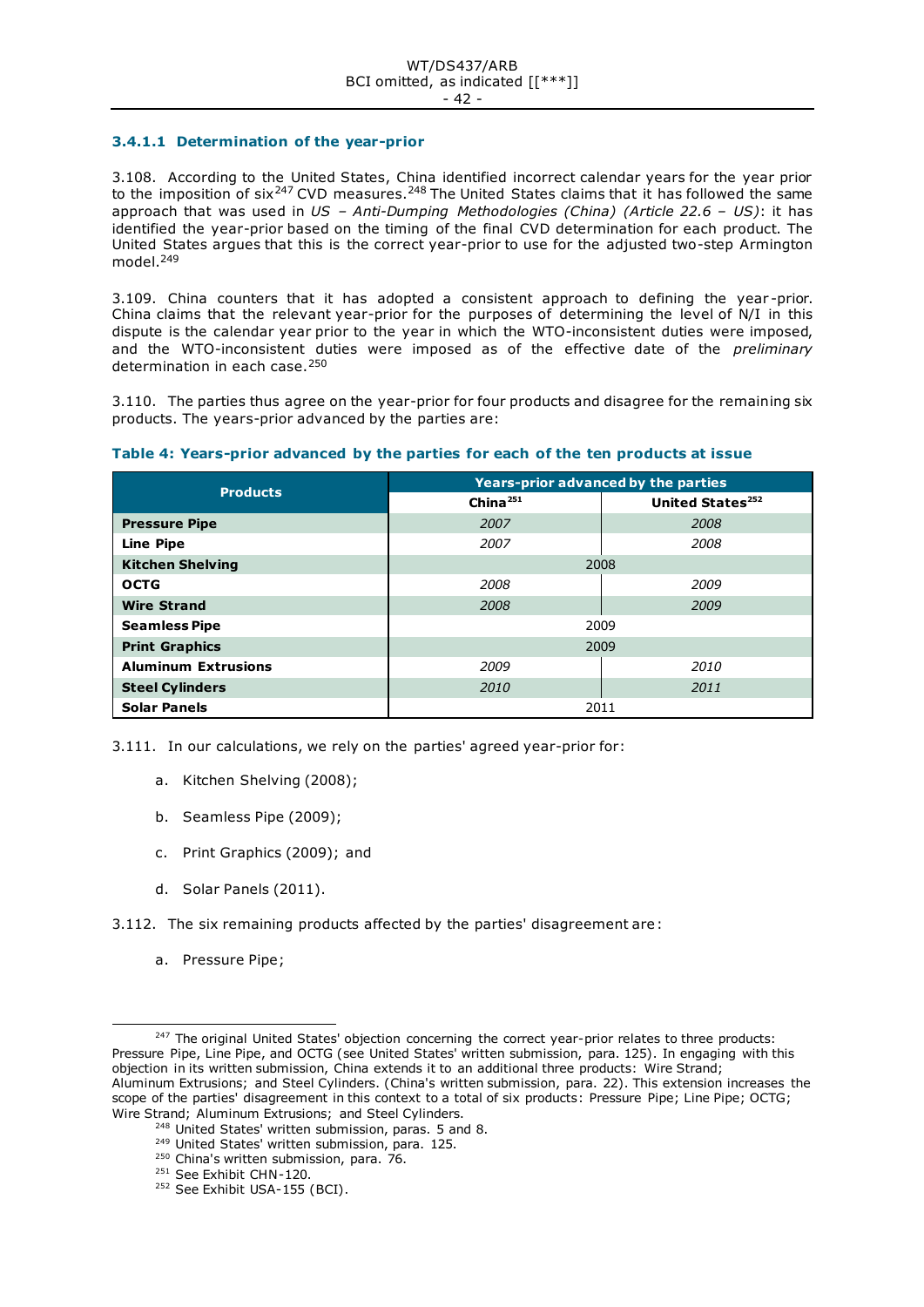- b. Line Pipe;
- c. OCTG;
- d. Wire Strand;
- e. Aluminum Extrusions; and
- f. Steel Cylinders.

3.113. For each of these products, China suggests the calendar year preceding the United States' suggested year-prior. China contends that the years-prior suggested by the United States involve preliminary CVDs which affected China's market share, thus distorting the calculation of the level of N/I.

3.114. According to China<sup>253</sup>, the preliminary and final CVD determinations for the six products concerned by the parties' disagreement were introduced (and, where applicable, amended) on the following dates:

## **Table 5: The preliminary and final CVD determinations for the six products concerned by the parties' disagreement**

| <b>Products</b>                      | <b>Preliminary CVD determination date</b><br>(and date of amendment,<br>where applicable) | <b>Final CVD determination date</b><br>(and date of amendment, where<br>applicable) |
|--------------------------------------|-------------------------------------------------------------------------------------------|-------------------------------------------------------------------------------------|
| <b>Pressure Pipe</b>                 | 10 July 2008<br>(amended on 7 August 2008)                                                | 28 January 2009                                                                     |
| <b>Line Pipe</b>                     | 9 September 2008                                                                          | 24 November 2008<br>(amended on 23 January 2009)                                    |
| <b>OCTG</b>                          | 15 September 2009                                                                         | 7 December 2009<br>(amended on 20 January 2010)                                     |
| <b>Wire Strand</b>                   | 2 November 2009                                                                           | 21 May 2010<br>(amended on 7 July 2010)                                             |
| <b>Aluminum</b><br><b>Extrusions</b> | 7 September 2010                                                                          | 4 April 2011                                                                        |
| <b>Steel</b><br><b>Cylinders</b>     | 18 October 2011                                                                           | 7 May 2012                                                                          |

3.115. The United States contests neither the accuracy of these dates nor the fact that preliminary duties were in place during the year-prior it advances for each of these six products<sup>254</sup>, although the United States adds that no provisional CVDs were collected for several months between the expiration of the provisional CVD measures and the publication of the final determinations.<sup>255</sup>

3.116. Importantly, while the parties agree that the preliminary determinations were not at issue at the original or compliance stages of this dispute, they explicitly concur that this is not determinative for identifying the correct year-prior.<sup>256</sup> Accordingly, we do not address this issue. We

<sup>253</sup> See Exhibit CHN-99.

<sup>&</sup>lt;sup>254</sup> See China's response to Arbitrator question No. 13, para. 49. See also Exhibit CHN-99 and China's response to Arbitrator question No. 107, para. 84.

 $255$  See United States' opening statement at the meeting of the Arbitrator, para. 29. See also United States' closing statement at the meeting of the Arbitrator, para. 17.

<sup>&</sup>lt;sup>256</sup> China recognizes that the preliminary determinations in these particular investigations were not at issue in earlier stages of this dispute with respect to China's claims concerning alleged inputs for LTAR subsidies. However, China argues that this does not mean that the year-prior may be one that includes the preliminary duties imposed pursuant to those determinations, noting that the preliminary duties in each of these cases were imposed as part of the same investigation that resulted in the imposition of the final duties. China also argues that both sets of duties suffer from the same legal flaws that the DSB identified with respect to the final determinations, i.e. the USDOC's findings with respect to the alleged "inputs for LTAR" subsidies. (See China's response to Arbitrator question No. 33, para. 9). The United States concurs that the preliminary determinations for the six products were not "at issue" in earlier stages of this dispute. (United States' response to Arbitrator question No. 33, para. 10). Although in its original panel request China identified "the preliminary and final countervailing duty measures identified in Appendix 1 [to such request]" as the "specific measures at issue" (Request for the Establishment of a Panel by China, WT/DS437/2), the United States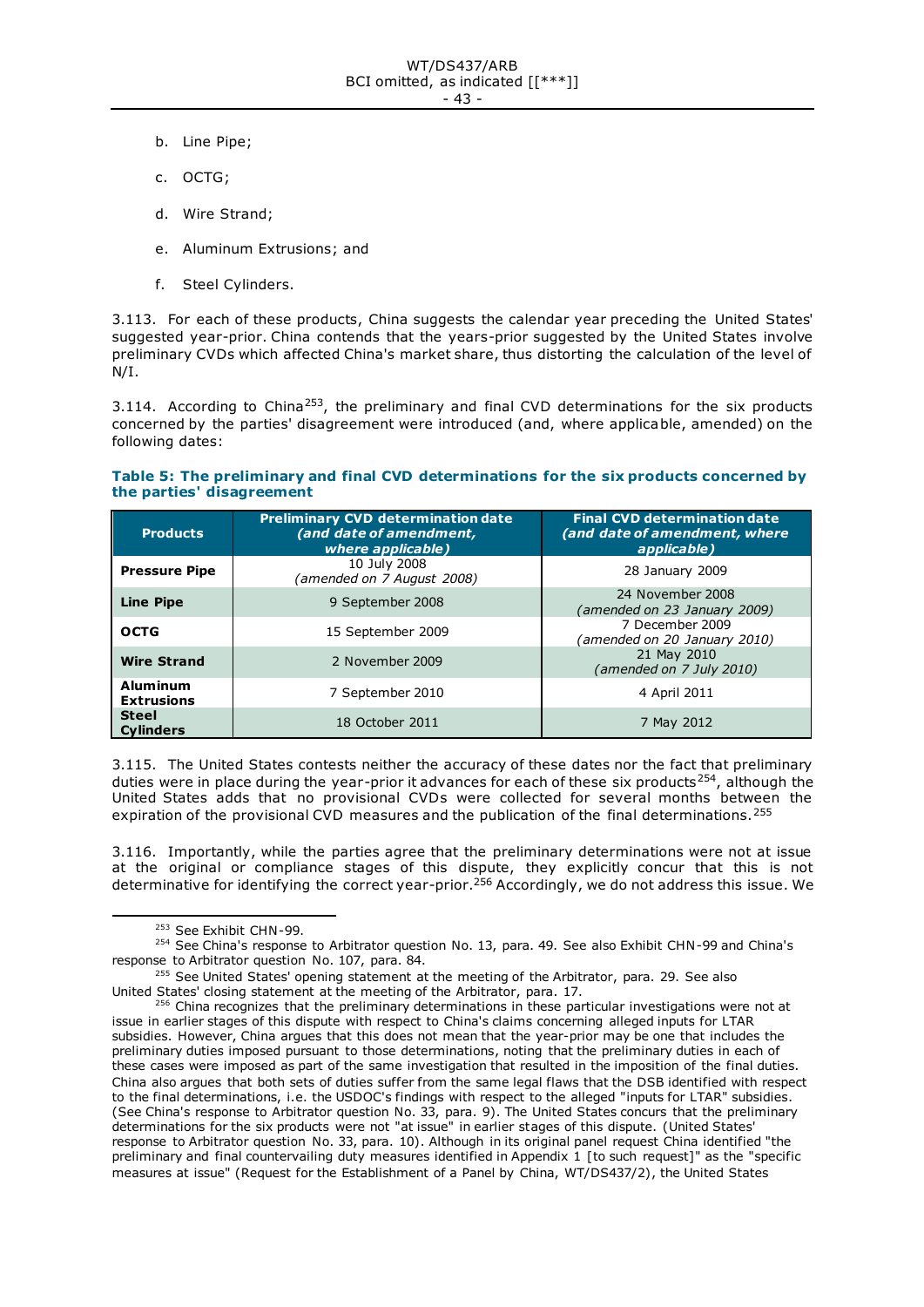focus rather on the relationship of these preliminary CVD determinations to the final CVD determinations, and the characteristics and impact of the preliminary CVD determinations, as well as the two economic papers submitted by China.

# **3.4.1.1.1 Relationship of the preliminary and final CVD determinations**

3.117. As China points out, the preliminary CVDs in each of the six cases in question were imposed as part of the same investigation that resulted in the imposition of final CVDs. 257 The United States does not contest this. In the parties' description of the differences between the preliminary and final CVDs, their figures for the relevant CVD rates quantitively correspond and show that, with the exception of one supplier<sup>258</sup>, preliminary CVDs ranging from 6.18 to 137.65% were imposed on each of the six products at issue. Further, the differences between the corresponding preliminary and final CVD rates varied between +236.50 and -130.28% per product and respondent.<sup>259</sup>

3.118. In introducing key aspects of its CVD regime, the United States argues that China fails to take into account that provisional measures are, as the term indicates, preliminary and temporary. Provisional CVD measures expire after 120 days, and exposure to duty liability is not confirmed until a final CVD determination takes place and a duty order is imposed. Even then, under the US retrospective system of CVD duty assessment, final duty liability is typically not known until a later date, when the USDOC determines final CVD duty margins in an administrative review.<sup>260</sup>

3.119. China acknowledges that, under the United States' CVD regime, preliminary duties are provisional in nature and the final duty rate is not confirmed until a final CVD determination is reached. China further acknowledges that, under the United States' "retrospective" system, actual duty liability is not finally determined in most cases until the completion of an administrative review. China considers that the United States appears to misunderstand China's position with respect to the imposition of preliminary CVD duties on the products. China's point is that regardless of when the actual duty liability is finally determined, distortive effects occur as soon as preliminary duties are imposed.<sup>261</sup>

3.120. In light of these aspects of the United States' CVD regime, which the parties agree upon, we consider that preliminary and final CVDs are closely linked by virtue of the design of the US CVD regime, despite the sometimes considerable rate differences between the two, as mentioned earlier.

# **3.4.1.1.2 Characteristics and impact of the preliminary CVD determinations**

3.121. As a further aspect of its CVD regime, the United States indicates that, while the United States Customs and Border Protection (USCBP) suspends liquidation and starts collecting cash deposits from the date of the imposition of provisional CVD measures as a result of an affirmative preliminary CVD determination, these cash deposits are provisional and potentially refundable.<sup>262</sup> In response, China indicates that, in practice, preliminary duties are rarely if ever refunded to Chinese exporters. China contends that any refunding of preliminary CV Ds is irrelevant;

considers that the reference to preliminary determinations amongst all of the other decisions and documents appears to have been an effort by China to be comprehensive in its identification of any and all documents of potential relevance to its "as applied" claims. The United States points out that throughout the original dispute, the provisional CVD rates determined in the preliminary determinations and the timing of those determinations were never raised as an issue. Rather, references were made to the preliminary determinations to the extent that they, when read together with the final determinations, explained decisions that the USDOC made in connection with the imposition of the CVD measures (United States' response to Arbitrator question No. 33, para. 12 (referring to United States' written submission, para. 37)). Accordingly, the United States claims, the preliminary determinations have no relevance for determining the correct year-prior, and the dates of those preliminary determinations are not determinative of the correct year-prior in this proceeding (United States' response to Arbitrator question No. 33, para. 13).

<sup>&</sup>lt;sup>257</sup> China's response to Arbitrator question No. 33, para. 9.

<sup>258</sup> See Exhibit USA-107.

<sup>&</sup>lt;sup>259</sup> China's response to Arbitrator question No. 33, para. 8 (referring to Exhibit CHN-106); United States' response to Arbitrator question No. 33, para. 9 (referring to Exhibit USA-107).

<sup>&</sup>lt;sup>260</sup> United States' response to Arbitrator question No. 14, fn 110 to para. 93. See also United States' response to Arbitrator question No. 32, para. 4.

<sup>&</sup>lt;sup>261</sup> China's response to Arbitrator question No. 31, para. 5.

<sup>&</sup>lt;sup>262</sup> United States' response to Arbitrator question No. 32, para. 3. See also ibid., para. 4; United States' opening statement at the meeting of the Arbitrator, para. 29.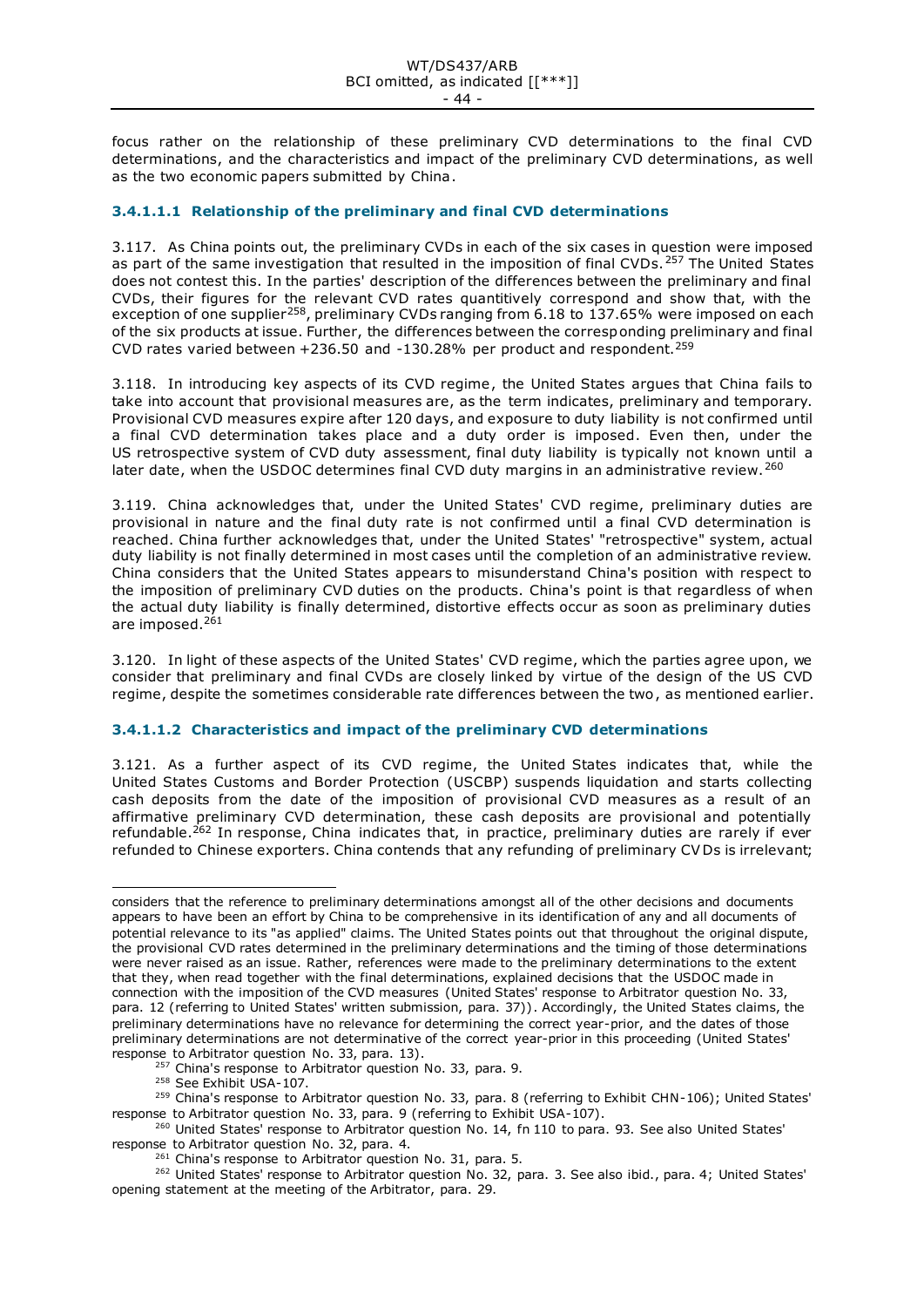rather, what is relevant is whether the preliminary duties distort trade.<sup>263</sup> China adds that it does not dispute that months or sometimes years later, some amount of the deposits collected may be refunded following the final determinations of the USDOC and the USITC when final liability is calculated. However, according to China, this possibility does not nullify the distortive effects that occur as a result of the preliminary liability imposed on importers. Furthermore, China maintains that in many cases there are no entries to liquidate at any duty rate because the preliminary duty rate is so high that it effectively blocks all imports of subject product.<sup>264</sup>

3.122. The United States emphasizes that for all of the products in question, no provisional CVDs were collected for several months between the expiration of the provisional CVD period and the publication of the final CVD determination.<sup>265</sup> According to the United States, China has not explained how, or why, any changes in trade flows during such gap periods should be attributed to CVD duties when there were no CVD duties in place.<sup>266</sup> China responds that it is irrelevant that the WTO-inconsistent preliminary CVD duties were not in place for the entirety of the United States' proposed year-prior or that preliminary CVD duties are potentially refundable. According to China, the United States' argument does not address, let alone refute, China's position that it is the imposition of the WTO-inconsistent preliminary CVD duties that distorts trade flows.<sup>267</sup>

3.123. We agree with China that, as a matter of principle, it is indeed the possibility of the preliminary CVDs having an impact on trade that is relevant for determining an appropriate year-prior for each product at issue. We also consider that the provisional nature of such preliminary duties, including their possible subsequent refunding or their non-collection for a considerably later period, is immaterial in terms of the immediate trade impact that such preliminary duties may have on affected exporters. Also, according to the evidence before us<sup>268</sup>, the gap periods raised by the United States never amounted to more than a few months and, thus never left a whole calendar year completely free of preliminary CVD duties.

3.124. As regards the more immediate impact of preliminary CVDs, we note China's example concerning OCTG. According to China, the preliminary CVDs were imposed on OCTG on 15 September 2009. Using the harmonized tariff schedule (HTS) codes listed for the case along with the public USITC DataWeb trade data, in 2009 the average monthly customs value of US imports from China prior to the imposition of the preliminary CVD duties was USD 132 million. By contrast, the average monthly US imports from China in 2009 following the imposition of the preliminary CVD duties was just USD 157,590, a drop of over 99%. According to China, these figures clearly show that the trade-depressing effects of the WTO-inconsistent CVD duties were already affecting China's exports to the US market in 2009.<sup>269</sup> We note that, according to the information provided by the United States<sup>270</sup>, preliminary duties on OCTG were imposed on 15 September 2009 and were collected until 14 January 2010, and the final determination was effective on 21 May 2010. As the OCTG example shows, the four-month gap period between January and May 2010 advanced by the United States does not alter the immediate effect the preliminary duties may have had as of their imposition in September 2009.

3.125. The United States does not contest the factual aspects of China's OCTG example, and indeed it recognizes that the existence of a temporary preliminary CVD measure could have some impact on trade, including on China's market share.<sup>271</sup> However, the United States contends, preliminary CVDs have a variable trade impact depending on the circumstances, and even if such an impact were to be negative, it should not be indiscriminately attributed to preliminary CVDs. <sup>272</sup> According to the United States, China unjustifiably assumes that the 99% drop in OCTG imports from China in 2009 was due to the imposition of the preliminary CVD duties, but China does not provide any

<sup>266</sup> See United States' response to Arbitrator question No. 109, para. 139.

<sup>&</sup>lt;sup>263</sup> China's opening statement at the meeting of the Arbitrator, para. 45.

<sup>&</sup>lt;sup>264</sup> China's response to Arbitrator question No. 31, para. 6.

<sup>&</sup>lt;sup>265</sup> United States' opening statement at the meeting of the Arbitrator, para. 29. See also United States' closing statement at the meeting of the Arbitrator, para. 17.

<sup>&</sup>lt;sup>267</sup> China's response to Arbitrator question No. 107, para. 78. See also China's comments on the United States' response to Arbitrator question No. 109, para. 83.

<sup>&</sup>lt;sup>268</sup> United States' response to Arbitrator question No. 2, para. 23.

<sup>&</sup>lt;sup>269</sup> China's written submission, para. 20. See also China's opening statement at the meeting of the Arbitrator, para. 46.

<sup>&</sup>lt;sup>270</sup> United States' response to Arbitrator question No. 2, para. 23, and Table 2.

<sup>&</sup>lt;sup>271</sup> United States' response to Arbitrator question No. 109, para. 138.

<sup>&</sup>lt;sup>272</sup> United States' response to Arbitrator question No. 109, para. 138.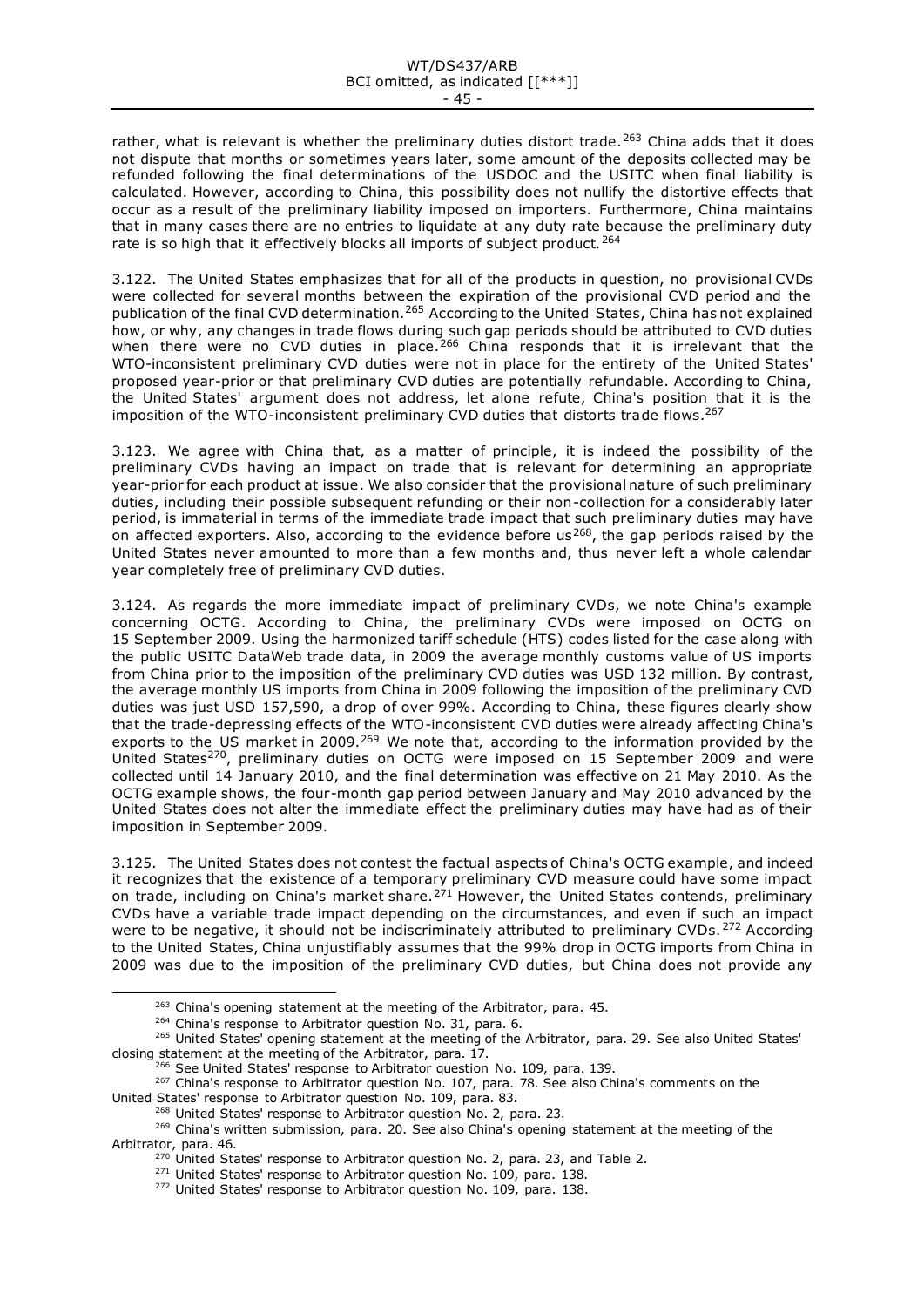evidence that the preliminary CVD duties are the cause for this decline . For instance, according to the United States, China neglects that 2009 was at the height of the great recession, or that there may have been industry events or other factors that contributed to the decline in demand.<sup>273</sup> According to United States, the mere fact that certain imports from China significantly declined around the same time as the imposition of the preliminary duties does not prove that any Chinese exporters actually exited the US market due to the preliminary duties.<sup>274</sup> The United States contends that China has not provided any evidence for the exit of Chinese exporters as a result of the preliminary CVDs. 275

3.126. In response, China submits that the United States' argument that a 99% drop in OCTG imports from China was not entirely due to the imposition of the preliminary duties is hardly evidence that the preliminary duties had no effect on imports of OCTG from China. China notes that, according to the USITC, the size of the total US market for OCTG (i.e. domestic shipments plus imports from all sources) fell by 46.8% between 2008 and 2009. In China's words, that imports from China fell by 99% during this period "cannot simply be attributed to the Great Recession".<sup>276</sup>

3.127. China adds that, contrary to the United States' claims, it has demonstrated that imports dropped significantly following the imposition of the preliminary duties. China reiterates that, in the case of OCTG, for example, the average monthly US imports from China in 2009 following the imposition of the preliminary CVD duties dropped by over 99%. According to China, it is reasonable to infer from this steep decline that at least some exporters exited the market entirely following the imposition of the preliminary duties<sup>277</sup> as such a dramatic reduction in trade necessarily indicates that some (or more likely, most) suppliers from China ceased supplying the US market.<sup>278</sup>

3.128. We find China's OCTG example compelling as an illustration of the immediate negative trade impact of preliminary CVDs. We agree with China that it is unrealistic to assume that a 99% decrease in OCTG imports from China immediately following the introduction of preliminary CVDs would be unrelated to the preliminary duties imposed in 2009. Unlike China, however, we do not see this steep decline as direct and conclusive proof of Chinese firms' *exit* from the US OCTG market because of the preliminary CVDs. We agree with the United States that China's OCTG example could mean that each exporting firm reduced the level of its exports, or a subset of exporting firms left the market, or a mix of both. However, regardless of the specific form in which the negative trade impact of the preliminary CVDs could manifest, the risk of such impact seems sufficiently serious to warrant excluding any calendar year when preliminary duties were in place from being defined as the year-prior.

# **3.4.1.1.3 Economic papers submitted by China**

3.129. China also submits two economic papers<sup>279</sup>, which, it claims, show that the rate of preliminary CVDs is proportional to the exit of exporters and that such impact of preliminary CVDs is higher than final CVDs.<sup>280</sup> The first paper concludes that:

"[A]n affirmative preliminary LTFV [less than fair value] finding places the importer at considerable risk for future duty payments on any imports purchased after that date. Again, this situation suggests that an affirmative preliminary LTFV finding, coupled with an expectation that the final determination will also be affirmative, would lead to a sharp drop in the rate of imports and to a rise in prices, with these effects lasting for the remainder of the investigation."<sup>281</sup>

3.130. The second economic paper submitted by China finds that "the most significant effects occur early in the investigation", that the "investigation effects are larger than those when the final AD

<sup>&</sup>lt;sup>273</sup> United States' closing statement at the meeting of the Arbitrator, para. 18.

<sup>&</sup>lt;sup>274</sup> United States' closing statement at the meeting of the Arbitrator, para. 19. See also United States' response to Arbitrator question No. 108, para. 135.

<sup>&</sup>lt;sup>275</sup> United States' response to Arbitrator question No. 108, paras. 136-137.

<sup>&</sup>lt;sup>276</sup> China's response to Arbitrator question No. 107, paras. 79-80.

<sup>&</sup>lt;sup>277</sup> China's opening statement at the meeting of the Arbitrator, para. 46.

<sup>&</sup>lt;sup>278</sup> China's comments on the United States' response to Arbitrator question No. 108, para. 82.

<sup>&</sup>lt;sup>279</sup> China's opening statement at the meeting of the Arbitrator, para. 47 (referring to Exhibits CHN-113 and CHN-114).

<sup>&</sup>lt;sup>280</sup> China's response to Arbitrator question No. 107, paras. 81-83.

<sup>&</sup>lt;sup>281</sup> Exhibit CHN-114; China's response to Arbitrator question No. 107, para. 81.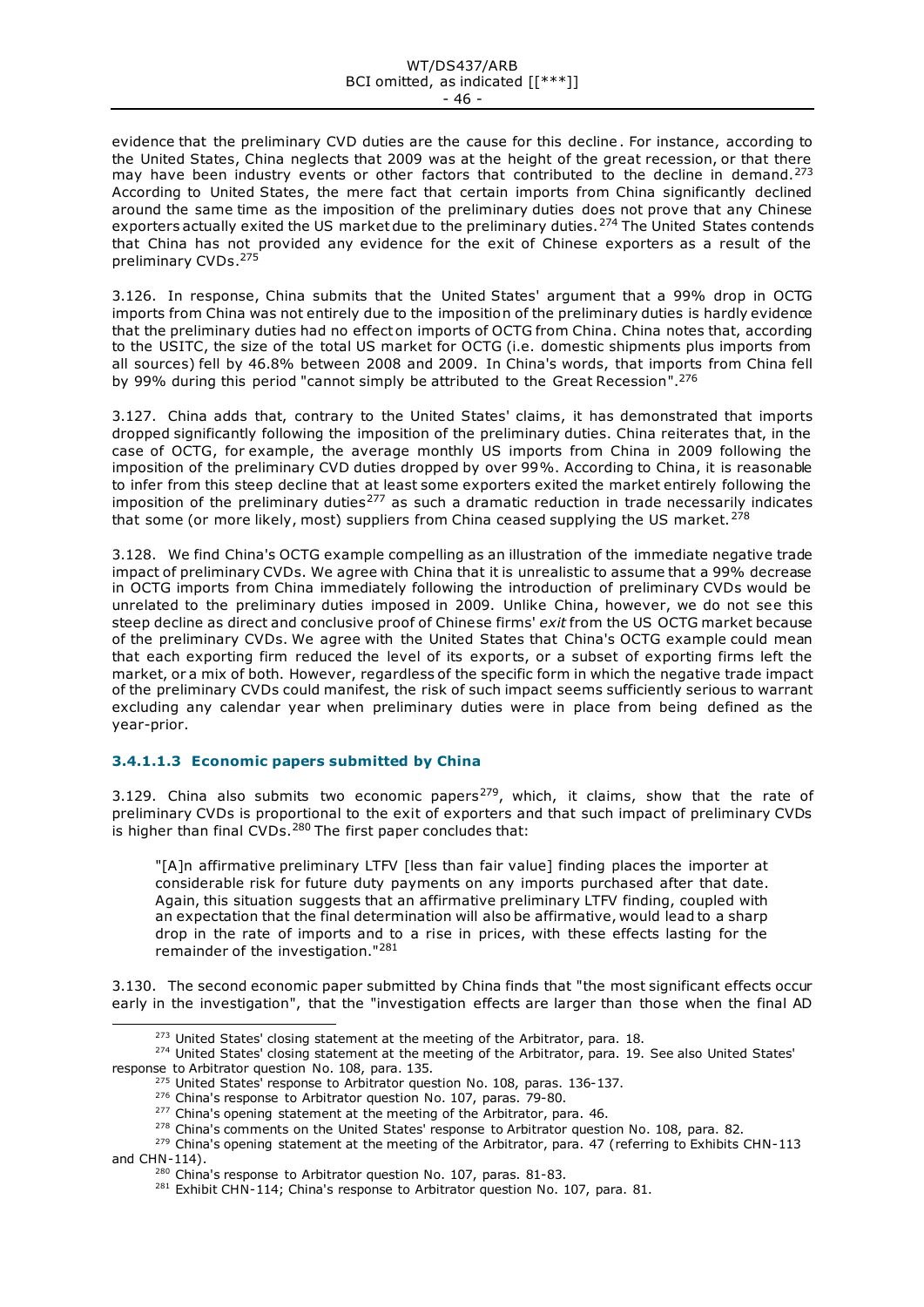duty is levied, implying that by the time the final duty is levied most of the effect on the extensive margin has already happened", and that "[e]xporters often cease serving the market during the investigation."<sup>282</sup>

3.131. The United States responds that these two economic papers submitted by China do not discuss the impact of preliminary CVD measures on the products at issue in this proceeding, and thus do not provide any evidence that Chinese exporters have actually exited the market in response to the relevant preliminary CVD measures. Rather, the United States argues, one economic paper (Exhibit CHN-113) covers anti-dumping cases from 2006 or earlier, whereas the other (Exhibit CHN-114) covers anti-dumping cases from 1980 to 1985 – both time-periods during which none of the CVD measures at issue in this proceeding were yet in place.  $283$  According to the United States, both papers simply find that exports to the United States from subject countries declined following the imposition of certain AD duties, which could mean that each exporting firm reduced the level of its exports, or a subset of exporting firms left the market, or a mix of both. The United States adds that neither paper makes use of firm-level data, which would be required to determine whether exporting firms exited from the market. Thus, according to the United States, neither paper submitted by China is directly relevant to the question of whether exporters exit the market because of the imposition of preliminary duties.<sup>284</sup>

3.132. China responds that the findings of the two economic papers are highly relevant to this proceeding. Both papers specifically document trade effects caused by preliminary duties on imports from subject suppliers, and therefore provide crucial academic support for the general proposition that preliminary duties have large and immediate effects on trade.<sup>285</sup> China adds that, even if these papers do not specifically address CVDs, they provide proof that it is generally understood by economic experts that the trade effects of preliminary duties are large.<sup>286</sup> According to China, Exhibit CHN-114 documents that the preliminary duty has the same type of negative effect on trade as basic trade theory predicts and, importantly, documents that the impact of the duty is felt immediately. China considers Exhibit CHN-113 equally relevant, as it examines how subject suppliers often cease supplying the market once the preliminary duties have been imposed and finds that the likelihood that subject suppliers will stop selling to the United States is higher in the period immediately following the imposition of the preliminary duties than in the period after the imposition of the final duties.<sup>287</sup>

3.133. We agree with the United States that the two economic papers submitted by China do not directly relate to CVDs, but we disagree on these papers not being "directly relevant to the question of whether exporters exit the market because of the imposition of preliminary duties ".<sup>288</sup> Insofar as both CVDs and AD duties entail an additional tariff on relevant imports, we see a high degree of similarity in the practical operation and impact of CVDs and AD duties. Accordingly, we do read the two economic papers submitted as evidence by China lending support to its argument that preliminary CVDs have an immediate negative impact on relevant imports. These papers also underscore the intuitively compelling general point that a tariff increase, for instance in the form of preliminary CVDs, has a corresponding negative impact on relevant imports, irrespective of the products at issue. 289

 $282$  Exhibit CHN-113; China's response to Arbitrator question No. 107, para. 82.

<sup>&</sup>lt;sup>283</sup> United States' response to Arbitrator question No. 108, para. 133. See also United States' comments on China's response to Arbitrator question No. 107, paras. 50-53.

<sup>&</sup>lt;sup>284</sup> United States' response to Arbitrator question No. 108, para. 134. See also United States' comments on China's response to Arbitrator question No. 107, paras. 50-53.

<sup>&</sup>lt;sup>285</sup> China's comments on the United States' response to Arbitrator question No. 108, para. 80.

 $^{286}$  China's comments on the United States' response to Arbitrator question No. 108, para. 81.

<sup>&</sup>lt;sup>287</sup> China's comments on the United States' response to Arbitrator question No. 108, para. 82.

<sup>&</sup>lt;sup>288</sup> United States' response to Arbitrator question No. 108, para. 134.

<sup>&</sup>lt;sup>289</sup> We note in this regard the explanation by the United States of the contrary trade impact of a reduction in CVDs. The United States indicates that a "[d]uty reduction acts like a price cut", and that its "effects amount to an overall increase in U.S. demand for [imports] from China." (United States' written submission, para. 58).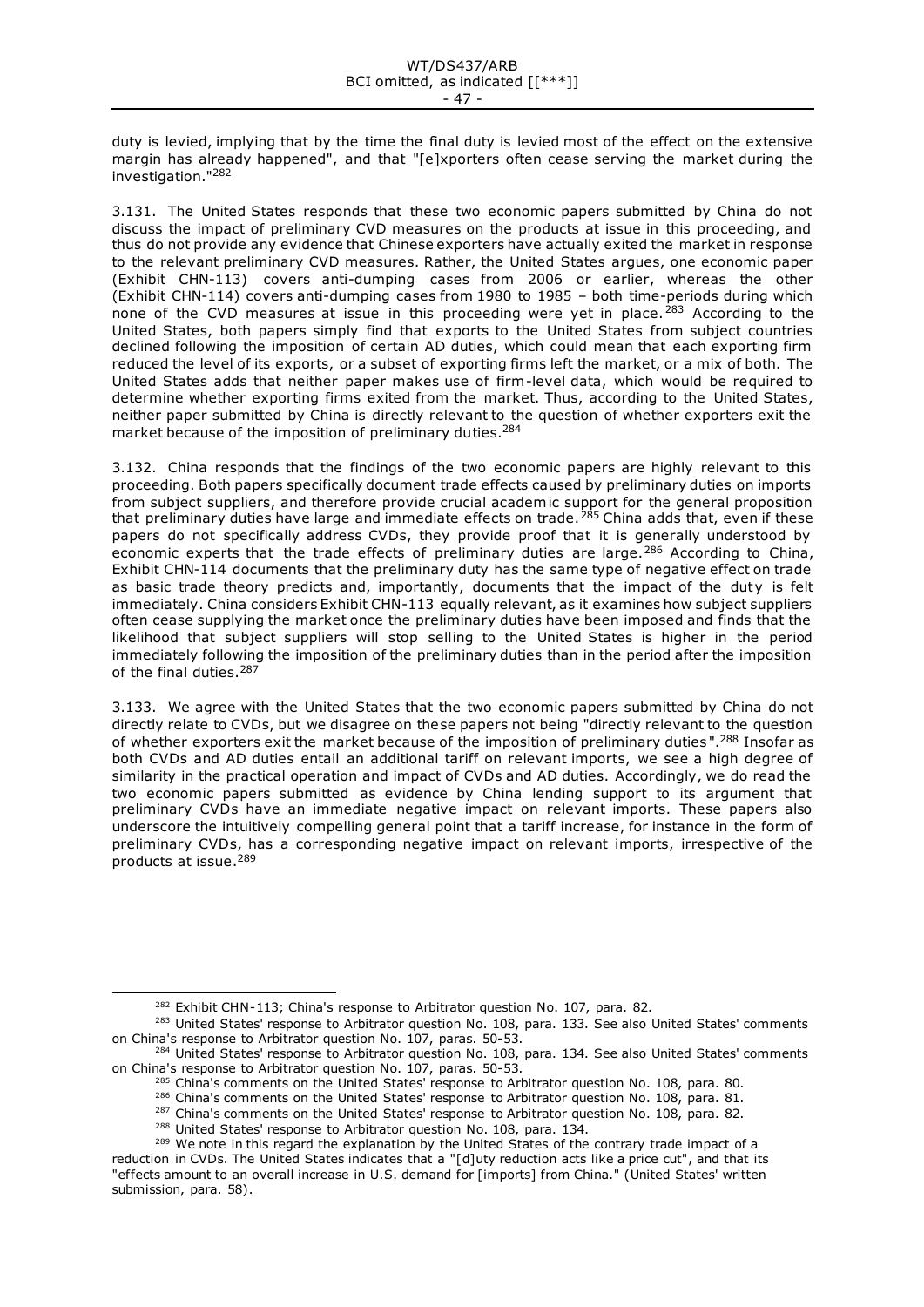# **3.4.1.1.4 Conclusion**

3.134. We agree with the parties that it is important to choose the "correct" year -prior in the interest of a correct calculation of the level of N/I.<sup>290</sup> We also agree with China that the year-prior must be an objective benchmark, otherwise the entire analysis of the level of N/I would be compromised.<sup>291</sup>

3.135. We agree with China that, in order to accurately estimate the level of N/I, the effects of the WTO-inconsistent duties in the reference year must be compared to a year in which trade flows were not distorted by those duties, and that using a year-prior when the preliminary duties were in place could prevent us from satisfying that basic requirement.<sup>292</sup> As China notes, what is relevant is whether the preliminary duties distort trade.<sup>293</sup> We therefore also agree with China that using the calendar years suggested by the United States would risk including periods in which the duties, even if in a preliminary form, have affected China's share in the US market. We note that the United States has not specified any advantages, from the perspective of our mandate, of running such a risk.

3.136. In light of the parties' arguments and evidence, we conclude that the United States has not demonstrated that the year-prior used by China for each product at issue would distort the calculation of the level of suspension so that it would not be equivalent to the level of N/I.<sup>294</sup> On the contrary, the collective body of evidence adduced by China suggests to us that preliminary CVD duties would have a significant negative impact on Chinese trade flows.

3.137. Basing our choice of the year-prior on the calendar year preceding the imposition of the preliminary CVDs would therefore secure a correct calculation, rather than, as the United States suggests, distort the purpose of this arbitration.<sup>295</sup> Accordingly, we select the year-prior suggested by China for each of the six products in question.

3.138. In doing so, we consider it immaterial and unnecessary to explore whether our approach reflects a deviation, as the United States suggests, from *US – Washing Machines (Article 22.6 – US)* and *US – Anti-Dumping Methodologies (China) (Article 22.6 – US)*. <sup>296</sup> Neither of these two previous arbitration proceedings that relied on the two-step Armington model had to choose between preliminary and final CVD determinations to establish the correct year -prior, and in fact both used the two-step Armington model to avoid a distorted calculation of the level of  $N/I$ .<sup>297</sup> In the circumstances of the present case and for the reasons elaborated upon earlier, we consider that choosing the calendar years preceding the preliminary CVDs is the appropriate approach to avoid any such distortion with regard to the six products for which the parties disagree on the year-prior.

<sup>296</sup> United States' response to Arbitrator question No. 108, para. 137; and No. 109, para. 140;

<sup>&</sup>lt;sup>290</sup> See, e.g. China's response to Arbitrator question No. 107, paras. 83-84; United States' opening statement at the meeting of the Arbitrator, para. 30.

 $291$  China's opening statement at the meeting of the Arbitrator, para. 45.

<sup>&</sup>lt;sup>292</sup> China's response to Arbitrator question No. 31, para. 6. See also China's comments on the United States' response to Arbitrator question No. 108, para. 80.

 $293$  China's opening statement at the meeting of the Arbitrator, para. 45.

<sup>&</sup>lt;sup>294</sup> As explained, the party challenging the proposed level of suspension in an Article 22.6 arbitration proceeding bears the general burden of proving that the requirements of the DSU have not been met. In the context of determining the year-prior, the United States has the original burden of proving that China's proposal of a year-prior for the products at issue would result in the level of suspension not being equivalent to the level of N/I in the sense of Article 22.4 of the DSU. (See para. 3.2 above).

 $295$  United States' response to Arbitrator question No. 14, fn 110 to para. 93.

comments on China's response to Arbitrator question No. 107, para. 54; written submission, paras. 124-125; response to Arbitrator question No. 14, fn 110 to para. 93; opening statement at the meeting of the Arbitrator, para. 29; and closing statement at the meeting of the Arbitrator, paras. 16 and 20.

<sup>297</sup> China rightly points out in this regard that "[a]s the arbitrators in DS464 and DS471 acknowledged, in order to accurately estimate N/I, it is necessary to adopt a methodology that isolates the specific policy at issue and excludes the distorting effects of the WTO-inconsistent duties over time. For this reason, the arbitrators adopted the two-step approach to the Armington model." (China's written submission, para. 19. (fns omitted) See also Decisions by the Arbitrators, *US – Washing Machines (Article 22.6 – US)*, paras. 3.115-3.118; *US – Anti-Dumping Methodologies (China) (Article 22.6 – US)*, paras. 6.63-6.67).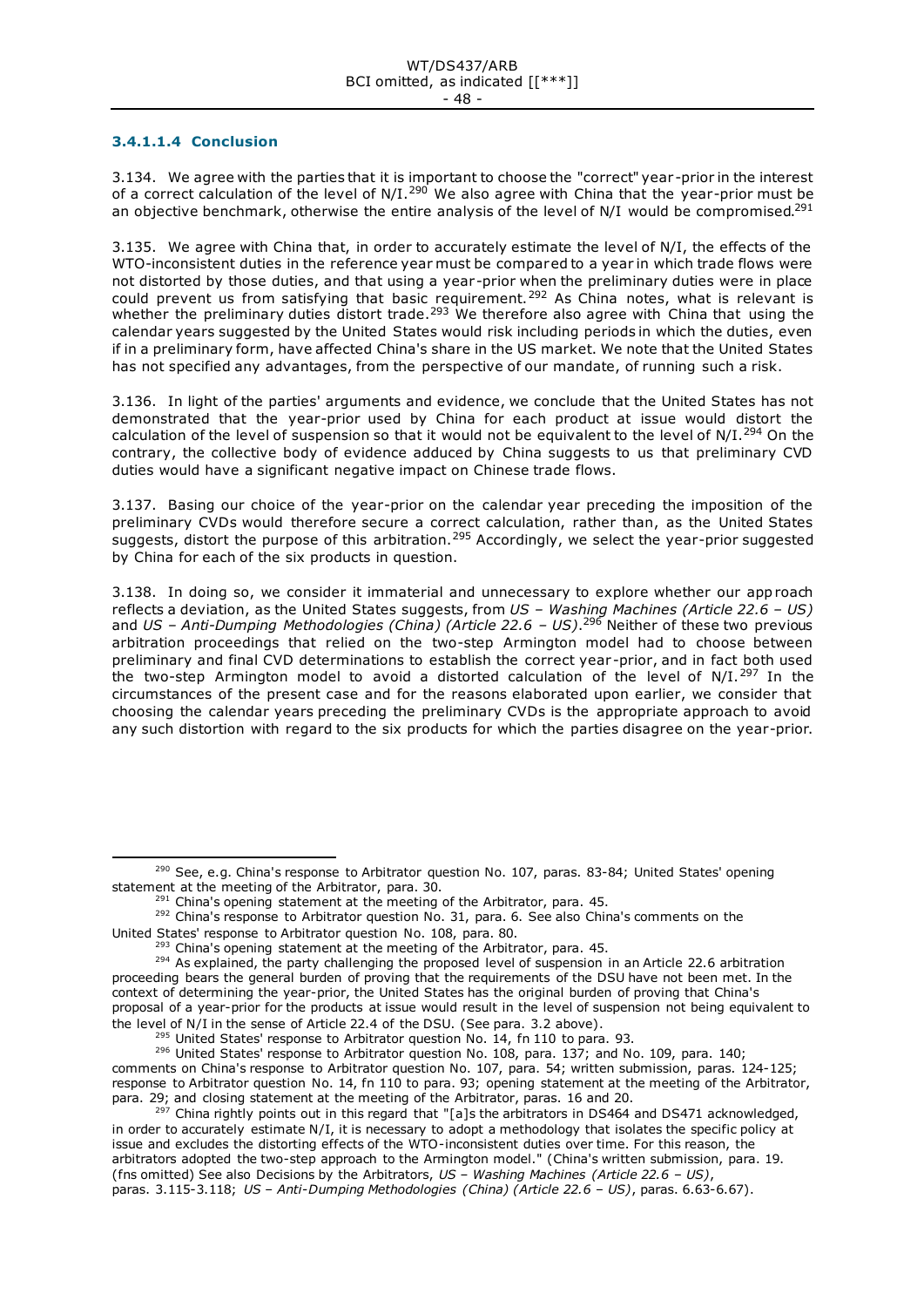3.139. Taking into account the parties' agreement for the other four products, we adopt the following years-prior for the ten products at issue in these proceedings:

|  | Table 6: Years-prior relied upon by the Arbitrator |  |  |  |  |
|--|----------------------------------------------------|--|--|--|--|
|--|----------------------------------------------------|--|--|--|--|

| <b>Products</b>        | Years-prior relied upon by the Arbitrator |
|------------------------|-------------------------------------------|
| Pressure Pipe          | 2007                                      |
| Line Pipe              | 2007                                      |
| Kitchen Shelving       | 2008                                      |
| <b>OCTG</b>            | 2008                                      |
| Wire Strand            | 2008                                      |
| Seamless Pipe          | 2009                                      |
| Print Graphics         | 2009                                      |
| Aluminum Extrusions    | 2009                                      |
| <b>Steel Cylinders</b> | 2010                                      |
| Solar Panels           | 2011                                      |

# **3.4.1.2 Year-prior market shares per product**

3.140. In addition to disagreeing on the correct year-prior for six of the ten products at issue<sup>298</sup>, the parties also disagree on the year-prior market data to be used for the three different sales varieties (US domestic variety, imports from China, and imports from the RoW) for these ten products.<sup>299</sup> In particular, China relies on information of the three varieties obtained from USITC reports for eight of the products at issue (Pressure Pipe, Line Pipe, OCTG, Wire Strand, Seamless Pipe, Print Graphics, Aluminum Extrusions, and Solar Panels).<sup>300</sup> For the remaining two products<sup>301</sup>, China estimates domestic sales by using methodologies tailored to each product and obtains import data from USITC DataWeb.<sup>302</sup> The United States, in turn, relies on sales information of the three varieties obtained from USITC reports for four of the products at issue (Wire Strand, Seamless Pipe, Print Graphics, and Aluminum Extrusions). For the remaining products, the United States relies on domestic sales from USITC reports (with the exception of Kitchen Shelving and Steel Cylinders), and sources import varieties data from the US Census Bureau and USCBP. 303

3.141. The year-prior data issues relate to data sources (for Pressure Pipe, Line Pipe, OCTG, Aluminum Extrusions, and Steel Cylinders), calculation methodologies (for Kitchen Shelving and Steel Cylinders), and product scope (for Kitchen Shelving, Pressure Pipe, Print Graphics, and Solar Panels). To the extent necessary in light of our earlier determination of the year-prior<sup>304</sup>, we address these data issues with regard to each of the ten products and for each of the three sales varieties.

 $298$  As mentioned, the parties disagree on the year-prior to be used for six of the products (i.e. Pressure Pipe, Line Pipe, OCTG, Wire Strand, Aluminum Extrusions, and Steel Cylinders). We addressed the parties' disagreement in section 3.4.1.1 above.

<sup>&</sup>lt;sup>299</sup> See Exhibits CHN-120 and USA-155 (BCI).

<sup>300</sup> China's methodology paper, para. 92 and fn 67 thereto.

<sup>&</sup>lt;sup>301</sup> According to China, some of the necessary market information for Kitchen Shelving and

Steel Cylinders was not provided in the relevant final USITC reports. (China's methodology paper, para. 93).  $302$  China explains that it was able to use the HTS10 tariff codes listed in the relevant USITC reports

<sup>(</sup>Exhibits CHN-19 and CHN-41) to download the value of trade for Chinese exports and exports from the RoW, using USITC DataWeb as source of the HTS10 import data. (China's methodology paper, para. 94 and fn 68 thereto).

<sup>&</sup>lt;sup>303</sup> The United States explains that it generally relies on the same shipment data used by the *US – Anti-Dumping Methodologies (China) (Article 22.6 – US)* arbitrator for the seven products (namely Line Pipe, OCTG, Seamless Pipe, Print Graphics, Aluminum Extrusions, Steel Cylinders, and Solar Panels) that were at issue in that arbitration. For the other three products (namely Pressure Pipe, Kitchen Shelving, and Wire Strand), the United States claims to follow estimation methods similar to those applied by that arbitrator. (United States' written submission, paras. 124-127 (referring to Exhibit USA-44 (BCI)); opening statement at the meeting of the Arbitrator, paras. 32-34; response to Arbitrator question No. 110, para. 141; and comments on China's response to Arbitrator question No. 73, para. 23).

<sup>&</sup>lt;sup>304</sup> See section 3.4.1.1 above.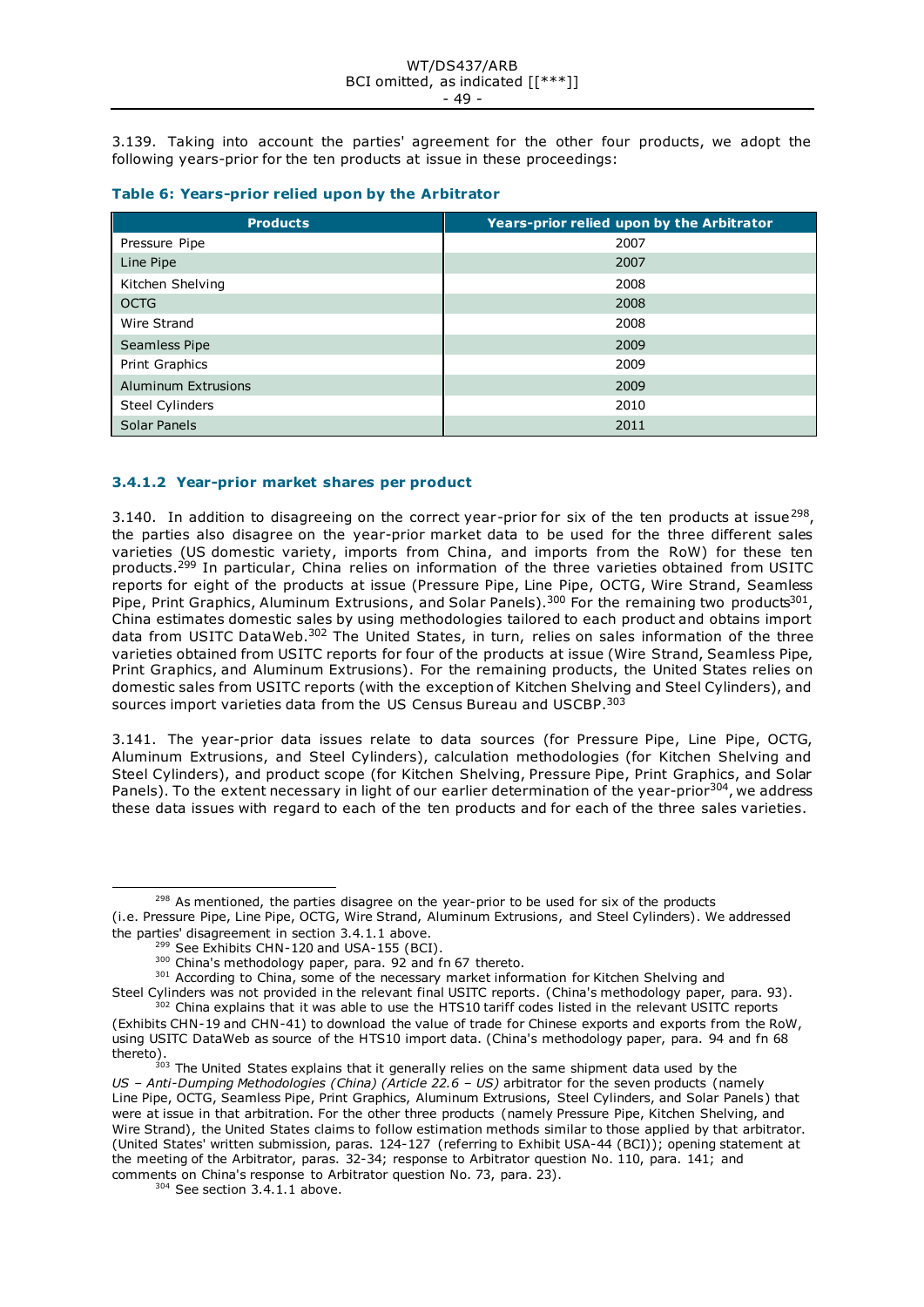#### **3.4.1.2.1 Pressure Pipe**

3.142. As noted, the parties disagree on the year-prior for Pressure Pipe. In addition, they also disagree on the data source for the two import varieties. As a consequence, they present different values for the sales data to be used for the three varieties. China presents sales data based on USITC Publication 4064, Table IV-4<sup>305</sup>, for all three varieties. The United States relies on the same table in the same USITC report for sales of the US domestic variety, while it sources data for the two import varieties from the US Census Bureau.<sup>306</sup>

3.143. Regarding sales of the **US domestic variety**, while both parties rely on the same USITC report (Exhibit CHN-4, Table IV-4), their figures differ slightly because they correspond to different calendar years as the year-prior. Since this USITC report shows only the first three quarters of each year (January to September), both parties annualize this data.<sup>307</sup>

3.144. Absent direct data for the full calendar year, we consider the annualization of the available quarterly data to be reasonable.<sup>308</sup> Since we have determined 2007 to be the year-prior for Pressure Pipe<sup>309</sup>, we rely on the annualized figures for domestic sales provided by China for that calendar year based on the data contained in USITC Publication 4064. 310

3.145. As regards the two **import varieties**, the parties' figures differ because they concern different calendar years as the year-prior and they rely also on different data sources. China submits data for the full calendar year 2007 from Table IV-4 of the above-mentioned USITC report<sup>311</sup>, whereas the United States relies on HTS aggregates<sup>312</sup> from the US Census Bureau.<sup>313</sup>

3.146. The United States claims that for the products that were not at issue in *US – Anti-Dumping Methodologies (China) (Article 22.6 – US)*, like Pressure Pipe, it has derived import data using a methodology that is consistent with the methodology used by that arbitrator.<sup>314</sup> The United States explains that it relies on import data from the US Census Bureau in what it considers the proper year-prior (2008) because full calendar year import data is not available in the aforementioned USITC report for 2008.<sup>315</sup>

3.147. As the parties do not criticize the alternative import data sources relied upon by the other party<sup>316</sup> and USITC Publication 4064 contains import sales data for 2007, which we have determined

<sup>305</sup> See Exhibit CHN-4.

<sup>306</sup> See Exhibit USA-65.

<sup>&</sup>lt;sup>307</sup> See United States' response to Arbitrator question No. 13, para. 88.

<sup>308</sup> We note that a similar approach was followed by the arbitrator in *US – Anti-Dumping Methodologies (China) (Article 22.6 – US)*: "[f]or [certain anti-dumping orders], the USITC investigation reports do not provide data for the full calendar year but only for the first six or nine months of the year. In such cases, we annualize the relevant data to estimate the annual value of US shipments by dividing the data by the corresponding number of months and multiplying the result by 12 ( i.e. the number of months in a year)." (Decision by the Arbitrator, *US – Anti-Dumping Methodologies (China) (Article 22.6 – US)*, fn 272 to para. 7.16).

<sup>&</sup>lt;sup>309</sup> See section 3.4.1.1 above.

<sup>310</sup> Exhibit CHN-4.

<sup>&</sup>lt;sup>311</sup> Exhibit CHN-4.

<sup>312</sup> The United States uses the following HTS10 codes: 7306405005, 7306405040, 7306405062, 7306405064, and 7306405085.

<sup>&</sup>lt;sup>313</sup> United States' response to Arbitrator question No. 13, para. 88.

<sup>&</sup>lt;sup>314</sup> United States' response to Arbitrator question No. 13, para. 88.

<sup>&</sup>lt;sup>315</sup> Exhibit USA-65; United States' response to Arbitrator question No. 13, para. 88.

<sup>&</sup>lt;sup>316</sup> We note that there may be a potential difference in the scope of the products covered by the parties' import data. The USITC report relied upon by China states that the data in Table IV-4 are based on "U.S. imports from official statistics as adjusted to include WSS pressure pipe imported under HTS basket categories and to exclude pressure pipe greater than 14 inches and imports of non-subject mechanical tubing from Canada*.*" (Exhibit CHN-4, p. IV-6 (emphasis original)). Conversely, the United States uses five HTS10-level categories, which may not have been adjusted in the same way as indicated in the USITC report referred to above. The United States acknowledges that it is not able to determine exactly how certain import values were adjusted and explains that, as a result, the import values it provides are "exact aggregates of the HTSUS data reported by the U.S. Census without any adjustments". (United States' response to Arbitrator question No. 46, para. 52).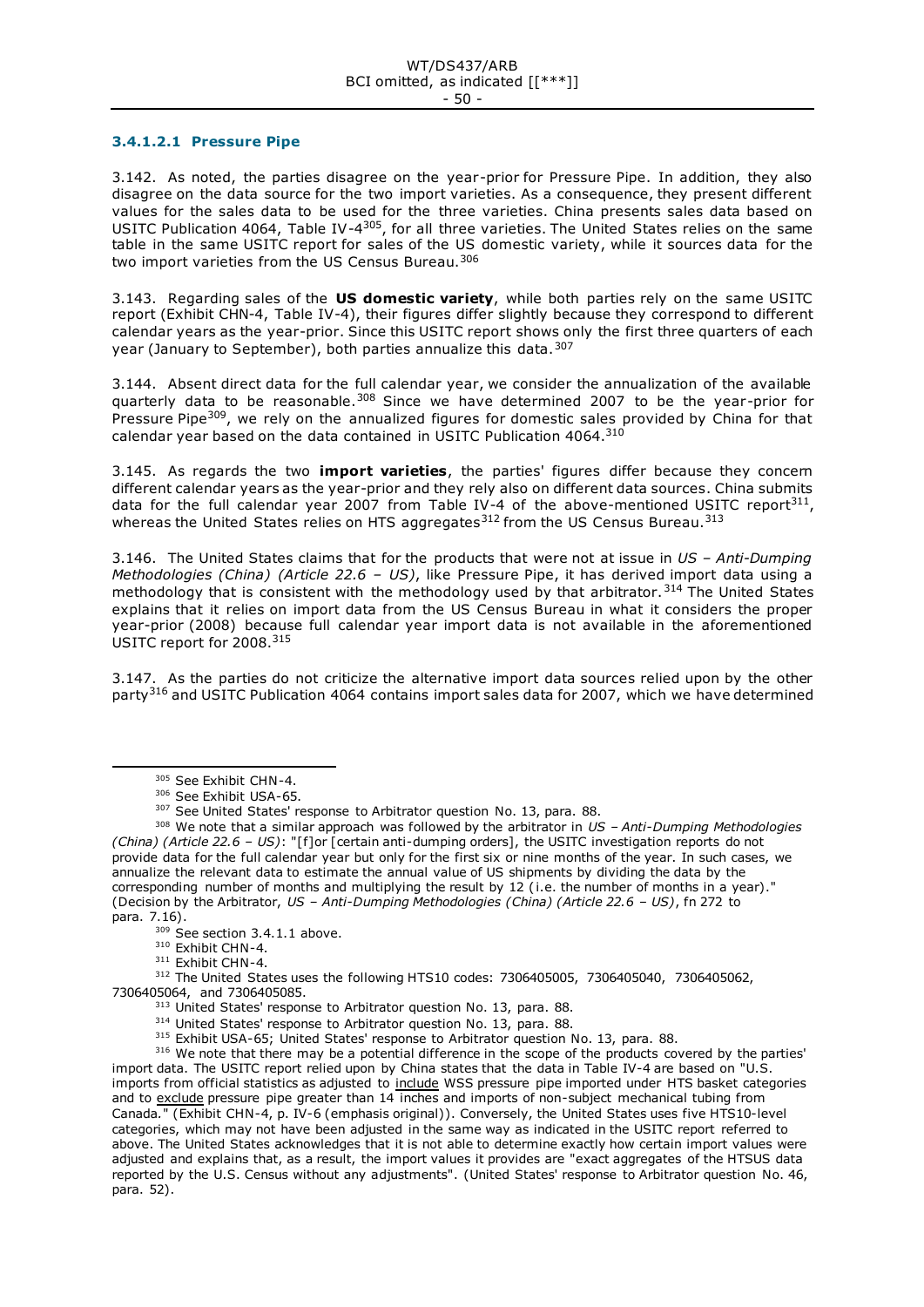to be the year-prior for Pressure Pipe $317$ , we consider it reasonable to rely on the import data extracted by China from that report.

3.148. Therefore, for the three sales varieties of Pressure Pipe, we shall rely on the following year-prior figures derived from USITC Publication 4064<sup>318</sup>:

## **Table 7: Year-prior (2007) market sales for Pressure Pipe**

| <b>Varieties</b>                   | <b>Total sales</b> |
|------------------------------------|--------------------|
| US domestic variety                | USD 201,460,000    |
| <b>Imports from China</b>          | USD 154,833,000    |
| Imports from the rest of the world | USD 158,535,000    |

### **3.4.1.2.2 Line Pipe**

3.149. As noted, the parties disagree on the year-prior for Line Pipe. In addition, they also disagree on the data source for the imports. As a consequence, they present different values for the sales data to be used for the three sales varieties of this product. China presents sales data based on USITC Publication 4055 for all three varieties.<sup>319</sup> The United States relies on the same USITC report for sales of the US domestic variety, while it sources data for the two import varieties from US Customs<sup>320</sup> and the US Census Bureau.<sup>321</sup>

3.150. Regarding sales of the **US domestic variety**, while both parties rely on the same USITC Publication 4055 (Exhibit CHN-11, Table IV-12), their figures differ because they correspond to different calendar years as the year-prior. In addition, China uses data available for the full calendar year of 2007, while the United States annualizes data from the first three quarters of 2008 (January to September) as data only for those first nine months of 2008 is available in Table IV-12 of the USITC report.<sup>322</sup> Since we have determined 2007 to be the year-prior for Line Pipe<sup>323</sup>, we rely on the figures for domestic sales provided by China for that year and contained in USITC Publication 4055. 324

3.151. As regards the two **import varieties**, the parties' figures differ because they concern different calendar years as the year-prior and they rely also on different data sources. China submits data for the full calendar year 2007 from Table IV-12 from the above-mentioned USITC report<sup>325</sup>, whereas the United States relies on company-specific USCBP data for imports from China<sup>326</sup>, and HTS aggregates from the US Census Bureau for imports from the rest of the world<sup>327</sup>. The parties disagree on the appropriateness of relying on USCBP data.<sup>328</sup>

325 Exhibit CHN-11.

326 Exhibit USA-58 (BCI). The United States indicates that it uses the USCBP data for imports from China because full calendar year data is not available for 2008 in the USITC report used by China (Exhibit CHN-11). According to the United States, for the products for which the arbitrator in *US – Anti-Dumping Methodologies (China) (Article 22.6 – US)* relied on BCI data from the USCBP for year-prior imports from China (i.e. Line Pipe, OCTG, Steel Cylinders, and Solar Panels), it has used the same USCBP data, based on the reference HTSUS codes from the relevant investigation product scope. (United States' opening statement at the meeting of the Arbitrator, para. 34).

 $327$  Exhibit USA-59.

328 See section 3.4.2.1.2 on the use of USCBP data for remedy year estimates. Further, and specific to the year-prior, China argues that the best that the USCBP can do to estimate the value of subject imports from China is use the Harmonized Tariff Schedule ("HTS") codes from the CVD order and attempt to guess the

 $317$  See section 3.4.1.1 above.

<sup>318</sup> Exhibit CHN-4.

<sup>319</sup> Exhibit CHN-11, Table IV-12.

<sup>&</sup>lt;sup>320</sup> Exhibit USA-58 (BCI).

<sup>321</sup> Exhibit USA-59.

<sup>&</sup>lt;sup>322</sup> As mentioned in section 3.4.1.2.1 above, regarding Pressure Pipe, absent direct data for the full calendar year, we consider annualization of the available quarters data to be reasonable.

 $323$  See section 3.4.1.1 above.

<sup>324</sup> Exhibit CHN-11.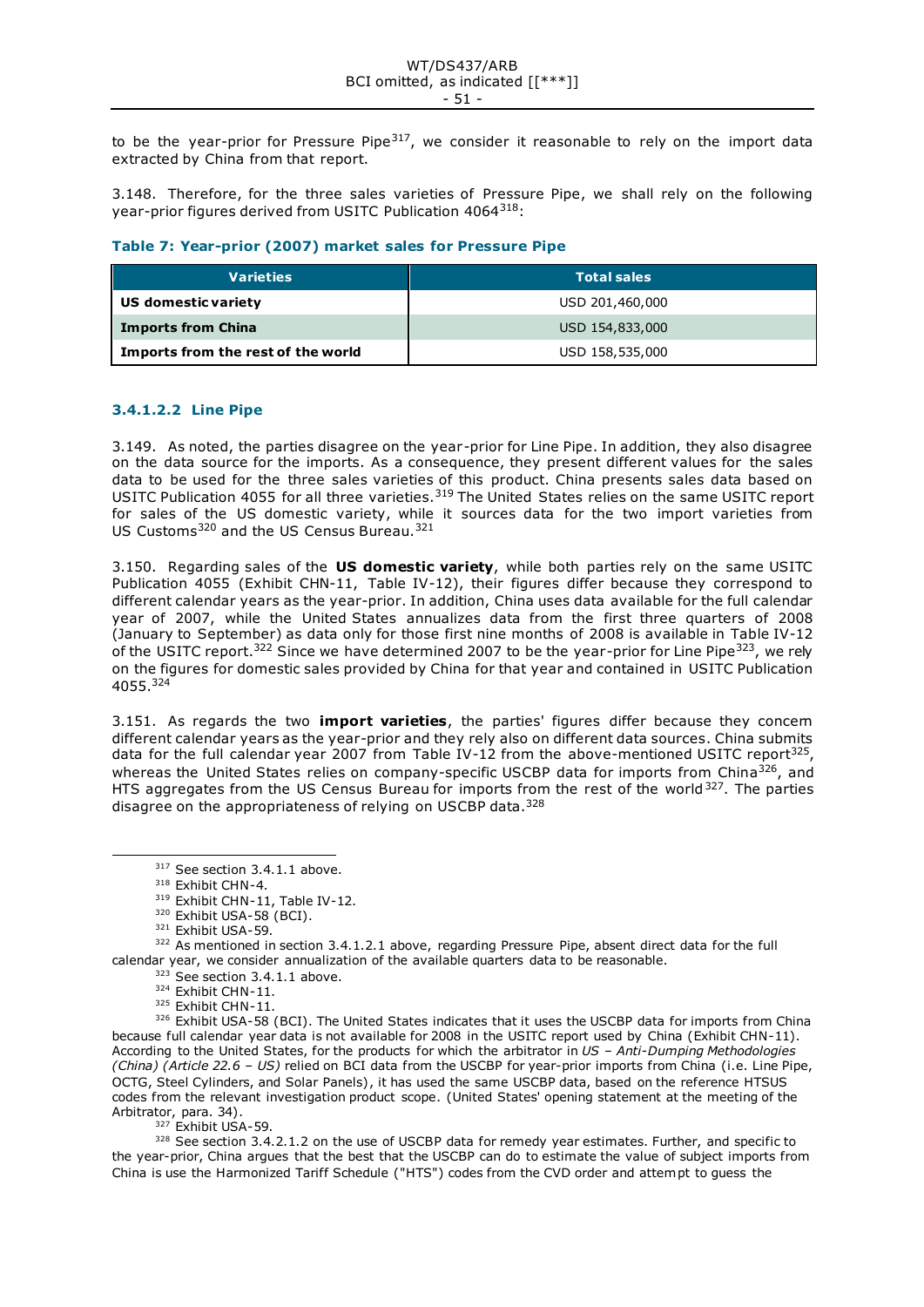3.152. As the United States does not criticize the alternative import data sources relied upon by China, and USITC Publication 4055 contains import sales data for 2007 (which we have determined to be the year-prior for Line Pipe<sup>329</sup>), we consider it reasonable to rely on the import data extracted by China from that report.

3.153. Therefore, as regards the three sales varieties of Line Pipe, we shall rely on the following year-prior figures derived from USITC Publication 4055:

## **Table 8: Year-prior (2007) market sales for Line Pipe**

| <b>Varieties</b>                   | <b>Total sales</b> |
|------------------------------------|--------------------|
| US domestic variety                | USD 757,701,000    |
| <b>Imports from China</b>          | USD 153,881,000    |
| Imports from the rest of the world | USD 315,411,000    |

# **3.4.1.2.3 Kitchen Shelving**

3.154. In the case of Kitchen Shelving, the parties agree that the correct year-prior is 2008 but they disagree on the data sources and estimation methodologies. The parties also raise issues of product scope for all three product varieties. As data from the USITC reports corresponding to the relevant CVD order is not available, both parties attempt to estimate sales of all three varieties based on various data sources and assumptions.<sup>330</sup>

3.155. Regarding sales of the **US domestic variety**, China presents data based on US Census shipment estimates for the primary 6-digit North American Industry Classification System (NAICS) code applying to kitchen appliances.<sup>331</sup> China acknowledges that this estimate covers a broader range of products than the relevant CVD order, which is limited to Kitchen Shelving.<sup>332</sup> Therefore, China adjusts the NAICS-level estimate using a factor derived from more granular *import* data. Assuming that the share of Kitchen Shelving in *domestic* shipments of kitchen appliances equals the share of Kitchen Shelving in imports of the same NAICS categories, China calculates the share of imports under the HTS10 codes that it assigns to Kitchen Shelving in total imports under all HTS10 codes associated with the relevant NAICS codes for kitchen appliances . Arguing that there appears to be no single HTS10 category exactly corresponding to Kitchen Shelving, China applies the ratio of (approximated) subject imports measured at the HTS10 level<sup>333</sup> to imports of all HTS10 codes associated with all the relevant NAICS codes.<sup>334</sup>

3.156. The United States' estimation method for the US domestic variety<sup>335</sup> first takes the total value ("U.S. product shipment values") of all kitchen appliances sold in the United States obtained at the NAICS level<sup>336</sup> from industry reports, producer price indexes, and a USITC report.<sup>337</sup> As this figure also includes imports, the United States then reduces it by the total value of imports. Finally, the United States scales the resulting figure by a factor obtained from the aforementioned USITC

- 334 See Exhibit CHN-53 and data in Exhibits CHN-74 and CHN-76.
- 335 Exhibit USA-61.

amount of subject merchandise based on the amount of exporter sales of HTS code merchandise using a series of *ad hoc* adjustments. China argues that the USCBP records subject imports only by following the imposition of the relevant measure, which implies that "USCBP data will only have a partial tally of the full year of imports". China adds that even if USCBP obtained import data prior to the imposition of the relevant CVD order, since no merchandise was "subject merchandise" during that period, USCBP could not have differentiated between what would have later been considered as subject and non-subject merchandise under a given HTS code. (China's response to Arbitrator question No. 13, paras. 47-58).

<sup>329</sup> See section 3.4.1.1 above.

<sup>330</sup> See Exhibits CHN-53 and USA-61, respectively.

<sup>331</sup> NAICS code 335221 (Household Cooking Appliance Manufacturing). See also Exhibit CHN-53.

<sup>332</sup> China's methodology paper, para. 95.

<sup>333</sup> China approximates subject imports as imports under the HTS10 codes associated with the primary NAICS code 335221 obtained from USITC DataWeb. However, some of the relevant HTS codes include Kitchen Shelving only as a portion, whereas other HTS10 codes may refer to specific subcategories of Kitchen Shelving.

<sup>336</sup> NAICS codes 3352211, 3352213, and 335222.

<sup>337</sup> USITC Publication 4098 (Exhibit CHN-19).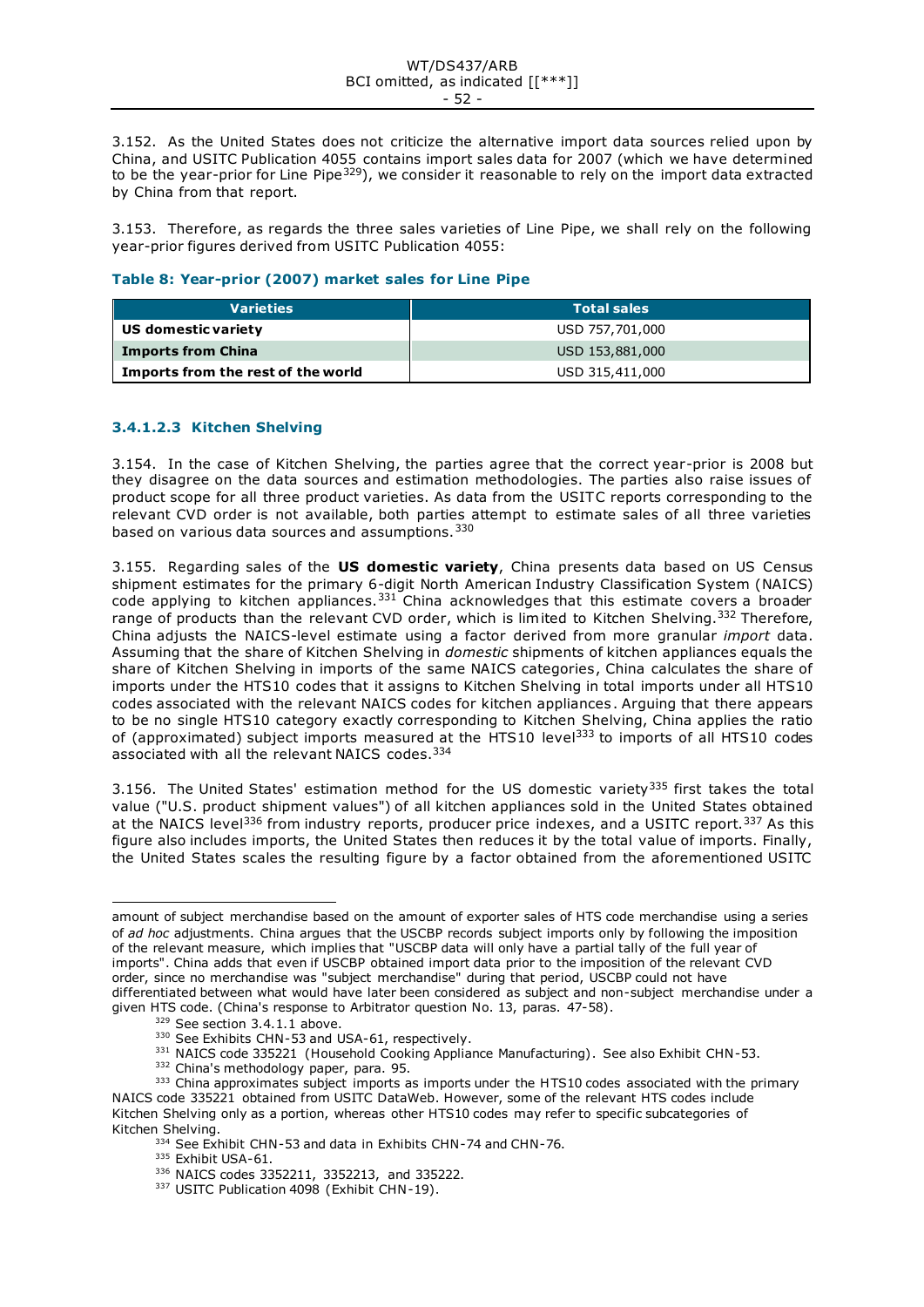report representing the cost share of Kitchen Shelving within the relevant NAICS categories<sup>338</sup>, based on the consideration that the latter cover more than the subject products.

3.157. Each party challenges the approach advanced by the other party. The United States claims that the underlying HTS codes used by China include more than just subject products.  $339$  China argues that the estimates of the United States are based on unverified assumptions that are impossible to evaluate.<sup>340</sup>

3.158. As both estimation methodologies rely on the import figures submitted, we turn to the import varieties before addressing the data on US domestic sales.

3.159. As regards the two **import varieties**, China uses eight HTS10 tariff codes based on USITC Publication 4098<sup>341</sup> to download relevant 2008 import data from USITC DataWeb (Exhibit CHN-74) for both import varieties.<sup>342</sup> The United States estimates the 2008 imports from China by scaling the 2010 imports of only two HTS10 categories of "oven racks" (as these two statistical numbers were not in effect or available prior to 2009)<sup>343</sup> with the change in market trends of imports from other related products (described by the United States as "basket categories" since they cover a number of products not covered by the relevant order344), and multiplying this by two in order to also account for refrigerator shelving that is covered by the six remaining basket HTS categories used by China.<sup>345</sup> As regards RoW imports, the United States estimates that these imports account for 5% of total US shipments, arguing that imports from China make up the large majority of US shipments.  $^{346}$ 

3.160. Again, each party calls into question the approach advanced by the other party. The United States claims that China uses import values based on Harmonized Tariff Schedule of the United States (HTSUS) categories that the USITC has reported to be "basket categories" containing a number of products outside of the scope of the relevant CVD measure. 347 To illustrate this, the United States lists products covered by the HTS codes used by China that, according to the United States, would not fit the description of subject merchandise.<sup>348</sup> The United States considers only two of the HTS codes used by China to be appropriate.<sup>349</sup>

3.161. In turn, China claims that the United States' approach is based on a series of arbitrary assumptions.<sup>350</sup> In particular, as regards Chinese imports, China argues that the United States does

 $339$  United States' response to Arbitrator question No. 37, para. 27.

<sup>343</sup> The United States uses just two HTS10-level codes: 7321.90.6040 ("Shelving and racks for cooking ovens, of iron or steel") and 8516.90.8010 ("Shelving and racks for electric cooking stoves, range and ovens of subheading 8516.60.40") and refers to trade under these two statistical reporting numbers as "oven racks" for simplicity. As the United States recognizes, import data for these two codes is not available for 2008 because they were not in effect prior to 2009. (Exhibit USA-61; United States' response to Arbitrator question No. 11, para. 82).

344 Exhibit USA-61.

<sup>338 1.8%</sup> for household refrigerators and home freezers and 2.75% for oven ranges. (USITC Publication 4098 (Exhibit CHN-19)).

<sup>&</sup>lt;sup>340</sup> China's response to Arbitrator question No. 37, para. 23.

<sup>&</sup>lt;sup>341</sup> Exhibit CHN-19.

<sup>&</sup>lt;sup>342</sup> China lists the eight HTS10-level codes in Exhibit CHN-53, p. 10, fn I, and in its data extract Exhibit CHN-74 (the HTS10 codes are: 7321.90.5000, 7321.90.6040, 7321.90.6060, 7321.90.6090, 8418.99.8050, 8418.99.8060, 8516.90.8010, and 8516.90.8050). USITC Publication 4098 (Exhibit CHN-19) mentions four HTS subheadings which contain these codes (7321.90.50, 7321.90.60, 8418.99.80, and 8516.90.80) and the following HTS10-level codes (six of which were used by China): 7321.90.5000, 7321.90.6090, 8418.99.8050, 8418.99.8060, and 8516.90.8000 (where 8516.90.8000 is split into 8516.90.8010 and 8516.90.8050, effective 1 July 2009).

<sup>345</sup> The United States assumes that "oven racks" constitute around 50% of all Kitchen Shelving imports from China, with the remaining 50% reported under the other "basket" categories, e.g. refrigeration shelving. (Exhibit USA-61).

<sup>&</sup>lt;sup>346</sup> According to the United States, China was the largest source of imports of oven racks from 2008-2010, with Mexico and Taiwan making up the large majority of the rest of imports under the corresponding statistical reporting numbers. The United States explains that, with imports from China making up the large majority of U.S. total shipments, analysts approximate the rest of total shipments at 5% of U.S. total shipments (see Exhibit USA-61).

<sup>&</sup>lt;sup>347</sup> Unites States' written submission, para. 127; opening statement at the meeting of the Arbitrator, para. 33.

<sup>348</sup> United States' response to Arbitrator question No. 11, para. 84.

<sup>&</sup>lt;sup>349</sup> United States' response to Arbitrator question No. 11, paras. 81-85.

<sup>350</sup> China's response to Arbitrator question No. 11, para. 26.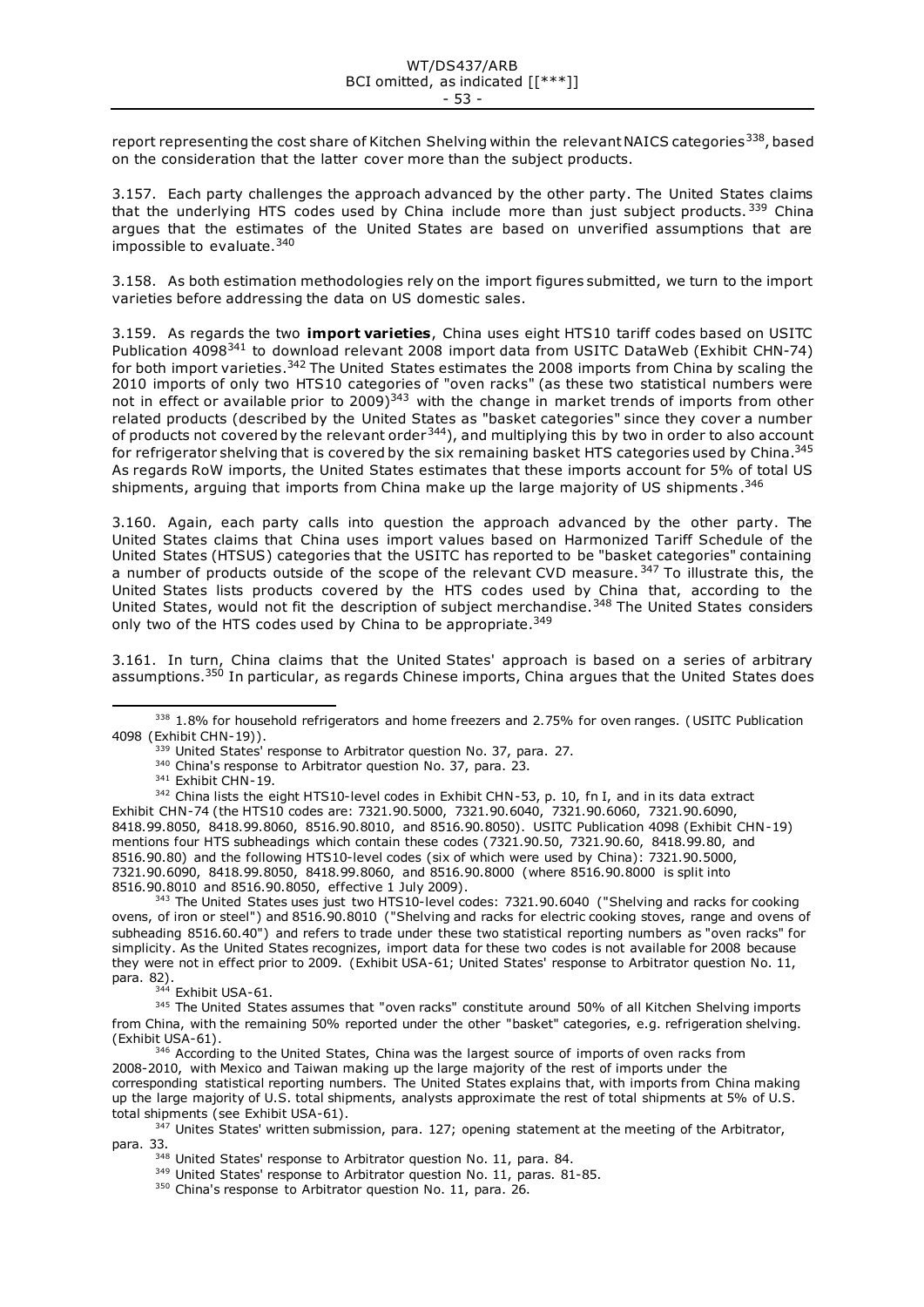not have data for the two HTS10 codes it suggests using for 2008, as the United States uses 2010 data under these two codes and then scales this down by 20% based on the overall trend in imports from 2008 to 2009 of the aggregate data (i.e. including also non-subject products). China also argues that the United States assumes no change in imports from 2009 to 2010 China adds that it is entirely arbitrary to assume that imports of oven racks account for 50% of total Kitchen Shelving imports in the absence of supportive data. As for RoW imports, China argues that the United States' approach is questionable because it merely assumes, without adequate explanation, that imports from the rest of the world represent 5% of total imports. According to China, these assumptions are not economically justified.<sup>351</sup>

3.162. China has made a "compromise proposal"<sup>352</sup>, later in the proceedings and in light of alleged inadequacies of the United States' HTS system-based identification of subject imports, to use the mid-point between its own and the United States' estimate for both import varieties.<sup>353</sup> China has also suggested that this mid-point should be based on a corrected US estimate whereby the value of the two HTS codes relied upon by the United States should be multiplied by four rather than two to obtain the final value of US imports. China argues that such an adjustment is sensible as there are eight relevant HTS codes, which is four times the number of the two HTS codes that the United States has taken into consideration.<sup>354</sup> China adds that if this mid-point suggestion is not accepted, its proposal is to use the import estimates it has originally put forward.<sup>355</sup>

3.163. The United States disagrees with the above compromise proposal from China concerning mid-points, arguing that it is not based on data or evidence. The United States adds that its estimate needs no correction. According to the United States, China's proposed mid-point approach would incorrectly assume that approximately 60% of imports from China under the reference HTSUS codes consist of subject products.<sup>356</sup> The United States considers the proposal unreasonable also because it would be based on an unsupported premise that each of the HTSUS codes would represent an equal value of imports, and because only the two HTSUS codes covering oven racks would be specific to Kitchen Shelving products, while the other six HTSUS codes would broadly include non-subject products.<sup>357</sup>

3.164. In China's view, both parties have offered alternative approaches to derive the figures needed, producing different estimates for imports.<sup>358</sup> China highlights that the United States has not "demonstrated" what imports account for, noting that assumptions and estimations have been necessary.<sup>359</sup> Thus, China argues that its mid-point proposal is a compromise proposal intended to address this specific circumstance, which "acknowledges that the two sides have intractable differences".<sup>360</sup>

3.165. We note that the parties agree that no data is available that corresponds to the scope of Kitchen Shelving as set out in the relevant CVD order. Hence, both parties' estimates for import varieties are necessarily based on assumptions and simplifications. That said, we agree with several of the criticisms that each party has raised concerning the other party's estimate. As argued by the United States, China's estimate based on eight HTSUS codes does appear to be overinclusive since six of these HTSUS codes apply to kitchen appliances more broadly rather than to Kitchen Shelving specifically. However, China appears to be correct in arguing that many of the Unites States' assumptions are arbitrary, and several of these assumptions could lead to an underinclusive estimate. For example, the United States merely asserts that imports under two HTSUS codes account for exactly 50% of all Kitchen Shelving imports. The United States also does not explain how the analysts it cites reached the 5% figure for imports from the RoW that it claims to use. Further, while asserting to use this 5% of total shipments figure, we note that the United States'

358 China's comments on the United States' response to Arbitrator question No. 76, para. 17.

<sup>&</sup>lt;sup>351</sup> China's response to Arbitrator question No. 11, paras. 23-39.

<sup>&</sup>lt;sup>352</sup> China's comments on the United States' response to Arbitrator question No. 76, para. 21.

<sup>&</sup>lt;sup>353</sup> China's response to Arbitrator question No. 35, paras. 20 and 21.

<sup>&</sup>lt;sup>354</sup> China's response to Arbitrator question No. 12, para. 43, and No. 35, paras. 20 and 21.

<sup>&</sup>lt;sup>355</sup> China's comments on the United States' response to Arbitrator question No. 76, para. 21.

<sup>356</sup> United States' response to Arbitrator question No. 76, paras. 23-24.

<sup>&</sup>lt;sup>357</sup> United States' response to Arbitrator question No. 76, para. 30.

<sup>&</sup>lt;sup>359</sup> China's comments on the United States' response to Arbitrator question No. 76, para. 19 (quoting United States' response to Arbitrator question No. 76, para. 23).

<sup>&</sup>lt;sup>360</sup> China's comments on the United States' response to Arbitrator question No. 76, para. 21.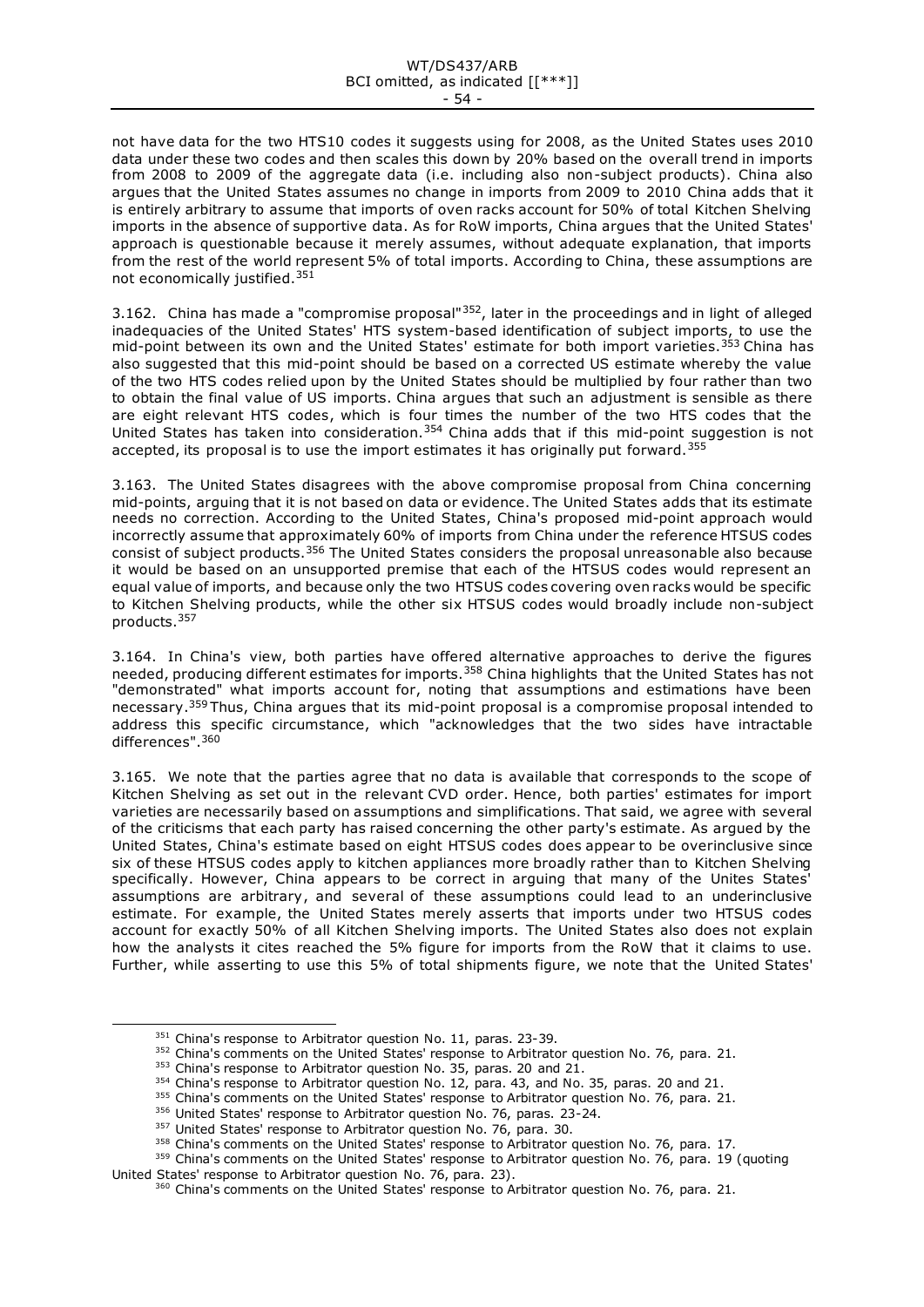actual RoW imports estimate of USD 5 million accounts for only 3.9% of its estimated total shipments.<sup>361</sup>

3.166. Therefore, an estimate for the two import varieties in between the two parties' estimates may lead to a better approximation. China's proposal of a mid-point estimate appears in this context reasonable as it acknowledges the large uncertainty surrounding both parties' figures. We note the United States' concern that such a mid-point estimate could lead to a share of Kitchen Shelving in total kitchen appliance imports that differs substantially from the cost share estimates it has provided. However, it is unclear to what extent the United States' cost share estimates, which are based on total production, are directly applicable to the two import varieties. We therefore adopt the mid-point estimates proposed by China for the two import varieties. We calculate this mid-point without first correcting for the United States' estimate as proposed by China. We agree with the United States that such a correction presumes that each of the HTSUS codes would represent an equal value of imports, and China has not supported this presumption with evidence.

3.167. In light of this conclusion for the import varieties, we reject the United States' estimate for the domestic variety, which is quantitatively comparable to the one provided by China, since it is a function of the United States' import variety estimates. In contrast, in the absence of more precise data, we consider that China's estimate is the best available estimate for the domestic variety as it attempts to correct for the overinclusion caused by relying on aggregate NAICS codes. Hence, we adopt China's estimate for the domestic variety.

3.168. As a result, as regards the three sales varieties of Kitchen Shelving, we shall rely on the following year-prior figures:

|  |  |  |  |  | Table 9: Year-prior (2008) market sales for Kitchen Shelving |  |
|--|--|--|--|--|--------------------------------------------------------------|--|
|--|--|--|--|--|--------------------------------------------------------------|--|

| <b>Varieties</b>                   | <b>Total sales</b> |
|------------------------------------|--------------------|
| US domestic variety                | USD 84,256,000     |
| <b>Imports from China</b>          | USD 150,477,000    |
| Imports from the rest of the world | USD 276,171,000    |

# **3.4.1.2.4 OCTG**

3.169. As noted, the parties disagree on the year-prior for OCTG. In addition, they also disagree on the data source for the imports. As a consequence, they present different values for the sales data to be used for the three varieties. China presents sales data based on USITC Publication 4124 for all three varieties of OCTG.<sup>362</sup> The United States relies on the same USITC report for sales of the US domestic variety, while it sources data for the two import varieties from US Customs<sup>363</sup> and the US Census Bureau.<sup>364</sup>

3.170. Regarding sales of the **US domestic variety**, while both parties rely on the same USITC Publication 4124 (Exhibit CHN-23, Table IV-6), their figures differ because they correspond to different calendar years as the year-prior. In addition, China uses data available for the full calendar year 2008, while the United States annualizes data from the first three quarters of 2009 (January to September) as data is available only for those first nine months of 2009 in Table IV-6 of the USITC

<sup>361</sup> We note that the United States' estimate roughly corresponds to 5% of shipments of the domestic variety. However, the United States explanation that "[w]ith imports from China making up the large majority of U.S. total shipments, analysts approximate the rest of total shipments at 5 percent of U.S. total shipments" suggests to us that the analysts referred to by the United States consider shipments of all three varieties since imports from China appear to be included in the definition of "U.S. total shipments" (Exhibit USA-61, p. 6).

<sup>362</sup> Exhibit CHN-23, Table IV-6

<sup>363</sup> Exhibit USA-58 (BCI).

<sup>364</sup> Exhibit USA-59.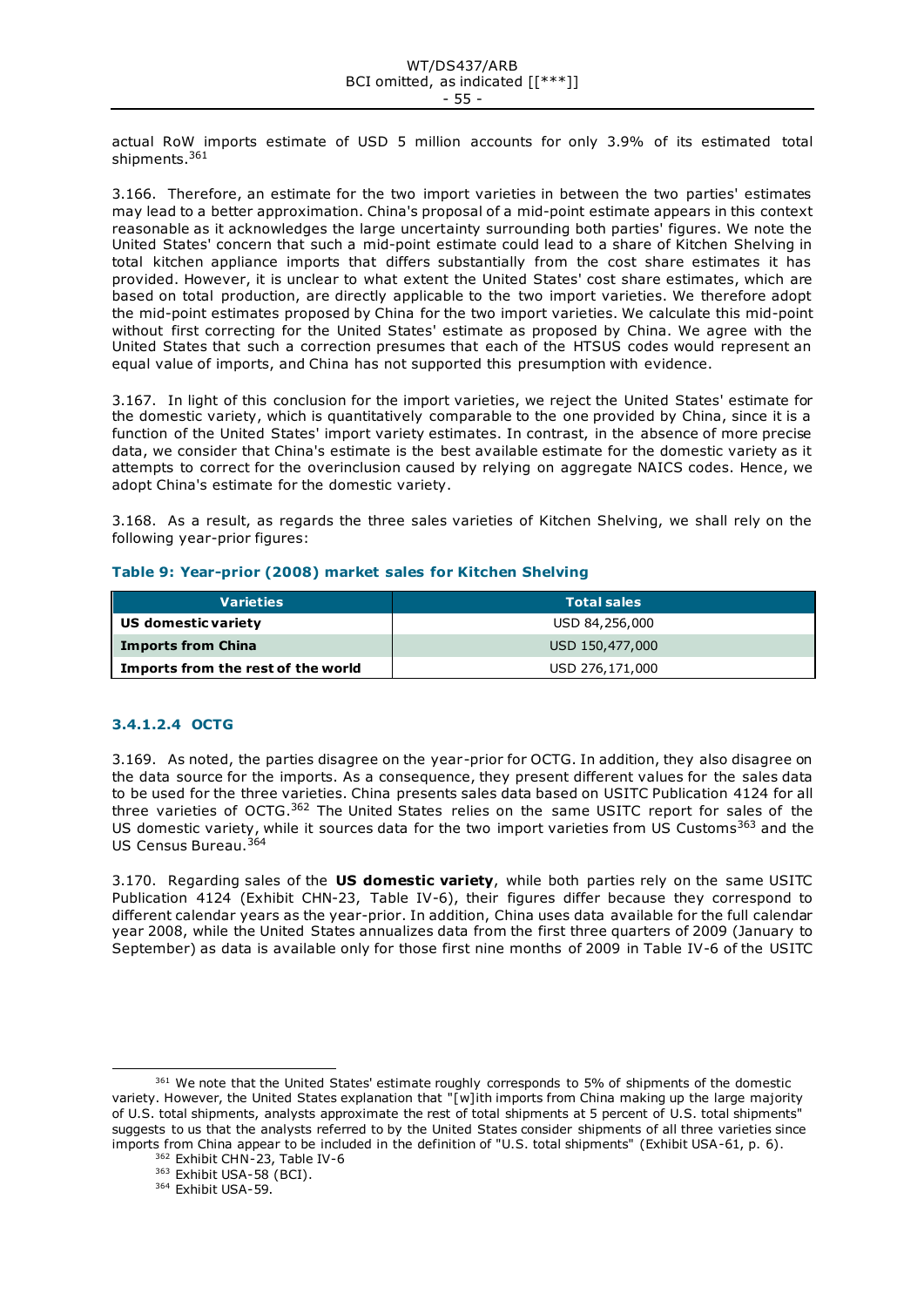report.<sup>365</sup> Since we have determined 2008 to be the year-prior for OCTG<sup>366</sup>, we rely on the figures for domestic sales provided by China for that year and contained in USITC Publication 4124.<sup>367</sup>

3.171. As regards the two **import varieties**, the parties' figures differ because they concern different calendar years as the year-prior and rely on different data sources. China submits data for the full calendar year 2008 from Table IV-6 of the above-mentioned USITC report<sup>368</sup>, whereas the United States relies on company-specific USCBP data for imports from China<sup>369</sup>, and HTS aggregates from the US Census Bureau for imports from the RoW<sup>370</sup>. As mentioned, the parties disagree on the appropriateness of relying on USCBP data.<sup>371</sup>

3.172. As the United States does not criticize the alternative import data sources relied upon by China and USITC Publication 4124 contains import sales data for 2008 (which we have determined to be the year-prior for  $OCTG^{372}$ ), we consider it reasonable to rely on the import data extracted by China from that report.

3.173. Therefore, for the three sales varieties of OCTG, we shall rely on the following year-prior figures derived from in USITC Publication 4124373:

# **Table 10: Year-prior (2008) market sales for OCTG**

| <b>Varieties</b>                   | <b>Total sales</b> |
|------------------------------------|--------------------|
| US domestic variety                | USD 6,184,818,000  |
| <b>Imports from China</b>          | USD 2,805,206,000  |
| Imports from the rest of the world | USD 2,572,888,000  |

# **3.4.1.2.5 Wire Strand**

3.174. As noted, the parties disagree on the year-prior for Wire Strand. As a consequence, they present different values for the sales data to be used for the three varieties. Both parties, however, obtain their figures for all three varieties from the same Table IV-6 of USITC Publication 4162.<sup>374</sup>

3.175. As we have determined 2008 to be the year-prior for Wire Strand<sup>375</sup> and USITC Publication 4162 contains domestic sales and imports data for 2008, we consider it reasonable to rely on the data extracted by China from that report.

3.176. Therefore, as regards the three sales varieties of Wire Strand, we shall rely on the following year-prior figures derived from USITC Publication 4162<sup>376</sup>:

<sup>&</sup>lt;sup>365</sup> As mentioned in section 3.4.1.2.1 above regarding Pressure Pipe, absent direct data for the full calendar year, we consider annualization of the available quarters data to be reasonable.

<sup>366</sup> See section 3.4.1.1 above.

<sup>&</sup>lt;sup>367</sup> Exhibit CHN-23.

<sup>&</sup>lt;sup>368</sup> Exhibit CHN-23.

<sup>369</sup> Exhibit USA-58 (BCI). See fn 326 to para. 3.151 above.

<sup>370</sup> Exhibit USA-59.

<sup>&</sup>lt;sup>371</sup> See fn 328 to para. 3.151 above. In addition, as regards specifically OCTG, China also argues that the exporter-specific USCBP data used by the United States for OCTG is problematic because the United States proposes measuring imports by customs value; however, in that case, the USITC decided that imports should be measured by the landed duty value paid. (China's response to Arbitrator question No. 73, para. 22). <sup>372</sup> See section 3.4.1.1 above.

<sup>&</sup>lt;sup>373</sup> Exhibit CHN-23.

<sup>374</sup> Exhibit CHN-28, Table IV-6.

<sup>&</sup>lt;sup>375</sup> See section 3.4.1.1 above.

<sup>376</sup> Exhibit CHN-28, Table IV-6.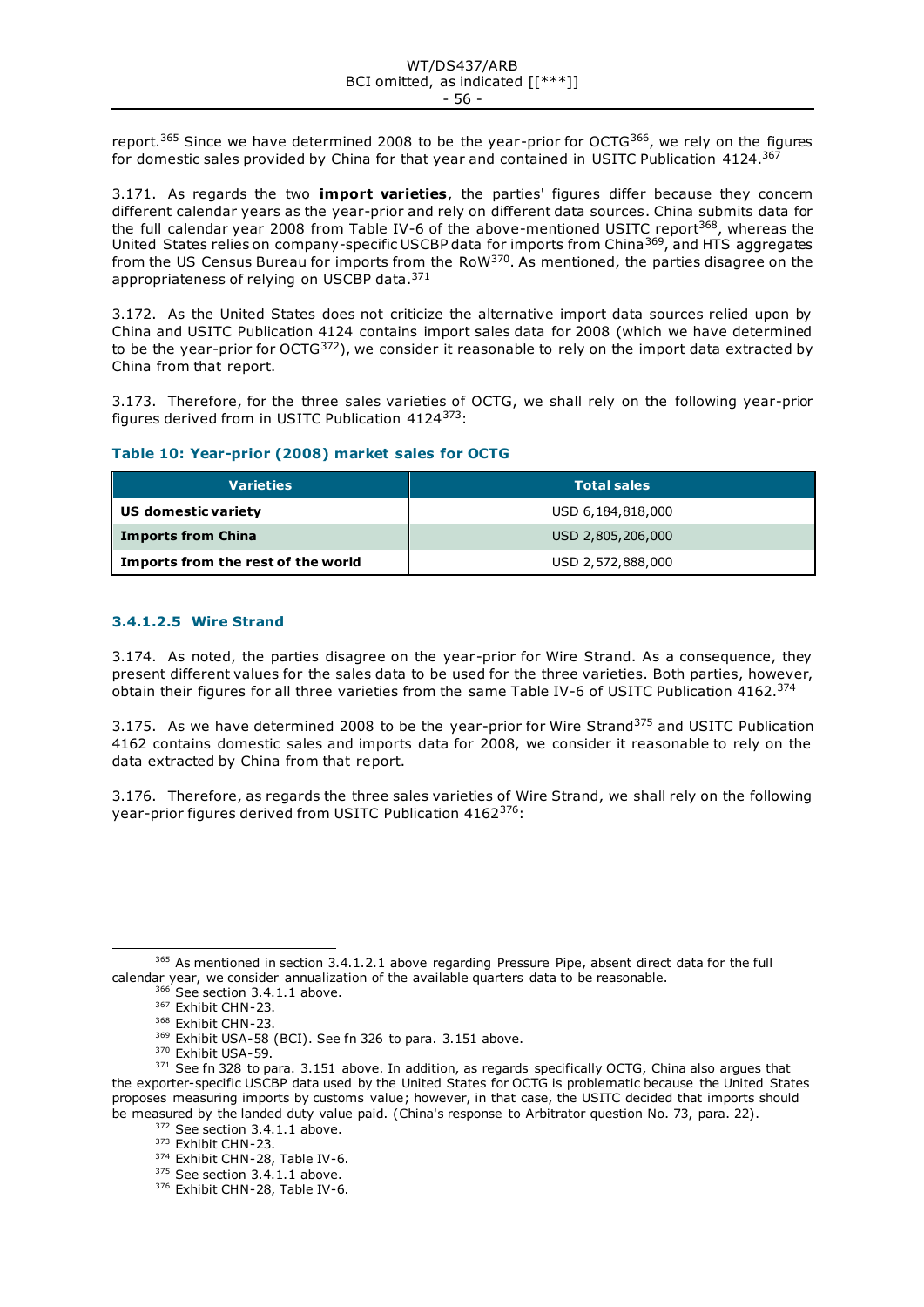#### WT/DS437/ARB BCI omitted, as indicated [[\*\*\*]] - 57 -

### **Table 11: Year-prior (2008) market sales for Wire Strand**

| <b>Varieties</b>                   | <b>Total sales</b> |
|------------------------------------|--------------------|
| US domestic variety                | USD 333,721,000    |
| <b>Imports from China</b>          | USD 194,276,000    |
| Imports from the rest of the world | USD 21,771,000     |

## **3.4.1.2.6 Seamless Pipe**

3.177. In the case of Seamless Pipe, the parties agree that the correct year -prior is 2009, and they submit identical sales data for each of the three varieties in that year.<sup>377</sup> In light of the parties' agreement, we shall rely on the following year-prior figures for the three sales varieties of Seamless Pipe:

### **Table 12: Year-prior (2009) market sales for Seamless Pipe**

| <b>Varieties</b>                   | <b>Total sales</b> |
|------------------------------------|--------------------|
| US domestic variety                | USD 199,357,000    |
| <b>Imports from China</b>          | USD 135,240,000    |
| Imports from the rest of the world | USD 348,609,000    |

# **3.4.1.2.7 Print Graphics**

3.178. In the case of Print Graphics, the parties agree that the correct year -prior is 2009, and they also agree<sup>378</sup> that the relevant data source for sales data of all three varieties should be USITC Publication 4192, dated November 2010.<sup>379</sup>

3.179. Regarding sales of the **US domestic variety**, while both parties rely on the same USITC report (Exhibit CHN-50), their figures differ because they use different tables contained therein. China uses the figures contained in Table IV-6 of the report, which correspond to "Certain coated paper (All U.S. integrated producers)", whereas the United States relies on the figures contained in Table IV-4 which correspond to "Certain coated paper other than coated packaging paperboard".<sup>380</sup>

3.180. The United States claims that it reported the same data that was used by the arbitrator in *US – Anti-Dumping Methodologies (China) (Article 22.6 – US)*, which does not include coated packaging paperboard and that, instead, China appears to use a different definition of subject merchandise.<sup>381</sup> China has agreed to exclude coated packaging paperboard from the scope of Print Graphics in the course of these proceedings, and suggests relying on the domestic variety figures for the year-prior that are contained in the table used by the United States.<sup>382</sup> We note,

380 Exhibit CHN-50, Tables IV-4 and IV-6.

<sup>&</sup>lt;sup>377</sup> We note that the parties obtain the corresponding sales data from different sources. While China presents sales data based on Table C-4 in USITC Publication 4190, dated November 2010 (Exhibit CHN-32), the United States presents sales data obtained from *US – Anti-Dumping Methodologies (China) (Article 22.6 – US)* (Exhibit USA-155) (BCI), which is based on USITC Publication 4595, dated February 2016 (Exhibit USA-16). The United States notes that its data source is a more recent USITC report, while China's data source is an earlier USITC report, but highlights that the relevant data in those reports are the same. (United States' response to Arbitrator question No. 10, para. 75). Considering that both parties present the same sales figures, we do not consider it necessary to explore their differences concerning these data sources.

<sup>&</sup>lt;sup>378</sup> Exhibits CHN-120 and USA-155 (BCI).

<sup>379</sup> Exhibit CHN-50.

<sup>381</sup> United States' written submission, para. 126, and fn 103 thereto. The United States speculates that "[i]t is possible that the arbitrator in DS471 decided to exclude coated packaging paperboard from the relevant data based on the USDOC's determination to exclude from the product scope coated packaging paperboard products with a thickness of 310 cm or more and a density of less than 0.70  $g/cm^{3}$ ". (United States' response to Arbitrator question No. 10, para. 76).

 $382$  China's response to Arbitrator question No. 38, paras. 25 and 26; and No. 77, para. 36.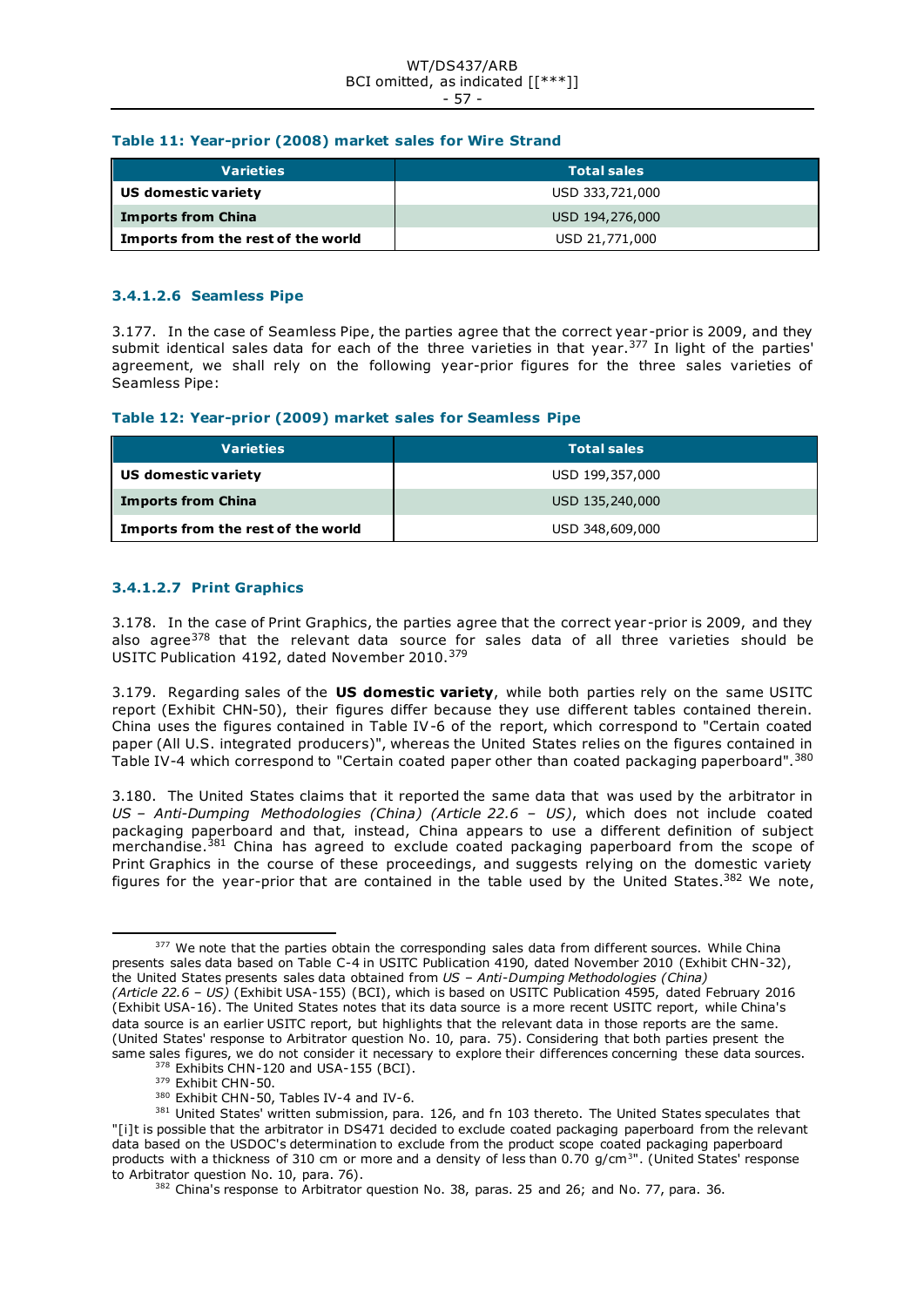however, that even though China confirmed that these figures should be used, it still relies on the initially submitted figures with year-prior market data in its calculations. 383

3.181. Despite China's use of its original year-prior US domestic sales figures in its last relevant exhibit, we consider it reasonable, in light of the parties' agreement on the scope of the CVD order excluding coated packaging paperboard, to rely on the US domestic sales figure provided by the United States and contained in Table IV-4 of Exhibit CHN-50.

3.182. As regards the two **import varieties**, the parties submit identical figures based on the same USITC report.

3.183. Therefore, for the three sales varieties of Print Graphics, we shall rely on the following year-prior figures derived from USITC Publication 4192:

#### **Table 13: Year-prior (2009) market sales for Print Graphics**

| <b>Varieties</b>                   | <b>Total sales</b> |
|------------------------------------|--------------------|
| US domestic variety                | USD 1,023,688,000  |
| <b>Imports from China</b>          | USD 297,527,000    |
| Imports from the rest of the world | USD 420,989,000    |

# **3.4.1.2.8 Aluminum Extrusions**

3.184. As noted, the parties disagree on the year-prior for Aluminum Extrusions. As a consequence, they present different values for the sales data to be used for the three varieties. China presents sales data based on USITC Publication 4229 for all three varieties<sup>384</sup>, while the United States presents sales data obtained from the more recent USITC Publication 4677.<sup>385</sup> We note that for each of the two alternative calendar years advanced by the parties, both USITC Publications 4229 and 4677 contain the same figures for all three varieties.

3.185. As we have determined 2009 to be the year-prior for Aluminum Extrusions<sup>386</sup>, and since the parties' data sources contain the same figures for that calendar year for all three sales varieties of Aluminum Extrusions, we shall rely on the following year-prior figures provided by China and derived from both USITC reports: 387

#### **Table 14: Year-prior (2009) market sales for Aluminum Extrusions**

| <b>Varieties</b>                   | <b>Total sales</b> |
|------------------------------------|--------------------|
| US domestic variety                | USD 2,888,945,000  |
| <b>Imports from China</b>          | USD 547,968,000    |
| Imports from the rest of the world | USD 359,382,000    |

#### **3.4.1.2.9 Steel Cylinders**

3.186. As noted, the parties disagree on the year-prior for Steel Cylinders. In addition, they also disagree on the data sources and calculation methodologies to be used. As a consequence, they present different values for the sales data to be used for the three varieties. China presents sales data based on reports from a specific supplier (i.e. the TriMas Corporation) for domestic sales<sup>388</sup> and

<sup>388</sup> Exhibit CHN-55.

<sup>383</sup> Exhibit CHN-120.

<sup>384</sup> Exhibit CHN-36, Table IV-2.

<sup>385</sup> Exhibit CHN-37, Table C-1.

<sup>386</sup> See section 3.4.1.1 above.

<sup>&</sup>lt;sup>387</sup> Considering that both USITC reports present the same sales figures for year 2009, we do not consider it necessary to explore the parties' differences concerning these data sources.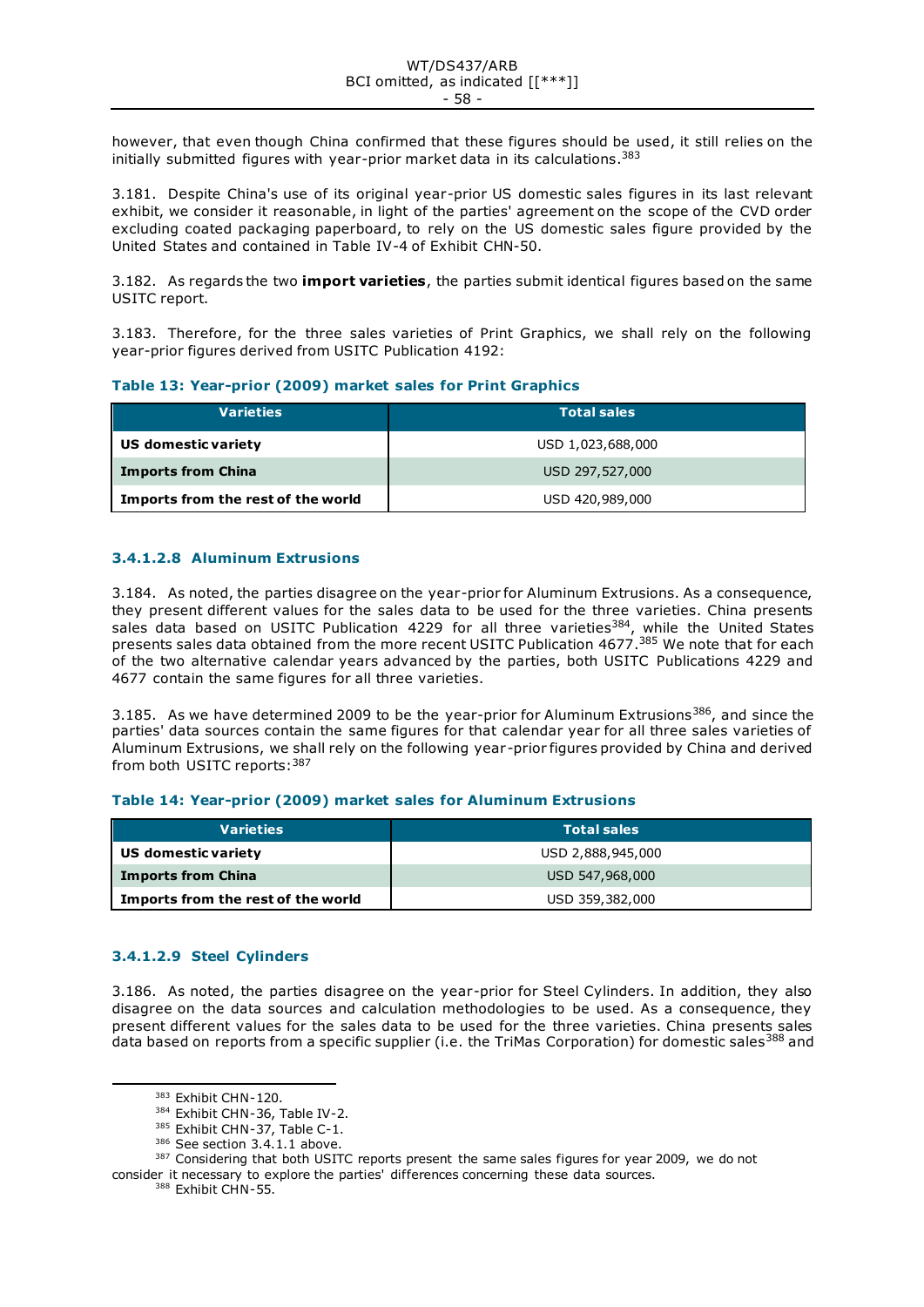USITC DataWeb for the two import varieties.<sup>389</sup> The United States also relies on information from that supplier for sales of the US domestic variety, while it sources data for the two import varieties from US Customs<sup>390</sup> and the US Census Bureau.<sup>391</sup>

3.187. Regarding sales of the **US domestic variety**, China obtains sales data from the 2012 SEC Annual Report (Form 10-K) of the TriMas Corporation.<sup>392</sup> According to China, Norris Cylinder, a sub-unit in the Engineered Components Division of the TriMas Corporation, is the only company producing high pressure steel cylinders in the United States.<sup>393</sup> China estimates US domestic shipments by attempting to extract the domestic sales of Norris Cylinder from the sales of TriMas Corporation's Engineered Components Division reported in the 2012 SEC Annual Report.<sup>394</sup> According to China, the engineered components division consisted of producers of: (i) specialty engines and engine replacement parts for use in oil and natural gas production and other industrial and commercial markets; and (ii) steel cylinders produced by Norris Cylinder. <sup>395</sup> Since the 10K form does not separate revenue due to domestic shipments from export sales nor across the different lines of TriMas Corporation's Engineered Components Division, China assumes that, first, 50% of the reported 2010 revenue of TriMas Corporation's Engineered Components Division stems from Norris Cylinder, and, second, that two thirds of reported revenue comes from domestic sales.<sup>396</sup>

3.188. The United States initially proposed a similar methodology to that of China<sup>397</sup>, albeit for a different year-prior, and based on the assumption that Norris Cylinder's entire estimated revenue for 2011 stemmed from US domestic sales.<sup>398</sup> In response to a follow-up question by the Arbitrator, the United States submitted a letter containing the exact value of domestic sales figures of steel cylinders by Norris Cylinder for the 2010 and 2011 calendar years (i.e. for both alternative years-prior).<sup>399</sup> According to the United States, relying on these direct figures would obviate the need to make any assumptions concerning the value of Norris Cylinder's domestic sales.<sup>400</sup>

3.189. The domestic sales data from Norris Cylinder provided by the United States seems to us to be the best available data on the record, since it contains an exact figure, without requiring assumptions or estimation methodologies, and has been issued directly by Norris Cylinder. Accordingly, we consider it reasonable to rely on this data for domestic sales but using the figure relating to calendar year 2010, which we have determined to be the year-prior for Steel Cylinders.<sup>401</sup>

3.190. As regards the two **import varieties**, the parties' figures differ because they concern different calendar years as the year-prior and also rely on different data sources. China submits data for the full calendar year 2010 from the USITC online DataWeb system $^{402}$ , whereas the United States relies on company-specific USCBP data for imports from China<sup>403</sup>, and HTS aggregates from the

390 Exhibit USA-58 (BCI).

- <sup>393</sup> China's methodology paper, para. 95; Exhibit CHN-94. <sup>394</sup> Exhibit CHN-94; Exhibit CHN-55.
- <sup>395</sup> Exhibit CHN-94.
- <sup>396</sup> Exhibit CHN-94.
- <sup>397</sup> Exhibit USA-60.
- 
- <sup>398</sup> United States' response to Arbitrator question No. 14, paras. 93-96.
- 399 Exhibit USA-116 (BCI); United States' response to Arbitrator question No. 48, para. 56.
- 400 United States' response to Arbitrator question No. 48, para. 56.
- <sup>401</sup> See section 3.4.1.1 above.

<sup>402</sup> China indicates that it uses the primary HTS10 tariff code HTS 7311.00.0030 in USITC Publication 4328 to download import data from USITC DataWeb for both import varieties. This USITC publication notes, however, that "[s]ubject merchandise may also be imported under HTSUS statistical reporting numbers 7311.00.0060 or 7311.00.0090" (Exhibit CHN-41). In response to a follow-up question by the Arbitrator, China confirms, and the United States agrees, that HTS 7311.00.0030 is the appropriate and sole HTS code to be used in this context and that the other HTS codes are only secondary ones. (China's methodology paper, para. 94; China's response to Arbitrator question No. 49, para. 44; United States' response to Arbitrator question No. 49, paras. 57-58; and Exhibits CHN-41 and CHN-74).

<sup>403</sup> Exhibit USA-58 (BCI). See fn 326 to para. 3.151 above.

<sup>389</sup> Exhibit CHN-120.

<sup>391</sup> Exhibit USA-59.

<sup>392</sup> China's methodology paper, para. 95; written submission, para. 23. See also Exhibit CHN-55.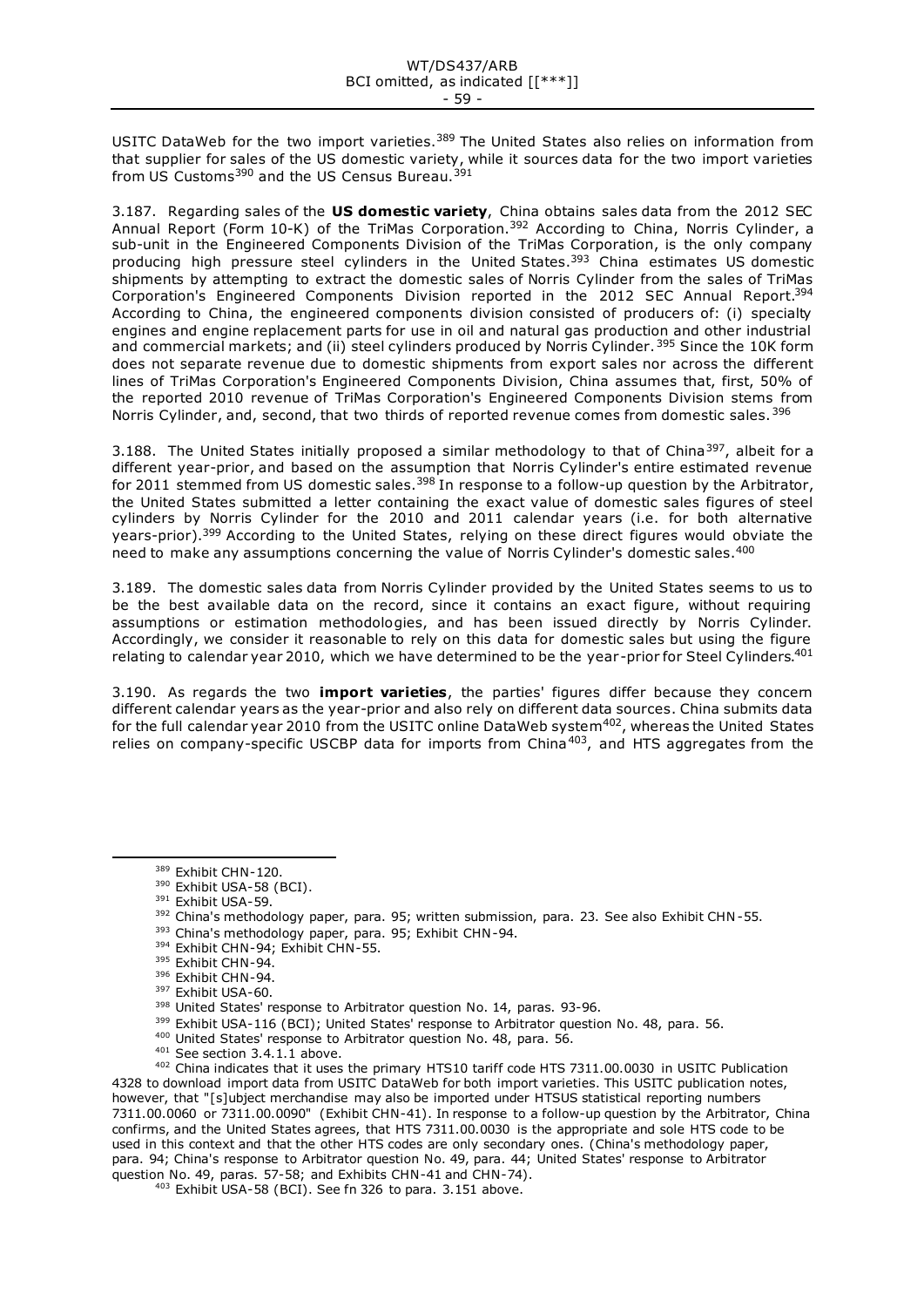US Census Bureau for imports from the RoW.<sup>404</sup> As mentioned, the parties disagree on the appropriateness of relying on USCBP data.<sup>405</sup>

3.191. As we have determined 2010 to be the year-prior for Steel Cylinders<sup>406</sup> and since the data sources provided by the United States do not contain import data for that year, we consider it reasonable to rely then on the import data provided by China for 2010.

3.192. Therefore, with regard to the three sales varieties of Steel Cylinders, we shall rely on the following year-prior figures:

# **Table 15: Year-prior (2010) market sales for Steel Cylinders**

| <b>Varieties</b>                   | <b>Total sales</b> |
|------------------------------------|--------------------|
| US domestic variety                | $[1***]$           |
| <b>Imports from China</b>          | USD 23,009,000     |
| Imports from the rest of the world | USD 2,821,000      |

# **3.4.1.2.10 Solar Panels**

3.193. In the case of Solar Panels, the parties agree that the correct year-prior is 2011. However, they disagree on the data sources, and they also raise issues of product scope. As a consequence, the parties present different values for the sales data for the three product varieties. China submits sales data based on USITC Publication 4360 (Table IV-4) for all three varieties.<sup>407</sup> The United States submits sales data used in *US – Anti-Dumping Methodologies (China) (Article 22.6 – US)*408, and, as a consequence, indirectly relies on a USITC report for sales of the US domestic variety, and on US Customs and US Census Bureau for imports.

3.194. Regarding sales of the **US domestic variety**, both parties rely, directly or indirectly, on different USITC reports.<sup>409</sup> As mentioned, China relies on USITC Publication 4360, dated November 2012<sup>410</sup>, whereas the United States relies on USITC Publication 4519, dated February 2015.<sup>411</sup> According to the United States, the figures in these USITC reports differ because more data became available between 2012 and 2015.<sup>412</sup>

3.195. Each party challenges the approach advanced by the other party. In general, China considers it inappropriate to rely in the present proceedings on the sales data previously used in

<sup>404</sup> Exhibit USA-59. While the exact HTSUS codes used are not mentioned in the source used by the United States, in response to a question from the Arbitrator, the United States explains that it uses the same HTS10 code as China. (United States' response to Arbitrator question No. 14).

<sup>405</sup> See fn 328 to para. 3.151 above.

<sup>406</sup> See section 3.4.1.1 above.

<sup>407</sup> Exhibit CHN-45.

<sup>408</sup> Exhibit USA-44 (BCI).

<sup>409</sup> The United States originally argued that its figure for US domestic shipments came from the same USITC report that China had submitted (USITC Publication 4360), referenced by the arbitrator in *US – Anti-Dumping Methodologies (China) (Article 22.6 – US)*. However, the United States recognized that the arbitrator in those proceedings was not able to confirm this number. During the course of the proceedings, the United States explains that the report containing its figures is the more recent USITC Publication 4519 (United States' response to Arbitrator question No. 42, para. 38. See also Exhibit CHN-45).

<sup>&</sup>lt;sup>410</sup> Exhibit CHN-45. <sup>411</sup> Exhibit USA-21.

<sup>412</sup> United States' response to Arbitrator question No. 42, para. 38.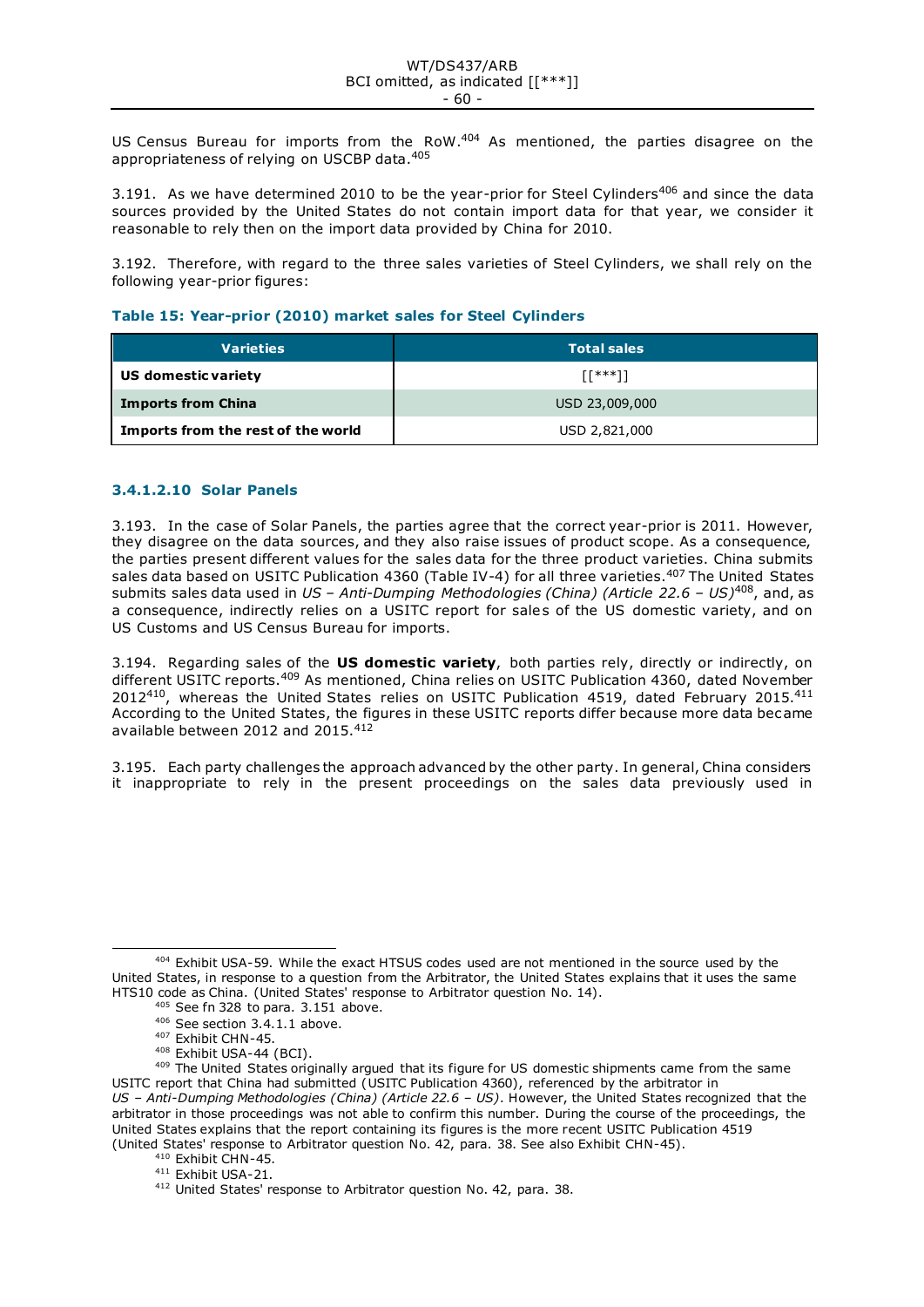*US – Anti-Dumping Methodologies (China) (Article 22.6 – US)* for several reasons413, especially because, according to China, there is publicly available data that would be more appropriate for "evaluating the specific violations at issue in this dispute".<sup>414</sup> The United States claims that China's data excludes photovoltaic (PV) cells, which was included in the scope of the relevant CVD measure as indicated in the CVD order in the *Federal Register*. <sup>415</sup> Specifically, for US domestic shipments, the United States notes that China's figure includes only PV modules, while the United States presumes that the figure it cites is larger because the arbitrator in *US – Anti-Dumping Methodologies (China) (Article 22.6 – US)* had most likely estimated the value of US domestic shipments of PV cells and derived its own estimate for domestic shipments of cells and modules.<sup>416</sup>

3.196. Later in the proceedings, the United States notes that it does not disagree with China's approach of using data for modules alone (without separately accounting for shipments of cells) as a proxy for the size of the US domestic Solar Panel market.<sup>417</sup> Similarly, China agrees that the values are similar in both USITC reports and states that it does not oppose the use of the more recent USITC report as the basis for domestic sales in the year-prior.<sup>418</sup> Therefore, considering China's position, we adopt the figure for the US domestic variety proposed by the United States based on USITC Publication 4519.419

3.197. As regards the two **import varieties**, the parties' figures differ because they rely on different data sources. China submits data for the full calendar year 2007 from Table IV-4 of USITC Publication 4360 for both import varieties.<sup>420</sup> The United States relies on company-specific USCBP data for imports from China<sup>421</sup>, and on HTS aggregates from the US Census Bureau for imports from the RoW. $422$  As mentioned, the parties disagree on the appropriateness of relying on USCBP data with regard to both import varieties.<sup>423</sup>

3.198. Regarding **imports from China**, China believes that public data on PV modules alone are an accurate proxy for the overall Solar Panel market as imports of solar cells from China were small during both the year-prior and the remedy year.<sup>424</sup> The United States notes that the USCBP data it submits covers imports of both PV *cells* and *modules*. <sup>425</sup> The United States adds that the USCBP data

- <sup>414</sup> China's response to Arbitrator question No. 10, para. 21.
- <sup>415</sup> Exhibit CHN-43.
- <sup>416</sup> United States' response to Arbitrator question No. 10, paras. 75-80.

- <sup>419</sup> Exhibit USA-21.
- <sup>420</sup> Exhibit CHN-45.

- 424 China's response to Arbitrator question No. 41, para. 31.
- <sup>425</sup> United States' response to Arbitrator question No. 10, paras. 77 and 78. However,

<sup>&</sup>lt;sup>413</sup> First, in China's view, arbitrators in Article 22.6 proceedings should rely on public, verifiable data whenever possible. Second, China considers that the claim that the public data reported in the USITC reports contains non-subject imports is difficult to reconcile with the USITC's described efforts to report apparent domestic consumption as precisely as possible for the product subject to the investigation. Third, China argues that since none of the parties in *US – Anti-Dumping Methodologies (China) (Article 22.6 – US)* argued for the use of the two-step Armington model to calculate the level of N/I, the appropriateness of some of the key data required for the two-step Armington model was not fully explored in those proceedings. Fourth, China claims that the violation at the core of *US – Anti-Dumping Methodologies (China) (Article 22.6 – US)* required additional, nuanced, firm-specific data, which is not needed to compute the level of N/I in this dispute. Finally, China notes that the data in *US – Anti-Dumping Methodologies (China) (Article 22.6 – US)* contains information on additional varieties for China which is unnecessary for this proceeding and serves only to complicate the analysis (China's response to Arbitrator question No. 10, paras. 17-21).

<sup>&</sup>lt;sup>417</sup> The United States explains that most domestically produced cells are internally used in the production of modules by a same firm and, as consequence, separately estimating US domestic shipments of cells and those of modules would result in double-counting. (United States' response to Arbitrator question No. 42, para. 39).

<sup>&</sup>lt;sup>418</sup> China's response to Arbitrator question No. 74, para. 25.

<sup>421</sup> Exhibit USA-58 (BCI). See fn 326 to para. 3.151 above. According to the United States, the arbitrator in *US – Anti-Dumping Methodologies (China) (Article 22.6 – US)* did not use USITC imports data for Solar Panels' year-prior data, "so the United States likewise did not use USITC data". (United States' closing statement at the meeting of the Arbitrator, para. 25).

<sup>422</sup> Exhibit USA-59.

<sup>423</sup> See fn 328 to para. 3.151.

Exhibit USA-58 (BCI) mentions only "CSPV cells". In response to a follow-up question by the Arbitrator, the United States clarified that the label "CSPV cells" was intended to be a shortened version of "CSPV Cells and Modules" (United States' response to Arbitrator question No. 43, para. 41 (referring to Exhibits USA-58 (BCI) and USA-59)).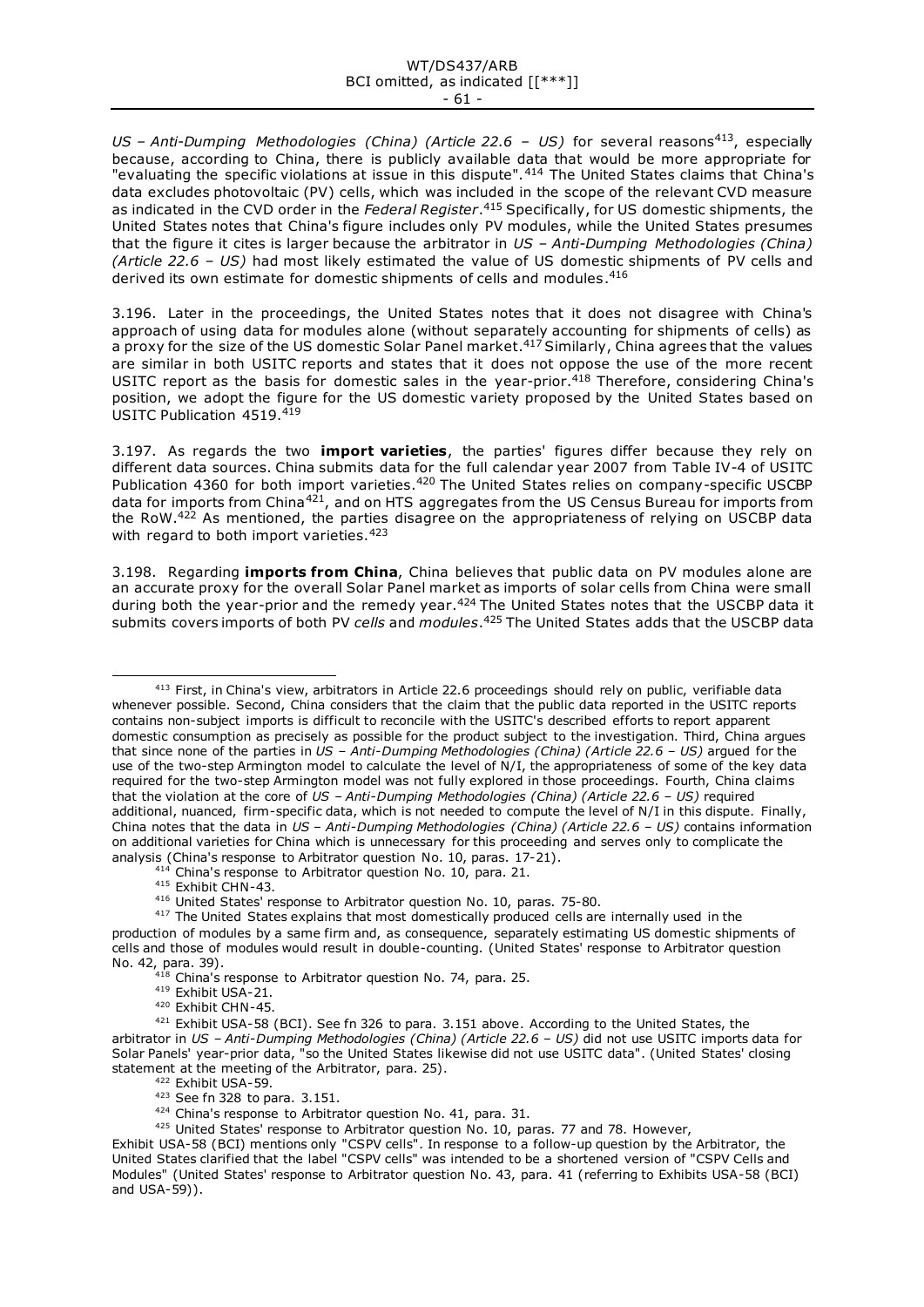used by the *US – Anti-Dumping Methodologies (China) (Article 22.6 – US)* arbitrator has appropriate scope and temporal coverage to be applicable in the present proceedings concerning CVD orders.<sup>426</sup>

3.199. China disagrees with the United States that the USCBP data has appropriate scope. China claims that, by referring to the title of the HTS codes underlying the United States' USCBP data, the United States has included a large number of out-of-scope products in its submission, specifically generators and lead acid batteries.<sup>427</sup> China adds that the United States' USCBP data may undercount year-prior imports from China because USCBP begins to request information from exporters of subject merchandise once a preliminary duty is imposed, which calls into question the suitability of relying on USCBP data for the year-prior sales figures of the Chinese import variety. $^{428}$ According to China, the preliminary determination date for a CVD order on Solar Panels was 26 March 2012. It is therefore not evident to China how USCBP may have recorded company-specific importation of subject merchandise already in the year-prior (2011).<sup>429</sup> China adds that even if USCBP were able to access pre-CVD import records of subject firms *ex post*, it may fail to include in its set of subject firms Chinese firms that had exported in the past but stopped exporting once the CVD order was put in place. China argues that this would result in an undercount of imports from China. $430$ 

3.200. According to the United States, this concern by China is based on "a misunderstanding about the nature of the year-prior USCBP data" because USCBP data are not based on subject merchandise under specific CVD orders, but are based instead on the reference HTS codes that are used by USCBP to identify shipments that may be subject to relevant duties.<sup>431</sup> Accordingly, the United States considers that the USCBP data it submits covers the entirety of Chinese imports under the relevant HTS codes for the year-prior.

3.201. As regards sales of **imports from the rest of the world**, China sources its figure from the above-mentioned USITC report<sup>432</sup> and covers only PV modules, whereas the sales figure submitted by the United States is based on data from the US Census Bureau.<sup>433</sup>

3.202. The United States argues that the difference between the USITC-reported data advanced by China and the HTSUS-based data used by the United States appears to be due to a difference in product coverage.<sup>434</sup> According to the United States, the USITC-reported data is "compiled from data submitted in response to [USITC] questionnaires" and only includes imports of modules among subject Solar Panels products. In addition, the United States explains that the HTSUS-based USCBP and US Census figures submitted by the United States aggregate values of all imports under the reference HTSUS codes and include imports of both cells and modules, as well as any other products that fall under the reference HTSUS codes. $435$  China argues that the USITC data it submits for year-prior RoW imports purges these products as well as out-of-scope thin film solar panels.<sup>436</sup> China reiterates that the HTSUS codes used by the United States include substantial amounts of out-of-scope products.<sup>437</sup>

 $436$  China's comments on the United States' response to Arbitrator question No. 75, para. 13.

<sup>437</sup> China explains that three of the HTS codes listed in the Solar Panels CVD order cover out-of-scope merchandise: 8501610000 (AC generators (alternators) of an output not exceeding 75 kva); 8501318000 (DC generators, not exceeding 750 w); and 85072080 (Lead-acid storage batteries other than of a kind used for starting piston engines or as the primary source of power for electric vehicles). China claims to have confirmed, using data reported by USITC DataWeb, that the United States used the HTS codes for generators and lead-acid batteries in its submitted import data. China also claims that, in addition to excluding out-of-scope generators and batteries, the USITC data submitted by China is preferable to the U.S. Census and USCBP data because it excludes out-of-scope thin-film products under HTS code 8541406020. (China's response to Arbitrator question No. 75, paras. 26-35. See also Exhibits CHN-45 and CHN-123).

<sup>426</sup> United States' response to Arbitrator question No. 44, para. 42.

<sup>&</sup>lt;sup>427</sup> China's response to Arbitrator question No. 75, paras. 26-35.

<sup>&</sup>lt;sup>428</sup> China's response to Arbitrator question No. 13, paras. 45-58.

<sup>429</sup> See Exhibit CHN-99.

<sup>430</sup> China's response to Arbitrator question No. 13.

<sup>431</sup> United States' response to Arbitrator question No. 32, para. 6.

<sup>432</sup> Exhibit CHN-45.

<sup>433</sup> Exhibit USA-59.

<sup>434</sup> United States' response to Arbitrator question No. 75, paras. 20 and 21.

<sup>435</sup> United States' response to Arbitrator question No. 75, paras. 20 and 21 and fns 13, 14, and 15 thereto (quoting Exhibit CHN-45 and referring to the United States' response to Arbitrator question Nos. 10 and 59).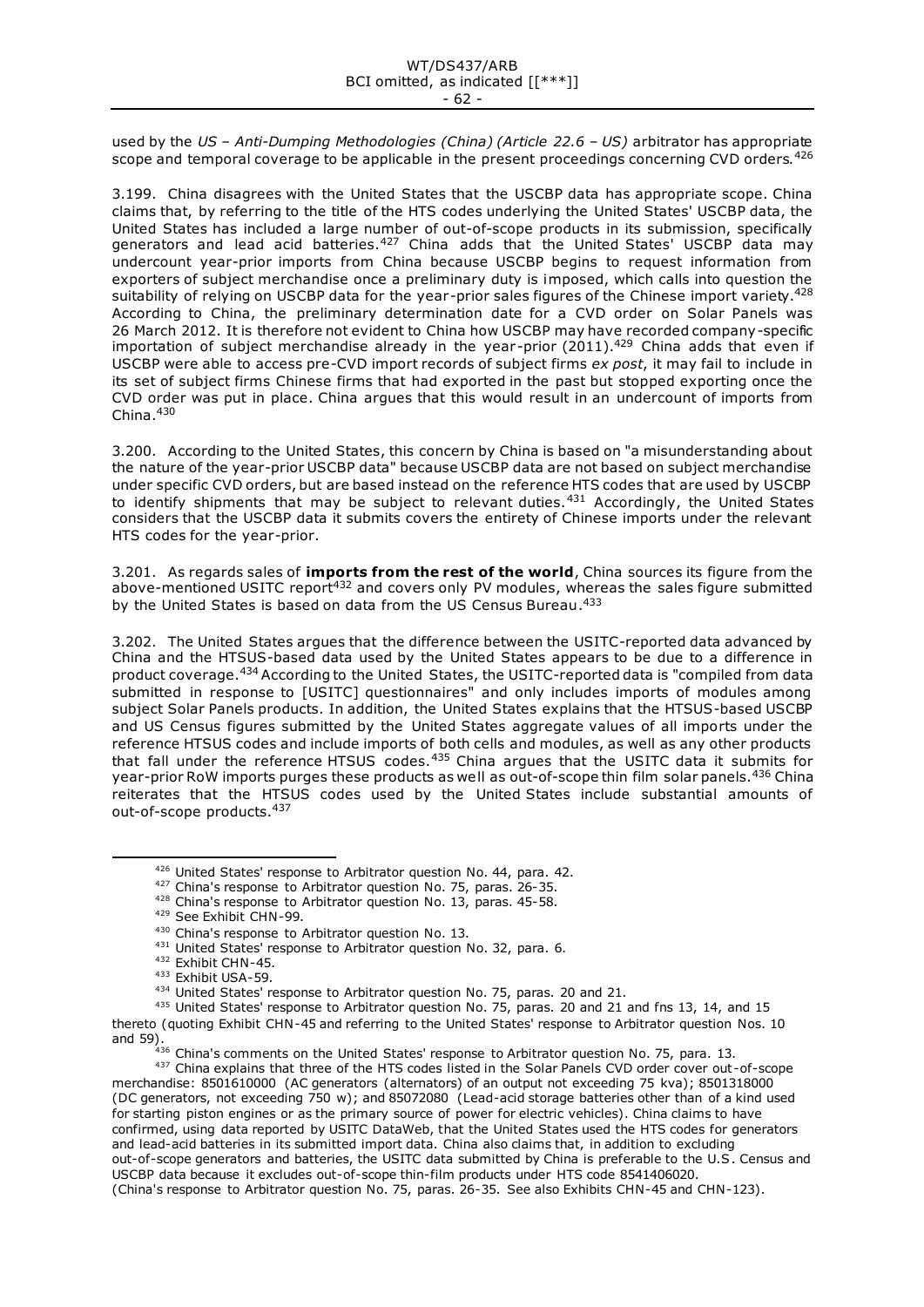3.203. We consider that the import estimates of both parties have shortcomings. We acknowledge China's concern that the United States' estimate appears to be overinclusive due to the presence of out-of-scope generators and lead acid batteries. We also agree with the United States' criticism that the import of solar cells, not captured by China's estimate, should be accounted for given the scope of the relevant CVD order. Accordingly, we cannot rely on either party's import estimates.

3.204. We note that the USITC report advanced by China includes a table that reports the value of imports for both solar modules and solar cells (Table IV-2). This table is based on landed duty-paid rather than apparent consumption, which is the basis of Table IV-4 relied upon by China. These tables appear to differ due to technical adjustments made by USITC; however, these adjustm ents are small in value when based on a comparison of import values of modules only. <sup>438</sup> In order to account also for solar cells, we consider it reasonable to rely on Table IV-2 of USITC Publication 4360 to obtain an estimate for both import varieties, even if this table reports landed duty-paid and not apparent consumption as the tables predominantly used by the parties.

3.205. Therefore, with regard to the three sales varieties of Solar Panels, we shall rely on the following year-prior figures:

|  | Table 16: Year-prior (2011) market sales for Solar Panels |  |  |  |  |  |  |
|--|-----------------------------------------------------------|--|--|--|--|--|--|
|--|-----------------------------------------------------------|--|--|--|--|--|--|

| <b>Varieties</b>                   | <b>Total sales</b> |
|------------------------------------|--------------------|
| US domestic variety                | USD 804,853,000    |
| <b>Imports from China</b>          | USD 1,905,220,000  |
| Imports from the rest of the world | USD 824,588,000    |

# **3.4.2 Remedy year**

3.206. As noted<sup>439</sup>, the parties agree that, since the RPT expired on 1 April 2016, the baseline year or reference period for a counterfactual analysis should be the 2017 calendar year.<sup>440</sup> The parties disagree on the data points to be used for each of the ten products.

3.207. Unlike the sales data necessary for the year-prior, only an estimate of the total market size is needed for the remedy year, rather than estimates for each of the three varieties (US domestic sales, imports from China, and RoW imports). China, in fact, submits only an aggregate remedy-year sales estimate for four of the products at issue (Line Pipe, Kitchen Shelving, Wire Strand, and Seamless Pipe)<sup>441</sup>, whereas for the remaining six products (Pressure Pipe, OCTG, Print Graphics, Aluminum Extrusions, Steel Cylinders, and Solar Panels), China submits data for each of the three varieties. The United States contests the remedy-year sales estimates of China for all ten products, and proposes alternative estimates based on estimates for each of the three varieties of all ten products.<sup>442</sup>

3.208. The parties' disagreements concern several issues, including estimation methodologies, data sources, and product scope. Several of these disagreements relate to more than one product. Accordingly, before addressing each product individually, we examine these general, cross-cutting disagreements and issues.

# **3.4.2.1 General disagreements affecting remedy-year market size**

3.209. The parties rely on USITC reports pertaining to the products and years at issue for total market size and variety estimates when such reports are available. However, unlike for the year-prior, USITC reports with the appropriate product scope covering the remedy year are available

<sup>438</sup> Table IV-4 reports USD 1,729 million of solar module imports from China, Table IV-2 reports USD 1,799 million (Exhibit CHN-45).

<sup>439</sup> See para. 3.9 above.

<sup>440</sup> China's methodology paper, para. 66; United States' written submission, para. 28 (referring to China's methodology paper, para. 4).

<sup>441</sup> Exhibit CHN-120.

<sup>442</sup> Exhibit USA-156 (BCI).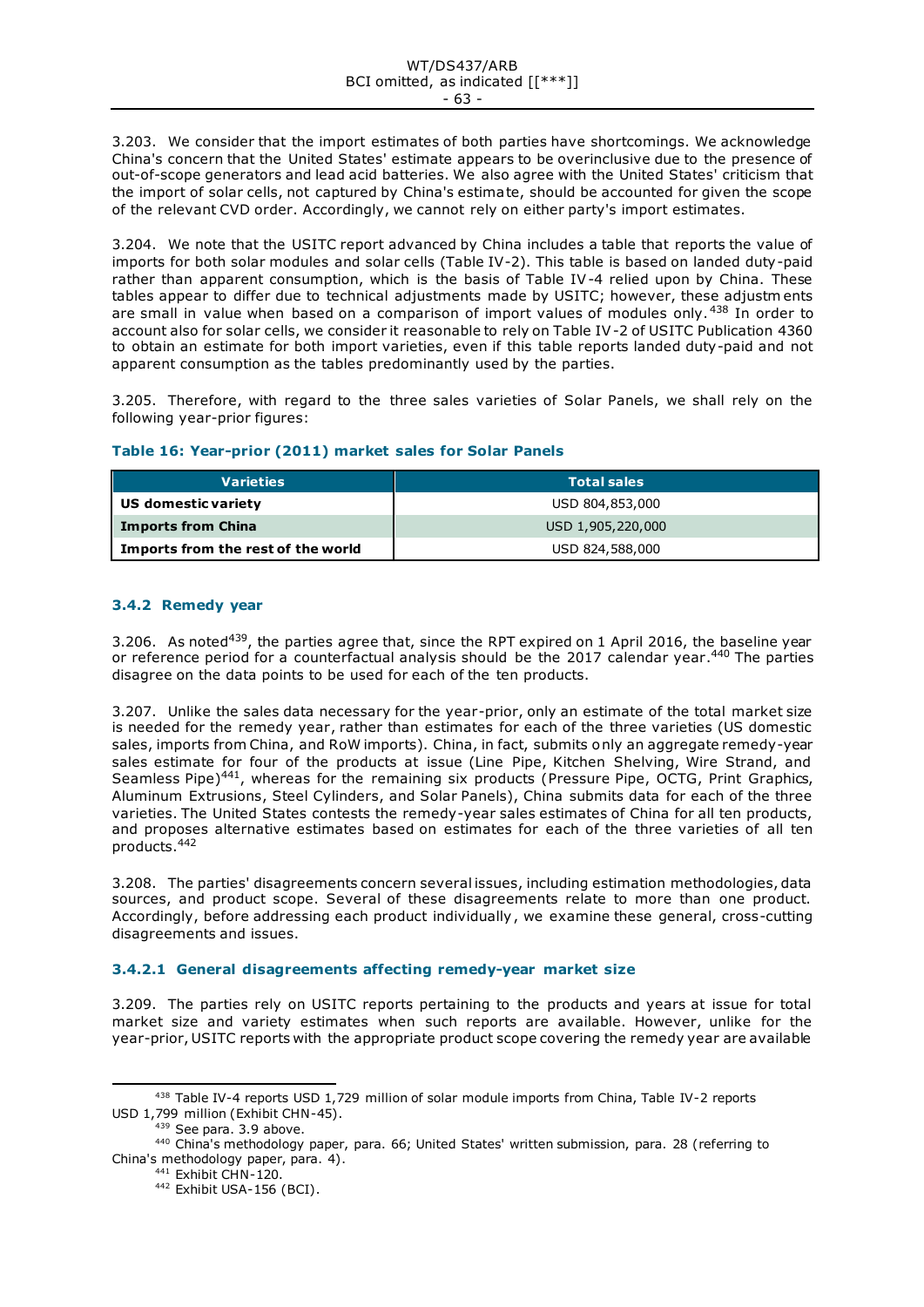only for two products (OCTG and Solar Panels)<sup>443</sup> and even in these two cases they only apply to a subset of varieties. As a result, for remedy-year market size estimates, the parties rely on other sources or extrapolate data from USITC reports of earlier years.

3.210. Each party criticizes the adjustments chosen by the other party. In particular, the United States questions China's use of a gross domestic product (GDP) deflator to extrapolate data, whereas China criticizes the United States' reliance on confidential USCBP data to obtain estimates for imports from China. We address these two disagreements in turn.

# **3.4.2.1.1 Remedy year data estimates obtained using a GDP deflator**

3.211. As China explains, for five products<sup>444</sup> it uses information from either a USITC sunset review or a USITC report from another investigation involving the same product scope for estimating the sales of the three varieties and calculating total market size. However, as the reports on three of those five products (Pressure Pipe, Print Graphics, and Aluminum Extrusions) were published prior to 2017, China scales data from the latest year with reported market data available to 2017 values using a GDP deflator.<sup>445</sup> For a sixth product, Steel Cylinders, China uses data on import supply from a USITC sunset review and adjusts it by a GDP deflator for the import varieties, and uses domestic data that is available directly for 2017 from the sole US producer for the domestic sales variety.<sup>446</sup> For the other four products (Line Pipe, Kitchen Shelving, Wire Strand, and Seamless Pipe), no subsequent USITC reports dated after the relevant year-prior are available or the information therein is redacted, so China estimates the 2017 market size by scaling the size of the whole market in the relevant year-prior for each product using a GDP deflator without differentiating by variety.<sup>447</sup> In other words, China adjusts USITC data from years preceding the remedy year using a GDP deflator, whether for all or only some varieties, for all products except OCTG and Solar Panels.

3.212. The United States argues that China's GDP deflator approach is unsound and overstates the level of N/I.<sup>448</sup> According to the United States, China's GDP deflator approach is not a valid method for estimating market size in the remedy year since applying a GDP deflator to data from previous years merely shows the market size of the original data year in terms of 2017 dollars, rather than the actual market size in 2017. The United States claims that, in effect, China is assuming constant consumption between the original data year and 2017.<sup>449</sup>

3.213. The United States adds that, while the underlying USITC data are likely to be accurate for the original data year, there is no evidence that putting the US market size for that original data year in terms of 2017 dollars, by applying a GDP deflator, would accurately reflect the size of the US market in 2017.<sup>450</sup> According to the United States, as a measurement of inflation, the GDP deflator can be used on a given year's value to calculate what that value would be in terms of another year's dollars; however, a GDP deflator is not an appropriate proxy for projecting the future demand or consumption, or measuring the past demand or consumption, for a product.  $451$ 

3.214. The United States notes that, unlike the estimates generated by China's GDP deflator, the actual US market size, as reported in USITC reports, has varied, sometimes dramatically, year-to-year.<sup>452</sup> According to the United States, there is no relationship between the actual 2017 market size and the projected 2017 value based on applying the GDP deflator to the value from the latest year for which USITC data is available.<sup>453</sup> In particular, the United States argues that if a remedy year happened to be determined as 2009 or any other year that the economy was in recession, the GDP deflator would fail to reflect the actual decline and instead would show growth in consumption. The United States maintains that, "[b]ecause a GDP deflator is not able to accurately estimate consumption for every year, it simply is not an appropriate tool for estimating consumption

450 United States' response to question No. 23, para. 133.

<sup>443</sup> Exhibits CHN-46 and USA-148.

<sup>444</sup> Pressure Pipe, OCTG, Print Graphics, Aluminum Extrusions, and Solar Panels.

<sup>445</sup> China's methodology paper, para. 99; Exhibit CHN-120.

<sup>446</sup> China's methodology paper, para. 100; Exhibit CHN-120.

<sup>447</sup> China's methodology paper, para. 101.

<sup>448</sup> United States' written submission, paras. 148-150.

<sup>449</sup> United States' response to question No. 23, para. 132.

<sup>451</sup> United States' response to question No. 23, para. 133.

<sup>452</sup> United States' response to question No. 23, para. 134, including Figures 3-5 (referring to Exhibit USA-102 (BCI)).

 $453$  United States' response to question No. 23, Figures 3-5.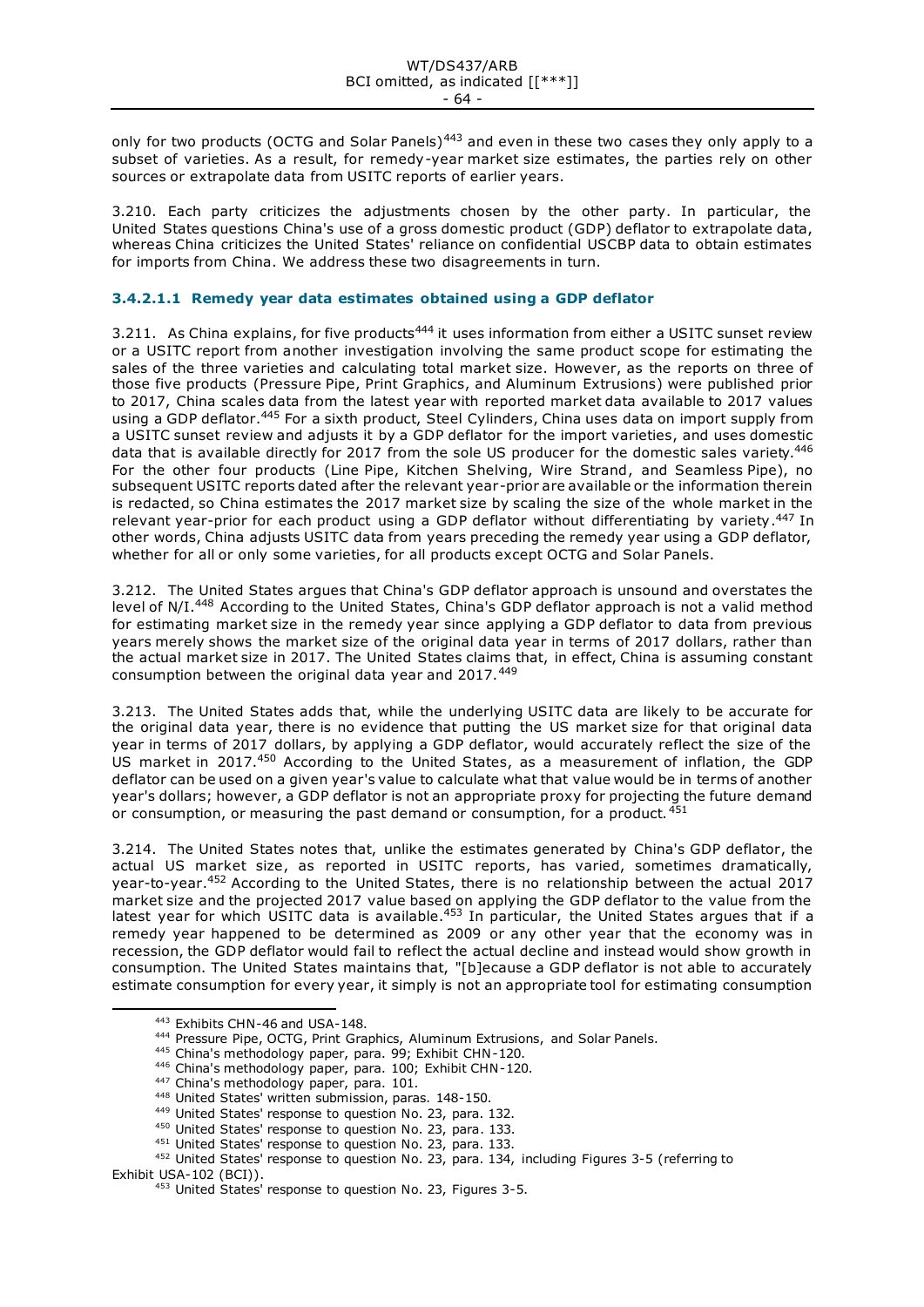for <u>any</u> given year".<sup>454</sup> The United States adds that it is also inappropriate to assume that the year China chose as an original data year is the best proxy for the remedy year in terms of appar ent consumption.<sup>455</sup>

3.215. The United States claims that China seems to calculate the market size for 2017 by not taking into account specific factors related to the products when estimating US domestic shipments, by not providing the relevant customs information on the actual product, and by not taking into account US imports from the RoW.<sup>456</sup> The United States claims that, in contrast, the values of the US market for each product that the United States uses for its analysis is based on actual shipment data for the relevant product, which is significantly more accurate than China's estimate based on a GDP deflator.<sup>457</sup>

3.216. From the outset, China recognizes that in *US – Anti-Dumping Methodologies (China) (Article 22.6 – US)*, the arbitrator expressed a preference for directly measuring the size of the market in the remedy year. China argues that this preference is precisely why it gathered information from later USITC reports when such reports were available. However, China argue s, the USITC has not provided any non-redacted information for Kitchen Shelving, Line Pipe, Seamless Pipe , or Wire Strand, and hence adjusting market size by the inflation rate (as proxied by the GDP deflator) is a reasonable approach.<sup>458</sup>

3.217. China rejects the alternative estimates advanced by the United States.<sup>459</sup> China reiterates that it applied the same approach in all cases for measuring the total US market size in the remedy year.<sup>460</sup> In particular, China recalls, in five cases<sup>461</sup> it has used USITC reports that are more recent than the year-prior to produce its remedy-year estimates, and notes that in each of these cases the GDP deflator adjustment was minor – no more than a 6% adjustment for inflation. Thus, China argues, unless the United States is proposing that the USITC reports China relies upon are inaccurate, there can be little debate over China's estimate of the remedy -year market size. As regards a sixth product, Steel Cylinders, China claims that it has used an up-to-date Form-10K report from the only US domestic producer along with remedy-year HTS trade data to compute the overall remedy-year market size.<sup>462</sup> In the remaining four cases (Line Pipe, Kitchen Shelving, Seamless Pipe, and Wire Strand), China claims that there were no more recent USITC reports covering the subject product, and argues that "[c]onsistent with the principles of consistency and transparency, … adjusting the year-prior market size to estimate the remedy-year market size is perfectly reasonable". 463

3.218. China adds that the United States proposes using a mix of confidential data and *ad hoc*  adjustments to publicly available data.<sup>464</sup> China criticizes the United States' use of confidential USCBP data for imports from China arguing that it cannot confirm its accuracy.<sup>465</sup> Regarding imports from the RoW, China rejects the *ad hoc*, *ex post* adjustments to the public HTSUS trade data that the United States proposes with respect to Seamless Pipe.<sup>466</sup> Regarding domestic production, China claims that the approach of the United States is problematic because it discards verified USITC data in favour of a series of arbitrary assumptions, and, thus, there is no reason to presume that such an approach would lead to a more accurate estimate of the domestic industry's size. On the contrary, according to China, its reliance on the GDP deflator is based on verified data and assumes that domestic production is stable in real value terms and grows with inflation.<sup>467</sup>

3.219. Further, China argues, if one considers Pressure Pipe, Seamless Pipe, and Print Graphics, in each of these cases, the United States downsizes the value of imports in the *remedy* year from

<sup>454</sup> United States' response to question No. 23, para. 135. (emphasis original)

<sup>455</sup> United States' response to question No. 23, para. 135.

<sup>456</sup> United States' written submission, para. 148.

<sup>457</sup> United States' written submission, para. 8.

<sup>458</sup> China's methodology paper, para. 102.

<sup>459</sup> China's written submission, paras. 78-85.

<sup>460</sup> China's written submission, para. 80.

<sup>461</sup> Pressure Pipe, OCTG, Print Graphics, Aluminum Extrusions, and Solar Panels.

<sup>462</sup> China's written submission, para. 80.

<sup>463</sup> China's written submission, para. 81.

<sup>464</sup> China's written submission, paras. 82-84.

<sup>&</sup>lt;sup>465</sup> China's response to Arbitrator question No. 24, para. 61.

<sup>466</sup> China's response to Arbitrator question No. 24, para. 62.

<sup>467</sup> China's response to Arbitrator question No. 24, para. 63.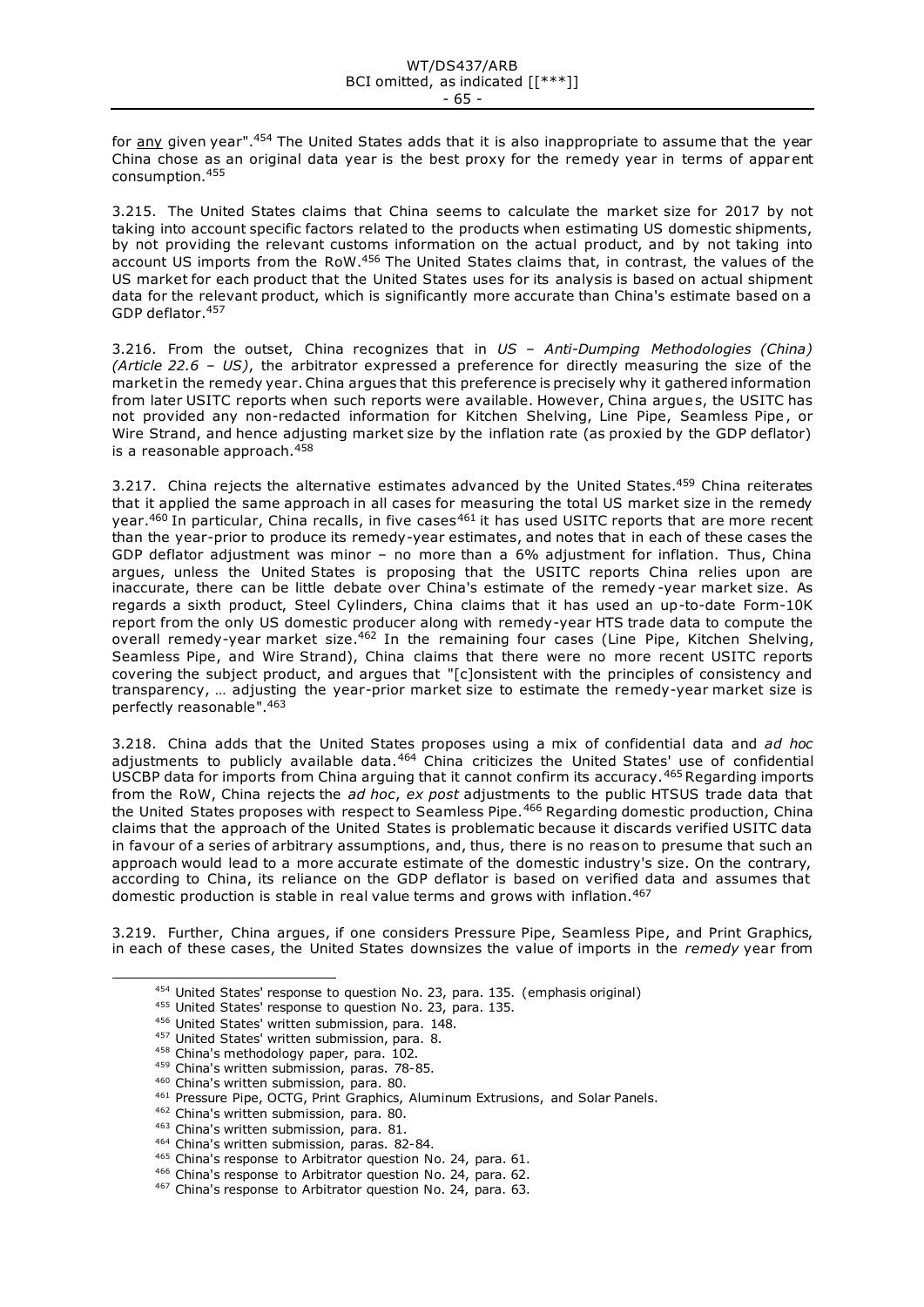other import supply sources using an *ad hoc* scaling metric based on adjustments from the original investigation (which is eight or more years-prior). China finds the United States' position untenable. China argues that, while the United States opposes China's GDP deflator-based approach which occasionally uses information from original investigation USITC reports (if later reports are unavailable), the United States relies on those same reports when it proposes *ad hoc* adjustments to lower the market size in the remedy year. 468

3.220. For China, adjusting the best verifiable, publicly available data to get an estimate for the remedy year would be a relatively easy task in this dispute, because for six of the cases, the timeframe requiring inflation adjustment is short, making it unlikely that different price indices will imply large differences in the adjustment.<sup>469</sup> China concludes by stating that the United States' position that the GDP deflator approach cannot measure market changes is inaccurate. According to China, the fact that it used US market size information from USITC reports from 2015 or 2016, for example, to estimate the size of the US market in 2017, is hardly unreasonable. The relevant question, China claims, is whether another price deflator would be more appropriate than the GDP deflator.<sup>470</sup> According to China, the United States presents no evidence that any other deflator is superior to what China has proposed, and in most cases, the GDP deflator's impact on the estimate of the US market size is quite modest.  $471$ 

3.221. In principle, we do not consider it *a priori* unreasonable to rely on data from years that are close to the remedy year adjusted by an appropriate index that captures changes in market size if reliable sales data from the remedy year is unavailable. However, such an approach does not appear warranted when reliable data for the actual remedy year is available.

3.222. In addition, assuming that data less recent than the remedy year is reliable as a point of departure for estimating remedy-year sales, we do not consider a GDP deflator to be an appropriate index for adjusting such data in the context of this dispute. According to the United States Bureau of Economic Analysis (USBEA), the source of China's data,<sup>472</sup> the GDP deflator "measures changes in the prices of goods and services produced in the United States".<sup>473</sup> The USBEA adds that the GDP deflator is "a measure of inflation".<sup>474</sup> Hence, as argued by the United States, using a GDP deflator would imply assuming constant consumption levels over time with only prices changing. We agree with the United States that such an assumption is unreasonable given that the United States has provided several examples in which consumption has varied significantly over time. <sup>475</sup>

3.223. We also note that the arbitrator in *US – Anti-Dumping Methodologies (China) (Article 22.6 – US)* rejected China's suggested inflation-based adjustment of data from earlier calendar years in order to calculate remedy-year sales as "not reasonable or objective":

China's suggestion to use inflation-adjusted values from the year prior to the imposition of the anti-dumping orders, rather than 2017 values, is not reasonable or objective. We

471 China's written submission, para. 85.

472 See Exhibit CHN-53. We note that China indicates Federal Reserve Economic Data as source, which identifies as original source the USBEA (see [https://fred.stlouisfed.org/series/GDPDEF,](https://fred.stlouisfed.org/series/GDPDEF) last accessed 1 October 2021).

<sup>474</sup> <https://www.bea.gov/data/prices-inflation/gdp-price-deflator>, accessed on 5 October, 2021.

<sup>475</sup> See para. 3.214 above.

<sup>468</sup> China's written submission, para. 83.

<sup>469</sup> China's response to Arbitrator question No. 26, para. 72. According to China, only for four cases (Line Pipe, Kitchen Shelving, Wire Strand, and Seamless Pipe) the timeframe requiring inflation adjustment would be long, since for the other products China either provided data for 2015 (i.e. Pressure Pipe, Print Graphics, and Aluminum Extrusions), or for 2013 (i.e. OCTG), or no adjustment is needed (i.e. for Steel Cylinders and Solar Panels). (China's response to Arbitrator question No. 26, para. 73).

 $470$  In a response to a question from the Arbitrator asking for other publicly available deflators, China presented an alternative to its GDP deflator in the form of a product-specific Producer Price Index ("PPI"). According to China, the overall impact of using product-specific PPI data rather than the GDP deflator is modest. However, while the PPI varies slightly from case to case and from the GDP deflator, it is not obvious for China that the PPI is a preferred metric to adjust the public data to evaluate the market size in 2017 since the PPI focuses on the very broad output of US producers including not only the goods and services purchased by producers as inputs in their own operations or as investment, but also goods and services bought by consumers from retail sellers and directly from the producer. China argues that, in contrast, the GDP deflator, as a measure of inflation, is a better representation of the real changes in markets size for the products at issue (China's response to Arbitrator question No. 26, paras. 70-71; Exhibits CHN-103 and CHN-104).

<sup>473</sup> <https://www.bea.gov/data/prices-inflation/gdp-price-deflator>, accessed on 5 October, 2021.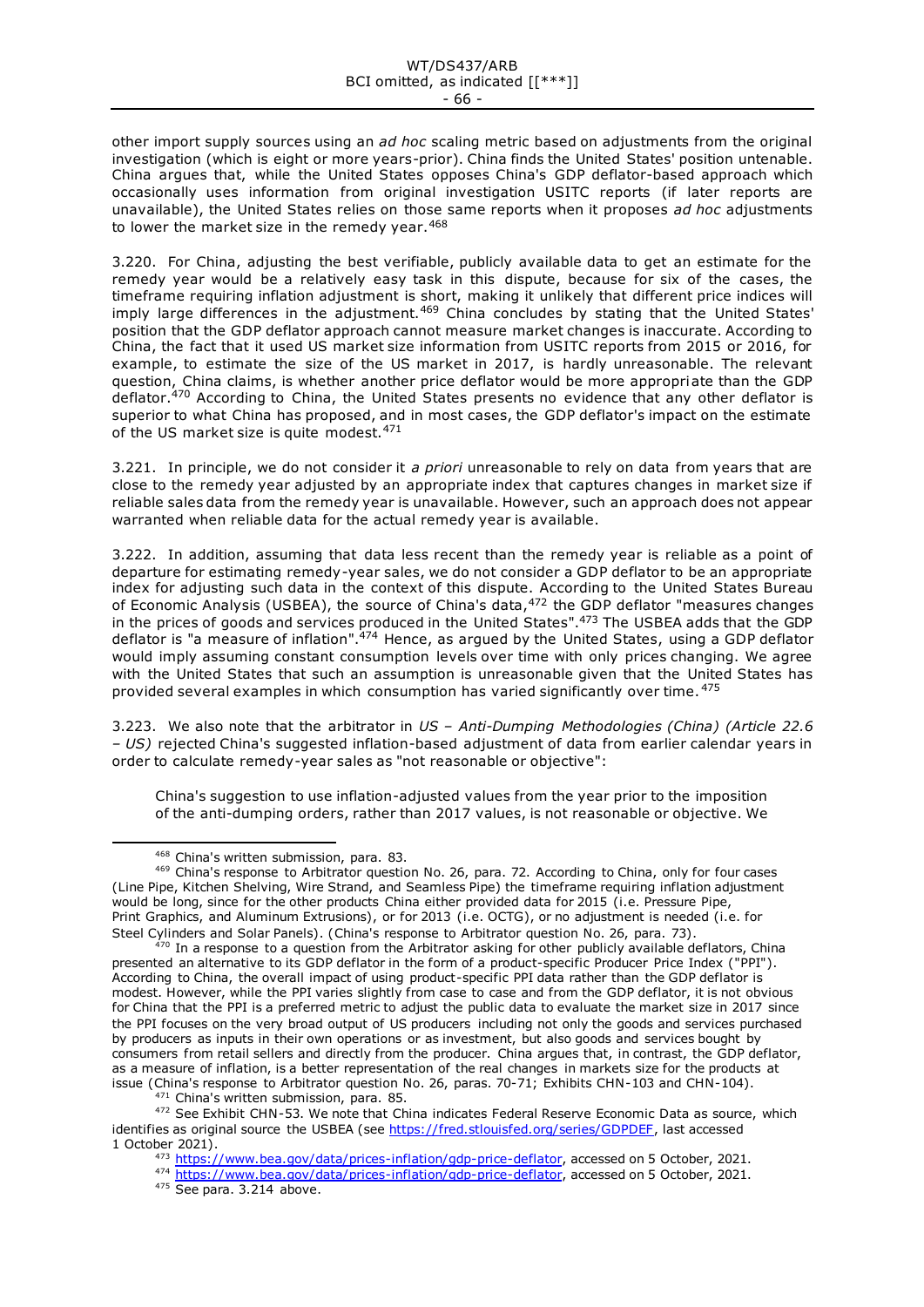recall that our mandate is to determine the level of nullification or impairment caused by the United States' failure to implement the DSB recommendations and rulings by the expiry of the reasonable period of time. We also recall that the parties agreed to use calendar year 2017 as the reference period. Thus, we consider it appropriate to use the actual 2017 values of the US market, including the actual 2017 value of US shipments, when applying the Armington model to simulate the impact of reducing the WTO-inconsistent anti-dumping duties from the actual 2017 duty rates to the counterfactual duty rates. If we were to use the values of the US market in the year prior to the imposition of the anti-dumping orders, inflation-adjusted or not, we would be simulating the impact of reducing the WTO-inconsistent anti-dumping duties at a point in time where these duties had not yet been imposed. In our view, this would not be in accordance with our mandate.  $476$ 

3.224. China argues that by using the latest USITC reports available or other transparent market information, it has addressed this criticism by the arbitrator in *US – Anti-Dumping Methodologies (China) (Article 22.6 – US).<sup>477</sup>* We disagree. If reliable data from the actual remedy year is available, using data from earlier USITC reports does not address the criticism since it would still be simulating the impact of reducing the WTO-inconsistent CVDs before the end of the RPT, which would not correspond to the parties' agreed view as to our mandate.

3.225. We note China's argument that, by relying on the year-prior data of certain CVDs to make adjustments to remedy-year data that admittedly does not have the appropriate product scope, the United States essentially mirrors China's approach and, therefore, acts inconsistently with its own criticism of China's GDP deflator-based methodology. However, we consider it more reasonable to assume that certain consumption ratios remain constant over time than the assumption that total consumption remains constant over time. For example, the United States scales for Pressure Pipe 2017 RoW imports from basket HTSUS codes using the share of subject product in these HTSUS codes obtained with information from the original USITC reports.<sup>478</sup> This assumes that the ratio of subject product in the more aggregated HTSUS codes has remained constant. Adjusting actual 2017 import data with such a ratio still ensures that the resulting estimate is based on data from the remedy year. In contrast, assuming constant consumption over time leads to an estimate that is based on year-prior data.

3.226. We also note that for three products (Pressure Pipe, Kitchen Shelving, and Aluminum Extrusions), there is no remedy-year data on the record for domestic shipments since both parties rely on data from prior years. In such a case, a scaling exercise might be reasonable, but we consider that an appropriate index for this exercise should optimally consider changes in both quantities and prices, and not just in one of them as is the case for the GDP deflator. Such indices are publicly available in the form of growth rates for national or industrial output.

3.227. In light of the above, we reject China's remedy-year estimates for all products that are obtained using a GDP deflator for the purposes of these proceedings. We shall proceed to reviewing the data provided for each of the three varieties of each product at issue, and, subject to such data being reasonable, we will use it in order to determine the total remedy-year market size for each product as detailed in our product-by-product analysis in section 3.4.2.2.

# **3.4.2.1.2 Use of USCBP data for imports from China as submitted by the United States**

3.228. The United States relies on data obtained from USCBP to submit remedy-year data from 2017 for the Chinese import variety of all ten products. The United States repeatedly argues that this data was used by the arbitrator in *US – Anti-Dumping Methodologies (China) (Article 22.6 – US)* and should therefore be considered appropriate also for our proceedings.  $479$ 

3.229. China argues that relying on such USCBP data is inappropriate. According to China, we should rely in the first instance on verified data reported by the USITC even if it r elates to years earlier than the remedy year, and only turn to other publicly available data where the relevant USITC

<sup>476</sup> Decision by the Arbitrator, *US – Anti-Dumping Methodologies (China) (Article 22.6 – US)*, para. 7.18. (fn omitted)

<sup>477</sup> China's methodology paper, para. 102.

<sup>478</sup> United States' written submission, paras. 144-147.

<sup>479</sup> See e.g. United States' response to Arbitrator question No. 15, paras. 97-107, and No. 80, para. 35.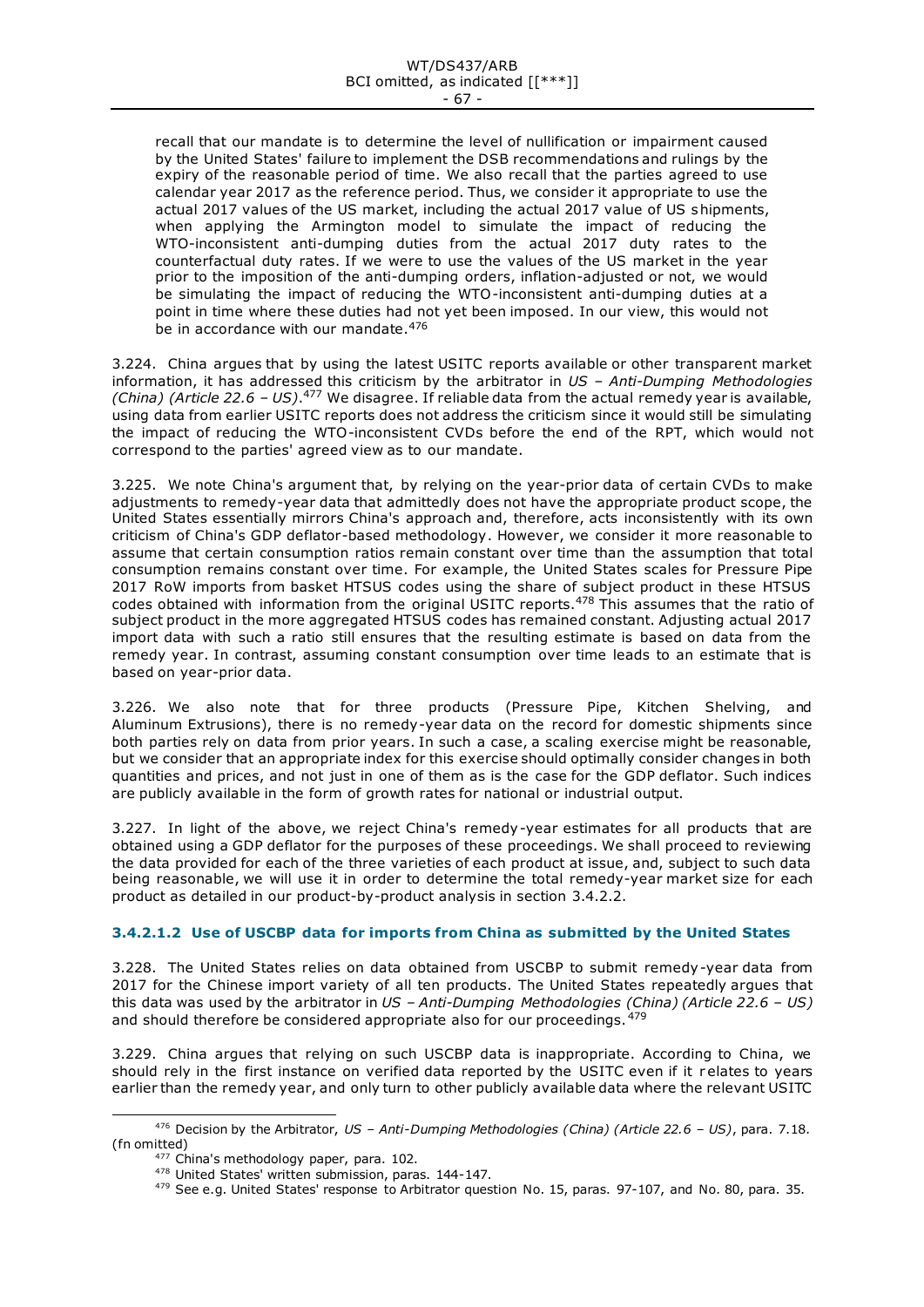#### WT/DS437/ARB BCI omitted, as indicated [[\*\*\*]] - 68 -

data is not publicly available. China considers that the fact that the arbitrator in *US – Anti-Dumping Methodologies (China) (Article 22.6 – US)* relied on exporter-specific USCBP data does not support the use of such data in the present arbitration because the WTO violations at issue in that dispute related to an exporter-specific duty adjustment. According to China, the WTO violation at issue in these proceedings does not vary depending on the exporter and, thus, the only reason to use the exporter-specific USCBP data submitted by the United States would be if the United States could demonstrate that the USCBP data is somehow superior to the data obtained from USITC reports or HTSUS import data submitted by China.<sup>480</sup>

3.230. China adds that USCBP data is confidential and could only be relied upon if the United States submitted additional data reporting imports by exporter to allow both China and the Arbitrator to verify its accuracy.<sup>481</sup> China argues that allowing one party to assert the value of imports subject to the CVD orders without enabling the other party to verify these values would "call the legitimacy of the N/I calculation into question". 482

3.231. In addition, as regards specifically Line Pipe and OCTG, China claims that the United States' data relies upon customs value, even though USITC deemed landed duty value paid the correct metric to measure imports, which is higher in value. China also claims that for Line Pipe and Solar Panels, some imports that enter under the HTS codes listed in the relevant CVD orders are non-subject products. According to China, the USITC data it submitted excludes any out-of-scope product included in the USCBP data submitted by the United States.<sup>483</sup>

3.232. The United States responds that China has not supported its argument that relying on USCBP data is inappropriate. The United States suggests that China can verify USCBP data by comparing it with export data compiled by the General Administration of Customs China and argues that the United States relies on non-public data only where adequate public data is not available. In particular, the United States argues that, for the remedy-year, USCBP data is the most accurate data source for the products at issue. According to the United States, this is because the USCBP collects data using the description of the product as defined in the relevant CVD order , through its Automated Commercial Environment system.<sup>484</sup>

3.233. Given that our mandate points us to the remedy year, we consider that using actual data from the remedy year is preferable to using data from previous years that are adjusted by inflation or growth rates. Hence, insofar as there are no USITC reports covering 2017, we agree with the United States that USCBP data directly for 2017 appear to be the most accurate remedy -year Chinese import data on the record. The fact that USCBP data is not public does not *a priori* disqualify such data. As a matter of fact, prior arbitrators have relied on non-public data to establish the level of N/I.<sup>485</sup> Also, we agree with the United States that, apart from pointing out the non-public nature of USCBP data, China has not indicated why such data should generally be unreliable. <sup>486</sup>

3.234. Accordingly, when no superior data is available for a certain product at issue, we shall rely on USCBP data for imports from China in the remedy year provided by the United States.

# **3.4.2.2 Remedy-year market size per product**

3.235. As mentioned, the parties disagree on remedy-year market size estimates for all ten products. As noted, the parties' disagreements concern several aspects including estimation methodologies, data sources and product scope. We address these data issues put forward by the parties with regard to each of the ten products at issue, including as regards the three sales varieties.

<sup>480</sup> China's response to Arbitrator question No. 44, para. 35, and No. 73, para. 23; comments on the United States' response to Arbitrator question No. 110, paras. 84-85; and opening statement at the meeting of the Arbitrator, para. 55.

<sup>481</sup> China's response to Arbitrator question No. 12, para. 42; No. 24, para. 61; and No. 25, para. 67. 482 China's response to Arbitrator question No. 12, para. 42.

<sup>483</sup> China's response to Arbitrator question No. 73, para. 22; opening statement at the meeting of the Arbitrator, para. 56.

<sup>484</sup> United States' response to Arbitrator question No. 15, paras. 97-107 and No. 82, para. 41.

<sup>485</sup> See, e.g. Decision by the Arbitrator, *US – Anti-Dumping Methodologies (China) (Article 22.6 – US)*.

<sup>486</sup> We note that China states in the context of, for instance, Kitchen Shelving, that "the United States does have confidential USCBP data that could be helpful for assessing trade in the remedy year, but it has not made that data available to China" (China's response to Arbitrator question No. 25, para. 67).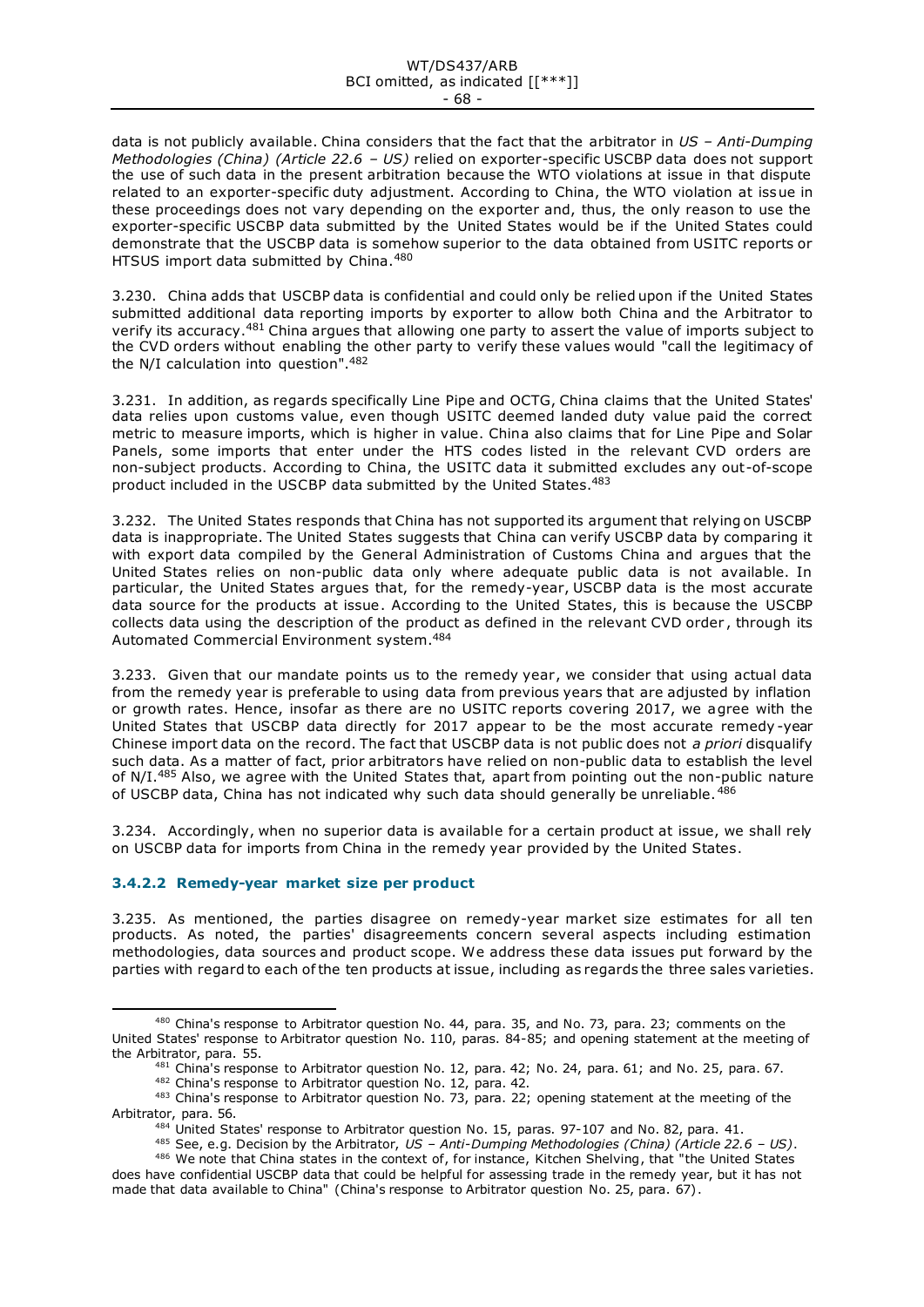### **3.4.2.2.1 Pressure Pipe**

3.236. China obtains estimates for the three varieties by applying a GDP deflator to 2015 data from USITC Publication 4644.<sup>487</sup> The United States presents data for the domestic variety based on the same USITC report but, for imports from China and from the RoW, the United States relies on USCBP and HTSUS-based US Census data respectively.<sup>488</sup> The HTSUS-based US Census data for imports from the RoW includes, according to the United States, out-of-scope product. Therefore, the United States scales this data using the average ratio over the years 2007-2009 of USITC Publication 4064 data<sup>489</sup> with the appropriate scope to the HTSUS data with a larger scope.<sup>490</sup>

3.237. Regarding sales of the **US domestic variety**, both parties use USITC Publication 4644 as a data source, but they disagree on which year's data within that report to use as a starting point for calculating remedy-year sales and they use different indices to scale data in order to reach an estimate for 2017. While China uses data for the full year of 2015, the United States annualizes data from the first quarter (January-March) of 2016 and scales it by the year-on-year growth rate of sales in this specific variety from the first quarter of 2015 to the first quarter of 2016.<sup>491</sup>

3.238. We note that according to USITC Publication 4644 actual annual sales in 2015 were 10% smaller than annualized first quarter sales of that year.<sup>492</sup> Further, we consider that relying on the first quarter of 2016 as opposed to the full year of 2015 involves a relatively small difference in terms of how recent the underlying data is. Hence, we consider it appropriate to rely on data for the full year of 2015, as suggested by China, and not on annualized first quarter data for 2016, as suggested by the United States.

3.239. Regarding the scaling of the data to the remedy year, the parties use different indices. China uses the GDP deflator, whereas the United States scales by an index based on market-size changes from the first quarter of 2015 to the first quarter of 2016. As indicated, we disagree with China's suggested GDP deflator.<sup>493</sup> Among other reasons, we consider this index inappropriate for the current proceedings as it does not account for changes in consumption levels in the remedy year or previous years. In this context, we note that the index used by the United States also ignores possible changes in consumption levels between 2016 and 2017, the remedy year, and assumes that growth simply continues in a linear fashion. Further, the index proposed by the United States is based on a comparison of a single quarter only and, therefore, might not be representative of the full annual development. As a result, we consider that neither China's nor the United States' proposed indices are appropriate.

3.240. We recall that to obtain year-prior domestic shipment data in the context of a different product, Kitchen Shelving, China and the United States appear to rely on the US Census' Annual Survey of Manufactures<sup>494</sup>, which reports annual shipment data at the 6-digit NAICS industry level.<sup>495</sup> As noted regarding year-prior data for Kitchen Shelving<sup>496</sup>, we consider this survey as a reliable data source. Hence, we consider that growth rates obtained on the basis of this survey for the primary 6-digit NAICS codes associated with the products at issue in the context of Pressure Pipe can serve as a more reliable approximation for market-size changes at the more disaggregated product level than the indices advanced by the parties. In particular, we consider that 6-digit-level, or industry-level, growth rates for the relevant years may better capture product-level growth rates in the relevant period than the national price changes advanced by China in the form of a GDP

<sup>493</sup> See section 3.4.2.1.1 above.

<sup>487</sup> Exhibits CHN-5 and CHN-120. GDP deflator data is reported in Exhibit CHN-53.

<sup>488</sup> Exhibits CHN-5; USA-65; USA-66 (BCI); and USA-156 (BCI).

<sup>489</sup> Exhibit CHN-4.

<sup>490</sup> United States' written submission paras. 144-146 and Table 11.

<sup>491</sup> Exhibit USA-61.

<sup>492</sup> Exhibit CHN-5, Table IV-3. The annualized value is USD 94,912,000 for 2015 while the actual value is USD 85,540,000.

<sup>494</sup> See Exhibits CHN-53 and USA-61.

 $495$  In years where a full economic census is conducted (every five years including the remedy year),

these figures are reported in the Economic Census instead of the Annual Survey of Manufactures.

<sup>&</sup>lt;sup>496</sup> See section 3.4.1.2.3 above.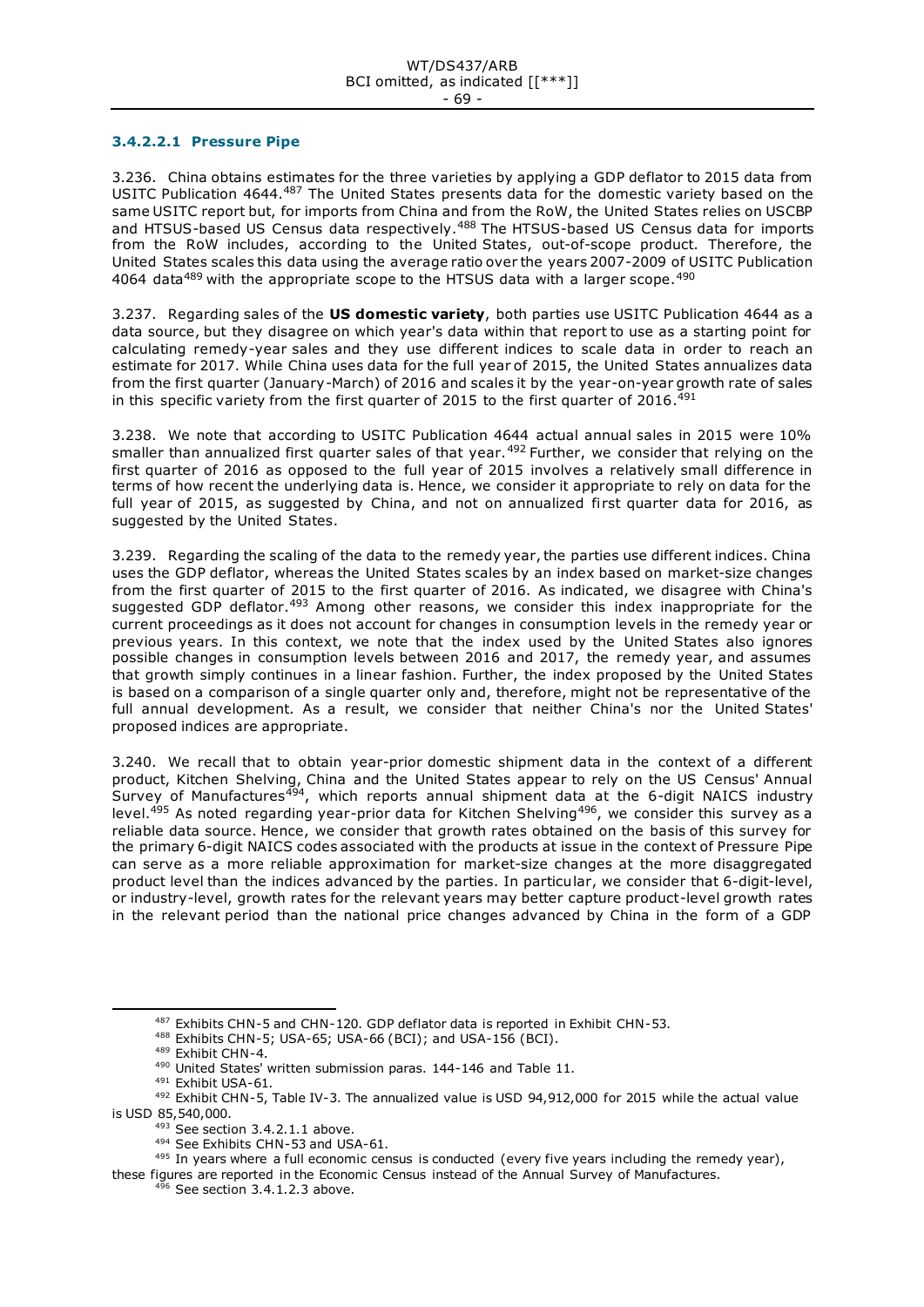deflator or the past product-level growth rates relied upon by the United States.<sup>497</sup> Therefore, to obtain the value of domestic sales of Pressure Pipe for the remedy year, we will calculate a scaling index based on this data and apply it to 2015 sales data for the full year from USITC Publication 4644.<sup>498</sup>

3.241. As regards the two **import varieties**, China obtains estimates by applying a GDP deflator to 2015 data from a USITC Publication 4644, resulting in an estimate of zero for Chinese remedy-year imports. In turn, the United States relies on remedy-year data from the USCBP for Chinese imports and on remedy-year HTSUS-based US Census data for RoW imports, which the United States scales to correct for any out-of-scope products.

3.242. As explained<sup>499</sup>, we disagree with China's suggested GDP deflator. As regards the data submitted by the United States for imports from China, China challenges the United States' estimates due to reliance on USCBP data, which we have addressed earlier.<sup>500</sup> Considering that the United States' data is based on information from the actual remedy year, and no other data from that year is available, we consider the estimate for Chinese imports provided by the United States superior to China's 2015 data scaled by a GDP deflator and to be the best available data on the record, and we will rely upon this data.

3.243. For imports from the RoW, China criticizes the United States' correction for out-of-scope products to its HTSUS-based estimate. As mentioned, the United States implements this correction by scaling the data using the average ratio over the years 2007-2009 of USITC report data with the appropriate product scope to the HTSUS data with a larger scope. China argues that using an *ad hoc* scaling metric based on adjustments from the original investigation is inconsistent with the United States' criticism of China's use of market-size estimates based on data from the original investigation combined with a GDP deflator. China adds that the adjustment only serves to diminish the size of the market in the remedy year.<sup>501</sup>

3.244. We note that China acknowledges<sup>502</sup> that the USITC report it relies upon indicates that the HTSUS codes pertaining to Pressure Pipe include out-of-scope products.<sup>503</sup> Hence, we consider it reasonable to adjust for such scope issues. As explained, we consider such a scope adjustment to be more reasonable than assuming constant consumption over time as implied by China's GDP

 $497$  We note that the annual growth rate from 2015 to 2016 based on 6-digit NAICS industry statistics matches the United States' estimated growth rate obtained from comparing the first quarters of 2015 and 2016 at the more disaggregated product-level as reported in USITC Publication 4644 quite closely. Industry-level shipments shrank by 9.9% while the United States' first quarter comparison suggests a decline of 11.3% at the product-level. We also note that the industry-level growth rate from 2014 to 2015 (19.4%) was similar to the product-level growth reported by USITC (26.4%). According to industry statistics, the market recovered in 2017 partly with a growth rate of 15.1% (or 3.7% compared to 2015). This is in stark contrast to the United States' assumption, which is not substantiated by concurrent data, that the market continued to shrink by 11.3%. See US Census' Annual Survey of Manufactures 2015 and 2016 and Economic Census of 2017 data for NAICS code 331110 available at: [https://www.census.gov/data/tables/time-series/econ/asm/2013-2016](https://www.census.gov/data/tables/time-series/econ/asm/2013-2016-asm.html) [asm.html](https://www.census.gov/data/tables/time-series/econ/asm/2013-2016-asm.html) (accessed 1 October 2021) (Tables "2015 Value of Product Shipments" and "2016 Value of Product Shipments") and<https://www.census.gov/data/tables/2017/econ/economic-census/naics-sector-31-33.html> (accessed 1 October 2021) (Table "EC1700BASIC").

<sup>498</sup> To obtain shipment estimates at the 6-digit NAICS-level for the industry associated with Pressure Pipe, we follow China's methodology (see Exhibit CHN-53) used for determining year-prior market values of Kitchen Shelving. In other words, we use the NAICS-HTS concordance by Pierce and Schott (2012) to match the HTS codes listed in USITC Publication 4644 to a 6-digit NAICS code (331110 – "Iron and steel mills and ferroalloy manufacturing") (Justin R. Pierce and Peter K. Schott, "A Concordance Between Ten-Digit U.S. Harmonized System Codes and SIC/NAICS Product Classes and Industries" (2012), *Journal of Economic and Social Measurement*, 37(1-2):61-96). We then obtain shipments data for this NAICS code from the Annual Survey of Manufactures and the Economic Census and deduct exports obtained from USITC's Dataweb. See Annex C-5 for the identification of the primary NAICS code, Annex C-6 for the calculation of the scaling index, and Annex C-8 for the calculation of the resulting remedy year figure. We note that these steps were not criticised by the United States in the context of year-prior data of Kitchen Shelving. In fact, the United States also relies on primary NAICS codes for that product.

<sup>499</sup> See section 3.4.2.1.1 above.

<sup>&</sup>lt;sup>500</sup> See section 3.4.2.1.2 above.

<sup>501</sup> China's written submission, paras. 82 and 83.

<sup>502</sup> China's response to Arbitrator question No. 46, para. 37.

<sup>&</sup>lt;sup>503</sup> See USITC Publication 4064, p. IV-6 (Exhibit CHN-4).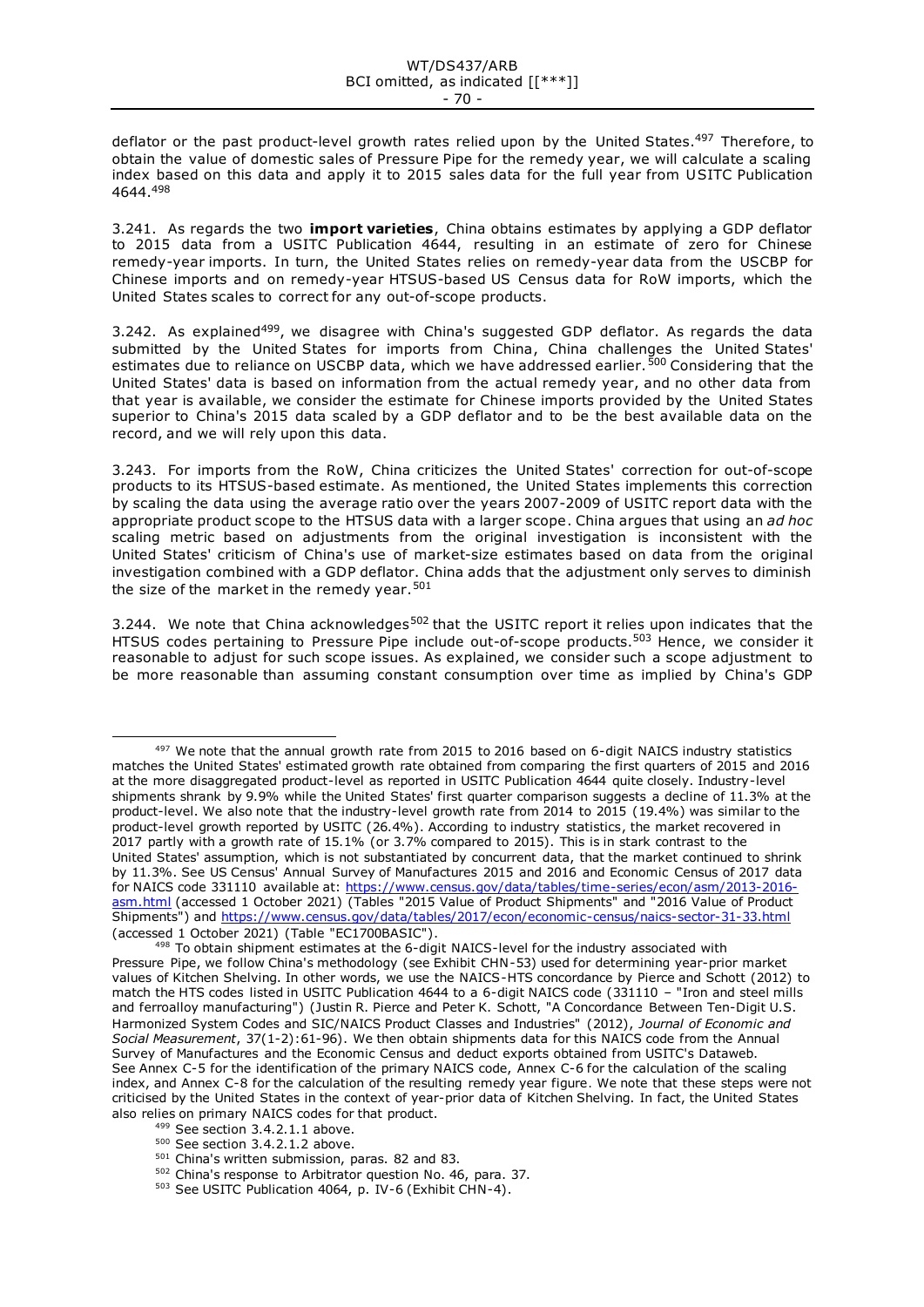deflator-based estimate. <sup>504</sup> As a result, we adopt the United States' estimates for imports from the RoW.

3.245. Therefore, with regard to Pressure Pipe, we shall rely on the following variety-specific figures for the purposes of calculating the total remedy-year market size:

| Table 17: Remedy-year market sales for Pressure Pipe |  |  |
|------------------------------------------------------|--|--|
|------------------------------------------------------|--|--|

| <b>Varieties</b>                   | <b>Total sales</b> |
|------------------------------------|--------------------|
| US domestic variety                | USD 89,091,000     |
| <b>Imports from China</b>          | $[1***]$           |
| Imports from the rest of the world | USD 156,207,000    |
| <b>TOTAL MARKET SIZE</b>           | $IT***11$          |

# **3.4.2.2.2 Line Pipe**

3.246. In the case of Line Pipe, China does not report sales data by variety but calculates an estimate for the total market size in the remedy year (2017) obtained by applying a GDP deflator to its estimated total sales data for the year-prior  $(2007)$ .<sup>505</sup> The United States calculates its remedy-year total US market-size figure as the sum of sales estimates and data for the three varieties.<sup>506</sup> The United States' estimate for sales of the US domestic variety in 2017 is based on industry data from Preston Pipe and Tube, a private data and consulting company.<sup>507</sup> For imports from China and from the RoW, the United States relies on USCBP and HTSUS-based US Census data respectively.<sup>508</sup>

3.247. As explained<sup>509</sup>, we do not consider the use of a GDP deflator, as suggested by China, to be a reliable approach for calculating remedy-year sales. Hence, we review the remedy-year data for all three varieties provided by the United States, as well as China's arguments against relying on such data, before calculating the total value of remedy-year sales.

3.248. Regarding sales of the **US domestic variety**, the United States' data includes price and quantity information at a disaggregated level, used to obtain an estimate which the United States argues is in line with the scope of the CVD order. In particular, the United States multiplies the average US price for welded pipe of 16 inches or less in diameter by the 2017 production quantity of that pipe type and size. It obtains the production quantity by multiplying the share of line pipe that is 16 inches or less in diameter in total line pipe shipments with the total amount of welded pipes shipped domestically. China criticizes the United States' estimate as being based on arbitrary assumptions, as well as unverifiable data sources and calculations.<sup>510</sup> China adds that, while Preston Pipe and Tube is a well-known source for pipe data, its data does not match the product scope under the relevant CVD order. In particular, China claims that the product scope is limited to pipes not greater than 14 inches in outside diameter, whereas the Preston Pipe and Tube data reports data only for pipes up to 16 inches in diameter. China concludes that the United States' estimate includes out-of-scope products.<sup>511</sup>

3.249. The United States responds that China appears to have erroneously cited the product scope of Pressure Pipe, which is limited to pipes not greater than 14 inches in diameter. The United States argues that, in contrast, the product scope of Line Pipe, the product at issue in this context, includes pipes up to 16 inches in diameter.<sup>512</sup>

<sup>504</sup> See para. 3.225 above.

<sup>505</sup> Exhibit CHN-120. See also Exhibit CHN-53 for reported GDP deflator data.

<sup>506</sup> Exhibit USA-156 (BCI).

<sup>507</sup> Exhibits USA-60 and USA-136 (BCI).

<sup>508</sup> Exhibits USA-59 and USA-64 (BCI).

<sup>509</sup> See section 3.4.2.1.1 above.

<sup>510</sup> China's response to Arbitrator question No. 24, para. 63 and Table 5.

<sup>511</sup> China's response to Arbitrator question No. 83, paras. 47-49.

<sup>512</sup> United States' comments on China's response to Arbitrator question No. 83, para. 32.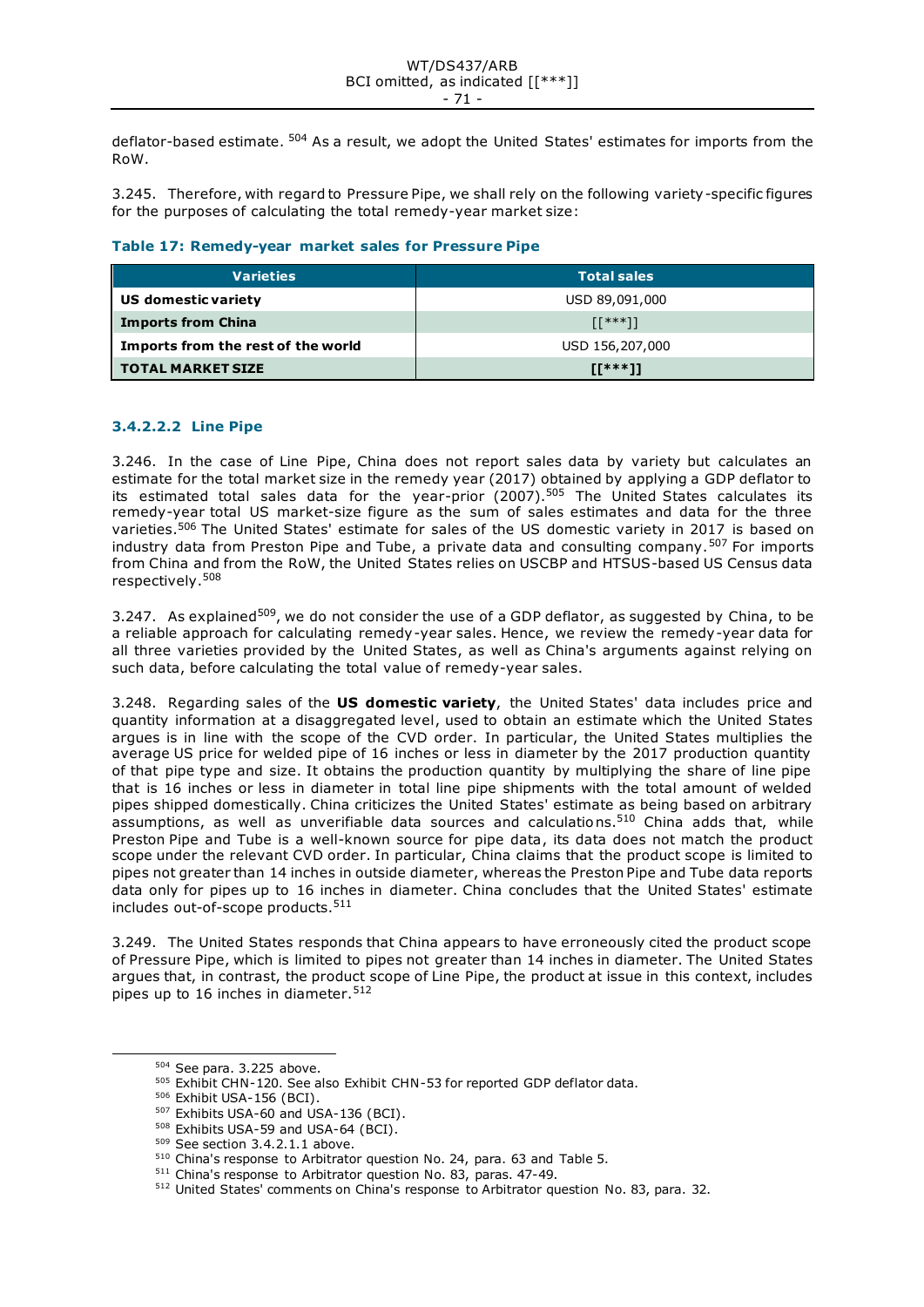3.250. We note that, as argued by the United States, the product scope of the relevant order, as defined in the relevant notice of CVD order issued by the Department of Commerce, is "circular welded carbon quality steel pipe of a kind used for oil and gas pipelines (welded line pipe), not more than 406.4 mm (16 inches) in outside diameter, regardless of wall thickness, length, surface finish, end finish or stenciling".<sup>513</sup>

3.251. In light of the clarification regarding product scope and while we agree with China that the United States' estimate is based on a set of assumptions, we still consider that the estimate is preferable to China's estimate which assumes constant consumption levels over a 10-year period. The United States' estimate is based on actual 2017 data and each of its assumptions appear to be reasonable. In particular, we consider that assuming that the share of line pipe that is 16 inches or less in diameter is the same in total line pipe sales and welded line pipe sales not unreasonable in the absence of welded line pipe sales data. We also consider that applying the average price across different welded line pipes 16 inches or less in diameter to this sales estimate is reasonable in the absence of more disaggregated sales data that would allow for a better matching between disaggregated price and line pipe types.

3.252. As regards the two **import varieties**, the parties' disagreements with respect to the United States' estimates for imports from China revolve around the use of USCBP data. As explained, if no superior data is available, we consider the use of USCBP data for the remedy year to be reasonable.<sup>514</sup> As regards imports from the RoW, China does not challenge the scope of the HTSUS-data based estimate of the United States. In light of this and since it is the only data for Line Pipe imports from the RoW on the record for the remedy year, we adopt the estimate based on HTSUS data provided by the United States. As we have rejected China's GDP deflator approach, we adopt the United States' estimates for the two import varieties.<sup>515</sup>

3.253. Therefore, with regard to Line Pipe, we shall rely on the following variety-specific figures for the purposes of calculating the total remedy-year market size:

| <b>Varieties</b>                   | <b>Total sales</b> |
|------------------------------------|--------------------|
| US domestic variety                | USD 542,483,000    |
| <b>Imports from China</b>          | $[1***]$           |
| Imports from the rest of the world | USD 605,500,000    |
| <b>TOTAL MARKET SIZE</b>           | $II***11$          |

# **Table 18: Remedy-year market sales for Line Pipe**

# **3.4.2.2.3 Kitchen Shelving**

3.254. In the case of Kitchen Shelving, China estimates the remedy year (2017) total sales in the US market by applying a GDP deflator to its estimated total sales for the year-prior agreed by the parties (2008).<sup>516</sup> The United States calculates the remedy year total market size figure as the sum of its sales estimates for the three varieties. The United States' estimate for sales of the US domestic variety in 2017 is calculated using the same methodology the United States employs to estimate the year-prior equivalent, namely as a certain percentage of NAICS-level total remedy-year sales of kitchen appliances in the United States informed by Kitchen Shelving cost share estimates less imports. The United States' estimate for Kitchen Shelving imports from China are based on USCBP data for 2017. Its estimates for imports from the RoW are calculated by deducting the above imports from China from estimated total imports obtained using the United States' methodology for

<sup>513</sup> Exhibit CHN-8.

<sup>514</sup> See section 3.4.2.1.2 above.

<sup>515</sup> We note that in its later submissions (Exhibits USA-79 (BCI) and USA-156 (BCI)), the United States' figure for imports from the RoW differs by USD 100,000 from the figure contained in Exhibit USA-59, which the United States refers to as the source of Exhibit USA-156 (BCI). Exhibits USA-79 (BCI) and USA-156 (BCI) indicate a value of USD 605,600,000, whereas Exhibit USA-59 indicates USD 606,500,000. Given that the United States argues that Exhibit USA-59 is the source of its data, we rely on the figure contained therein, i.e. USD 606,500,000.

<sup>516</sup> Exhibit CHN-120. See also Exhibit CHN-53 for reported GDP deflator data.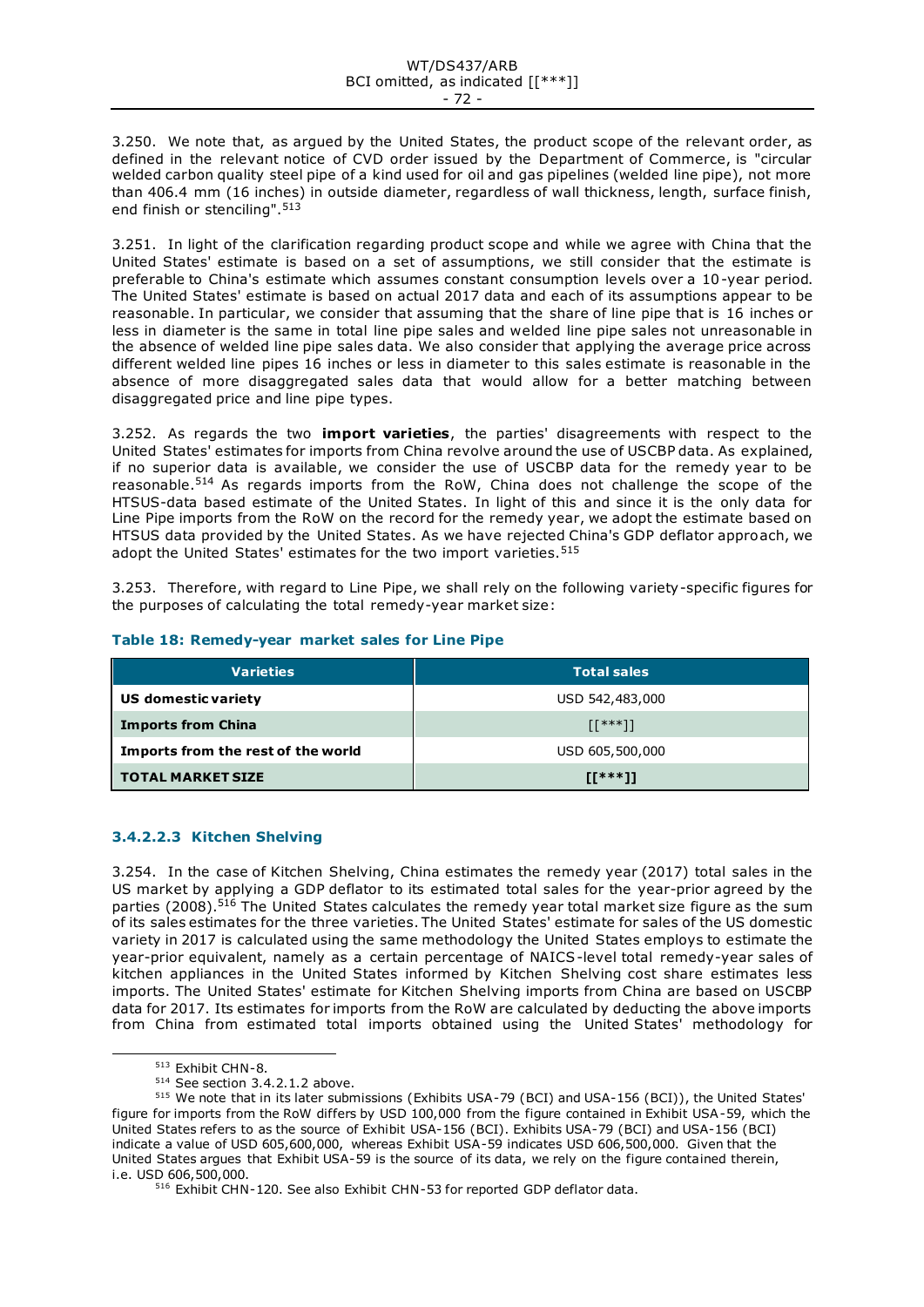estimating the year-prior imports from China. The United States uses two HTSUS codes to calculate imports of oven-related kitchen shelving from the US Census and multiplies this number by two to account for all other types of kitchen shelving. 517

3.255. As explained, we do not consider the use of a GDP deflator, as suggested by China, to be a reliable approach for calculating remedy-year sales.<sup>518</sup> Hence, we review the remedy-year data for all three varieties provided by the United States as well as China's arguments against relying on such data, before calculating the total value of remedy-year sales.

3.256. For sales of the **US domestic variety**, the United States criticizes the assumptions underlying the use of a GDP deflator<sup>519</sup>. China criticizes the United States' estimation methodology as based on *ad hoc*, unverified, and unattributed statements. China adds that the cost share estimates upon which the United States' methodology rests are ranges rather than specific figures implying that the United States' estimate, which uses the mid-point of the range, could be substantially misestimating the true value.<sup>520</sup>

3.257. As noted, we do not consider that applying a GDP deflator to market size estimates of previous years, especially if the period at issue covers nine years, is reasonable.<sup>521</sup> We further agree with China that the United States' estimate is based on a series of unfounded assumptions, in particular insofar as it rests on its import estimates as indicated below. We therefore reject both parties' estimates for the remedy-year sales of the domestic variety of Kitchen Shelving.

3.258. To assess whether reasonable alternative estimates for the US domestic variety are available, we turn to the parties' year-prior estimates because both parties emphasize the importance of using consistent product definitions across the year-prior and the remedy year.<sup>522</sup> We recall that we have relied on China's methodology for estimating year-prior sales of the domestic variety, which rests on adjusting NAICS-level sales estimates downwards to correct for out-of-scope products, as reasonable. Therefore, we apply this methodology to remedy -year data to obtain an estimate of remedy-year sales of the domestic variety that is consistent with the definition used in the year-prior.<sup>523</sup>

3.259. For **import varieties** data, we note that as regards imports from China, the parties' disagreements revolve around the use of USCBP data, which we have addressed earlier.<sup>524</sup> Accordingly, since no data superior to USCBP data is available, we adopt the United States' estimate of imports from China based on direct USCBP data for 2017.

3.260. As regards imports from the RoW, in the absence of direct remedy-year data, the United States employs the same methodology to imports from the RoW in the remedy year as in the case of the year-prior sales of the domestic variety of Kitchen Shelving. As in the case of the

<sup>&</sup>lt;sup>517</sup> Exhibits USA-61; USA-66 (BCI); and USA-156 (BCI).

<sup>518</sup> See section 3.4.2.1.1 above.

<sup>519</sup> See section 3.4.2.1.1 above.

<sup>520</sup> China's response to Arbitrator question No. 11, para. 25, and No. 25, para. 66.

<sup>521</sup> See section 3.4.2.1.1 above.

<sup>522</sup> China's response to Arbitrator question No. 40, para. 29; United States' response to Arbitrator question No. 40, para. 35.

<sup>523</sup> The methodology is explained in detail by China in Exhibit CHN-53. Following this methodology, we obtain NAICS 6-digit level domestic shipments using the primary NAICS code, 335221 (Household cooking appliance manufacturing), pertaining to Kitchen Shelving from the Economic Census 2017 (available at: <https://www.census.gov/data/tables/2017/econ/economic-census/naics-sector-31-33.html> (accessed 1 October 2021) (Table "EC1700BASIC")) and correct it by exports obtained from USITC Dataweb. As no data is reported for the relevant code in 2017, we use 2016 data from the Annual Survey of Manufactures 2016 (available at[: https://www.census.gov/data/tables/time-series/econ/asm/2013-2016-asm.html](https://www.census.gov/data/tables/time-series/econ/asm/2013-2016-asm.html) (accessed 1 October 2021) (Table "2016 Value of Product Shipments")) and scale it using the growth rate of the more aggregated 5-digit industry 33522 for which data is available. To correct for out-of-scope products within the NAICS 6-digit industry, we apply to this figure an import-data-based estimate. We calculate aggregate imports for all HTSUS codes associated with the NAICS industry and calculate the share of imports pertaining to HTSUS codes referenced in the CVD order in this aggregate import figure. See Annex C-5 for the identification of the primary NAICS code, Annex C-6 for the calculation of the scaling index, Annex C-7 for the scope adjustment, and Annex C-8 for the calculation of the resulting remedy year figure. See also fn 498 to para. 3.240 above. 524 See section 3.4.2.1.2 above.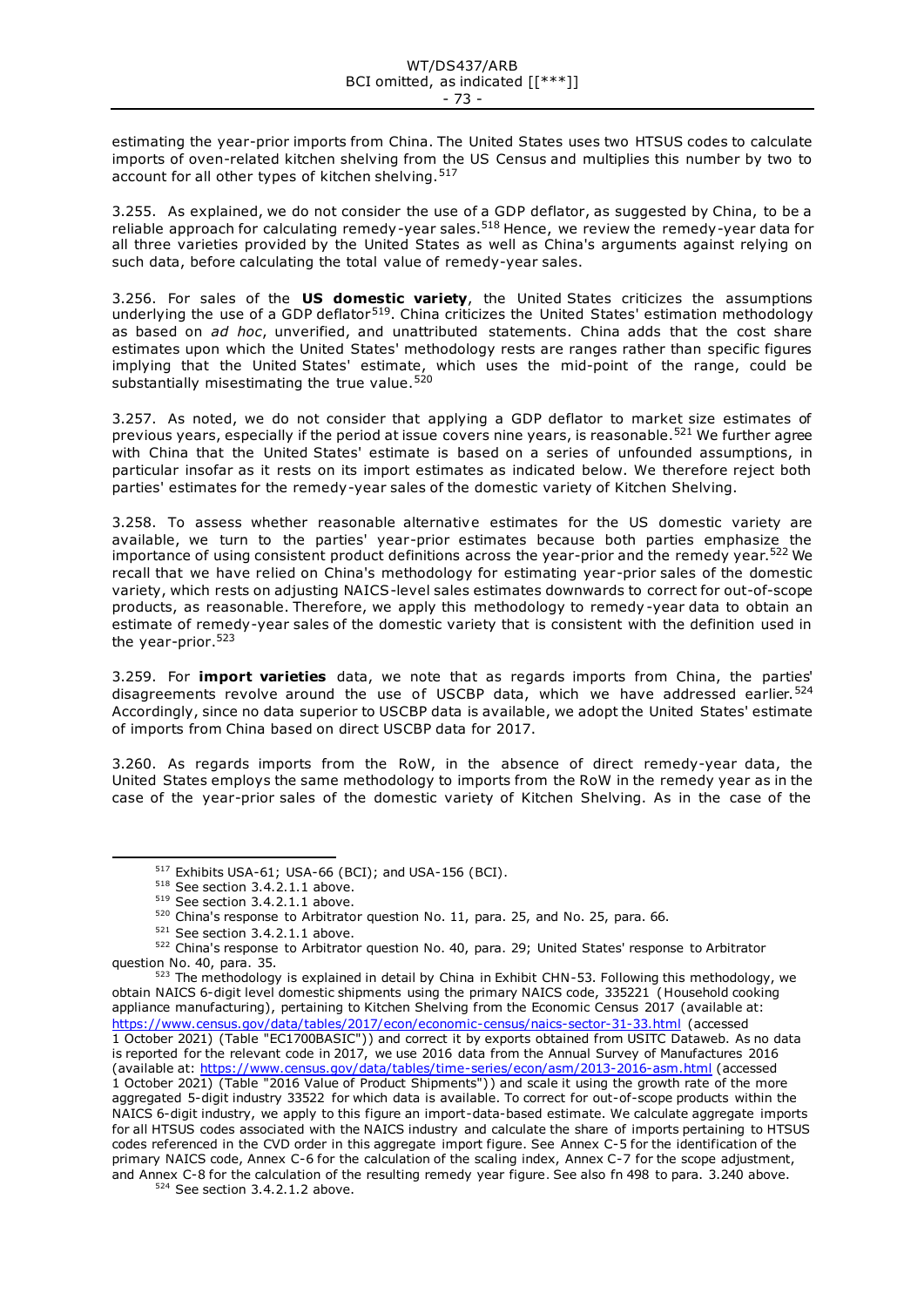year-prior, China argues that the United States' approach is based on a series of arbitrary assumptions.<sup>525</sup>

3.261. As discussed in the context of the year-prior, we agree with China that the United States' figure rests on arbitrary assumptions regarding the share of subject imports in HTSUS categories under which Kitchen Shelving is classifiable, which could lead to an underinclusive estimate.<sup>526</sup> Therefore, to maintain a certain correlation between the scope of the year-prior and the remedy-year estimates, we turn to our year-prior estimate for imports from the RoW.<sup>527</sup> This estimate is based on the mid-point between the figures of China and the United States. This mid-point estimate implies that a certain share of all imports that entered the United States under the eight HTSUS codes referenced in the CVD order is subject product. We consider that applying this share of subject product to the total remedy-year imports from the RoW under the eight HTSUS codes gives us an estimate that is consistent with our approach in the year-prior. Accordingly, we adopt this approach.

3.262. As a result, with regard to Kitchen Shelving, we shall rely on the following variety-specific figures for the purposes of calculating the total remedy-year market size:

| Table 19: Remedy-year market sales for Kitchen Shelving |  |  |  |  |  |  |  |  |
|---------------------------------------------------------|--|--|--|--|--|--|--|--|
|---------------------------------------------------------|--|--|--|--|--|--|--|--|

| <b>Varieties</b>                   | Total sales     |
|------------------------------------|-----------------|
| US domestic variety                | USD 278,363,000 |
| <b>Imports from China</b>          | $[1***]$        |
| Imports from the rest of the world | USD 412,630,000 |
| <b>TOTAL MARKET SIZE</b>           | $II***11$       |

# **3.4.2.2.4 OCTG**

3.263. China relies on a 2020 USITC report on OCTG that covers the remedy year for sales of all the three varieties.<sup>528</sup> However, for the import varieties, China submits only a combined estimate, since the USITC report in question does not list imports from China separately.<sup>529</sup> The United States, in turn, relies on the same 2020 USITC Report as the data source for its domestic variety estimate , but uses USCBP data for imports from China and HTSUS-based data from US Census for imports from the RoW.<sup>530</sup>

3.264. Regarding sales of the **US domestic variety**, the parties rely on the same 2020 USITC report (USITC Publication 5090) but their figures differ because they rely on different tables within that report. While China relies on Tables I-11/III-11 stating apparent consumption<sup>531</sup>, the United States relies on Table III-8 stating US shipments. The United States explains that the quantities reported in both tables are the same and that the small difference in values arises because Table I-11 includes the value of toll processing on domestic OCTG, while Table III -8 does not. The United States adds that this technical adjustment by the USITC serves to reduce any potential reclassification or double-counting of imports for purposes of calculating the value of US apparent consumption.<sup>532</sup> China argues that the values from Table III-11 are used by the USITC when computing market shares in Table III-14 and claims that the data used by the USITC for calculating market shares provides the correct basis for year-prior data and should also be used here.<sup>533</sup>

3.265. As regards the relevant table to be used for determining domestic sales data, we note that both parties consistently rely on apparent consumption tables.<sup>534</sup> While the United States explains

paras. 33-37.

<sup>525</sup> China's response to Arbitrator question No. 25, para. 68.

<sup>526</sup> See section 3.4.1.2.3 above.

<sup>&</sup>lt;sup>527</sup> See section 3.4.1.2.3 above.

<sup>528</sup> USITC Publication 5090 (Exhibit USA-148).

 $529$  Exhibit CHN-120. See also Exhibit CHN- $53$  for reported GDP deflator data.

<sup>530</sup> Exhibits USA-59; USA-64 (BCI); and USA-156 (BCI).

<sup>531</sup> Table III-11 reproduces the relevant values indicated in Table I-11.

<sup>532</sup> United States' response to Arbitrator question No. 85, para. 48.

<sup>533</sup> China's comments on the United States' responses to Arbitrator question Nos. 85 and 86,

<sup>534</sup> See also para. 3.204 above.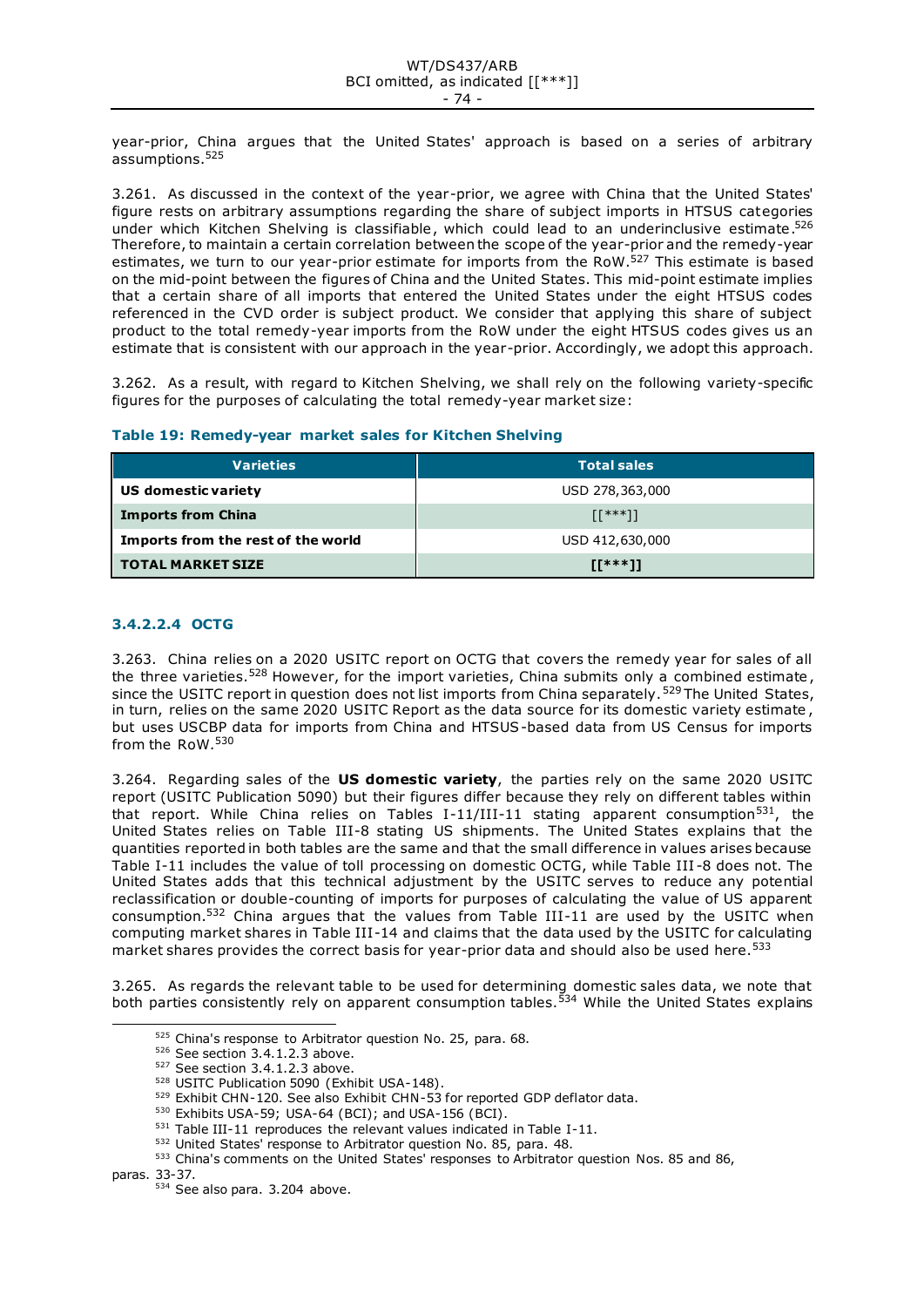where the difference between the two tables in USITC Publication 5090 stems from, it does not indicate why it deviates from this approach in this context. In the absence of such a justificatio n, we consider it more reasonable to use the figures from Table I -11/III-11, as suggested by China.

3.266. China proposes to adjust the value in Table III -11 to include shipments related to the incremental value from heat-treating imports as this information is redacted in the report but listed as part of the domestic shipments. China adds that these shipments create value to the domestic industry and are therefore regarded as domestic sales. China notes that an earlier USITC report on OCTG from 2014<sup>535</sup> provides sufficient information for such an adjustment in the form of unit values for unfinished and finished OCTG in the years 2011 to 2013. Based on this information, China calculates that the incremental value from heat-treating, imported, unfinished OCTG ranged during that period from 30.5% to 38.3% and argues that this suggests that the confidential treatment of the value of heat-treating imports "could be quite large".<sup>536</sup> The United States argues that USITC includes the incremental value from heat treatment of imported OCTG by domestic producers to reduce any potential reclassification or double-counting of imports for purposes of calculating the value of apparent consumption by the United States. According to the United States, it has selected the value reported in Table III-8, which does not incorporate this technical adjustment, because that value represents unadjusted data that is not linked to the calculation of apparent consumption.  $537$ 

3.267. As regards the need to adjust for the incremental value from heat-treating imported OCTG, we note that in USITC Publication 4124, which relates to the underlying CVD investigation on Chinese imports and serves as the parties' data source in the year -prior, there is no indication that the value from heat-treating imported unfinished OCTG would be excluded from the scope of the investigation.<sup>538</sup> In addition, subsequent investigations explicitly include such heat-treated imported unfinished OCTG within their scope. In particular, USITC Publication 5090, which is relied upon by the parties as the remedy-year data source, defines the incremental value from heat-treating imported OCTG as part of domestic shipments<sup>539</sup>, and states that:

the Commission rejected a respondent argument that the Commission should find a separate like product for U.S. heat treated semi-finished OCTG or "green tubes". The Commission found that there was not a clear dividing line between green tubes and finished OCTG.<sup>540</sup>

3.268. We also note that China's reference to unit value data highlights that adjusting for such OCTG is not negligible and that an exclusion from the market size estimate could lead to an underestimated level of N/I.

3.269. Therefore, we adjust the figure based on Table I-11/III-11 in USITC Publication 5090 to include the incremental value of heat-treating imported unfinished OCTG as suggested by China.<sup>541</sup>

3.270. As regards the two **import varieties**, China only submits a figure for RoW imports, which is identical to the total imports amount determined by USITC in USITC Publication 5090. Since USITC Publication 5090 does not list imports from China separately, China submits that Chinese imports

<sup>535</sup> USITC Publication 4489 (Exhibit CHN-24).

<sup>536</sup> China's comments on the United States' response to Arbitrator question No. 86, para. 37.

<sup>537</sup> United States' response to Arbitrator question No. 85, para. 48.

<sup>538</sup> USITC Report 4124 (Exhibit CHN-23).

<sup>539</sup> USITC Publication 5090, Table I-11/III-11.

<sup>540</sup> Exhibit USA-148, p. 7.

<sup>&</sup>lt;sup>541</sup> We perform such adjustment by relying on Table I-2 in USITC publication 5090 (Exhibit USA-148). The table states the market share of U.S. producers' U.S. shipments of fully domestic value (57.8%) and the market share of shipments related to the incremental value of heat-treating imports (2.6%) in total apparent consumption in 2013. The ratio of these two numbers, 4.5%, is the value of the shipments related to the incremental value of heat-treating imports relative to the value of fully domestic shipments. Considering that this information is the best available data on the record, we apply it to the value of fully domestic shipments in 2017 in table I-11 (USD 3,108,763,000) to obtain an estimate of the incremental value of heat-treating imports in the remedy year. This estimate can be added to the figure for fully domestic shipments in table I-11 such that the estimate for OCTG sales of the domestic variety that we rely on reflects the incremental value of heat-treating imports. In particular, we perform the following calculation: 3,108,763,000 +  $3,108,763,000*(2.6/57.8) = 3,248,604,000$ .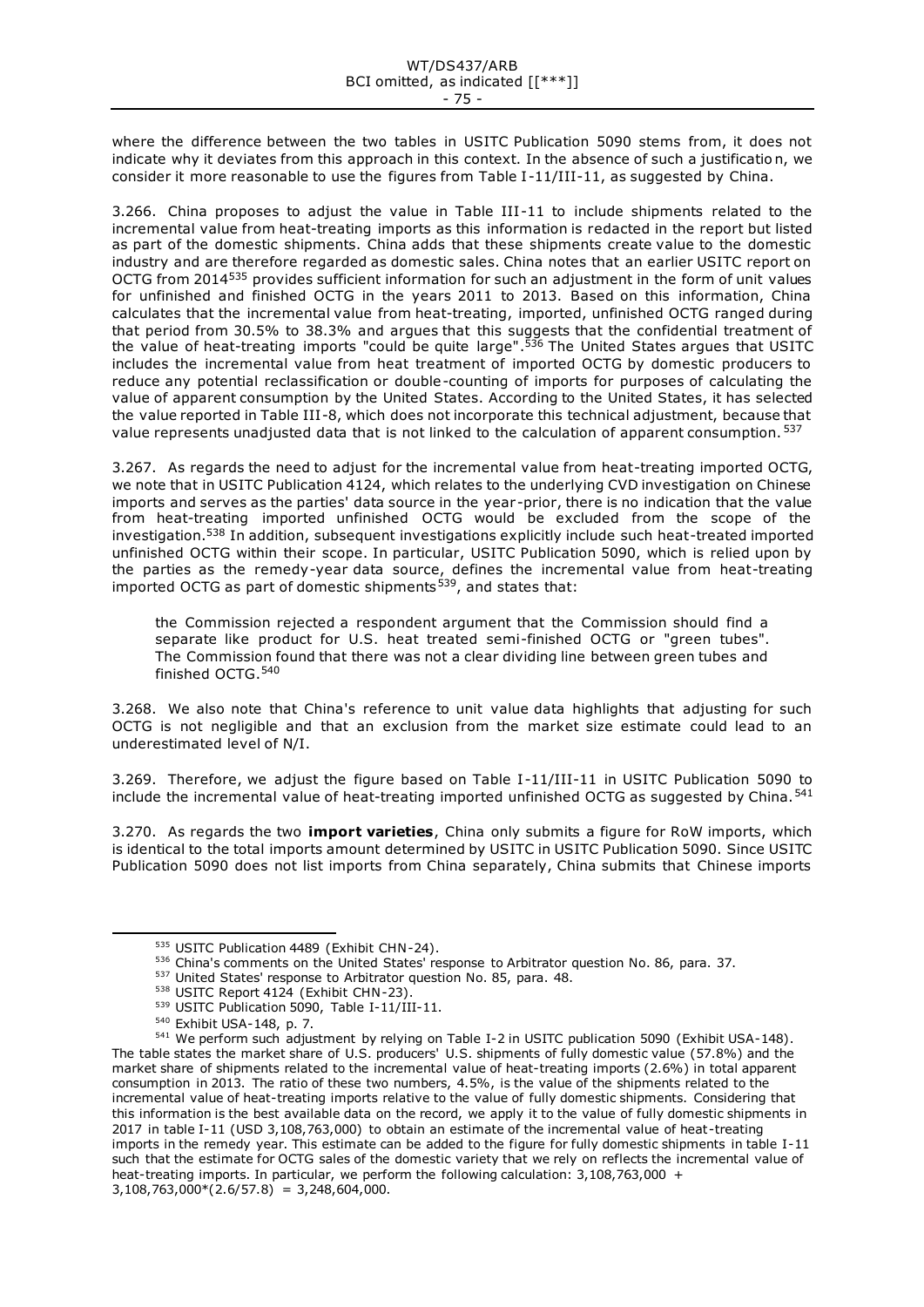amount to zero. We consider China's estimate for the total value of imports based on USITC Publication 5090, without differentiating between Chinese and RoW imports<sup>542</sup>, to be reasonable.

3.271. While in principle we do not consider it inappropriate to rely on the United States' import data sources (USCBP and US Census), we are not of the view that the United States has shown that they are more reliable, especially as China has submitted direct USITC import data for the remedy year. In fact, the United States acknowledges that the difference between the parties' RoW import figures is small and appears to arise only from the way the imports are assessed with USITC reporting figures on a landed, duty-paid value basis and US Census reporting figures on a customs value basis. The United States adds that it relies on US Census data because the arbitrator in *US – Anti-Dumping Methodologies (China) (Article 22.6 – US)* used it, noting that the arbitrator did not have access to the USITC report used by China since it had only been published in 2020.<sup>543</sup> We consider, though, that this argument does not raise relevant doubts about China's figure in this context.

3.272. Therefore, with regard to OCTG, we shall rely on the following domestic and import figures for the purposes of calculating the total remedy-year market size:

# **Table 20: Remedy-year market sales for OCTG**

| <b>Varieties</b>               | <b>Total sales</b> |
|--------------------------------|--------------------|
| US domestic variety            | USD 3,248,604,000  |
| Imports from China and the RoW | USD 3,107,415,000  |
| <b>TOTAL MARKET SIZE</b>       | USD 6,356,019,000  |

# **3.4.2.2.5 Wire Strand**

3.273. In the case of Wire Strand, China does not report sales data by variety but instead calculates a total sales estimate for remedy year (2017) in the US market by applying a GDP deflator to its estimated total sales data for the year-prior advanced by China and accepted by us (2008).<sup>544</sup> In turn, the United States calculates its remedy-year total US market-size figure as the sum of sales estimates for the three varieties. The United States obtains its estimate for sales of the US domestic variety in 2017 using several steps and several data sources as outlined in the next paragraph.<sup>545</sup> The United States' estimates for imports from China are based on USCBP data for 2017 and imports from the RoW are based on HTSUS data from the US Census.<sup>546</sup>

3.274. As explained, we do not consider the use of a GDP deflator, as suggested by China, to be a reliable approach for calculating remedy-year sales.<sup>547</sup> Hence, we review the remedy-year data for all three varieties provided by the United States, as well as China's arguments against relying on such data, before calculating the total value of remedy-year sales.

3.275. As regards the **domestic variety**, the United States estimates the sales of the domestic variety using data for wire rod, an input into wire strand production, from the World Steel Association.<sup>548</sup> In particular, the United States uses data from USITC Publication 4569 on wire strand production to calculate the 2007-2009 ratio of US wire strand production to US wire rod production, and infers the quantity of wire strand sales by applying this ratio to 2017 US wire rod production.<sup>549</sup> The United States then multiplies this estimated wire strand quantity by wire strand unit values for 2017. These unit values are obtained by scaling unit values data for 2009 from the aforementioned

<sup>&</sup>lt;sup>542</sup> As explained before, only the total market size on the remedy year matters for the purposes of implementing the second step of the two-step Armington model. Therefore, considering that neither party has raised scope issues as to the HTSUS codes relied upon by USITC for the total imports figure in the relevant USITC report, we consider it to be sufficient to assess only the total value of OCTG imports in the remedy year without differentiating between imports from China and imports from the RoW.

<sup>543</sup> United States' response to Arbitrator question No. 84, paras. 45 and 46.

<sup>544</sup> Exhibit CHN-120. See also Exhibit CHN-53 for reported GDP deflator data.

<sup>&</sup>lt;sup>545</sup> Exhibits USA-61 and USA-156 (BCI).

<sup>546</sup> Exhibits USA-65; USA-66 (BCI); and USA-156 (BCI).

<sup>&</sup>lt;sup>547</sup> See section 3.4.2.1.1 above.

<sup>548</sup> See Exhibits USA-85, Table 9; USA-86, Table 9.

<sup>549</sup> See Exhibits USA-25 and USA-61.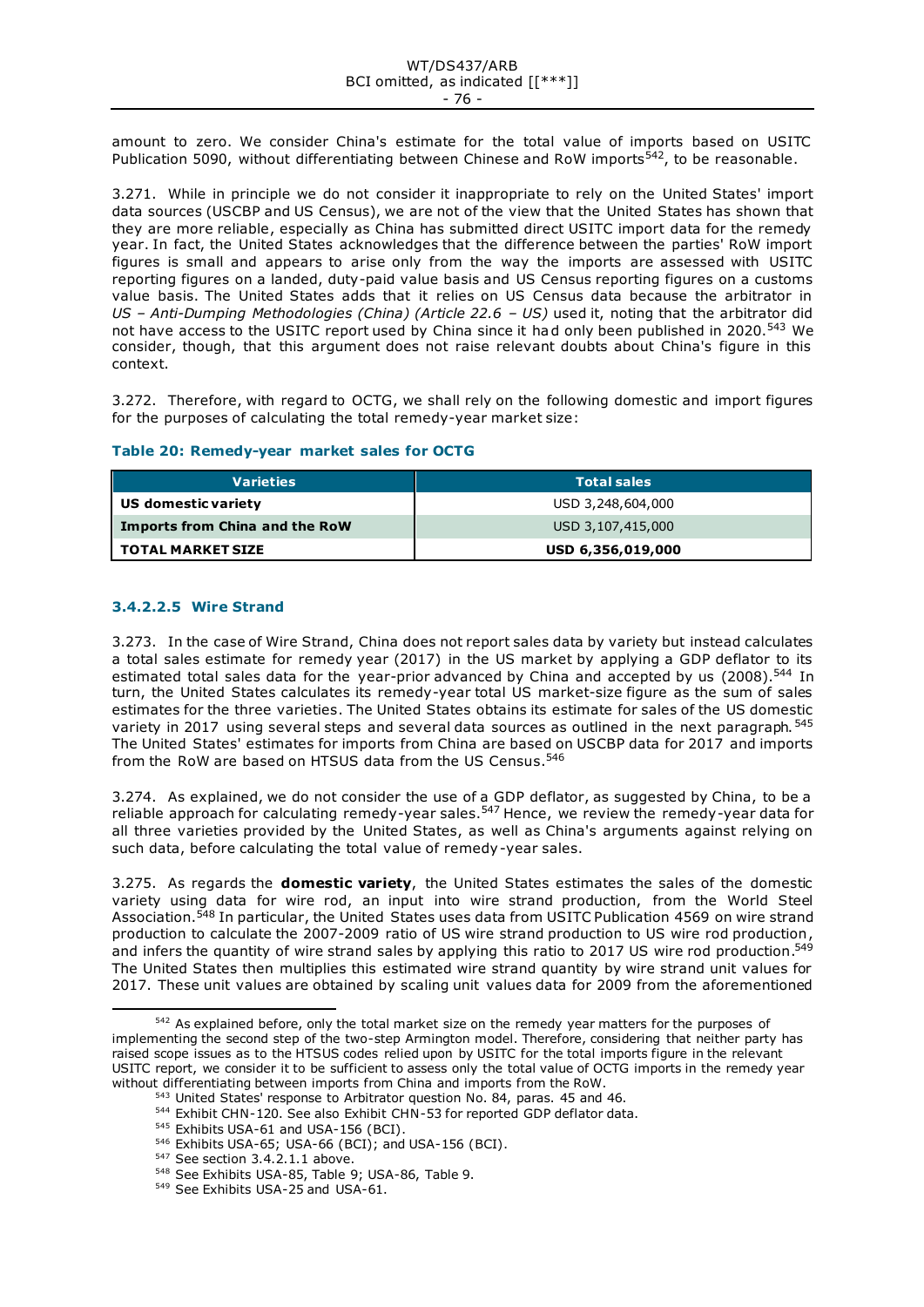USITC Publication 4569 and by using the trend in the unit price of imported wire strand varieties taken from USITC DataWeb.<sup>550</sup>

3.276. According to China, the United States performs an assumption-intensive calculation that essentially mirrors China's approach by using an industry trend to scale domestic production reported by the USITC for the period prior to the WTO-inconsistent duty being imposed. China adds that its approach is superior as it maintains the real value of domestic shipments in a more straightforward manner.<sup>551</sup> While noting that the World Steel Association is a well-known industry group, China argues that it reports only wire rod production data, hence the United States relies on assumptions that are unlikely to hold. China argues that an increase in demand for domestic wire strand triggered by the CVD orders at issue might lead to a different wire rod to wire strand production ratio given that wire rod is used for many other outputs. China considers that using unit values of imports as proxy for domestic prices ignores that the CVD order at issue distorts import and domestic prices in opposite directions. China adds that both parties' figures require an assumption about the change in wire strand prices between the year-prior and 2017 but, whereas its own assumption could be unaffected by the CVD duties, the United States' estimate is downward biased as a result of the duties.  $552$ 

3.277. We consider that China's concerns regarding the United States' estimate appear valid. Nonetheless, despite its shortcomings, we consider that the United States' estimate is the best estimate on the record since it is the only estimate informed by actual 2017 data. While China explains how the CVD order might lead to certain inaccuracies when inferring 2017 wire strand sales from 2017 wire rod production quantities, it does not address our concern that China's GDP deflator-based estimate might miss any changes in consumption quantities that might occur between 2008 and 2017.<sup>553</sup> Further, we disagree with China's claim that the United States' methodology effectively mirrors China's methodology simply because the United States also relies on a price trend.<sup>554</sup> The fact that the resulting figures of both parties are similar does not automatically support that standpoint, and it does not imply that China's approach of ignoring possible changes in consumption levels is reasonable. Therefore, we rely on the United States' estimate for sales of the domestic variety.

3.278. For **import varieties** data, we note that as regards imports from China, the parties' disagreements revolve around the use of USCBP data, which we addressed earlier. <sup>555</sup> Since we find that no data superior to USCBP data is available on the record, we consider the use of USCBP data for the remedy year to be reasonable. Accordingly, as we have rejected China's GDP deflator approach, we adopt the estimate of imports from China based on USCBP data provided by the United States.

3.279. As regards imports from the RoW, China does not challenge the scope of the HTSUS-data based estimate of the United States. In light of this and since it is the only data for wire strand imports from the RoW on the record for the remedy year, we adopt the estimate based on HTSUS data provided by the United States.

3.280. Therefore, with regard to Wire Strand, we shall rely on the following variety-specific figures for the purposes of calculating the total remedy-year market size:

<sup>550</sup> See Exhibit USA-61.

<sup>551</sup> China's response to Arbitrator question No. 24, para. 63, Table 5.

<sup>552</sup> China's response to Arbitrator question No. 58, paras. 56-59.

<sup>553</sup> See section 3.4.2.1.1 above.

<sup>554</sup> China's response to Arbitrator question No. 24, para. 63, Table 5.

<sup>555</sup> See section 3.4.2.1.2 above.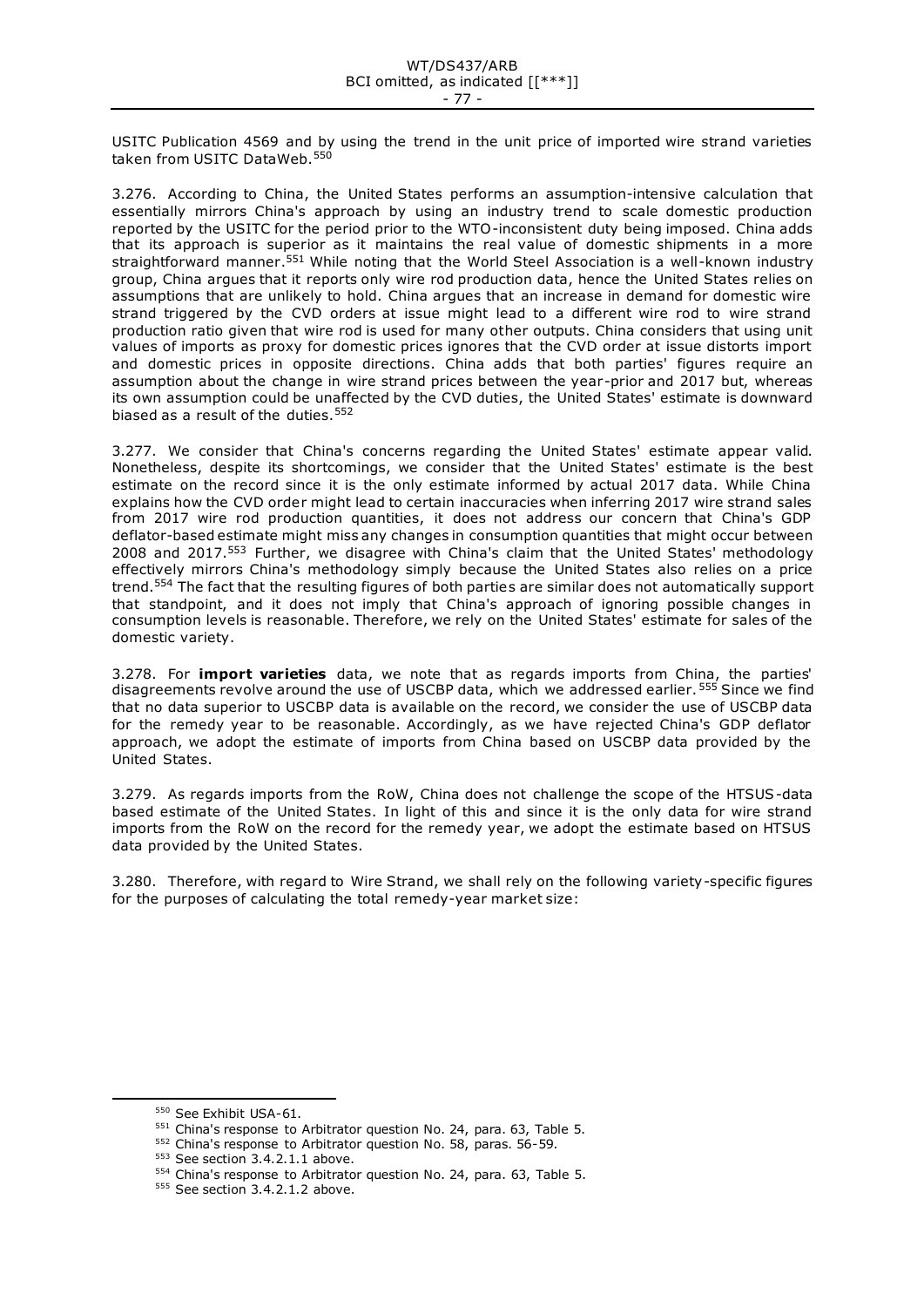#### WT/DS437/ARB BCI omitted, as indicated [[\*\*\*]] - 78 -

### **Table 21: Remedy-year market sales for Wire Strand**

| <b>Varieties</b>                   | <b>Total sales</b> |
|------------------------------------|--------------------|
| US domestic variety                | USD 201,603,000    |
| <b>Imports from China</b>          | [[***]]            |
| Imports from the rest of the world | USD 91,619,000     |
| <b>TOTAL MARKET SIZE</b>           | $IT***11$          |

# **3.4.2.2.6 Seamless Pipe**

3.281. In the case of Seamless Pipe, China does not report sales data by variety but calculates a total sales estimate for the remedy year (2017) in the US market by applying a GDP deflator to its estimated total sales for the year-prior agreed by the parties (2009). <sup>556</sup> The United States calculates its remedy-year total market size figure as the sum of sales estimates for the three varieties. For the US domestic variety, the United States estimates sales in 2017 by annualizing sales in the first quarter (January-March) of 2017 obtained from USITC Publication 4731.<sup>557</sup> The United States' estimates of imports from China are based on USCBP data for 2017, whereas imports from the RoW are estimated by using HTSUS data from the US Census Bureau, which, according to the United States, has a larger scope than the actual subject product.<sup>558</sup> As in the case of Pressure Pipe<sup>559</sup>, the United States adjusts the scope by multiplying the average ratio of USITC report data over the years 2007 to 2009 with the appropriate scope to the aforementioned HTSUS data with a larger scope.<sup>560</sup>

3.282. As explained<sup>561</sup>, we do not consider the use of a GDP deflator, as suggested by China, to be a reliable approach for calculating remedy-year sales. Hence, we review the remedy-year data for all three varieties provided by the United States, as well as China's arguments against relying on such data, before calculating the total value of remedy-year sales.

3.283. As regards the **domestic variety**, China criticizes the United States' estimate based on USITC Publication 4731 as being of a narrower scope than the CVD order at issue as it refers to only 26 HTSUS codes, while the original report of the CVD order at issue referred to 38 HTSUS codes. China claims that this corresponds to only 68% of HTSUS codes cited in the original report and argues that this is relevant because the United States' proposed 2017 value for domestic shipments is 69% of the 2009 value of domestic shipments verified and reported by USITC. According to China, this would suggest that the shortfall in domestic shipments is related to this alternative scope. Thus, China proposes that, if we were to use the United States' estimate, such estimate should accordingly be scaled by 1/0.68. China adds that the CVD order at issue refers to domestic shipments of all seamless pipe while the USITC report used by the United States' reports domestic shipments only for small diameter seamless pipe, which may explain the difference in HTSUS codes.<sup>562</sup> China claims that, in terms of quantities, small diameter seamless pipe may account for only 40% of the market.<sup>563</sup>

3.284. The United States contends that the product scope in both investigations is nearly identical. According to the United States, USITC Publication 4731 covers seamless pipe from Japan and Romania and only the product scope of imports from Romania is limited to small diameter seamless pipe, while the scope for imports from Japan appears to be identical to the scope set out in the CVD order at issue in this proceeding. The United States argues that the difference in HTSUS codes is irrelevant. Referring to the USITC reports in both investigations, the United States indicates that reference HTSUS codes serve primarily customs purposes, whereas the USDOC's product description

<sup>556</sup> Exhibit CHN-120. See also Exhibit CHN-53 for reported GDP deflator data.

<sup>557</sup> Exhibit CHN-105.

<sup>558</sup> United States' written submission, para. 146 and Table 10.

<sup>&</sup>lt;sup>559</sup> See section 3.4.2.2.1 above.

<sup>560</sup> Exhibits USA-59; USA-60; USA-64 (BCI); and USA-156 (BCI). See also United States' written submission, paras. 144-146 and Table 10, for scope adjustments based on USITC Publication 4595 (Exhibits USA-16 and USA-67).

 $561$  See section 3.4.2.1.1 above.

<sup>562</sup> China's response to Arbitrator question No. 24, para. 62, and Table 5.

<sup>&</sup>lt;sup>563</sup> China's response to Arbitrator question No. 80, para. 43.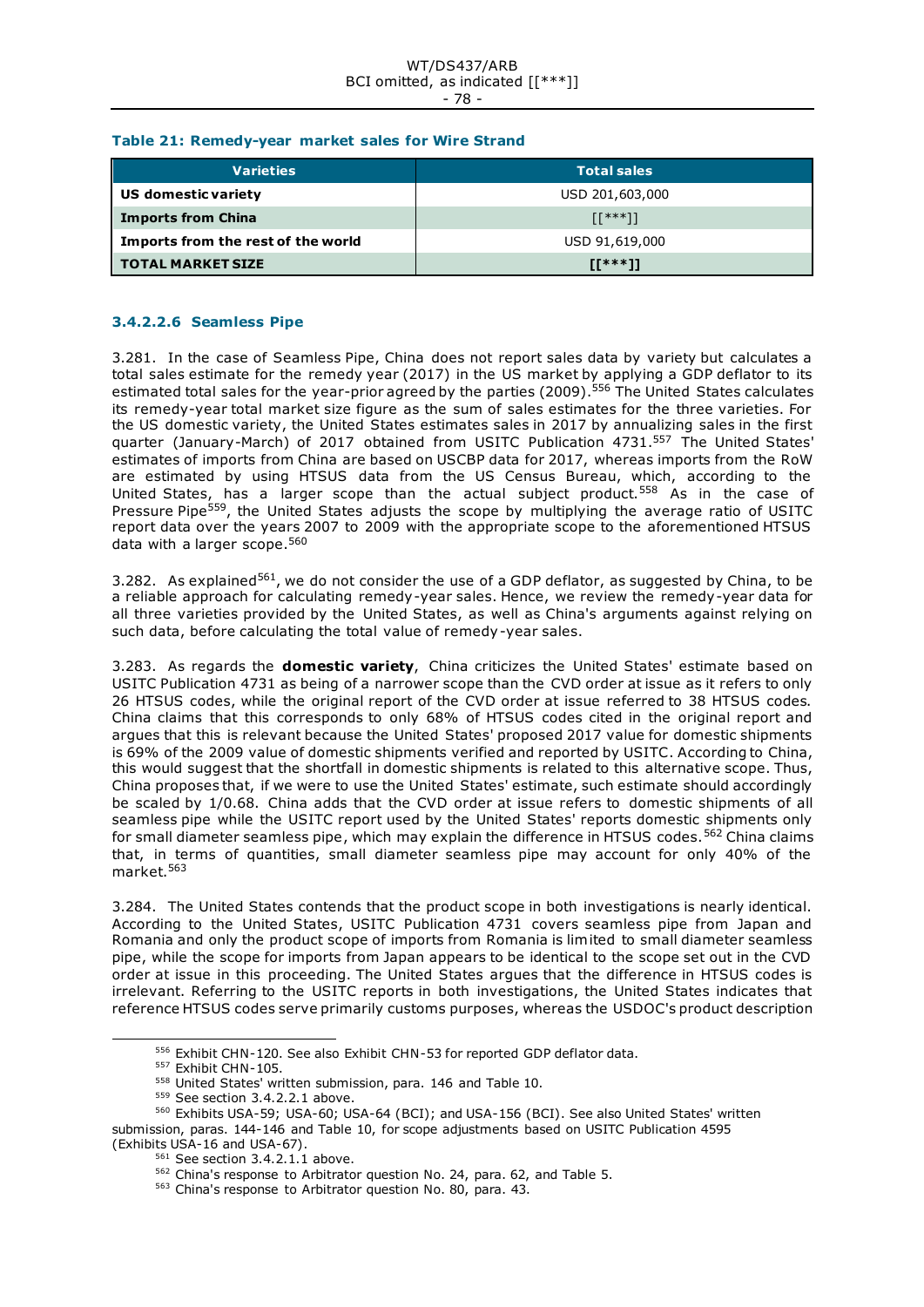determines the product scope. The United States adds that it is unreasonable to assume that simply because the ratio of HTSUS codes across two USITC reports is 68%, the corresponding values of domestic shipments should also equal 68%.<sup>564</sup>

3.285. We note that, as argued by China, the table in USITC Publication 4731 that the United States relies on reports data for small diameter seamless pipe only 565, which the report defines as "less than or equal to 4.5 inches".<sup>566</sup> We do not consider it relevant that the investigation underlying the aforementioned USITC report also covers large seamless pipe since the data for large seamless pipe is redacted from the report. As a result, we agree with China that the United States' estimate is underinclusive. However, we agree with the United States that the HTSUS codes are not informative for establishing the size of the under-inclusion since we have no information on the actual sales values related to each HTSUS code.

3.286. As a result, we consider that neither China's nor the United States' figures are reasonable estimates of remedy-year sales of the domestic variety. While we would rely preferably on remedy-year estimates based on data inputs from the actual remedy year, this appears impossible in the case of Seamless Pipe. Absent any information on the share of small diameter seamless pipe sales in total subject sales of the domestic variety in 2017, we cannot use the data provided by the United States. Instead, we have to rely on the latest available market size estimate on the record that encompasses the full product scope, which is the estimate for the year 2009 on the basis of a USITC report accepted by both parties, and scale it to obtain an estimate for sales of the domestic variety in the remedy year.

3.287. Since we do not consider China's GDP deflator to be a reasonable scaling index, we will rely instead on the market size change of the primary 6-digit NAICS industry associated with Seamless Pipe between 2009 and 2017 to scale the 2009 value.<sup>567</sup> This follows the approach we have taken for calculating the 2017 US domestic variety sales of Pressure Pipe and Kitchen Shelving, where alternative estimates were needed following the rejection of both parties' estimates.

3.288. For **import varieties** data, we note that, as regards imports from China, the parties' disagreements revolve around the use of USCBP data, addressed earlier. <sup>568</sup> As explained, if no superior data is available, we consider the use of USCBP data for the remedy year to be reasonable.<sup>569</sup> As we have rejected China's GDP deflator approach<sup>570</sup>, we adopt the United States' estimate for imports from China based on USCBP data.

3.289. As regards imports from the RoW, China criticizes the United States' correction for out-of-scope products to its HTSUS-based estimate for imports from the RoW.<sup>571</sup> As in the case of Pressure Pipe, we note that a scope adjustment seems justified in light of several scope exclusions undertaken by the USDOC in the course of its proceedings.<sup>572</sup> As explained, we consider such a scope adjustment to be more reasonable than assuming constant consumption over time as implied by China's GDP deflator-based estimate.<sup>573</sup> As a result, we adopt the United States' estimate for imports from the RoW.

3.290. Therefore, with regard to Seamless Pipe, we shall rely on the following variety-specific figures for the purposes of calculating the total remedy-year market size:

<sup>564</sup> United States' response to Arbitrator question No. 59, paras. 74-77.

<sup>565</sup> USITC Publication 4731 (CHN-105), Appendix C, Table C-1.

<sup>566</sup> USITC Publication 4731 (CHN-105), p.10.

<sup>567</sup> The primary 6-digit NAICS code is 331110 (Iron and Steel Mills and Ferroalloy Manufacturing) in the remedy year and 331111 in 2009 due to changes in the NAICS classification in 2012 (see 2007 NAICS to 2012 NAICS concordance available at:<https://www.census.gov/naics/?68967> (accessed 1 October 2021)). This results in a scaling factor of 1.48. See Annex C-5 for the identification of the primary NAICS code, Annex C-6 for the calculation of the scaling index, and Annex C-8 for the calculation of the resulting remedy year figure. See also fn 498 to para. 3.240 above.

<sup>568</sup> See section 3.4.2.1.2 above.

<sup>569</sup> See section 3.4.2.1.2 above.

<sup>570</sup> See section 3.4.2.1.1 above.

<sup>571</sup> China's written submission, para. 83; response to Arbitrator question No. 24, paras. 61-63; and comments on the United States' response to Arbitrator question No. 91, paras. 42-45.

<sup>572</sup> USITC Publication 4190 (Exhibit CHN-32), p. I-9.

<sup>573</sup> See para. 3.225 above.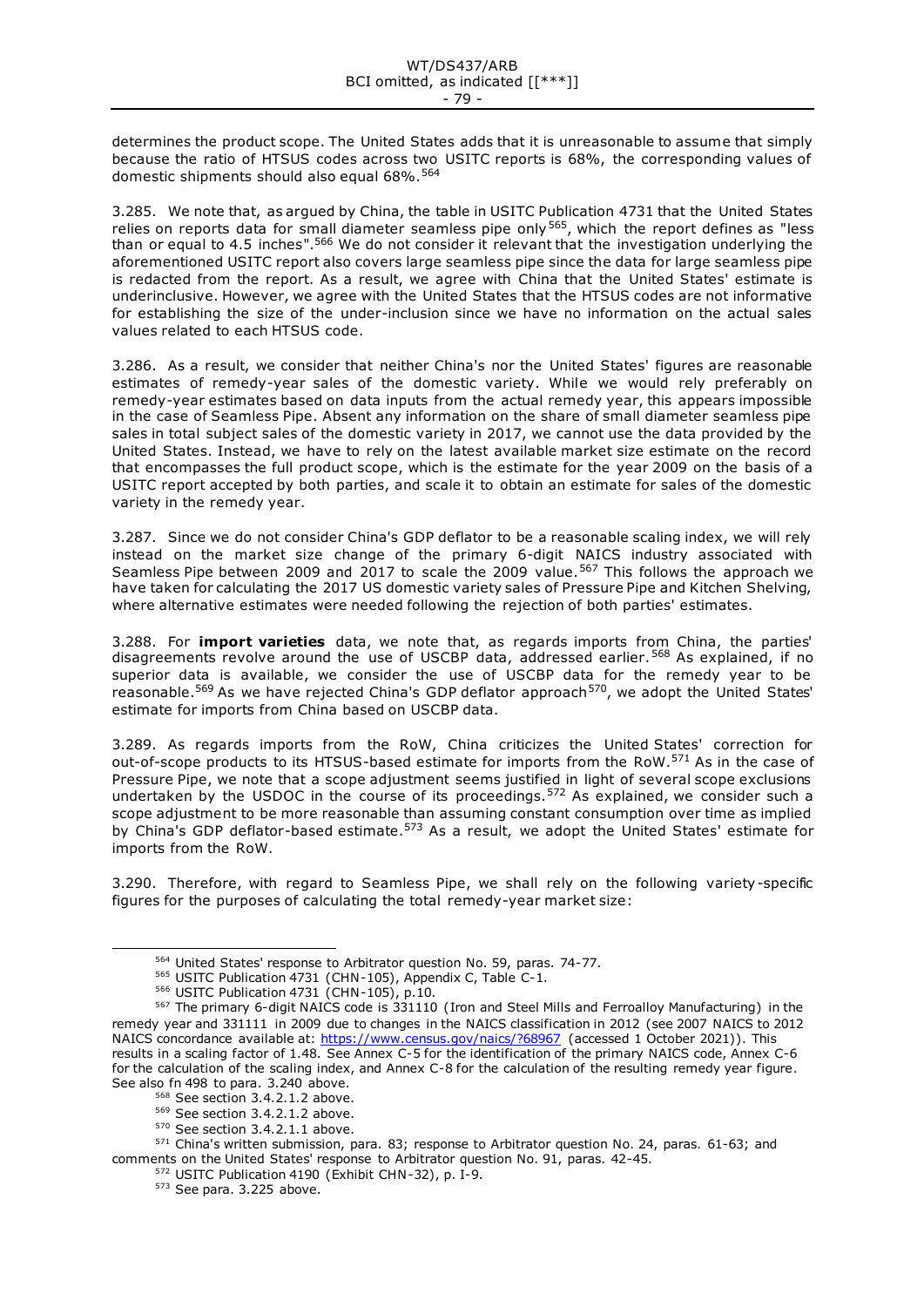#### WT/DS437/ARB BCI omitted, as indicated [[\*\*\*]] - 80 -

### **Table 22: Remedy-year market sales for Seamless Pipe**

| Varieties                          | <b>Total sales</b> |  |  |
|------------------------------------|--------------------|--|--|
| US domestic variety                | USD 294,963,000    |  |  |
| <b>Imports from China</b>          | $[1***]$           |  |  |
| Imports from the rest of the world | USD 390, 161, 000  |  |  |
| <b>TOTAL MARKET SIZE</b>           | $IT***11$          |  |  |

# **3.4.2.2.7 Print Graphics**

3.291. In the case of Print Graphics, China relies on the 2015 figure for the total sales in the US market from USITC Publication 4656<sup>574</sup>, and adjusts this figure by a GDP deflator to represent remedy year (2017) total sales in the United States.<sup>575</sup> The United States calculates its remedy-year total market size figure as the sum of sales estimates for the three varieties.<sup>576</sup> The United States' estimate for sales of the US domestic variety in 2017 is based on 2015 sales in USITC Publication 4656<sup>577</sup>, scaled by a growth rate taken to be the average decrease of Print Graphics shipments of the domestic variety from 2010 to 2015.<sup>578</sup> The United States' estimates of imports from China are based on USCBP data for 2017<sup>579</sup>, whereas imports from the RoW are estimated by using HTSUS data from the US Census Bureau<sup>580</sup>, which the United States argues has a larger scope than appropriate, and adjusts it by the average ratio over the years 2007-2009 of USITC report data with the appropriate scope to the aforementioned HTSUS data with a larger scope.<sup>581</sup>

3.292. As explained, we do not consider the use of a GDP deflator, as suggested by China, to be a reliable approach for calculating remedy year sales.<sup>582</sup> Hence, we review the remedy-year data for all three varieties provided by the United States, as well as China's arguments against relying on such data, before calculating the total value of remedy-year sales.

3.293. Regarding sales of the **US domestic variety**, both parties rely on the same USITC report which contains data for 2015 but they disagree on how to scale the data to the 2017 remedy year. China relies on a GDP deflator, which the United States criticizes and which we, as explained earlier, do not consider to be a reliable approach for calculating remedy year sales.<sup>583</sup>

3.294. The United States relies on past (2010 to 2015) domestic variety growth rates, assuming that these predict growth of domestic variety sales from 2015 to 2017.<sup>584</sup> China considers this assumption to be unreasonable and notes that the resulting estimate differs substantially from the estimate used by the arbitrator in *US – Anti-Dumping Methodologies (China) (Article 22.6 – US)*. 585 China adds that, unlike its own index, the United States' index is not informed by data from 2016 or 2017.<sup>586</sup>

3.295. We agree with China's arguments regarding the United States' scaling index. As is the case for the United States' scaling index for Pressure Pipe, the United States' index for Print Graphics does not capture actual changes in consumption levels or prices between 2015 and 2017 and assumes that growth simply continues linearly.

3.296. Therefore, we consider that both parties' scaling indices are inappropriate. As in the case of Pressure Pipe, Kitchen Shelving, and Seamless Pipe, we shall use instead an index that relies on the growth rate from 2015 to 2017 of the more aggregate 6-digit NAICS industry, to which Print Graphics

<sup>577</sup> Exhibit CHN-51.

<sup>574</sup> Exhibit CHN-51.

<sup>575</sup> Exhibit CHN-120. See also Exhibit CHN-53 for reported GDP deflator data.

<sup>576</sup> Exhibit USA-156 (BCI).

<sup>578</sup> Exhibit USA-60.

<sup>579</sup> See Exhibit USA-64 (BCI).

<sup>580</sup> See Exhibit USA-59.

<sup>581</sup> United States' written submission paras. 144-146 and Table 9.

<sup>582</sup> See section 3.4.2.1.1 above.

<sup>583</sup> See section 3.4.2.1.1 above.

<sup>584</sup> Exhibit USA-60.

<sup>585</sup> China's response to Arbitrator question No. 80, para. 41.

<sup>586</sup> China's comments on the United States' response to Arbitrator question No. 87, para. 38.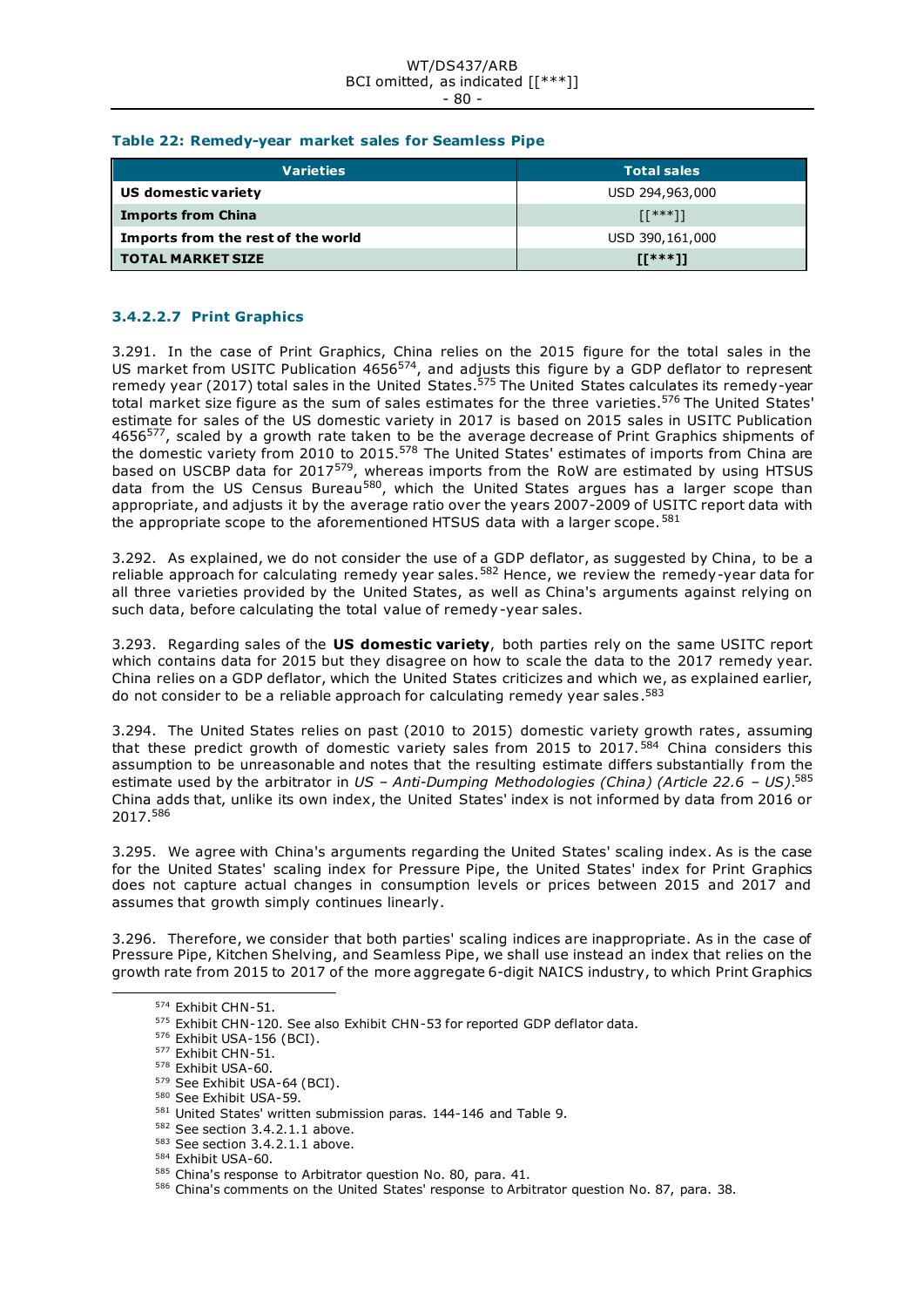pertains, to calculate the 2017 US domestic variety sales of Print Graphics.<sup>587</sup> This index takes into account actual consumption level and price developments until the remedy year and is more specific to the product and variety at issue than country-wide indices, such as China's GDP deflator.

3.297. For **import varieties** data, we note that, as regards imports from China, the parties' disagreements revolve around the use of USCBP data, addressed earlier.<sup>588</sup> As explained, if no superior data is available, we consider the use of USCBP data for the remedy year to be reasonable.<sup>589</sup> As we have rejected China's GDP deflator approach<sup>590</sup>, we adopt the United States' estimate for imports from China based on USCBP data.

3.298. As regards imports from the RoW, China criticizes the United States' correction for out-of-scope product to its HTSUS-based estimate for imports from the RoW. As in the case of Pressure Pipe and Seamless Pipe, we consider that a scope adjustment seems justified in light of several scope exclusions undertaken by the USDOC.<sup>591</sup> As explained, we consider such a scope adjustment to be more reasonable than assuming constant consumption over time as implied by China's GDP deflator-based estimate.<sup>592</sup>

3.299. We note, however, that the United States' scope adjustment relies on data from the USITC Publication 4192 report, data relied upon by the United States for the year-prior, even though a more recent USITC report, USITC Publication 4656, is available. Both parties rely on this more recent report for their domestic variety data, which suggests that it is a reliable source. We recall that the United States' scope adjustment is implemented by multiplying remedy-year imports from the RoW under all HTSUS codes pertaining to the CVD order with the average share of subject product imports from the RoW, as reported in the original USITC report, in total imports from the RoW under the relevant HTSUS codes over a three-year period. We note though that this share can also be calculated based on the more recent USITC report to obtain a scope adjustment factor that may be more representative for the remedy year due to its recency.

3.300. We consider this ratio superior to the one advanced by United States, not only because of its recency, but also because it appears to generate a more reasonable estimate. The ratio calculated on the basis of the more recent USITC report is approximately three times the size of the ratio submitted by the United States, i.e. 0.92 as opposed to 0.32.<sup>593</sup> This produces an estimate for imports from the RoW of USD 961,770,000. We consider this estimate more reasonable than the United States' estimate of USD 500,834,000, because the more recent USITC Publication 4656 reports imports from the RoW with the correct scope that vary for the years 2011 to 2015 between USD 1,224,321,000 and USD 1,107,198,000, with only slight year-to-year fluctuations, and amount to USD 500,810,000 for the first six months of 2016 alone. Hence, we use 0.92 as the scope adjustment factor.

3.301. Therefore, with regard to Print Graphics, we shall rely on the following variety-specific figures for the purposes of calculating the total remedy-year market size:

<sup>587</sup> The primary 6-digit NAICS code is 322121 (Paper (except newsprint) mills). This results in a scaling factor of 0.91 reflecting a decrease in the value of domestic shipments. See Annex C-5 for the identification of the primary NAICS code, Annex C-6 for the calculation of the scaling index, and Annex C-8 for the calculation of the resulting remedy year figure. See also fn 498 to para. 3.240 above.

 $588$  See section 3.4.2.1.2 above.

<sup>589</sup> See section 3.4.2.1.2 above.

<sup>590</sup> See section 3.4.2.1.1 above.

<sup>591</sup> USITC Publication 4656 (Exhibit CHN-51), p. I-19.

<sup>592</sup> See para. 3.225 above.

<sup>593</sup> We obtain the more recent scope adjustment factor by calculating the 2011-2015 average ratio of US imports from the RoW ("Nonsubject sources of free sheet CCP") as reported in Table I-9 of USITC Publication 4656 to imports from the RoW obtained under the HTSUS codes referenced by USITC in fn 19 of USITC Publication 4656 as reported by USITC Dataweb. We exclude the year 2010 from the calculation as USITC seems to not have relied on HTSUS codes for that year according to fn. 19 of USITC Publication 4656. See Annex C-7 for the calculation of the scope adjustment.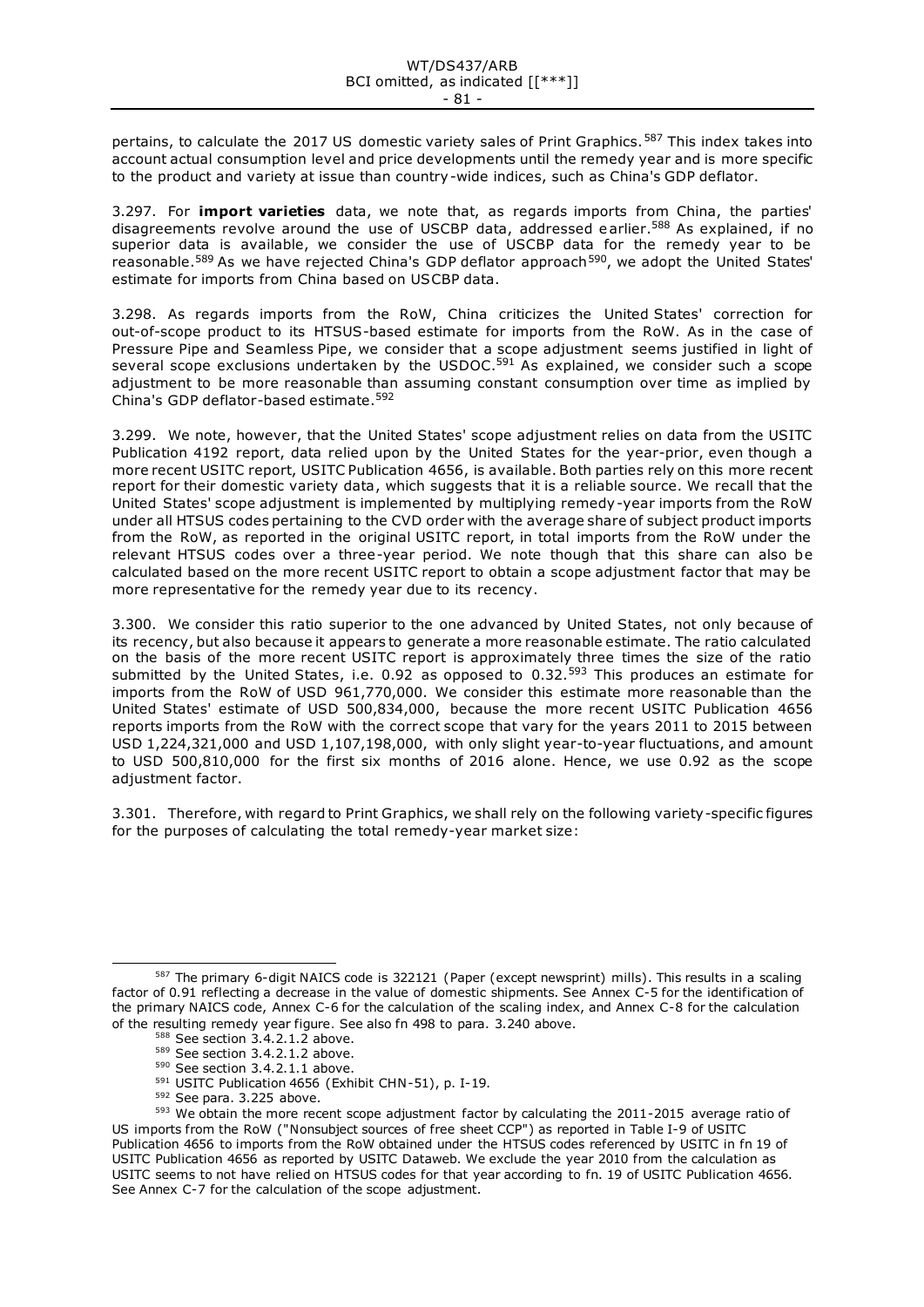#### WT/DS437/ARB BCI omitted, as indicated [[\*\*\*]] - 82 -

# **Table 23: Remedy-year market sales for Print Graphics**

| <b>Varieties</b>                   | <b>Total sales</b> |
|------------------------------------|--------------------|
| US domestic variety                | USD 1,100,263,000  |
| <b>Imports from China</b>          | $[1***]$           |
| Imports from the rest of the world | USD 961,770,000    |
| <b>TOTAL MARKET SIZE</b>           | $II***11$          |

# **3.4.2.2.8 Aluminum Extrusions**

3.302. In the case of Aluminum Extrusions*,* China relies on the 2015 figure for the total sales in the US market from USITC Publication 4677<sup>594</sup>, and adjusts this figure by a GDP deflator to calculate remedy year (2017) total sales in the United States.<sup>595</sup> In turn, the United States calculates its remedy-year total US market-size figure as the sum of sales estimates for the three varieties.<sup>596</sup> The United States' estimate for sales of the US domestic variety in 2017 is based on 2015 US domestic sales in USITC Publication 4677 scaled up by year-on-year real growth rates.<sup>597</sup> The United States' estimate for imports from China is based on USCBP data for 2017, whereas imports from the RoW are estimated by adjusting 2017 imports based on HTSUS data from the US Census Bureau under HTS codes from 2011 to represent imports under older HTS codes that the United States considers to represent the appropriate product scope.<sup>598</sup>

3.303. As explained, we do not consider the use of a GDP deflator, as suggested by China, to be a reliable approach for calculating remedy-year sales.<sup>599</sup> Hence, we review the remedy-year data for all three varieties provided by the United States, as well as China's arguments against relying on such data, before calculating the total value of remedy-year sales.

3.304. Regarding sales of the **US domestic variety**, both parties rely on the same USITC report, which contains data for 2015, but they disagree on how to scale that data to the 2017 remedy year. China relies on a GDP deflator, which the United States criticizes and which we, as explained earlier, do not consider to be a reliable approach for calculating remedy year sales.<sup>600</sup> The United States uses real growth rates, i.e. quantity-based growth rates not capturing price changes, from the Aluminum Association, a trade association for aluminium production, fabrication, and recycling industries, and their suppliers.<sup>601</sup> The growth rate is based on shipments of aluminium extruded products by US and Canadian producers. China criticizes this growth rate claiming it includes shipments by US firms to Canada, and by Canadian firms to the United States.<sup>602</sup> China adds that the United States' choice of a real growth rate is entirely arbitrary and inconsistent with the United States' approach for other products and with the type of year-to-year *price* adjustments made by prior arbitrators. China refers to the *US – Washing Machines (Article 22.6 – US)* as an instance of an Article 22.6 arbitrator using a price adjustment. 603

3.305. We note that, as argued by China, the United States attempts to make a market size adjustment rather than a price adjustment. We further note that the arbitrator in *US – Washing Machines (Article 22.6 – US)* used a price adjustment to account for inflation. That, however, is a very different exercise from the one that we have been asked to undertake in assessing the size of the market in the remedy year based on market size estimates from previous years. While we agree with China that including shipments by US firms to Canada and by Canadian firms to the United States is a concern, we also note that the United States' proposed scaling index is highly product-specific and captures actual market size developments between 2015 and 2017.

<sup>594</sup> Exhibit CHN-37, Table I-9.

<sup>595</sup> Exhibit CHN-120. See also Exhibit CHN-53 for reported GDP deflator data.

<sup>596</sup> Exhibit USA-156 (BCI).

<sup>597</sup> Exhibit USA-149 (BCI).

<sup>598</sup> Exhibits USA-62 (BCI) and USA-63 (BCI).

<sup>599</sup> See section 3.4.2.1.1 above.

<sup>&</sup>lt;sup>600</sup> See section 3.4.2.1.1 above.

<sup>601</sup> Exhibits USA-149 (BCI) and USA-156 (BCI).

<sup>602</sup> China's comments on the United States' response to Arbitrator question No. 93, paras. 48-49.

<sup>&</sup>lt;sup>603</sup> China's comments on the United States' response to Arbitrator question No. 92, para. 46.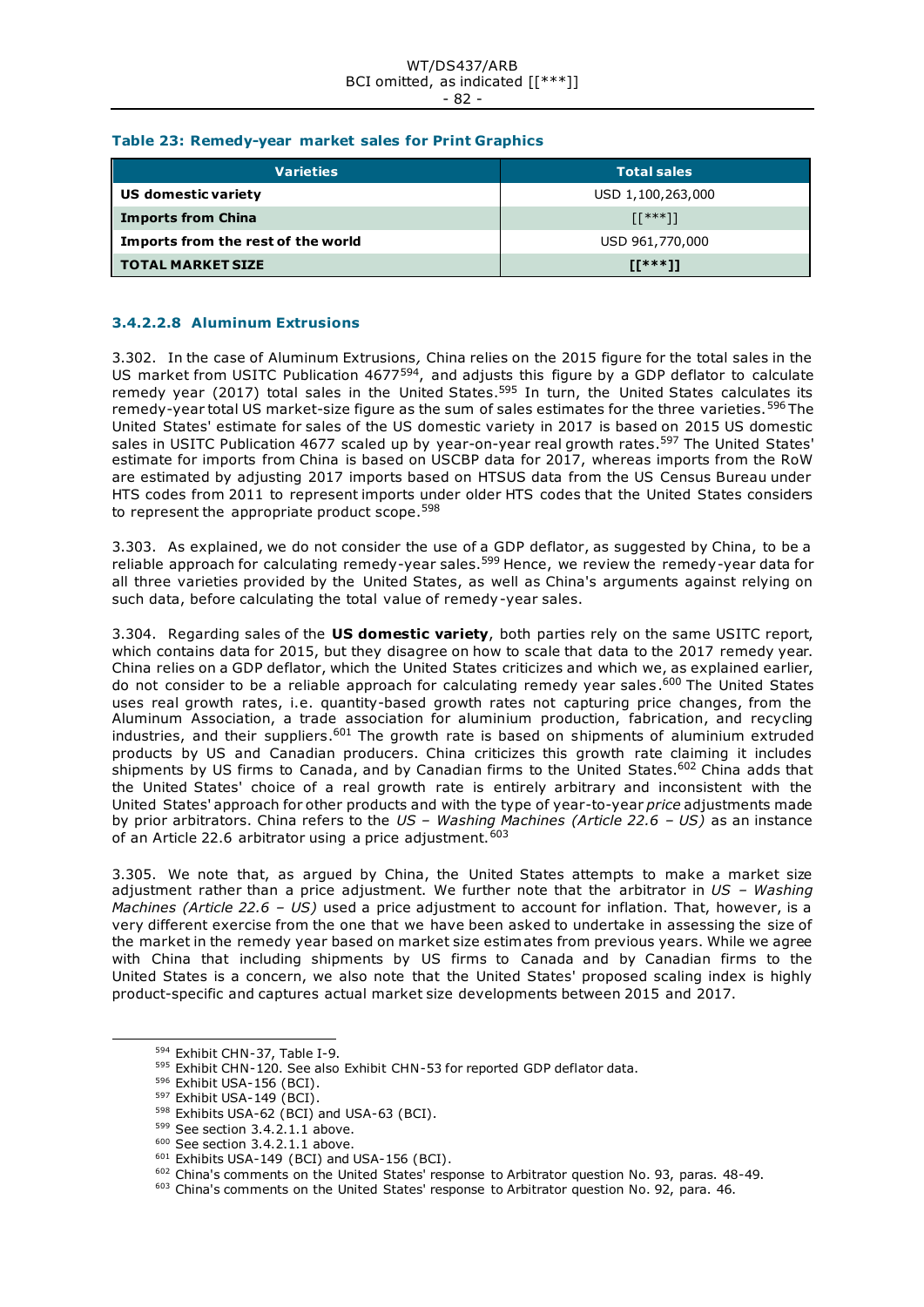3.306. We further consider that China is correct in stating that "[t]he specific economic issue is how the value of sales ('p times q') changes over time".<sup>604</sup> China adds that "one could imagine using either a quantity index or a price index to capture change over time".<sup>605</sup> As indicated, we consider that if the issue is how the value of sales, i.e. the market size, changes over time, then one should optimally account for changes in p(rices) and q(uantities) rather than just prices or just quantities, which is what the indices by China and the United States do. Indeed, when scaling of less recent data was necessary, we have relied on indices that capture both changes. 606

3.307. Therefore, we decide to implement the market size adjustment of the United States but to complement it with an index that captures changes in prices. We note in that regard that the United States argues that it would be more accurate for this exercise to use a wholesale price index or consumer price index than a GDP deflator.<sup>607</sup> We note that we neither have these indices on the record nor do they appear to be publicly available. However, we consider that the Producer Price Index (PPI) data pertaining to "Metals and Metal Products-Aluminum castings" submitted by China can also be applied to this exercise as it is relatively product-specific.<sup>608</sup> Hence, we calculate sales of the domestic variety by scaling 2015 USITC data with real growth rates provided by the United States and a PPI-based inflation index provided by China. 609

3.308. For sales of the **import varieties,** we note that, as regards imports from China, the parties' disagreements revolve around the use of USCBP data, as addressed earlier.<sup>610</sup> As explained, if no superior data is available, we consider the use of USCBP data for the remedy year to be reasonable.<sup>611</sup> As we have rejected China's GDP deflator approach<sup>612</sup>, we adopt the United States' estimate for imports from China based on USCBP data.

3.309. As regards imports from the RoW, China criticizes the HTSUS codes that the United States uses for its estimate, arguing that they could be potentially underinclusive since the set of HTS codes subject to the WTO-inconsistent duty has changed since the duties were originally imposed.<sup>613</sup> The United States responds that the data it relies on has been used by the arbitrator in *US – Anti-Dumping Methodologies (China) (Article 22.6 – US)* and that the HTSUS codes it uses are as listed in both USITC Publication 4229 from 2011 and USITC Publication 4677 from 2017, which the parties have relied on in the course of these proceedings. 614

3.310. We note that the ratio of imports under the HTSUS codes used by the United States (as reported by USITC DataWeb) to the imports from the RoW reported in USITC Publication 4677 varies between 0.97 and 0.99 in the years 2008 to 2015. Thus, it appears that imports under the HTSUS codes used by the United States lead to a close approximation of actual non-subject imports from the RoW and that the under-inclusion issue is negligible. We further note that the United States' figure is considerably larger than China's figure due to a relevant increase in imports from the RoW in 2017 $615$ , which suggests that China's figure is even more subject to mismeasurement and under-inclusion in this instance. Accordingly, and having rejected China's GDP deflator <sup>616</sup>, we adopt the United States' estimate for imports from the RoW.

3.311. Therefore, with regard to Aluminum Extrusions, we shall rely on the following variety-specific figures for the purposes of calculating the total remedy-year market size:

<sup>605</sup> China's comments on the United States' response to Arbitrator question No. 92, para. 46.

<sup>604</sup> China's comments on the United States' response to Arbitrator question No. 92, para. 46.

<sup>606</sup> See Annex C-6 for the scaling indices used for the domestic varieties of Pressure Pipe, Kitchen Shelving, Seamless Pipe, and Print Graphics.

<sup>&</sup>lt;sup>607</sup> United States' response to Arbitrator question No. 92, para. 68.

<sup>608</sup> Exhibit CHN-103.

<sup>&</sup>lt;sup>609</sup> Based on Exhibit CHN-103, the average PPI for "Metals and Metal Products-Aluminum Castings" is 185.6 in 2015 and 184.8 in 2017, implying a scaling factor of 0.995. We note that China reports in Exhibit CHN-104 a scaling factor of 1.0159 for the identical exercise. We do not know how China has obtained this value and, hence, rely on a scaling factor of 0.995.

 $610$  See section 3.4.2.1.2 above.

 $611$  See section 3.4.2.1.2 above.

<sup>612</sup> See section 3.4.2.1.1 above.

<sup>613</sup> China's response to Arbitrator question No. 61, paras. 62-66.

<sup>&</sup>lt;sup>614</sup> United States' response to Arbitrator question No. 61, para. 81.

<sup>&</sup>lt;sup>615</sup> USITC Publication 4677 (Exhibit CHN-37).

 $616$  See section 3.4.2.1.1 above.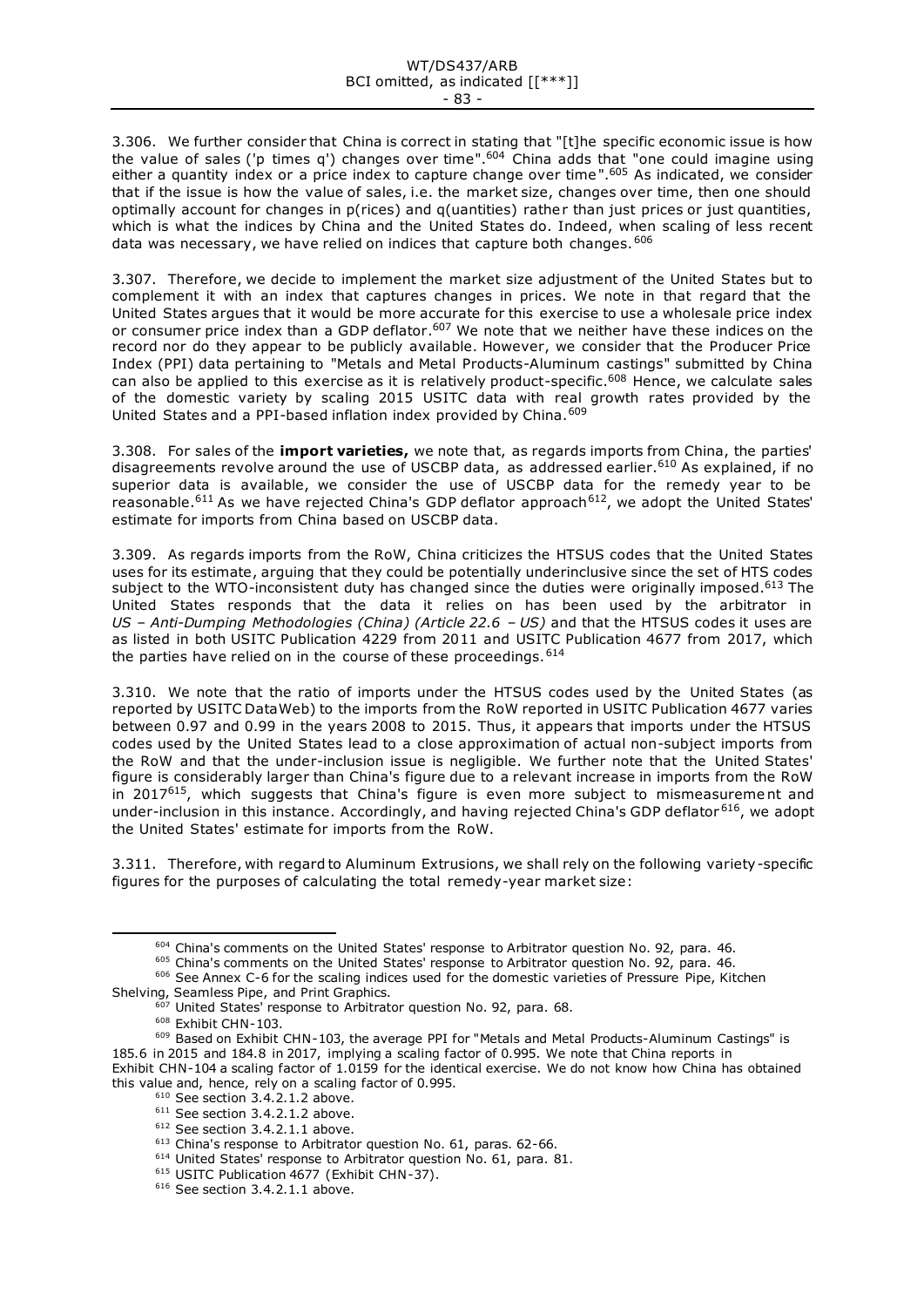#### WT/DS437/ARB BCI omitted, as indicated [[\*\*\*]] - 84 -

### **Table 24: Remedy-year market sales for Aluminum Extrusions**

| <b>Varieties</b>                   | <b>Total sales</b>                                            |  |  |
|------------------------------------|---------------------------------------------------------------|--|--|
| US domestic variety                | USD 5,514,091,000                                             |  |  |
| <b>Imports from China</b>          | $\left[\left[\begin{array}{c}***\\1\end{array}\right]\right]$ |  |  |
| Imports from the rest of the world | USD 1,077,900,000                                             |  |  |
| <b>TOTAL MARKET SIZE</b>           | $IT***11$                                                     |  |  |

# **3.4.2.2.9 Steel Cylinders**

3.312. In the case of Steel Cylinders*,* China estimates the 2017 total US market size as the sum of three figures. For the two import varieties, China relies on the figures for 2016 sales contained in USITC Publication 4738<sup>617</sup>, and adjusts these figures by a GDP deflator to represent sales of import varieties in 2017.<sup>618</sup> For the 2017 sales of the US domestic variety, China uses data from TriMas Corporation's 2018 SEC Annual Report Co (Form 10-K)619, and uses this data to estimate the domestic sales of Norris Cylinder, which, as indicated in the context of the year-prior<sup>620</sup>, is a sub-unit in the Engineered Components Division of TriMas Corporation, and the only company producing steel cylinders in the United States. Since Form 10-K does not separate revenue by different subunits of TriMas Corporation, China assumes that half of TriMas Corporation's Engineered Components Division's reported 2017 revenue is attributable to Norris Cylinder, and China further assumes that two thirds of Norris Cylinder's estimated revenue stem from domestic sales.<sup>621</sup>

3.313. The United States calculates its remedy-year total market size figure as the sum of sales estimates for the three varieties.<sup>622</sup> The United States' sales of the US domestic variety in 2017 are based on actual sales reported by Norris Cylinder.<sup>623</sup> Sales data for imports from China are based on USCBP data for 2017, and imports from the RoW are based on 2017 HTSUS aggregated data from the US Census Bureau.<sup>624</sup>

3.314. Regarding sales of the **US domestic variety**, we have already noted in the section on year-prior market shares for Steel Cylinders that the evidence provided by the Unites States seems to us to be the best available data on the record, since it contains an exact figure, without requiring assumptions or estimation methodologies, and has been issued directly by Norris Cylinder.<sup>625</sup> Accordingly, we adopt the United States' figure for the remedy-year sales of the domestic variety.

3.315. For sales of the **import varieties,** we note that, as regards imports from China, the parties' disagreements revolve around the use of USCBP data, addressed earlier.<sup>626</sup> As explained<sup>627</sup>, if no superior data is available, we consider the use of USCBP data for the remedy year to be reasonable. As we have rejected China's GDP deflator approach<sup>628</sup>, we adopt the United States' estimate for imports from China based on USCBP data.

3.316. As regards imports from the RoW, we note that China has not criticized the scope of the United States' HTSUS-based figure informed by actual data for the remedy year. Hence, and in light of our rejection of China's GDP deflator<sup>629</sup>, we adopt the United States' figure.

<sup>617</sup> Exhibit CHN-73, Table I-3.

<sup>618</sup> Exhibit CHN-120. See also Exhibit CHN-53 for reported GDP deflator data.

<sup>619</sup> Exhibit CHN-56.

<sup>&</sup>lt;sup>620</sup> See section. 3.4.1.2.9 above.

<sup>&</sup>lt;sup>621</sup> Exhibits CHN-94 and CHN-120.

<sup>622</sup> Exhibit USA-156 (BCI).

<sup>623</sup> Exhibit USA-116 (BCI).

<sup>624</sup> Exhibits USA-59 and USA-64 (BCI).

<sup>625</sup> See para. 3.189 above.

<sup>&</sup>lt;sup>626</sup> See section 3.4.2.1.2 above.

<sup>&</sup>lt;sup>627</sup> See section 3.4.2.1.2 above.

<sup>628</sup> See section 3.4.2.1.1 above.

<sup>&</sup>lt;sup>629</sup> See section 3.4.2.1.1 above.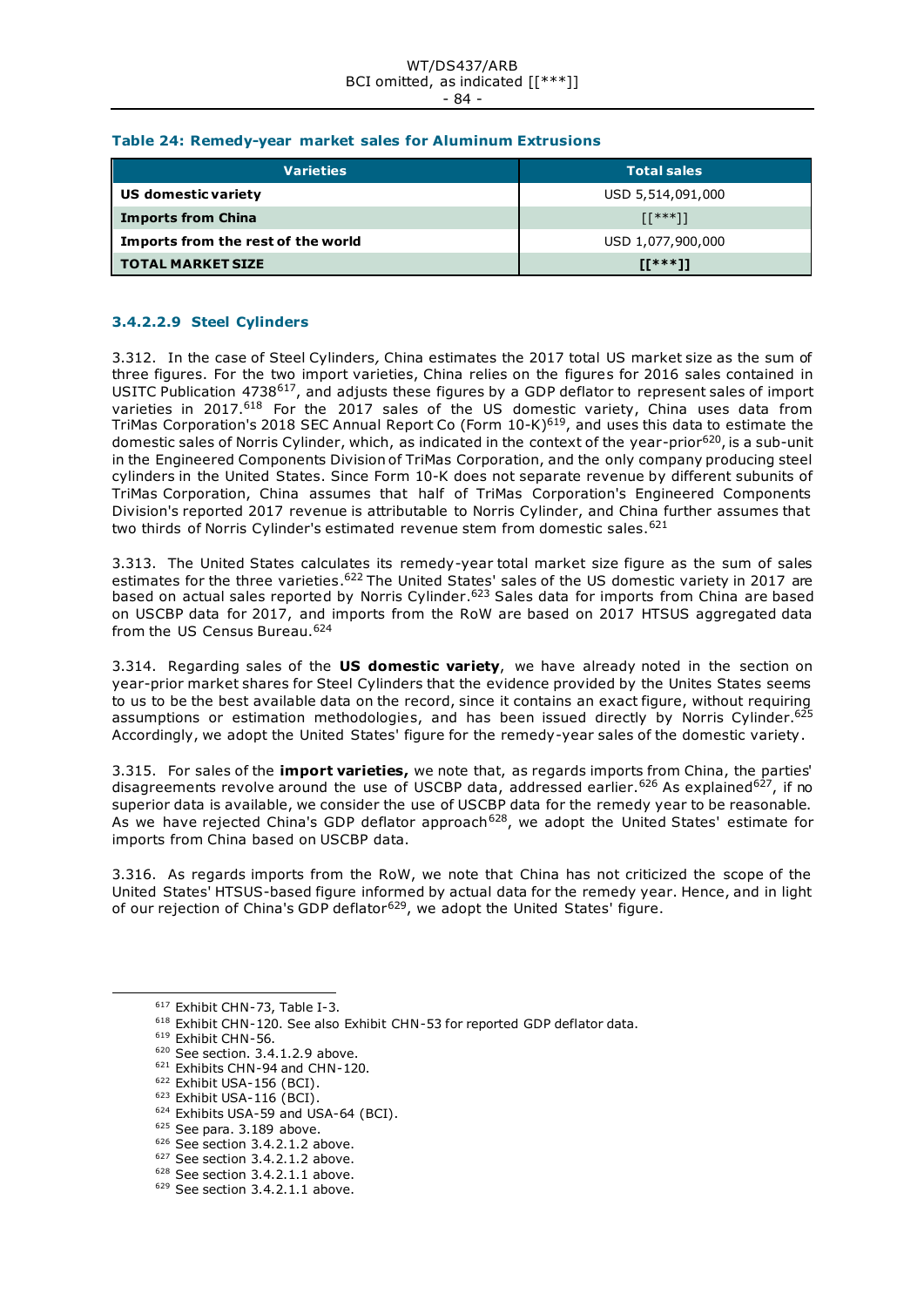3.317. Therefore, with regard to Steel Cylinders, we shall rely on the following variety-specific figures for the purposes of calculating the total remedy-year market size:

|  |  | Table 25: Remedy-year market sales for Steel Cylinders |  |  |  |
|--|--|--------------------------------------------------------|--|--|--|
|--|--|--------------------------------------------------------|--|--|--|

| <b>Varieties</b>                   | <b>Total sales</b>                                                |
|------------------------------------|-------------------------------------------------------------------|
| US domestic variety                | $[1***]$                                                          |
| <b>Imports from China</b>          | $\left[\begin{matrix} \{x \cdot x + 1\} \\ 1 \end{matrix}\right]$ |
| Imports from the rest of the world | USD 5,200,000                                                     |
| <b>TOTAL MARKET SIZE</b>           | $II***11$                                                         |

### **3.4.2.2.10 Solar Panels**

3.318. In the case of Solar Panels*,* China relies on 2017 import varieties figures obtained from USITC Publication 4874630, and calculates sales of the domestic variety based on an assumed market share of that variety in the total market.<sup>631</sup> Similarly, the United States calculates its remedy-year total market size figure as the sum of sales estimates for the three varieties.<sup>632</sup> The United States' estimate for sales of the domestic variety in 2017 is based on prices reported by the US Department of Energy, and production quantity reported by the International Energy Agency.<sup>633</sup> The United States' estimate for imports from China is based on USCBP data for 2017, and the estimate for imports from the RoW is based on 2017 HTSUS aggregated data from the US Census Bureau.<sup>634</sup>

3.319. Regarding sales of the **US domestic variety**, China's estimate is based on the assumption that imports account for 90% of the total market size.<sup>635</sup> The United States criticizes this approach as unsupported and not suitable, claiming that China has not provided a basis for its assumption.<sup>636</sup> China responds that its estimate is based on data from GreenTech Media Research and the Solar Energy Industries Association, which indicates that solar panel consumption accounted for by domestically produced crystalline silicon photovoltaic (CSPV) modules is 6.4%.<sup>637</sup> China argues that the United States' estimate, in turn, is from reputable sources but hardly differs from its own estimate as to its relative impact on the total market size. 638

3.320. We note that, although both parties rely on different sources, they report identical production quantities and convert them to shipment values based on an assumption as to how average prices apply to these. Given these similarities, we fail to see how the United States' estimation methodology would be superior to China's methodology. Hence, we adopt China's estimation methodology.

3.321. That said, the main input into China's estimation is the quantity-based market share of the domestic variety, which China assumes to be 10%. China, however, submits evidence showing that the quantity-based market share of the domestic variety is in fact 6.4% rather than 10%, without explain this discrepancy between the evidence and its implementation. Accordingly, we rely on the 6.4% figure supported by China's evidence to obtain the sales value of the US domestic variety, rather than the 10% figure advanced by China. 639

3.322. As regards the two **import varieties**, we note that China's estimates rely on a USITC report from a sunset review pertaining to the CVD order at issue that provides data for the remedy year. The United States provides estimates based on other sources that differ substantially from China's estimates, without explaining why these estimates should be preferable to USITC data. The United States merely refers to the fact that its figures were used by the arbitrator in

*from the Row + 0.064\*Total Market Size = Total Market Size*, using figures for imports submitted by China and reported in Table I-10 of USITC Publication 4874 (Exhibit CHN-46).

<sup>630</sup> Exhibit CHN-46, Table I-10.

 $631$  Exhibit CHN-120.

<sup>632</sup> Exhibit USA-156 (BCI).

 $633$  Exhibits USA-19; USA-20; and USA-60.

<sup>&</sup>lt;sup>634</sup> Exhibits USA-59 and USA-64 (BCI).

<sup>&</sup>lt;sup>635</sup> Exhibit CHN-120.

<sup>636</sup> United States' response to Arbitrator question No. 23, paras. 131 and 138.

<sup>&</sup>lt;sup>637</sup> China's response to Arbitrator question No. 63, para. 68; Exhibit CHN-112 (BCI).

<sup>&</sup>lt;sup>638</sup> China's response to Arbitrator question No. 64, paras. 69-70.

<sup>639</sup> We obtain an estimate of USD 259,535,000 based on the equation *Imports from China + Imports*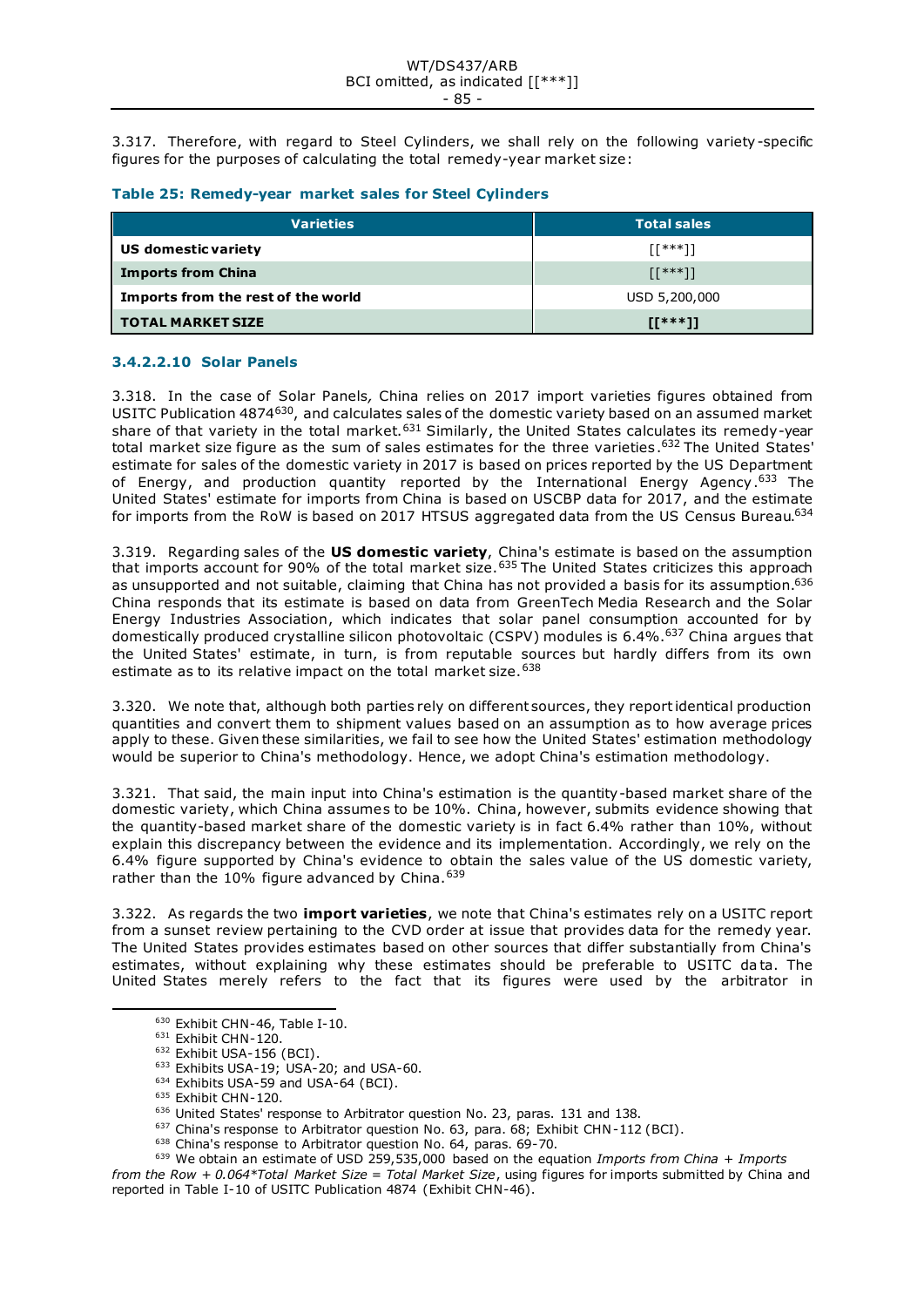#### WT/DS437/ARB BCI omitted, as indicated [[\*\*\*]] - 86 -

*US – Anti-Dumping Methodologies (China) (Article 22.6 – US)*. <sup>640</sup> In contrast, China submits evidence that, at least with respect to the United States' HTSUS-based estimate for imports from the RoW, the difference between the parties' figures arises from the inclusion of out-of-scope products by the United States.<sup>641</sup> Hence, we adopt China's figures for the two import varieties.

3.323. Therefore, with regard to Solar Panels, we shall rely on the following variety-specific figures for the purposes of calculating the total remedy-year market size:

### **Table 26: Remedy-year market sales for Solar Panels**

| <b>Varieties</b>                   | <b>Total sales</b> |  |
|------------------------------------|--------------------|--|
| US domestic variety                | USD 259,535,000    |  |
| <b>Imports from China</b>          | USD 441,381,000    |  |
| Imports from the rest of the world | USD 3,354,314,000  |  |
| <b>TOTAL MARKET SIZE</b>           | USD 4,055,230,000  |  |

### **3.4.3 Elasticities**

3.324. The parties agree that a two-step Armington model would require data on three types of elasticities for each of the ten products at issue: (i) supply elasticities for domestic producers, Chinese imports, and RoW imports<sup>642</sup>; (ii) demand elasticities; and (iii) elasticities of substitution.<sup>643</sup>

3.325. Initial disagreements between the parties regarding the specific values of these elasticities were ultimately resolved in the course of the proceedings.<sup>644</sup> Accordingly, we rely on the parties' shared elasticity values in our own calculation of the level of N/I.

### **3.5 Implementation and final N/I calculation**

3.326. Having identified the counterfactual and the required data inputs, we proceed to implement the Armington model under the two steps.<sup>645</sup>

See Exhibits CHN-120 and USA-154 for the final elasticity values provided by the parties.

<sup>645</sup> The GAMS code (do-file) used to implement the Armington model is reported in Annex C-9. It is based on Exhibit CHN-54. The relevant data input is reported in Annex C-10.

<sup>640</sup> United States' response to Arbitrator question No. 94, para. 73.

<sup>641</sup> China's response to Arbitrator question No. 94, paras. 53-55. See also para. 3.202 above concerning the same issue with respect to year-prior market shares.

<sup>&</sup>lt;sup>642</sup> Both parties use a value of 10 for import supply elasticities for all the CVD orders at issue (Exhibits CHN-120 and USA-159). China explains that this follows the approach adopted by the *US – Anti-Dumping Methodologies (China) (Article 22.6 – US)* arbitrator since those elasticities are not provided in the USITC reports. (China's methodology paper, para. 96).

<sup>643</sup> China's methodology paper, para. 96; United States' written submission, para. 128.

<sup>&</sup>lt;sup>644</sup> From the outset, the parties agreed on supply elasticities for imports from China and from the RoW but disagreed on the other elasticity estimates for certain products, mostly because they relied on different USITC reports for such products. Specifically, the parties' elasticities data differed with regard to: (i) domestic supply elasticities for OCTG, Print Graphics, Aluminum Extrusions, and Solar Panels; (ii) demand elasticities for OCTG; and (iii) elasticities of substitution for Print Graphics. Subsequently, China indicated that whether to use elasticities as originally reported or as later updated in the relevant USITC reports is a relatively minor issue. Ultimately, in its final data exhibit (Exhibit CHN-120), China relied on the values suggested by the United States, thus eliminating any remaining disagreement between the parties on elasticity figures. (China's methodology paper, para. 96; United States' written submission, paras. 130 and 132; China's response to Arbitrator question No. 18, para. 60; and No. 79, para. 37; United States' response to Arbitrator question No. 16, paras. 108-109; No. 17, paras. 111-112; No. 18, paras. 115-116; No. 19, paras. 117-119; No. 50, para. 59; and No. 51, para. 60. See also Exhibits CHN-36; CHN-37; CHN-45; CHN-46; CHN-50; CHN-51; CHN-53; CHN-120; USA-46; USA-47 (BCI); USA-79 (BCI); and USA-154.

As regards the related but separate issue of the parties' continued disagreement on the ratio of micro- and macro-elasticities, we have concluded that we would be using a "nested approach" to elasticities of substitution with a ratio of the square root of two (i.e. approximately 1.41). In other words, we consider that elasticities of substitution between imports from different sources (micro-elasticity) are approximately 1.41 times larger than elasticities of substitution between imports and US domestic goods (macro-elasticity). See section 3.3.1 above.